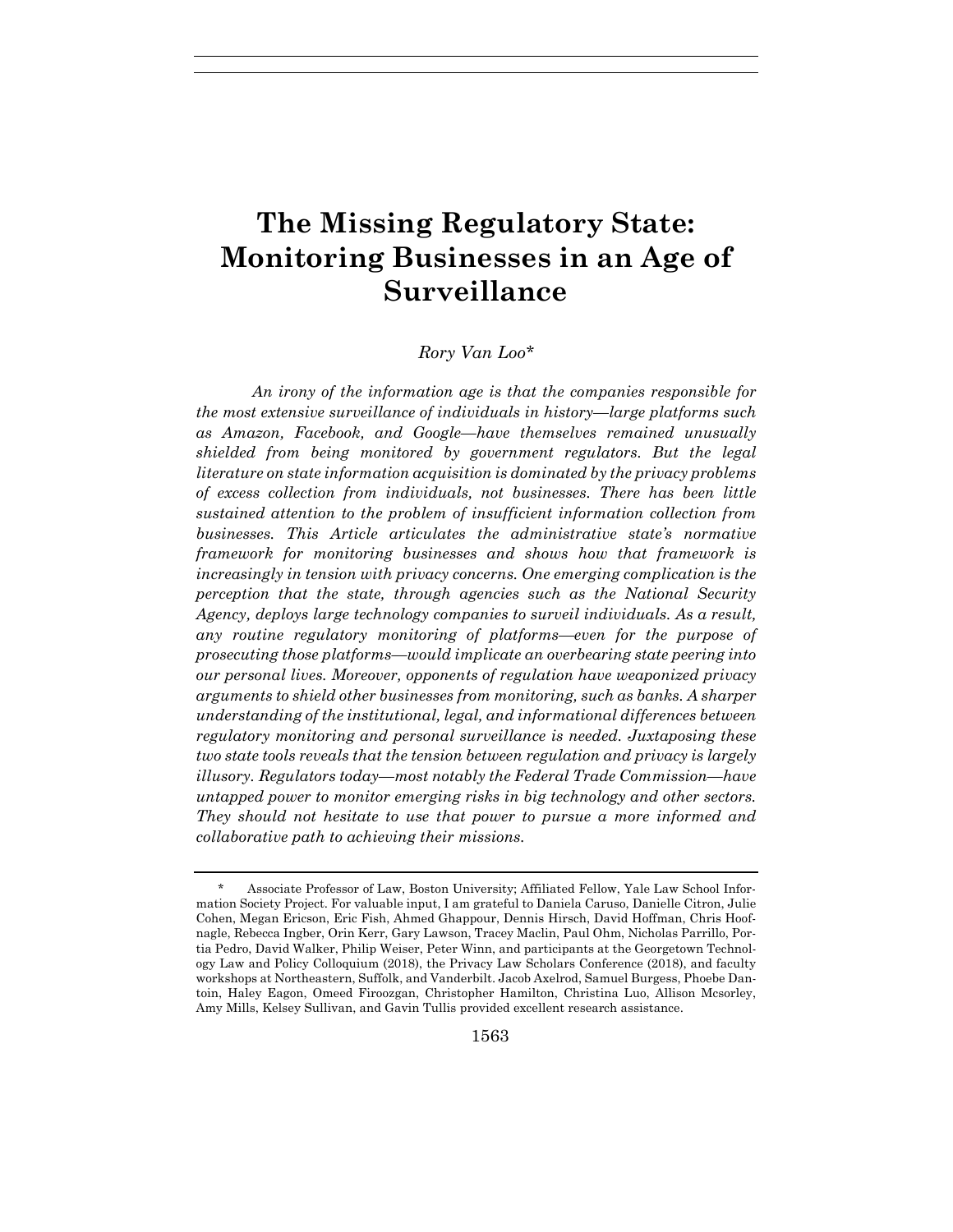| RATIONALE FOR REGULATORY MONITORING  1573<br>I.<br>A.<br>$B_{\cdot}$<br>Public Interest in Prevention 1579<br>1.<br>$\overline{2}$ .<br>3.<br>Self-Regulatory Shortcomings 1581<br>$C$ .<br>Traditional Limits on Monitoring: Privacy and<br>1.<br>2.<br>II.<br>FACTORS IN FAVOR OF MONITORING PLATFORMS 1585<br><i>Public Interest in Preventing a Harm </i> 1586<br>A.<br>Privacy Harms to Individuals 1587<br>1.<br>2.<br>Influencing Civic Behavior: Election<br>3.<br>$\overline{4}$ .<br>В.<br>$\overline{C}$ .<br>1.<br>Private Monitoring and Transparency 1599<br>Regulatory Monitoring Design and<br>2.<br>FACTORS WEIGHING AGAINST MONITORING<br>$A$ .<br>$B$ .<br>Organizational Distinction: Crime Agencies<br>1.<br><b>Information Distinction: Personal Versus</b><br>2.<br>$C$ .<br><b>Summary of Factors for Monitoring Online</b><br>D.<br>IMPLICATIONS FOR REGULATORY MONITORING 1617<br>A.<br>The FCC, EEOC, and State Regulators  1622<br>$B$ .<br>$C$ .<br>Moving Monitoring Out of the Shadow of |      |  |  |  |  |  |
|-------------------------------------------------------------------------------------------------------------------------------------------------------------------------------------------------------------------------------------------------------------------------------------------------------------------------------------------------------------------------------------------------------------------------------------------------------------------------------------------------------------------------------------------------------------------------------------------------------------------------------------------------------------------------------------------------------------------------------------------------------------------------------------------------------------------------------------------------------------------------------------------------------------------------------------------------------------------------------------------------------------------------|------|--|--|--|--|--|
|                                                                                                                                                                                                                                                                                                                                                                                                                                                                                                                                                                                                                                                                                                                                                                                                                                                                                                                                                                                                                         |      |  |  |  |  |  |
|                                                                                                                                                                                                                                                                                                                                                                                                                                                                                                                                                                                                                                                                                                                                                                                                                                                                                                                                                                                                                         |      |  |  |  |  |  |
|                                                                                                                                                                                                                                                                                                                                                                                                                                                                                                                                                                                                                                                                                                                                                                                                                                                                                                                                                                                                                         |      |  |  |  |  |  |
|                                                                                                                                                                                                                                                                                                                                                                                                                                                                                                                                                                                                                                                                                                                                                                                                                                                                                                                                                                                                                         |      |  |  |  |  |  |
|                                                                                                                                                                                                                                                                                                                                                                                                                                                                                                                                                                                                                                                                                                                                                                                                                                                                                                                                                                                                                         |      |  |  |  |  |  |
|                                                                                                                                                                                                                                                                                                                                                                                                                                                                                                                                                                                                                                                                                                                                                                                                                                                                                                                                                                                                                         |      |  |  |  |  |  |
|                                                                                                                                                                                                                                                                                                                                                                                                                                                                                                                                                                                                                                                                                                                                                                                                                                                                                                                                                                                                                         |      |  |  |  |  |  |
|                                                                                                                                                                                                                                                                                                                                                                                                                                                                                                                                                                                                                                                                                                                                                                                                                                                                                                                                                                                                                         |      |  |  |  |  |  |
|                                                                                                                                                                                                                                                                                                                                                                                                                                                                                                                                                                                                                                                                                                                                                                                                                                                                                                                                                                                                                         |      |  |  |  |  |  |
|                                                                                                                                                                                                                                                                                                                                                                                                                                                                                                                                                                                                                                                                                                                                                                                                                                                                                                                                                                                                                         |      |  |  |  |  |  |
|                                                                                                                                                                                                                                                                                                                                                                                                                                                                                                                                                                                                                                                                                                                                                                                                                                                                                                                                                                                                                         |      |  |  |  |  |  |
|                                                                                                                                                                                                                                                                                                                                                                                                                                                                                                                                                                                                                                                                                                                                                                                                                                                                                                                                                                                                                         |      |  |  |  |  |  |
|                                                                                                                                                                                                                                                                                                                                                                                                                                                                                                                                                                                                                                                                                                                                                                                                                                                                                                                                                                                                                         |      |  |  |  |  |  |
|                                                                                                                                                                                                                                                                                                                                                                                                                                                                                                                                                                                                                                                                                                                                                                                                                                                                                                                                                                                                                         |      |  |  |  |  |  |
|                                                                                                                                                                                                                                                                                                                                                                                                                                                                                                                                                                                                                                                                                                                                                                                                                                                                                                                                                                                                                         |      |  |  |  |  |  |
|                                                                                                                                                                                                                                                                                                                                                                                                                                                                                                                                                                                                                                                                                                                                                                                                                                                                                                                                                                                                                         |      |  |  |  |  |  |
|                                                                                                                                                                                                                                                                                                                                                                                                                                                                                                                                                                                                                                                                                                                                                                                                                                                                                                                                                                                                                         |      |  |  |  |  |  |
|                                                                                                                                                                                                                                                                                                                                                                                                                                                                                                                                                                                                                                                                                                                                                                                                                                                                                                                                                                                                                         |      |  |  |  |  |  |
|                                                                                                                                                                                                                                                                                                                                                                                                                                                                                                                                                                                                                                                                                                                                                                                                                                                                                                                                                                                                                         |      |  |  |  |  |  |
|                                                                                                                                                                                                                                                                                                                                                                                                                                                                                                                                                                                                                                                                                                                                                                                                                                                                                                                                                                                                                         |      |  |  |  |  |  |
|                                                                                                                                                                                                                                                                                                                                                                                                                                                                                                                                                                                                                                                                                                                                                                                                                                                                                                                                                                                                                         |      |  |  |  |  |  |
|                                                                                                                                                                                                                                                                                                                                                                                                                                                                                                                                                                                                                                                                                                                                                                                                                                                                                                                                                                                                                         |      |  |  |  |  |  |
|                                                                                                                                                                                                                                                                                                                                                                                                                                                                                                                                                                                                                                                                                                                                                                                                                                                                                                                                                                                                                         | III. |  |  |  |  |  |
|                                                                                                                                                                                                                                                                                                                                                                                                                                                                                                                                                                                                                                                                                                                                                                                                                                                                                                                                                                                                                         |      |  |  |  |  |  |
|                                                                                                                                                                                                                                                                                                                                                                                                                                                                                                                                                                                                                                                                                                                                                                                                                                                                                                                                                                                                                         |      |  |  |  |  |  |
|                                                                                                                                                                                                                                                                                                                                                                                                                                                                                                                                                                                                                                                                                                                                                                                                                                                                                                                                                                                                                         |      |  |  |  |  |  |
|                                                                                                                                                                                                                                                                                                                                                                                                                                                                                                                                                                                                                                                                                                                                                                                                                                                                                                                                                                                                                         |      |  |  |  |  |  |
|                                                                                                                                                                                                                                                                                                                                                                                                                                                                                                                                                                                                                                                                                                                                                                                                                                                                                                                                                                                                                         |      |  |  |  |  |  |
|                                                                                                                                                                                                                                                                                                                                                                                                                                                                                                                                                                                                                                                                                                                                                                                                                                                                                                                                                                                                                         |      |  |  |  |  |  |
|                                                                                                                                                                                                                                                                                                                                                                                                                                                                                                                                                                                                                                                                                                                                                                                                                                                                                                                                                                                                                         |      |  |  |  |  |  |
|                                                                                                                                                                                                                                                                                                                                                                                                                                                                                                                                                                                                                                                                                                                                                                                                                                                                                                                                                                                                                         |      |  |  |  |  |  |
|                                                                                                                                                                                                                                                                                                                                                                                                                                                                                                                                                                                                                                                                                                                                                                                                                                                                                                                                                                                                                         |      |  |  |  |  |  |
|                                                                                                                                                                                                                                                                                                                                                                                                                                                                                                                                                                                                                                                                                                                                                                                                                                                                                                                                                                                                                         |      |  |  |  |  |  |
|                                                                                                                                                                                                                                                                                                                                                                                                                                                                                                                                                                                                                                                                                                                                                                                                                                                                                                                                                                                                                         | IV.  |  |  |  |  |  |
|                                                                                                                                                                                                                                                                                                                                                                                                                                                                                                                                                                                                                                                                                                                                                                                                                                                                                                                                                                                                                         |      |  |  |  |  |  |
|                                                                                                                                                                                                                                                                                                                                                                                                                                                                                                                                                                                                                                                                                                                                                                                                                                                                                                                                                                                                                         |      |  |  |  |  |  |
|                                                                                                                                                                                                                                                                                                                                                                                                                                                                                                                                                                                                                                                                                                                                                                                                                                                                                                                                                                                                                         |      |  |  |  |  |  |
|                                                                                                                                                                                                                                                                                                                                                                                                                                                                                                                                                                                                                                                                                                                                                                                                                                                                                                                                                                                                                         |      |  |  |  |  |  |
|                                                                                                                                                                                                                                                                                                                                                                                                                                                                                                                                                                                                                                                                                                                                                                                                                                                                                                                                                                                                                         |      |  |  |  |  |  |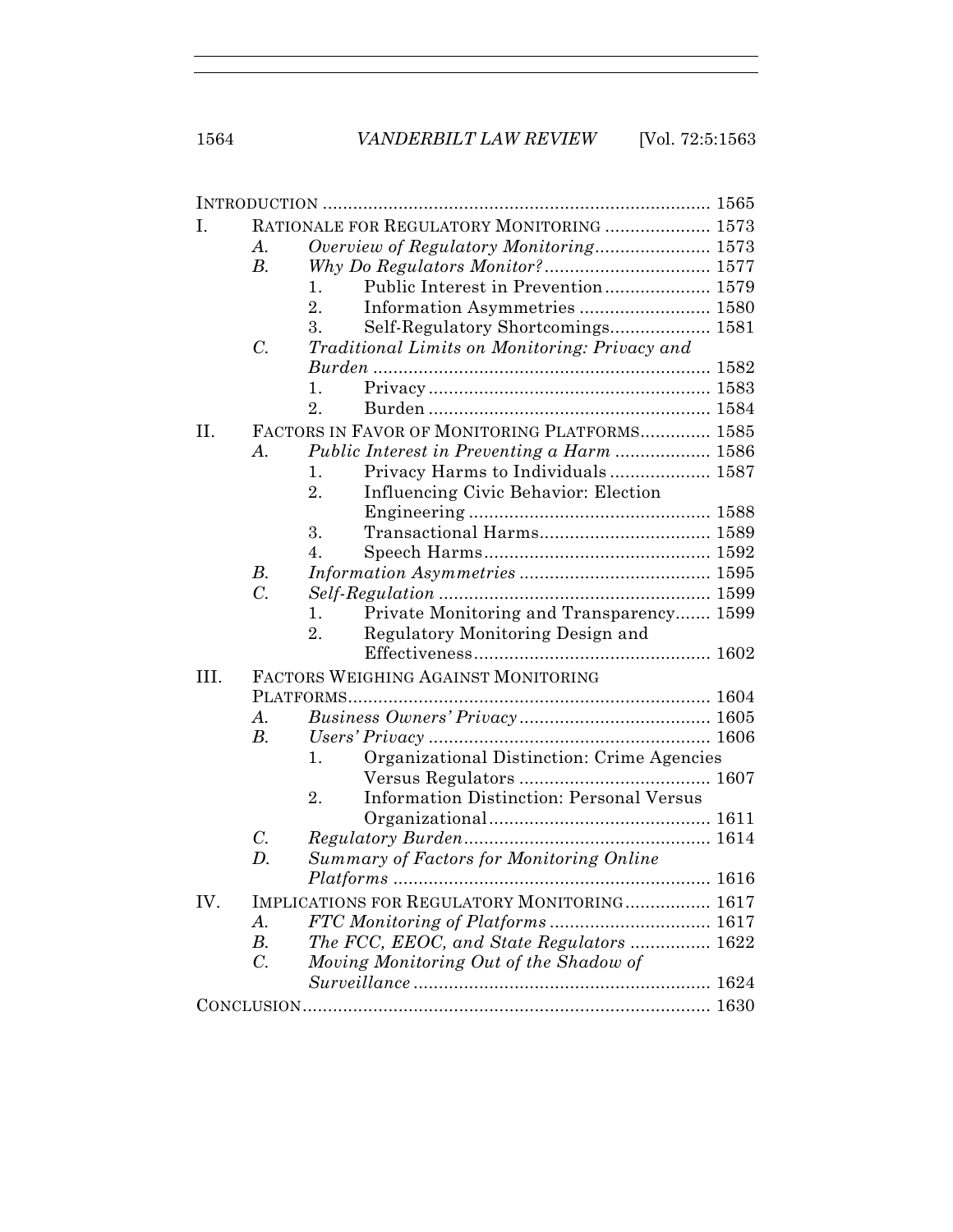# **INTRODUCTION**

Information is the "lifeblood" of effective governance.<sup>1</sup> In the wake of major crises throughout history—bank failures that threatened the North's ability to fund the Civil War, oil spills that contaminated American coastlines, or muckrakers' exposés of vermin-infested meatpacking facilities—Congress has repeatedly responded by giving agencies monitoring authority, which is the power to subject businesses to routine on-site inspections or examination of private records.2

Once deployed, monitoring authority can have a powerful impact. For instance, increasing the average number of Environmental Protection Agency ("EPA") inspections of factories was found to have reduced the pollutants that reach nearby neighborhoods—the type of pollution that is believed to significantly increase the incidence of dementia and premature death—by 2.7 percent.3 Regulatory examinations make banks less likely to engage in risky behavior that could collapse the financial system.4 Monitoring also facilitates more predictable and collaborative regulation by providing a mechanism for regular dialogue between industry and government.5 Few projects are

2*. See* Rory Van Loo, *Regulatory Monitors: Policing Firms in the Compliance Era*, 119 COLUM. L. REV. 369, 371 (2019) (providing a history of regulatory monitoring). Regulatory crises prompt diverse policies beyond monitoring. *See* POLICY SHOCK: RECALIBRATING RISK AND REGULATION AFTER OIL SPILLS, NUCLEAR ACCIDENTS AND FINANCIAL CRISES 5–11 (Edward J. Balleisen, Lori S. Bennear, Kimberly D. Krawiec & Jonathan B. Wiener eds., 2017).

<sup>1</sup>*. See* Cary Coglianese et al., *Seeking Truth for Power: Informational Strategy and Regulatory Policymaking*, 89 MINN. L. REV. 277, 277 (2004) ("Information is the lifeblood of regulatory policy."); Thomas O. McGarity, *Regulatory Reform in the Reagan Era*, 45 MD. L. REV. 253, 259 (1986) ("[I]nformation is the lifeblood of a regulatory agency . . . ."); Matthew C. Stephenson, *Information Acquisition and Institutional Design*, 124 HARV. L. REV. 1422, 1423 (2011) (making "the commonplace observation—so obvious that it ought to be uncontroversial—that many public decisions turn on some form of predictive judgment, such that a decisionmaker's choice does and should depend on the quality and content of the information available to her").

 <sup>3.</sup> Jinghui Lim, *The Impact of Monitoring and Enforcement on Air Pollutant Emissions*, 49 J. REG. ECON. 203, 204 (2016).

<sup>4</sup>*. See, e.g.*, John Kandrac & Bernd Schlusche, *The Effect of Bank Supervision on Risk Taking: Evidence from a Natural Experiment* 1 (Fed. Reserve Bd., Fin. & Econ. Discussion Series, Working Paper No. 79, 2017), https://papers.ssrn.com/sol3/papers.cfm?abstract\_id=2938039 [https://perma.cc/G4AA-X6E9].

 <sup>5.</sup> *See* Van Loo, *supra* note 2, at 397–98 (arguing that regulatory monitoring fits well with new governance models because it is less adversarial than enforcement lawsuits). On new governance emphasizing collaboration and responsiveness, see, for example, IAN AYRES & JOHN BRAITHWAITE, RESPONSIVE REGULATION: TRANSCENDING THE DEREGULATION DEBATE 4–7 (1992); COLIN J. BENNETT & CHARLES D. RAAB, THE GOVERNANCE OF PRIVACY (2006); Kenneth A. Bamberger, *Regulation as Delegation*: *Private Firms, Decisionmaking, and Accountability in the Administrative State*, 56 DUKE L.J. 377 (2006); Jody Freeman, *Collaborative Governance in the Administrative State*, 45 UCLA L. REV. 1 (1997); and Orly Lobel, *The Renew Deal: The Fall of Regulation and the Rise of Governance in Contemporary Legal Thought*, 89 MINN. L. REV. 342 (2004). On applying collaborative governance to technology firms, see, for example, Margot E. Kaminski, *When the Default is No Penalty: Negotiating Privacy at the NTIA*, 94 DENV. L. REV. 923,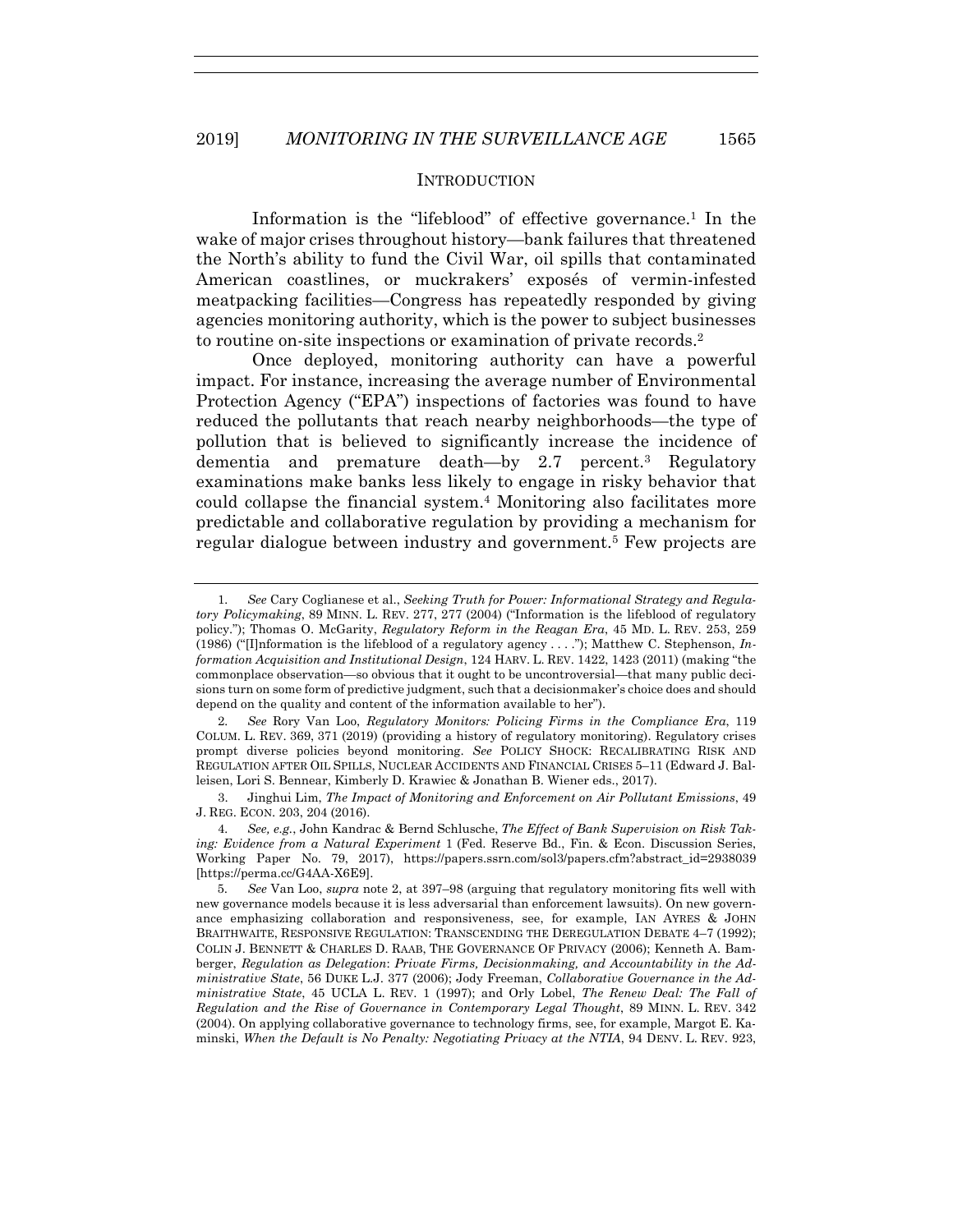more crucial for the regulatory state than establishing sufficient information flow to enforce laws.

Despite the importance of consistent regulatory access to nonpublic information, regulators often lack visibility into business activities.6 Most notably today, federal regulators do not regularly monitor the companies that run platforms, defined as sites "where interactions are materially and algorithmically intermediated."7 Recent events have provoked bipartisan anxiety about the manipulation of U.S. presidential elections through Twitter and Facebook;8 exposure of user data at companies such as Uber and Yahoo;9 and the anticompetitive implications of Amazon, Apple, Google, and Microsoft for small businesses and consumers.10 Yet these companies go to extremes to keep their inner workings secret.<sup>11</sup>

A growing chorus of scholars have proposed regulatory monitoring of private algorithms and online platforms.12 Because those

10*. Cf.* European Commission Press Release IP/17/1784, Antitrust: Commission Fines Google €2.42 Billion for Abusing Dominance as Search Engine by Giving Illegal Advantage to Own Comparison Shopping Service (June 27, 2017), http://europa.eu/rapid/press-release\_IP-17- 1784\_en.htm [https://perma.cc/YE5Q-6RCN] [hereinafter Commission Fines Google].

11*. See infra* Section II.B.

12*. See, e.g.*, Ryan Calo & Alex Rosenblat, *The Taking Economy: Uber, Information, and Power*, 117 COLUM. L. REV. 1623, 1662–86 (2017) (drawing on Rory Van Loo's *Helping Buyers Beware* to discuss the need for agencies to "detect" wrongdoing in the sharing economy); Danielle Keats Citron & Frank Pasquale, *The Scored Society: Due Process for Automated Predictions*, 89 WASH. L. REV. 1, 24–25 (2014) (proposing that the Federal Trade Commission ("FTC") audit consumer scoring systems); Julie E. Cohen, *The Regulatory State in the Information Age*, 17 THEORETICAL INQUIRIES L. 369, 372–73 (2016) ("[P]olicymakers must devise ways of enabling regulators to evaluate algorithmically-embedded controls . . . ."); Deven R. Desai & Joshua A. Kroll, *Trust but Verify: A Guide to Algorithms and the Law*, 31 HARV. J.L. & TECH. 1, 16–17 (2017) (discussing how to make algorithms able to be audited by regulators); Frank Pasquale, *Beyond Innovation and Competition: The Need for Qualified Transparency in Internet Intermediaries*, 104 NW. U. L. REV. 105, 169–71 (2010) (calling for monitoring of search engines and considering the possibility of the FTC playing that role); W. Nicholson Price II, *Regulating Black-Box Medicine*, 116 MICH. L. REV. 421, 464 (2017) (calling for greater scrutiny of medical algorithms by the Food and Drug Administration ("FDA") and third parties); Paul Schwartz, *Data Processing and Government Administration: The Failure of the American Legal Response to the Compute*r, 43 HASTINGS L.J. 1321, (1992) (calling for "independent governmental monitoring of data processing systems"); Rory Van Loo, *Helping Buyers Beware: The Need for Supervision of Big Retail*, 163 U. PA. L. REV. 1311, 1382 (2015) (proposing that the FTC monitor Amazon); Shlomit Yanisky-Ravid & Sean K. Hallisey,

<sup>939 (2017);</sup> William McGeveran, *Friending the Privacy Regulators*, 58 ARIZ. L. REV. 959, 983 (2016); and David Thaw, *Enlightened Regulatory Capture*, 89 WASH. L. REV. 329, 373 (2014).

<sup>6</sup>*. See infra* Part I.A (reviewing which regulators monitor).

 <sup>7.</sup> Julie E. Cohen, *Law for the Platform Economy*, 51 U.C. DAVIS L. REV. 133, 136 (2017) (including as platforms "online marketplaces, desktop and mobile computing environments, social networks, virtual labor exchanges, payment systems, [and] trading systems").

<sup>8</sup>*. See* Matt Apuzzo & Sharon LaFraniere, *Indictment Bares Russian Network to Twist 2016 Vote*, N.Y. TIMES, Feb. 17, 2018, at A1.

<sup>9</sup>*. See, e.g.*, Mike Isaac et al., *Uber Breach, Kept Secret for a Year, Hit 57 Million Accounts*, N.Y. TIMES, Nov. 22, 2017, at B1; Ryan Knutson & Robert McMillan, *Yahoo Hack Swells to 3 Billion Accounts*, WALL ST. J., Oct. 4, 2017, at A1.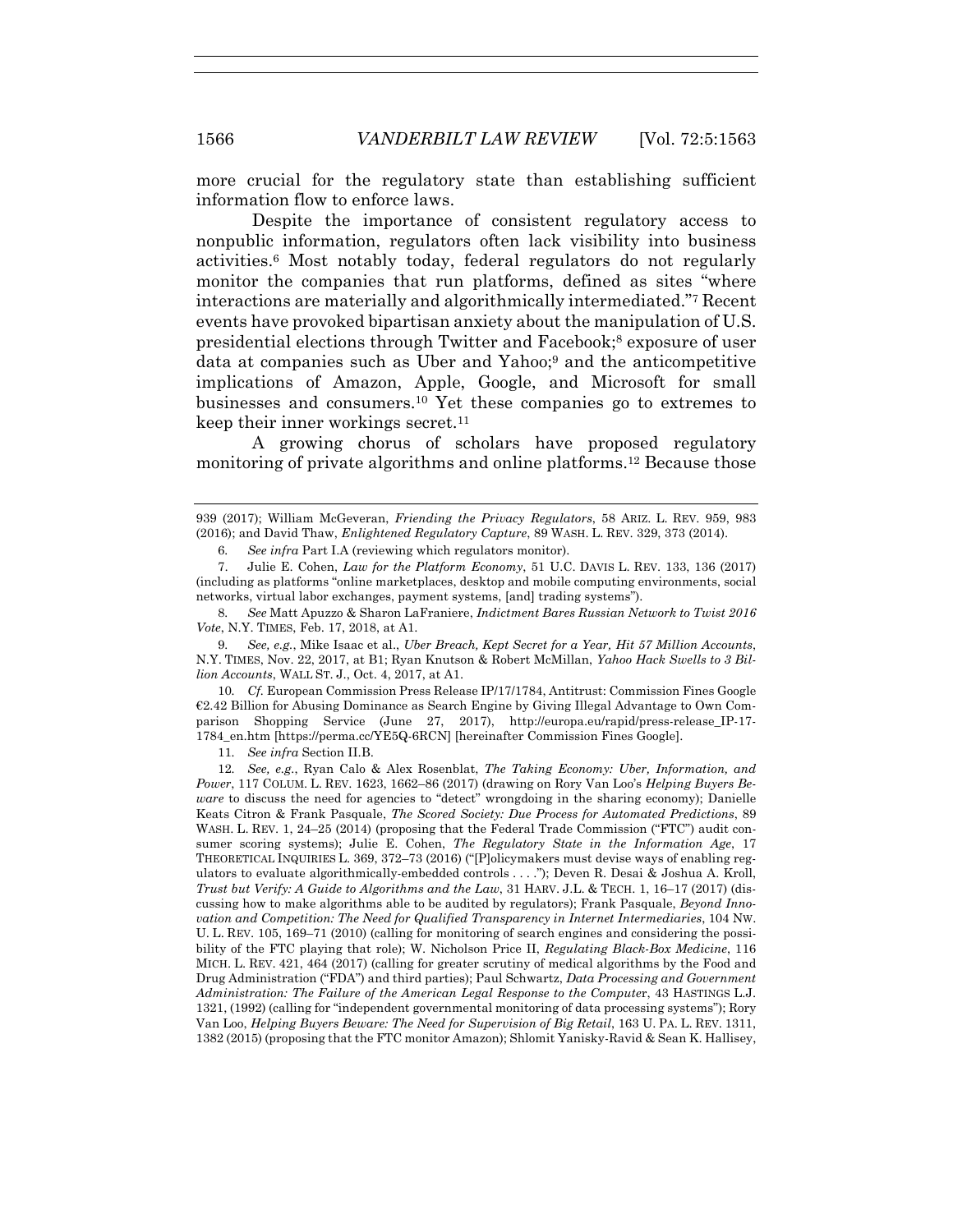proposals are typically made in passing as part of broader discussions about technology governance, they address neither the regulatory state's legal foundation nor its normative framework for compelling private parties to hand over nonpublic information. Administrative law scholarship, which would be a plausible source for such a framework, has produced relevant insights into regulators' tools and motivations for information collection.<sup>13</sup> But the legal and normative questions surrounding state compulsion of private parties to hand over information, even for administrative searches of businesses, have been dominated instead by a vast scholarship on privacy and criminal surveillance.14 The animating problem in that scholarship, and in the privacy literature more broadly, is how to *restrict* excess information collection.15

 13. Administrative law scholars' insights into agencies' techniques, organizational design, and incentives for collecting adequate information provide valuable foundations, but do not address the focus of this Article: the legal framework and normative considerations justifying monitoring authority to compel businesses to provide nonpublic information to regulators. *See, e.g.*, Coglianese et al., *supra* note 1, at 324–25 (focusing on regulatory incentives to pursue voluntary information collection for policymaking); Daniel E. Ho, *Fudging the Nudge: Information Disclosure and Restaurant Grading*, 122 YALE L.J. 574, 650–54 (2012) (suggesting institutional improvements for regulatory inspectors); Stephenson, *supra* note 1, at 1483 (identifying legal-institutional design choices for incentivizing information gathering).

14*. See*, *e.g.*, BARRY FRIEDMAN, UNWARRANTED: POLICING WITHOUT PERMISSION 246 (2017) (identifying surveillance concerns and the misuse of administrative subpoenas); Orin S. Kerr, *Searches and Seizures in A Digital World*, 119 HARV. L. REV. 531, 533 (2005) ("This Article develops a normative framework for applying the Fourth Amendment to searches of computer hard drives and other electronic storage devices."); Eve Brensike Primus, *Disentangling Administrative Searches*, 111 COLUM. L. REV. 254, 261–62 (2011) (examining inspections of businesses and other administrative searches and situating "the dilution of Fourth Amendment rights in the administrative search context within the larger story of diminishing criminal procedure rights . . . ."); Christopher Slobogin, *Policing as Administration*, 165 U. PA. L. REV. 91, 92–95 (2016) (drawing on the Supreme Court's regulatory inspection decisions to illuminate the Fourth Amendment and policing); *see also infra* Section IV.C (situating monitoring within the literature on surveillance and privacy).

15*. See, e.g.*, Ifeoma Ajunwa, Kate Crawford & Jason Schultz, *Limitless Worker Surveillance*, 105 CALIF. L. REV. 735 (2017) (analyzing how the law can delineate boundaries for worker surveillance); Kenneth A. Bamberger & Deirdre K. Mulligan, *Privacy Decisionmaking in Administrative Agencies*, 75 U. CHI. L. REV. 75, 76 (2008) (assessing the efficacy of agency privacy impact assessments); G.S. Hans, *Curing Administrative Search Decay*, 24 B.U. J. SCI. & TECH. L. 1, 2–3 (2018) ("This Article focuses on the role of regulatory agencies in the collection of user data from private businesses. It argues that the government should not be able to so easily collect sensitive information without a warrant, active oversight, or robust limitations."); James Q. Whitman, *The Two Western Cultures of Privacy: Dignity Versus Liberty*, 113 YALE L.J. 1151, 1153, (2004) ("It is a commonplace, moreover, that our privacy is peculiarly menaced by the evolution of modern society, with its burgeoning technologies of surveillance and inquiry."); Andrew McCanse Wright, *Civil* 

*<sup>&</sup>quot;Equality and Privacy by Design": A New Model of Artificial Intelligence Data Transparency via Auditing, Certification, and Safe Harbor Regimes*, 46 FORDHAM URB. L.J. 428, 429 (2019) (proposing "an auditing regime and a certification program, run either by a governmental body or, in the absence of such entity, by private institutions"); *see also* Kate Crawford & Jason Schultz, *Big Data and Due Process: Toward a Framework to Redress Predictive Privacy Harms*, 55 B.C. L. REV. 93, 121–24 (2014) (considering auditing by public agencies to address predictive privacy harms).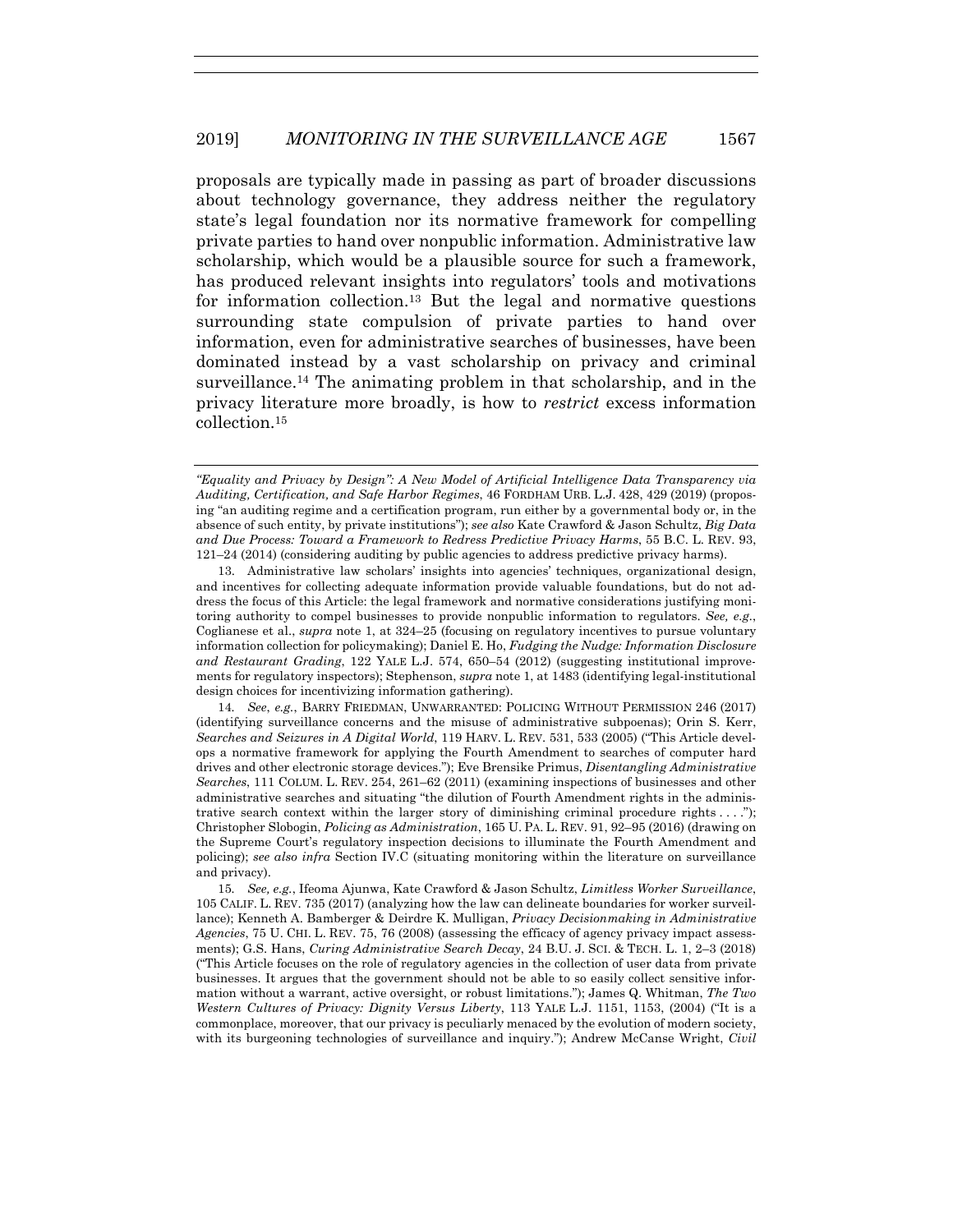This Article builds on that literature to examine the opposite problem: insufficient information collection. It offers a framework for why lawmakers have pervasively granted collection authority to agencies and develops that framework through a case study of online platforms. To comprehend the inattention and resistance to monitoring platforms,16 and more broadly, how the norms for monitoring businesses are evolving in the twenty-first century, it is necessary to broaden the doctrinal and administrative lens to include agencies that at first seem unrelated to regulatory monitoring: the Federal Bureau of Investigation ("FBI"), National Security Agency ("NSA"), U.S. Immigration and Customs Enforcement ("ICE"), and other federal and local agencies that are primarily concerned with crime and national security. For ease of exposition, these agencies are referred to below as "crime agencies" to contrast them with "regulators," which focus on enforcing civil laws against businesses, although important distinctions exist within each category and both types of agencies can play a role in enforcing diverse laws.17

The literature on crime surveillance has remained mostly disconnected from that on regulatory monitoring.18 Crime agencies often engage in surveillance, defined in the surveillance studies literature as "the focused, systematic and routine attention to personal details."19 Most prominently, following the 9/11 terrorist attacks, intelligence agencies built databases that enabled them to conduct warrantless computer scans of the metadata from most U.S. citizens' email, phone, and internet records.20 Regulators, unlike crime agencies,

*Society and Cybersurveillance*, 70 ARK. L. REV. 745, 745 (2017) ("There is no such thing as benign surveillance."); sources cited *supra* note 14.

 <sup>16.</sup> Some observers in favor of regulating tech prefer public disclosures or an ex post, litigation-oriented approach. The reasons for the hostility include concerns about the independent spirit of the internet, a lack of regulatory sophistication, and the possibility that heavier regulation would stifle innovation. *See infra* Section II.C; *see also*  Lawrence B. Solum, *Models of Internet Governance*, *in* INTERNET GOVERNANCE: INFRASTRUCTURE AND INSTITUTIONS 48, 57–58 (2009) (discussing early resistance to internet regulation).

 <sup>17.</sup> Criminal law and national security law are two distinct bodies that primarily pursue the punishment of incarceration. When regulators identify criminal wrongdoing in the course of their affairs, they may then refer the matter to other agencies for prosecution. *See infra* Section III.B. Although the terms elide major differences within each category worthy of study, they facilitate the exposition and examination of broader themes crucial to understanding monitoring.

<sup>18</sup>*. See, e.g.*, DAVID LYON, SURVEILLANCE STUDIES 17–21 (2007) (providing a review of surveillance studies without mentioning regulatory monitoring). *But see* Robert A. Mikos, *Can the States Keep Secrets from the Federal Government?*, 161 U. PA. L. REV. 103 (2012); Slobogin, *supra*  note 14.

 <sup>19.</sup> LYON, *supra* note 18, at 14.

<sup>20</sup>*. See, e.g.*, Slobogin, *supra* note 14, at 107 ("[T]he federal government at one time routinely swept up virtually everyone's 'metadata'—the identifying information about our communications—and may well have collected (and continued to collect) much more than that.").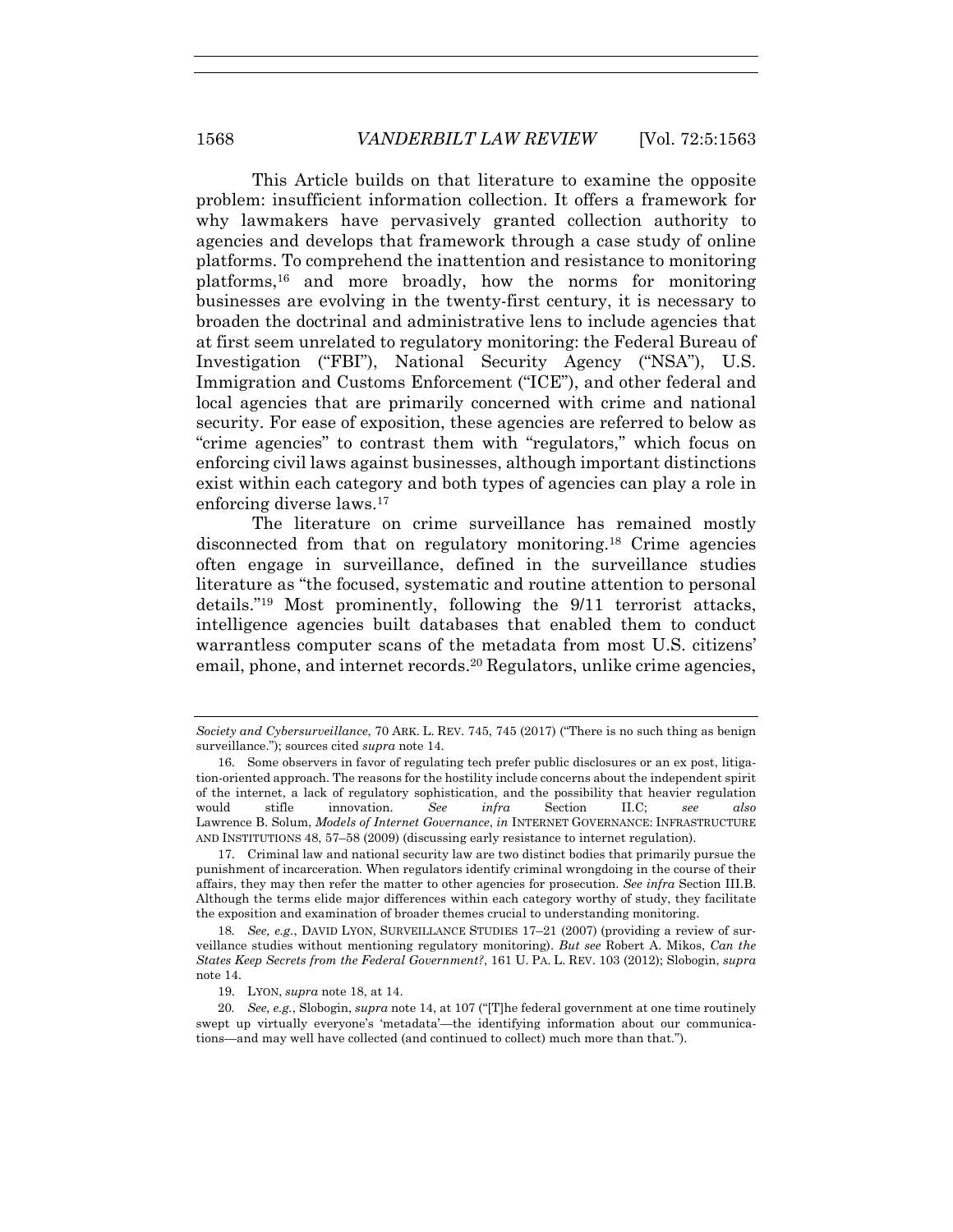do not have a history of personal surveillance provoking public outcry. Yet scholars and judges routinely use "surveillance" to refer to regulatory monitoring of businesses.21 In addition, the same clause of the Fourth Amendment and section of the Administrative Procedure Act ("APA") govern each type of information collection.<sup>22</sup> Above all, privacy concerns have shaped both underlying legal frameworks since colonial times.23 Regulatory monitoring and crime surveillance thus share close conceptual and legal ties.

The conflation of these two distinct administrative activities is problematic in underappreciated ways. The pervasiveness of technological surveillance "has helped spark an anti-surveillance, proprivacy movement that extends across legal scholarship, policy debates, civil rights advocacy, political discourse, and public consciousness."24 The salience of this controversy complicates the regulatory monitoring of platforms because crime agencies use technology firms as "the real data-mining masterminds" of their surveillance.25 When one of the most pressing concerns among the populace and leading jurists is the state accessing information about individuals through technology companies, regulatory monitoring of those companies is easily confused with inviting the state to invade our privacy.26 Accordingly, accusations of endangering personal privacy have put regulators on the defensive, even at one point shutting down vital Consumer Financial Protection Bureau ("CFPB") regulatory information collection.27 At the extreme, privacy may even follow a

<sup>21</sup>*. See, e.g.*, Watters v. Wachovia Bank, N.A., 550 U.S. 1, 21 (2007) (referring to regulation of national banks as "audits and surveillance"); Dow Chem. Co. v. United States*,* 476 U.S. 227, 229, 252 (1986) (discussing the EPA's warrantless "surveillance" of businesses); Woodrow Hartzog & Evan Selinger, *Surveillance as Loss of Obscurity*, 72 WASH. & LEE L. REV. 1343, 1344 (2015) (noting that "the language and framing used in surveillance debate is diverse, inconsistent, and over-generalized"); Price, *supra* note 12, at 462–65 (using surveillance and monitoring to describe FDA oversight of medical devices). To facilitate exposition, this Article refers to regulators' information collection as monitoring and to crime agencies' as surveillance, but surveillance and monitoring can be used interchangeably.

<sup>22</sup>*. See* U.S. CONST. amend. IV (regulating searches and seizures); Administrative Procedure Act § 6, 5 U.S.C. § 555(c) (2012) (governing "investigative acts").

<sup>23</sup>*. See infra* Sections I.C.1. and III.A.

 <sup>24.</sup> Mary Anne Franks, *Democratic Surveillance*, 30 HARV. J.L. & TECH. 425, 426 (2017).

 <sup>25.</sup> Nancy S. Kim & D. A. Jeremy Telman, *Internet Giants as Quasi-Governmental Actors and the Limits of Contractual Consent*, 80 MO. L. REV. 723, 723 (2015); *see also* Samuel J. Rascoff, *Presidential Intelligence*, 129 HARV. L. REV. 633, 662 (2016) ("A critically important . . . feature of the new intelligence oversight ecosystem is the role of American technology and telecommunications firms."); David C. Vladeck, *Consumer Protection in an Era of Big Data Analytics*, 42 OHIO N.U. L. REV. 493, 498 (2016) ("[T]here is little question that the major data brokers know more about each of us than say, for example, the National Security Agency, the Internal Revenue Service, the Social Security Administration, or any other governmental institution.").

<sup>26</sup>*. See infra* Section IV.C.

<sup>27</sup>*. See infra* Section IV.C.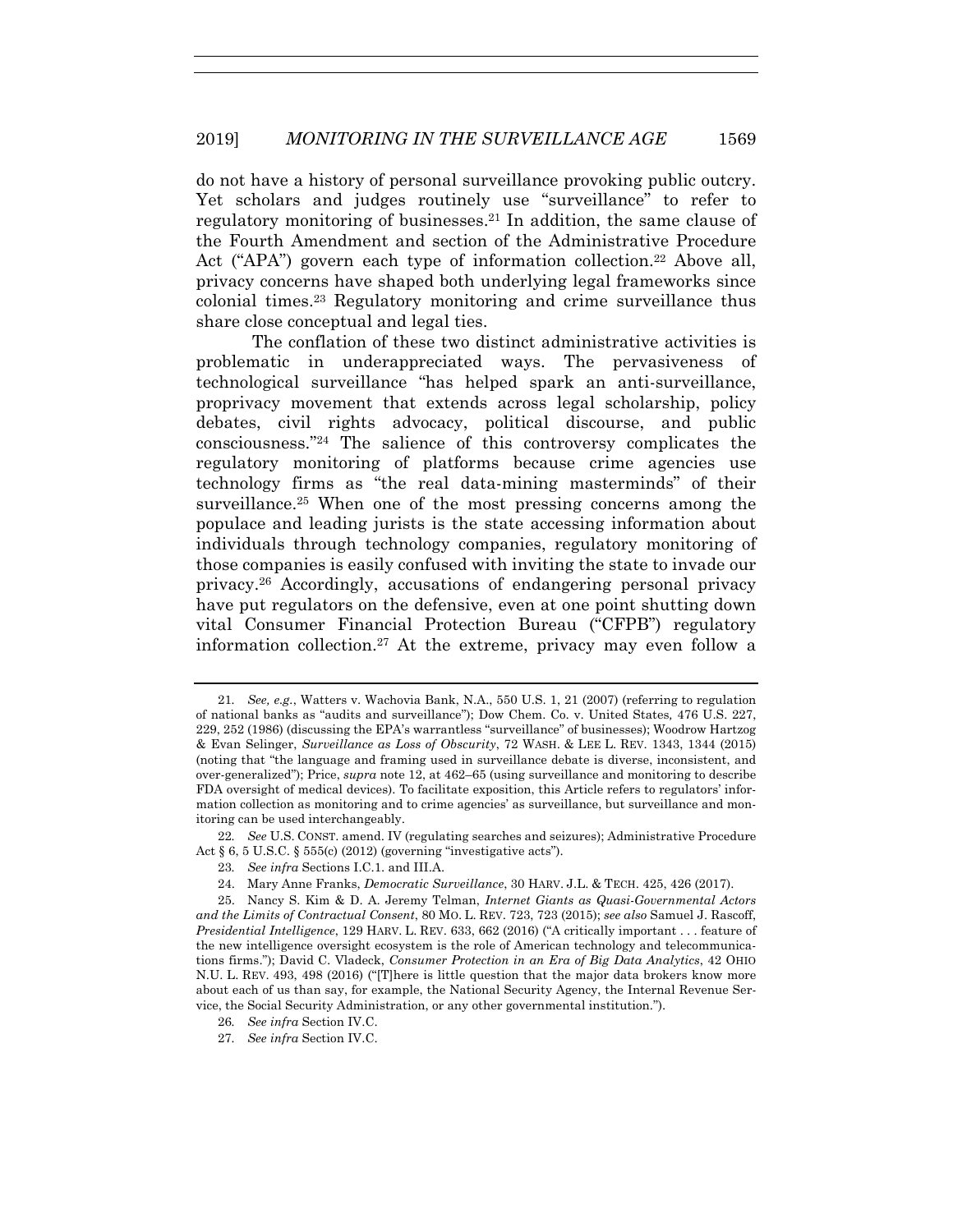trajectory seen with transparency and free speech: moving from a tool deployed by those engaged in state-building to a tool deployed by antistatists seeking to obstruct regulation.28

The conceptual association of regulatory monitoring and crime surveillance obscures important institutional and informational differences. Regulators target information about businesses, while crime agencies target personal information.29 Moreover, throughout history public outcry has often driven Congress to force regulators to use more of the monitoring authority they already had, while scandals have prompted Congress to do the opposite with crime agencies—to restrict their surveillance activities.<sup>30</sup> Outside of crises, however, lawmakers have passed important laws such as the APA without distinguishing between agencies—thereby potentially restricting business regulators through legislation meant to respond to unease about crime agencies.31 By overlooking the significant differences between crime agencies and regulators, the legal framework may inadvertently hinder regulators that instead need encouragement to collect adequate information.32

This Article's main contributions are to illuminate the legal framework for monitoring businesses and to show how that vital enforcement tool is hindered by operating in the shadow of widely maligned personal surveillance.33 These insights also have important

- 29*. See infra* Section III.B.1.
- 30*. See infra* Section III.B.1.
- 31*. See infra* Section III.B.1.

 <sup>28.</sup> On the link between privacy origins and state-building, see Anuj C. Desai, *Wiretapping Before the Wires: The Post Office and the Birth of Communications Privacy*, 60 STAN. L. REV. 553, 565 (2007) (tracing privacy origins not to the Constitution but to the early Post Office and "those who sought independence"); Jeremy K. Kessler, *The Administrative Origins of Modern Civil Liberties Law*, 114 COLUM. L. REV. 1083, 1085 (2014) (arguing that that "[p]rogressive lawyers within the executive branch took the lead in forging a new civil-libertarian consensus and that they did so to strengthen rather than to circumscribe the administrative state," and mentioning privacy as historically analogous to civil liberties). For arguments that transparency and free speech have served deregulatory agendas, see, for example, David E. Pozen, *Transparency's Ideological Drift*, 128 YALE L.J. 100, 102 (2018) (arguing that transparency serves to "reduce other forms of regulation"); Amanda Shanor, *The New Lochner*, 2016 WIS. L. REV. 133, 133 (2016) ("Once the mainstay of political liberty, the First Amendment has emerged as a powerful deregulatory engine . . . .").

 <sup>32.</sup> Scholars have concluded that agency overzealousness varies, and as a result, oversight mechanisms designed to check overzealous bureaucrats ignore important agency heterogeneity. *See* Nicholas Bagley & Richard L. Revesz, *Centralized Oversight of the Regulatory State*, 106 COLUM. L. REV. 1260, 1262 (2006) (arguing that "the claim that agencies are systematically biased in a proregulatory direction finds little support in public choice theory, the political science literature, or elsewhere"); Michael A. Livermore & Richard L. Revesz, *Regulatory Review, Capture, and Agency Inaction*, 101 GEO. L.J. 1337, 1354–55 (2013) ("There is no compelling argument that agencies will be more inclined to overreach than underperform . . . .).

 <sup>33.</sup> Scholars have discussed a distinct but related tension between the need to protect trade secrets and the need to regulate businesses. *See, e.g.*, FRANK PASQUALE, THE BLACK BOX SOCIETY: THE SECRET ALGORITHMS THAT CONTROL MONEY AND INFORMATION 163–64 (2016).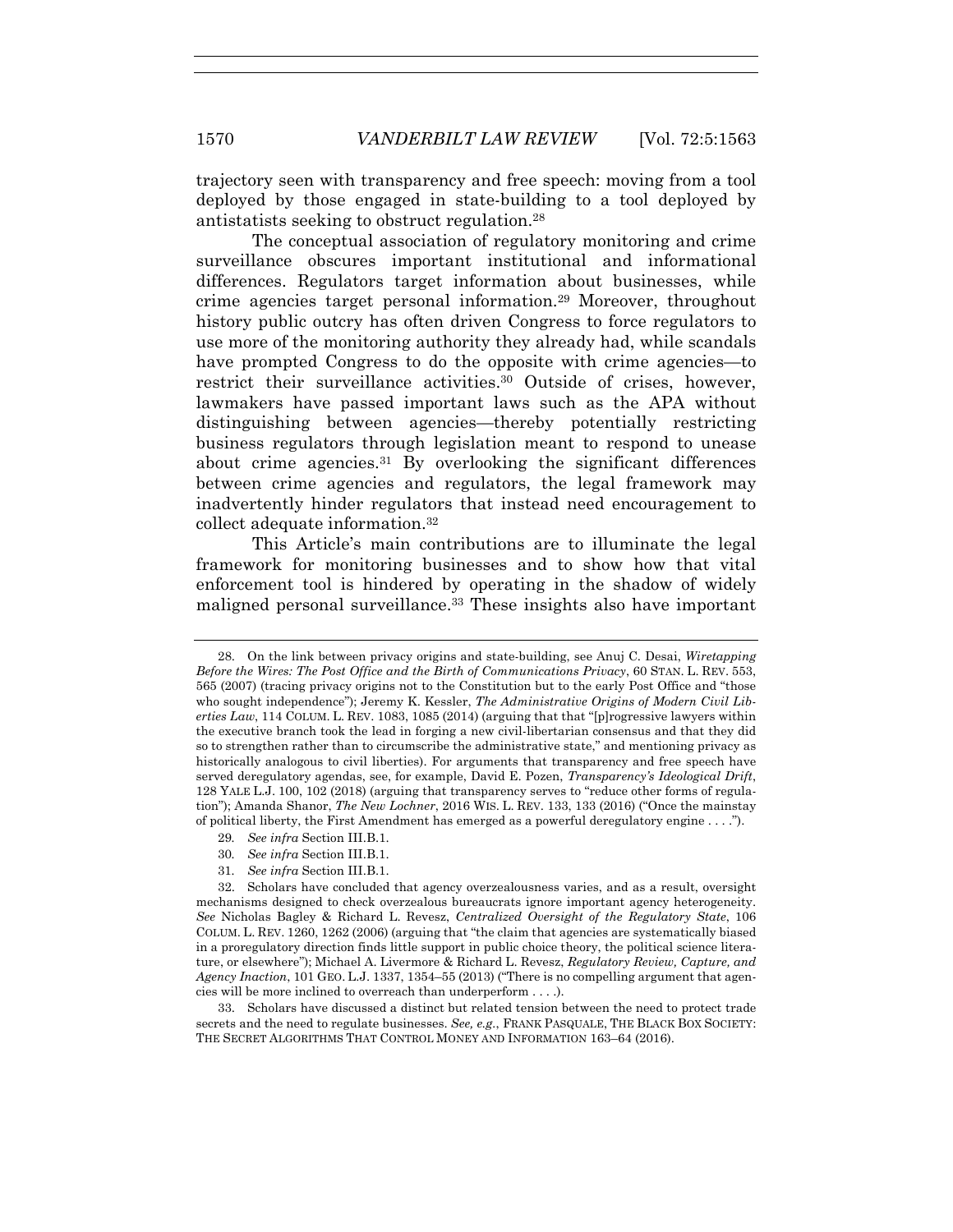policy implications across the regulatory state, including for the primary regulator of platforms, the Federal Trade Commission ("FTC").34 The newly appointed FTC commissioners have expressed an interest in greater oversight of platforms.35 Yet the agency does not monitor businesses, except in limited contexts currently required by law.36 In early 2019, nine months after an early draft of this Article was circulated at a conference attended by FTC officials, the agency announced a task force to monitor technology companies.37 However, the task force is focused on competition—which leaves out consumer protection and privacy—and it is unclear how far the group will move beyond the FTC's traditional light-touch, ex post information collection approach.38 This Article concludes that the FTC's authorizing statute, when viewed in the context of judicial precedent and the normative foundations for monitoring, indicates that the FTC could—without any congressional action—monitor businesses far more extensively than it traditionally has.39 FTC monitoring of the surveillance economy would bring the regulatory governance of the world's most valuable industry more in line with that of other large industries.

The issues facing regulatory monitoring of platforms portend larger tensions building for regulatory monitoring in the surveillance era. Other agencies, such as the Federal Communications Commission ("FCC"), likely sit on similar untapped authority.<sup>40</sup> Companies ranging from Citibank to Target to American Airlines increasingly amass customers' personal data and connect with platforms—thereby producing harms similar to those that platforms produce.

- 39*. See infra* Section IV.A.
- 40*. See infra* Section IV.B.

 <sup>34.</sup> The FTC regulates online platforms for antitrust, privacy, and consumer protection. *See*  15 U.S.C. §§ 41–58 (2012).

 <sup>35.</sup> Diane Bartz, *FTC Nominees Open to Tech Probes, Concerned About High Drug Prices*, REUTERS (Feb. 14, 2018, 1:42 PM), https://www.reuters.com/article/us-usa-ftc-congress/ftc-nominees-open-to-tech-probes-concerned-about-high-drug-prices-idUSKCN1FY2RN [https://perma.cc/4QHW-XGY3].

<sup>36</sup>*. See, e.g.*, 15 U.S.C. § 18 (2012) (requiring pre-merger notification).

<sup>37</sup>*. See 2018 Privacy Law Scholars Conference*, BERKELEY L., https://www.law.berkeley.edu/research/bclt/bcltevents/2018annual-privacy-law-scholars-conference (last visited Sept. 22, 2019) [https://perma.cc/2FJ3-8WN5] (listing Joseph Calandrino and Kevin Moriarty as attending the May 30–31 conference in Washington, D.C.); Press Release, Fed. Trade Comm'n, FTC's Bureau of Competition Launches Task Force to Monitor Technology Markets (Feb. 26, 2019), https://www.ftc.gov/news-events/press-releases/2019/02/ftcs-bureau-competition-launches-taskforce-monitor-technology [https://perma.cc/6ZKJ-5H26] ("Agency dedicates resources exclusively towards monitoring competition in the tech industry and taking enforcement actions when warranted."). This Article was also workshopped at the Georgetown Technology Law and Policy Colloquium, and received input from a former FTC high-ranking official, ten months before the announcement of the task force. Since the Article was mostly researched, workshopped, and submitted before that task force's launch, it does not include an examination of that new group.

<sup>38</sup>*. See infra* notes 63–65 and accompanying text.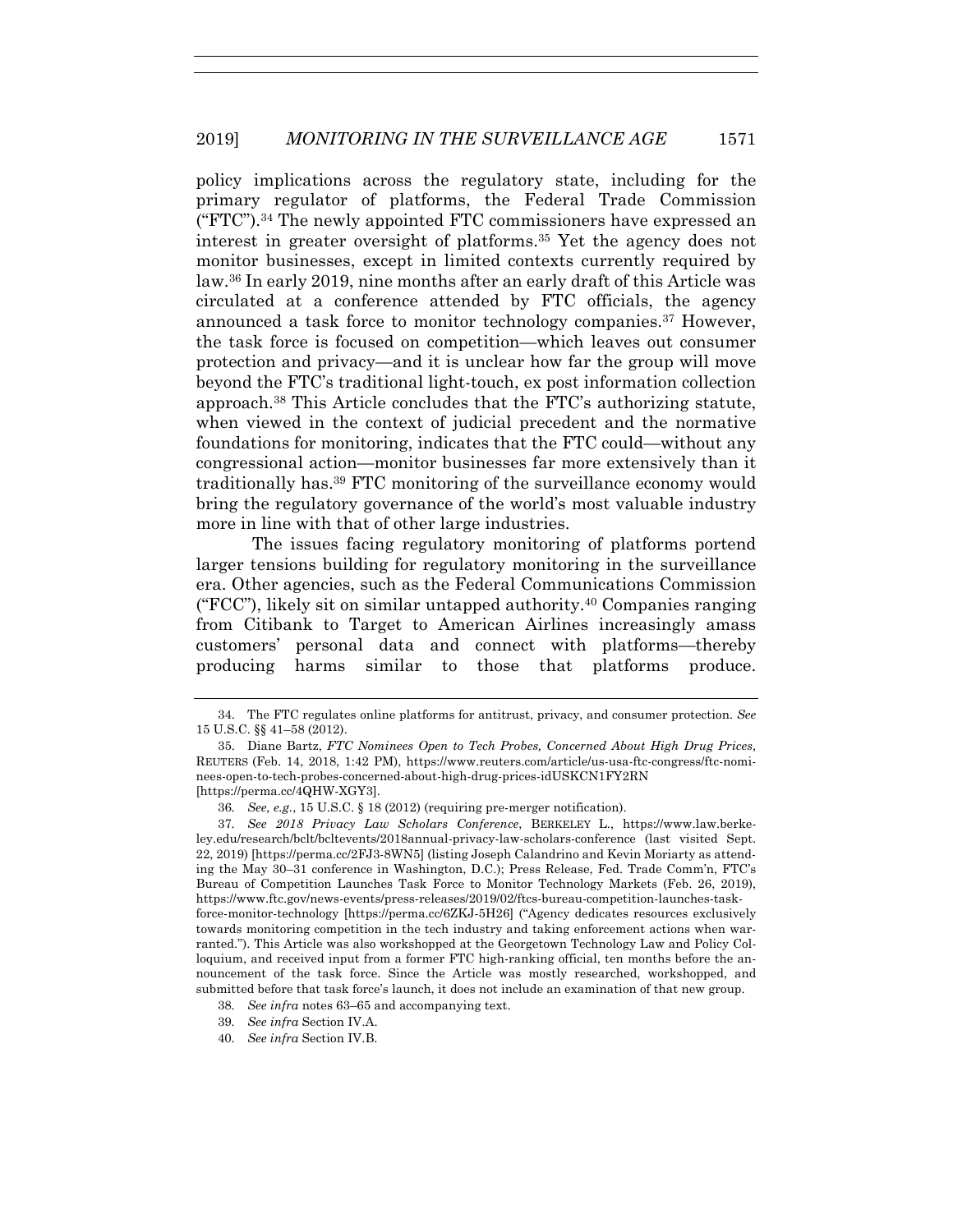Congressional leaders have also weighed legislation for auditing algorithms in select contexts, such as for discrimination.41 For these and related issues, it would be ideal for agency leaders, judges, and lawmakers, in deciding whether to monitor, to consider the context of the modern regulatory state's legal and normative framework for that authority.

If the monitoring framework is to be updated for the surveillance era, there is a risk in moving where prominent privacy warnings seem to naturally direct it—away from monitoring due to unease about regulators collecting customer data. Legitimate privacy concerns do not demand the complete avoidance of monitoring because they can be addressed through the design of monitoring programs and through legal constraints.42 In fact, what the surveillance era may call for—at least to prevent some types of harms—is *more* government monitoring of businesses.43 Among other reasons, monitoring can help regulators determine whether businesses are safeguarding customers' data.<sup>44</sup>

Clarifying the normative and legal framework for regulatory monitoring also helps sketch a blueprint for an improved administrative information architecture. Instead of restricting crime agencies and business regulators in the same way, as the APA and other statutes do, legislators should tailor restrictions to the divergent informational dynamics of each of those categories of agencies.45 Greater attention to the fine distinctions between regulators and crime agencies, and the purposes of their information collection, would help reset the state informational framework to its constitutional roots by prioritizing personal privacy over business privacy.

The Article is structured as follows. Part I examines the historical record to identify the factors considered in congressional

 <sup>41.</sup> James A. Allen, *The Color of Algorithms: An Analysis and Proposed Research Agenda for Deterring Algorithmic Redlining*, 46 FORDHAM URB. L.J. 219, 260 (2019) (discussing a congressional hearing on oversight of algorithms).

<sup>42</sup>*. See* Bamberger & Mulligan, *supra* note 15 (identifying mechanisms for increasing agencies' privacy accountability); Hans, *supra* note 15, at 34 (discussing the need for limitations in regulatory programs that collect data); *infra* Section III.B.

 <sup>43.</sup> This assumes that the government continues to reflect democratic values, or that the monitor has appropriate constraints in place should that fail to be the case. Nor does it completely preclude private monitoring regimes, although purely private regimes may have limits. *See infra*  Part II.C.

<sup>44</sup>*. See infra* Section III.A. Although he did not discuss business monitoring, the competing privacy interests between business owners and users is arguably an example of what David Pozen has described as a "privacy-privacy tradeoff." *Cf.* David E. Pozen, *Privacy-Privacy Tradeoffs*, 83 U. CHI. L. REV. 221, 221 (2016) ("Whenever securing privacy on one margin compromises privacy on another margin, a privacy-privacy tradeoff arises."). By analogy, this Article develops a privacyregulation tradeoff.

<sup>45</sup>*. See infra* Section III.B.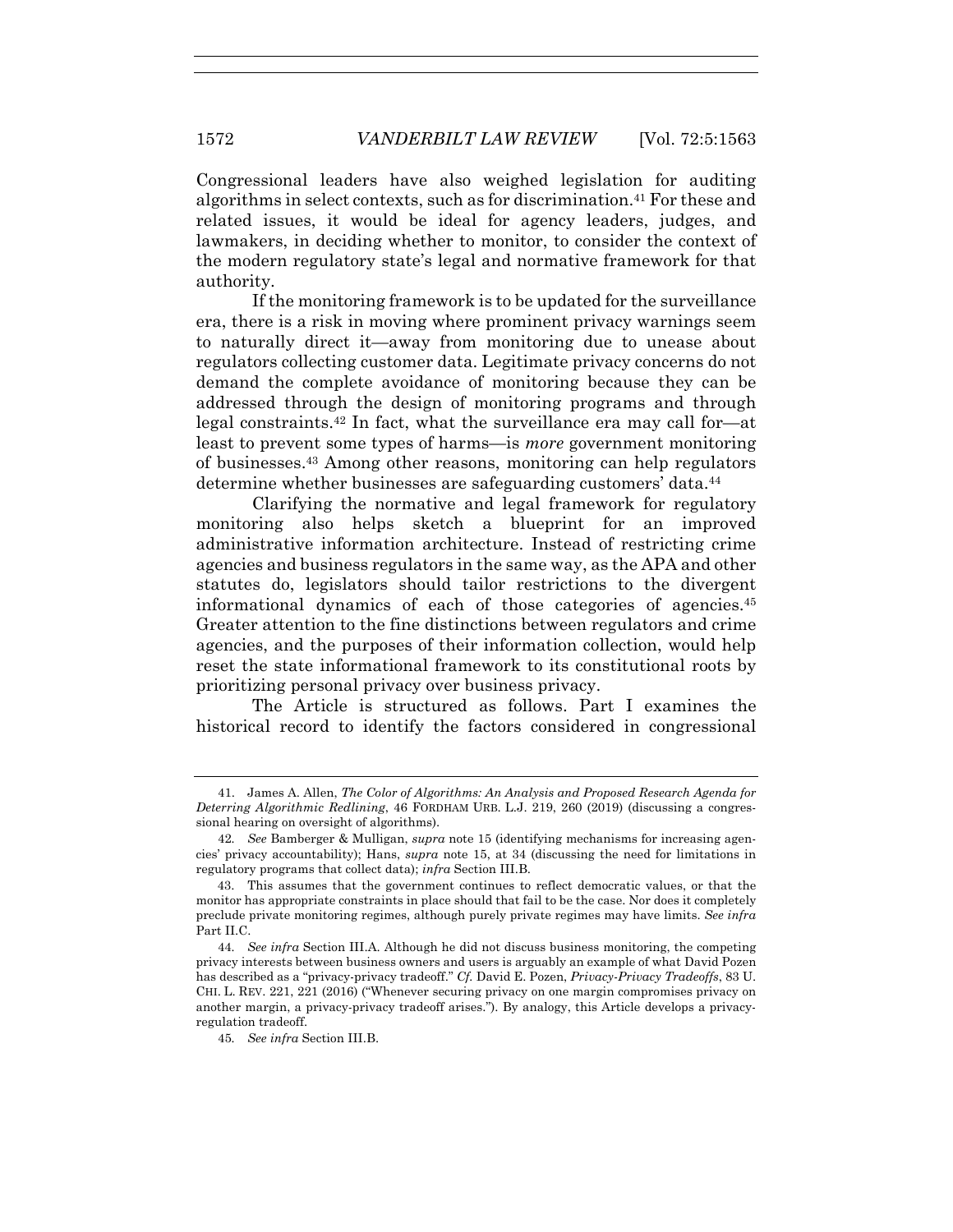extension and judicial approval of regulatory monitoring authority. Part II begins a case study of platforms by applying the three factors weighing in favor of monitoring: a public interest in preventing harm, information asymmetries, and self-regulatory shortcomings. Part III explains the two main factors historically weighing against monitoring, privacy and burden, and considers how they are changing in the surveillance era. Part IV concludes by examining legal and theoretical implications. It analyzes the scope of the FTC's dormant statutory monitoring authority, and briefly considers possible action by other agencies, such as the FCC and the Equal Employment Opportunity Commission ("EEOC"). Both agency discretion and statutory design would benefit from a normative framework that more clearly demarcates the actors, targets, and content of monitoring from those of surveillance. The overarching goal is to contribute to an administrative structure that ensures regulators in the future, like crime agencies today, have the information they need to make informed decisions.

#### I. RATIONALE FOR REGULATORY MONITORING

Despite strong countervailing interests in privacy and autonomy at the founding of the country, regulators have steadily gained the authority to peer inside businesses to promote legal compliance. The legal literature lacks any holistic analysis of the considerations that legislators and judges weighed in elevating regulatory monitoring authority to a central role in policing firms. This Part begins to fill that gap by surveying the factors historically weighed in extending monitoring authority. The rest of the Article then develops this framework in the context of the platform economy and the surveillance state.46

#### *A. Overview of Regulatory Monitoring*

This Article is focused on administrative agencies' "systematic and routine" collection of nonpublic information, rather than one-off investigations.47 The state has in recent decades increasingly relied on such "programmatic" information for enforcing criminal laws, ranging

 <sup>46.</sup> Jack Balkin and Sanford Levinson conceived of the National Surveillance State as a new form of governance responding "to the particular needs of warfare, foreign policy, and domestic law enforcement in the twenty-first century." *See* Jack M. Balkin & Sanford Levinson, *The Processes of Constitutional Change: From Partisan Entrenchment to the National Surveillance State*, 75 FORDHAM L. REV. 489, 489 (2006). *But see* Orin S. Kerr, *The National Surveillance State: A Response to Balkin*, 93 MINN. L. REV. 2179, 2180 (2009) (arguing that the National Surveillance State is more about technological change than a new form of governance).

 <sup>47.</sup> Slobogin, *supra* note 14, at 93.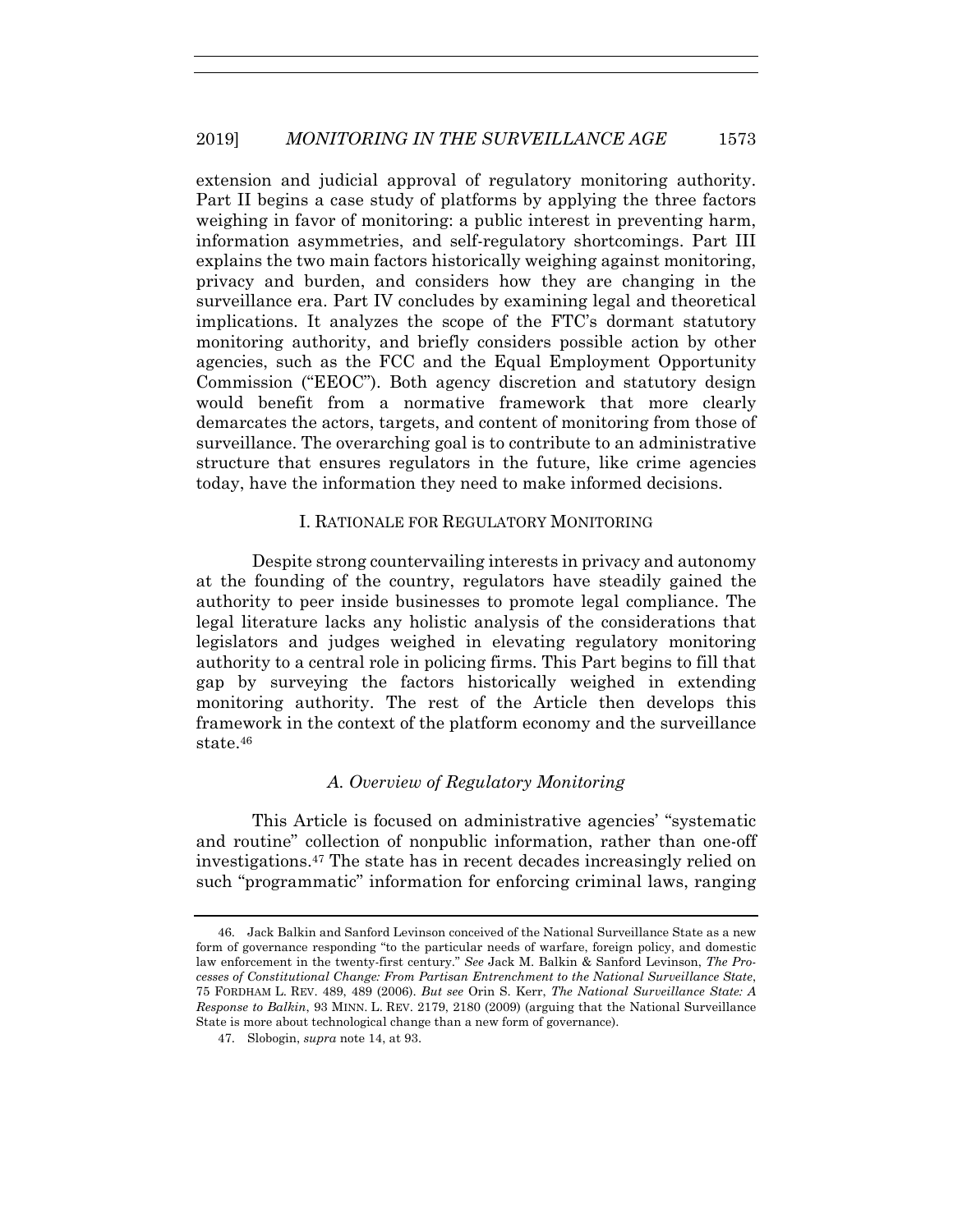from roadside checkpoints to call record databases.48 Routine business monitoring also has steadily grown to become one of the regulatory state's core powers.49

At first glance, the work of front-line bureaucrats who monitor may seem mundane: poring over financial records to identify risky bank transactions, inspecting poultry for signs of contamination, or assessing the pollution controls in factories.50 But like police officers, regulatory monitors make life-altering decisions about when and how the law will be enforced and against whom.51 They are often scientists, economists, and engineers with the power to obligate companies to pay millions to their customers in redress, block hazardous food products from reaching Americans' dinner tables, or shut down offshore oil rigs.<sup>52</sup> Whereas legal scholars universally recognize that law enforcement officers wield considerable authority in federal criminal law, the role of their civil law counterparts—regulatory monitors—is overlooked.53

For present purposes, regulatory monitoring is the collection of information that the agency can force a business to provide even without suspecting a particular act of wrongdoing. The two main categories of monitoring are remote report collection and on-site visits. The scope of information accessible to on-site inspectors depends on their mandate. Food and Drug Administration ("FDA") and EPA inspectors, for instance, can access records related to their missions food safety and the environment—but cannot examine records about profit.54 Bank examiners, in contrast, can access almost any piece of data because their mission is broad.55 These visits may occur with advanced notice or unannounced, as when oil inspectors drop in via

 <sup>48.</sup> Daphna Renan, *The Fourth Amendment as Administrative Governance*, 68 STAN. L. REV. 1039, 1042 (2016) ("While our Fourth Amendment framework is transactional, then, surveillance is increasingly *programmatic*."); *see also* Slobogin, *supra* note 14, at 93:

Panvasive searches and seizures . . . seek to ferret out or deter *undetected wrongdoing* . . . rather than focus on a particular crime known to have already occurred; . . . they are purposefully *suspicionless* with respect to any particular individual, and thus will almost inevitably affect a significant number of people not involved in wrongdoing.

 <sup>49.</sup> Van Loo, *supra* note 2, at 373 (describing the regulatory state's pervasive reliance on ongoing monitoring); *cf.* MICHAEL POWER, THE AUDIT EXPLOSION (1994) (describing the growth of audits by private and public actors in the United Kingdom).

<sup>50</sup>*. See* Van Loo, *supra* note 2, at 372–73.

<sup>51</sup>*. Id*. at 373.

<sup>52</sup>*. Id.* at 373–74.

<sup>53</sup>*. Id*.

<sup>54</sup>*. See* Toxic Substances Control Act, 15 U.S.C. § 2601 (2012); Federal Food, Drug, and Cosmetic Act § 372, 21 U.S.C. § 372 (2012).

<sup>55</sup>*. See* John D. Hawke, Jr., Comptroller of the Currency, Remarks Before a Conference on Credit Rating and Scoring Models (May 17, 2004), https://www.occ.treas.gov/news-issuances/speeches/2004/pub-speech-2004-36.pdf [https://perma.cc/M8UM-A547].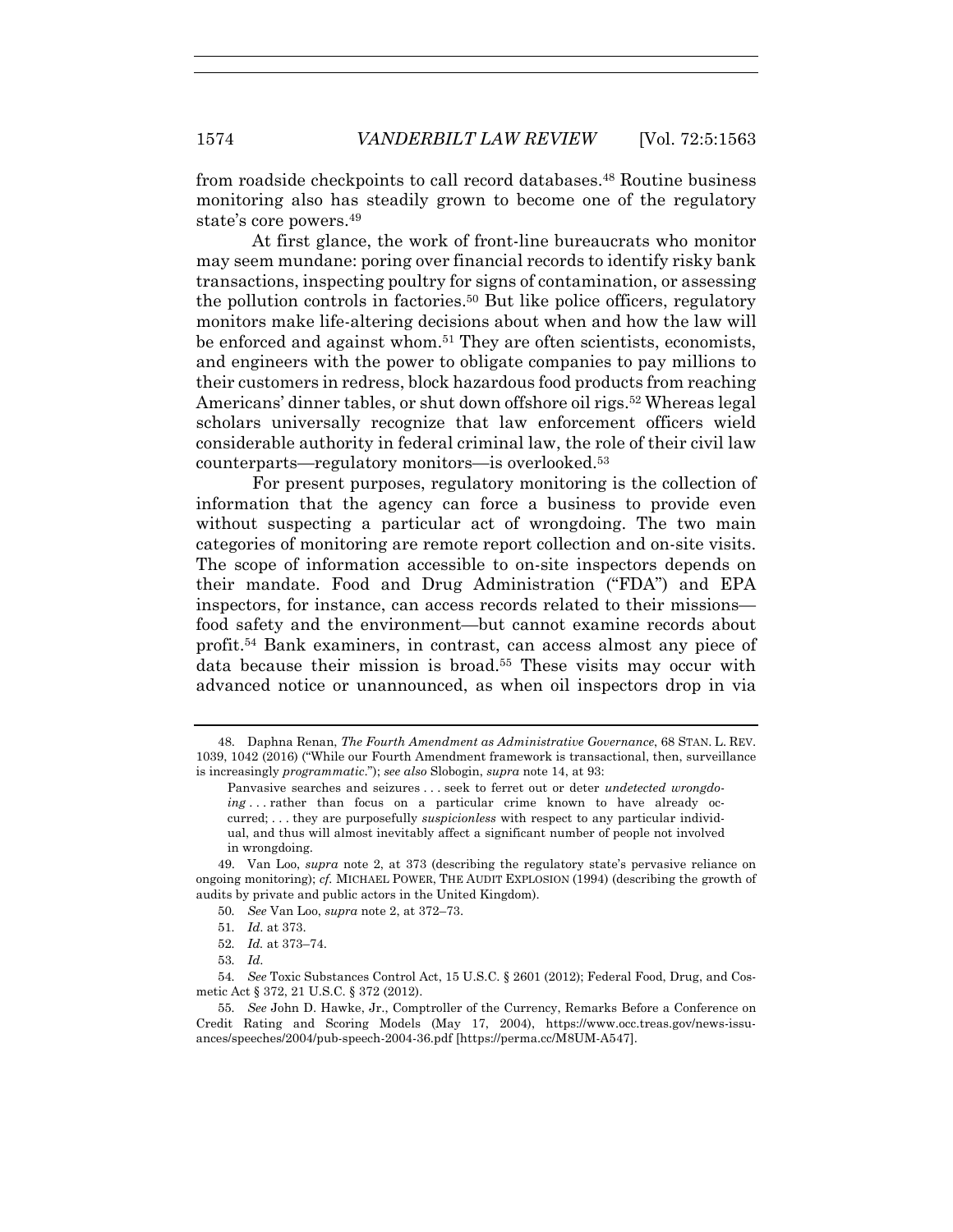helicopter on Gulf of Mexico oil platforms to check safety and environmental compliance.<sup>56</sup> For some companies, such as the largest banks and nuclear facilities, regulators have resident monitors on site year-round.

Even agencies with on-site inspection authority typically supplement those efforts with heavy remote monitoring. These can occur through one-off requests to answer specific questions (such as asking to clarify a new technology used), whenever a specific event occurs (such as a proposed merger), or on a periodic basis (such as monthly reports on bank lending activities). Agencies also sometimes use legal authority to install remote-monitoring devices, such as sensors measuring equipment inside a manufacturing facility.57 Once these reports or data sets are in place, analysts within the regulator conduct spot-check audits, algorithmically driven systemic reviews, or other checks to identify violations.

Monitors respond to violations in different ways depending on the agency. Banking monitors, called "examiners," typically have the independence to decide how to resolve the violation.58 For instance, CFPB examiners have required banks to make multimillion dollar payments without an enforcement lawyer playing a substantial role.59 Due to banks' fears of creating an antagonistic relationship, and the examiners' ability to pass a matter on to enforcement lawyers for formal legal proceedings, the examiners have substantial leverage in making informal demands.60 The EPA, in contrast, has a more integrated approach. Once the EPA inspector—typically an engineer—identifies anything more than a minor violation, she works side by side with a lawyer to seek redress, even coauthoring court briefs.<sup>61</sup>

Of the nineteen large federal regulators of business, only four rely more heavily on lawyers than monitors.62 Notably, the two agencies that are arguably the most important for overseeing the surveillance economy are among these four that do not rely heavily on monitoring: the FTC, which is the agency with the most regulatory authority over platforms, and the FCC, which oversees other important information

<sup>56</sup>*. See* Guy Hayes, *A Day in the Life of an Inspector*, BUREAU OF SAFETY & ENVTL. ENF'T, https://www.bsee.gov/newsroom/feature-stories/a-day-in-the-life-of-an-inspector (last visited Sept. 22, 2019) [https://perma.cc/QL2V-5A83].

<sup>57</sup>*. See* Daniel C. Esty, *Environmental Protection in the Information Age*, 79 N.Y.U. L. REV. 115, 156 (2004).

<sup>58</sup>*. See* Van Loo, *supra* note 2, at 413–14.

<sup>59</sup>*. Id*. at 414.

<sup>60</sup>*. Id*.

<sup>61</sup>*. Id*. at 434.

<sup>62</sup>*. See id.* at 382–83, 409–10 (finding low monitoring reliance at the FCC, FTC, EEOC, and National Labor Relations Board).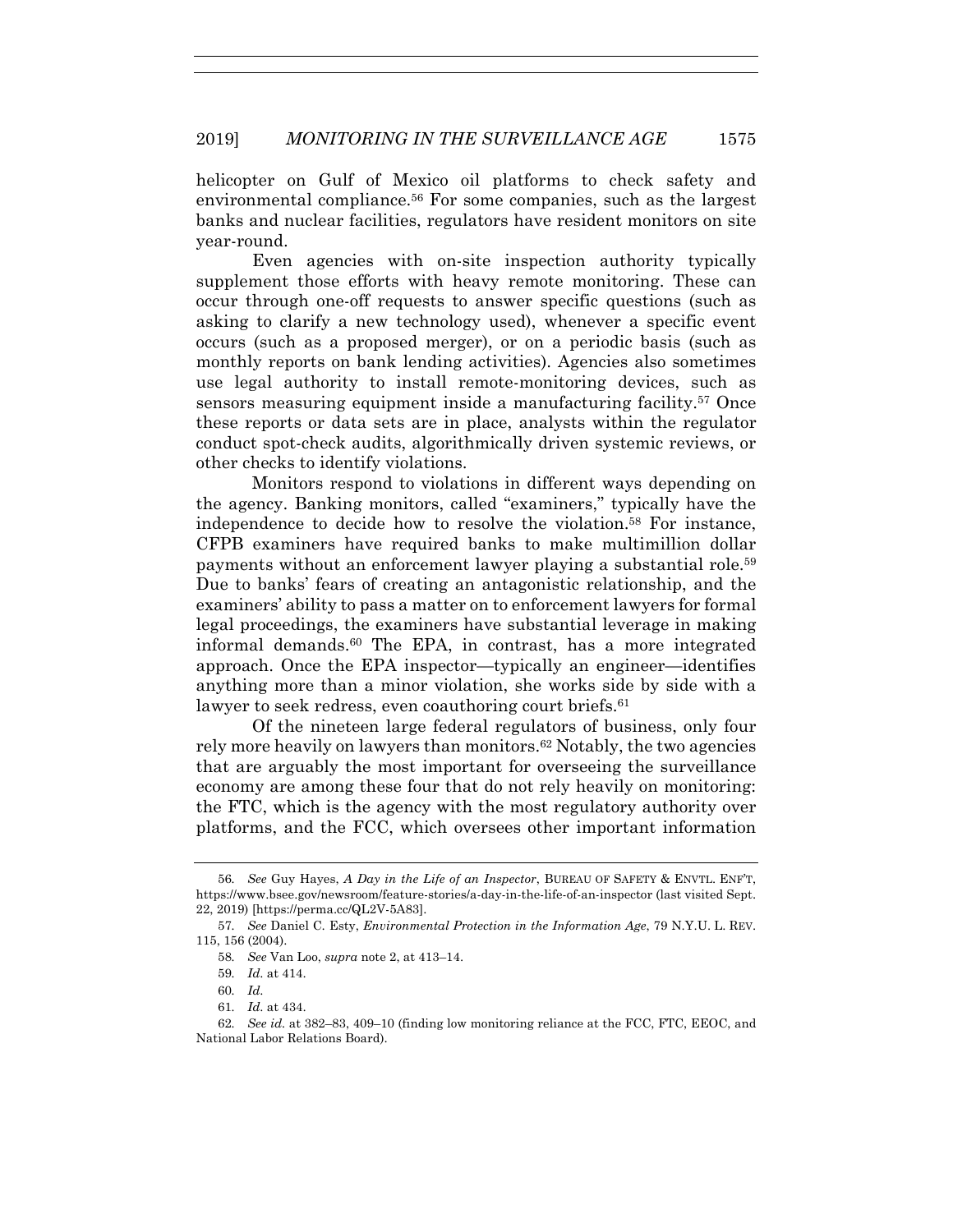technology firms, such as telecommunications and cable companies.63 Even without heavy reliance on monitoring, regulators may still access firms' information for investigations after wrongdoing is suspected, or in other limited contexts.64 For instance, the FTC conducts one-off studies of a given industry or practice to decide whether it should act.<sup>65</sup> However, unlike most large regulators, the FTC and FCC do not rely for their enforcement actions on routinely compelling large firms to hand over information without particular suspicion of wrongdoing.<sup>66</sup>

Thus, monitoring authority is pervasive, and monitors—despite being overlooked in the literature and largely absent in the technology sector—are perhaps the single most influential law enforcement group in the regulatory state.<sup>67</sup> An account of why regulators monitor is overdue.

 <sup>63.</sup> The CFPB also regulates fintech platforms. Rory Van Loo, *Technology Regulation by Default: Platforms, Privacy, and the CFPB,* 2 GEO. L. TECH. REV. 531 (2018).

<sup>64</sup>*. See* Van Loo, *supra* note 2, at 393–95.

<sup>65</sup>*. See* CHRIS JAY HOOFNAGLE, FEDERAL TRADE COMMISSION PRIVACY LAW AND POLICY 103 (2016) (describing the FTC's "structural case model").

 <sup>66.</sup> As one measure of this, most large regulators devote more resources to monitors than to lawyers. *See supra* Table 1.

<sup>67</sup>*. See supra* Table 1.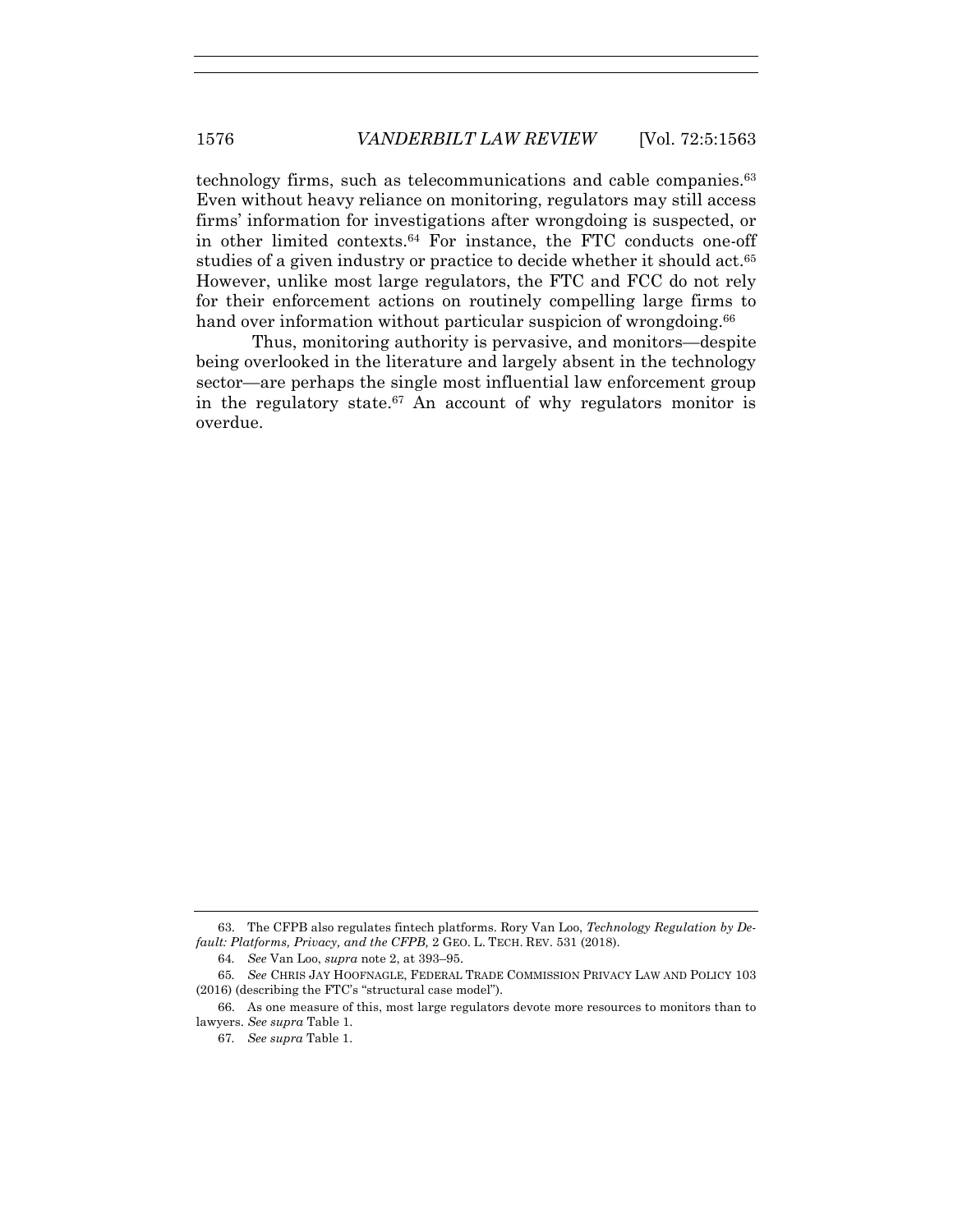# TABLE 1: SHARE OF MONITORS AND LAWYERS WITHIN REGULATORY MONITOR AGENCIES

| Combined Monitor and Lawyer workforce <sup></sup> |            |                    |                                     |  |  |  |  |
|---------------------------------------------------|------------|--------------------|-------------------------------------|--|--|--|--|
| Light<br><b>Monitors</b><br><15%                  | $15 - 49%$ | $50 - 85%$         | Heavy<br><b>Monitors</b><br>$>85\%$ |  |  |  |  |
| <b>FTC</b><br>3%                                  | FCC<br>34% | <b>FERC</b><br>62% | 98%<br><b>FDA</b>                   |  |  |  |  |
| <b>EEOC</b><br>$0\%$                              |            | <b>EPA</b><br>60%  | <b>NCUA</b><br>97%                  |  |  |  |  |
| NLRB<br>$0\%$                                     |            | <b>CFPB</b><br>54% | FSIS<br>95%                         |  |  |  |  |
|                                                   |            | <b>SEC</b><br>53%  | Fed. Res.<br>95%                    |  |  |  |  |
|                                                   |            |                    | <b>OSHA</b><br>93%                  |  |  |  |  |
|                                                   |            |                    | NRC<br>93%                          |  |  |  |  |
|                                                   |            |                    | 93%<br>FAA                          |  |  |  |  |
|                                                   |            |                    | <b>FMCSA</b><br>93%                 |  |  |  |  |
|                                                   |            |                    | OCC<br>93%                          |  |  |  |  |
|                                                   |            |                    | MSHA<br>91%                         |  |  |  |  |
|                                                   |            |                    | FDIC<br>86%                         |  |  |  |  |

#### Monitor Employees as a Percentage of Combined Monitor and Lawyer Workforce<sup>68</sup>

# *B. Why Do Regulators Monitor?*

Courts and lawmakers weigh a number of factors in deciding whether monitoring is appropriate. Since privacy and criminal law scholarship has dominated the topic of administrative information collection, existing descriptive frameworks focus on Fourth Amendment constraints on searches.69 Those analyses unearth many of the basic elements of a search scheme, which must be judged, according to the Supreme Court, "by balancing its intrusion on the individual's Fourth Amendment interests against its promotion of legitimate governmental interests."70

However, the analysis for courts of whether the state *can*  monitor does not fully answer the question of *why* the state monitors. In practice, the Fourth Amendment provides minimal restrictions on regulatory collection of business information.71 When courts invoke the

 <sup>68.</sup> Table constructed from data in Van Loo, *supra* note 2. The acronyms not already mentioned are the Federal Aviation Administration, Federal Deposit Insurance Corporation, Federal Energy Regulatory Commission, Federal Motor Carrier Safety Administration, Federal Reserve, Food Safety & Inspection Service, Mine Safety & Health Administration, National Credit Union Administration, the Nuclear Regulatory Council, Occupational Safety and Health Administration, and the Office of the Comptroller of the Currency.

<sup>69</sup>*. See supra* notes 14–15 and accompanying text.

 <sup>70.</sup> Delaware v. Prouse, 440 U.S. 648, 654 (1979).

 <sup>71.</sup> Primus, *supra* note 14, at 255–56 (describing the broad judicial allowances of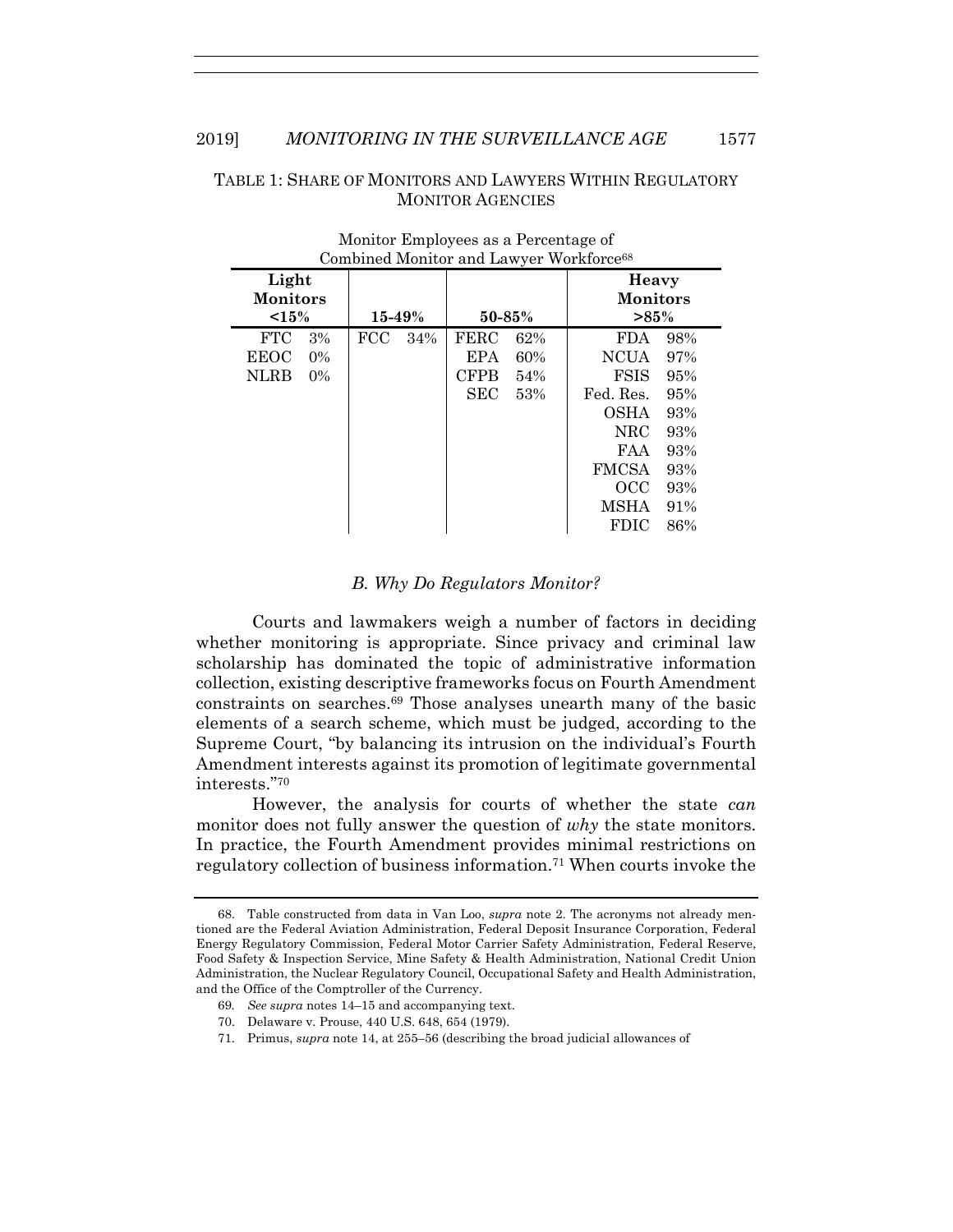Fourth Amendment to strike down monitoring, they find a particular implementation unconstitutional, rather than the agency's underlying authority.72 As a result, the regulator can still exercise monitoring authority in a different manner, such as by more narrowly tailoring its actions or obtaining an administrative warrant. The Fourth Amendment also does not concern itself with regulators declining to monitor when they could.<sup>73</sup>

A caveat is in order. Lawmakers have numerous tools at their disposal. As an alternative to monitoring, for instance, lawmakers could rely on heavy fines and ex post deterrence.74 These choices reflect a fundamental regulatory tradeoff between "police patrols" and "fire alarms."75 Policy designers can devote resources to search routinely for problems—as police do when patrolling the streets—or can wait for someone to pull a fire alarm to alert the authorities.76 In the case of regulating businesses, regulatory monitors are analogous to police patrols, and fire alarms to employee whistleblowers. At least in some contexts, there is evidence that an increase in regulatory monitoring is more effective than an increase in sanctions.77 Nonetheless, a comparison of whether monitoring deters better than its many regulatory alternatives is beyond the scope of this Article and has yet to be answered satisfactorily despite decades of study.78

More attainable, and still relevant to studying deterrence, is an understanding of the basic factors that lawmakers weigh in deciding to

 75. Mathew D. McCubbins & Thomas Schwartz, *Congressional Oversight Overlooked: Police Patrols Versus Fire Alarms*, 28 AM. J. POL. SCI. 165, 165–66 (1984).

administrative searches under the Fourth Amendment).

<sup>72</sup>*. Cf.* City of Los Angeles v. Patel, 135 S. Ct. 2443, 2447–48 (2015) (striking down a requirement that hotels store guest records for 90 days); Marshall v. Barlow's, Inc., 436 U.S. 307, 320–21 (1978) (stating that a warrant could be obtained pursuant to a general administrative plan).

 <sup>73.</sup> On nonmonitoring despite authority to do so, see, for example, *infra* Section IV.A.

<sup>74</sup>*. See, e.g.*, Nicholas R. Parrillo, *Federal Agency Guidance and the Power to Bind: An Empirical Study of Agencies and Industries*, 36 YALE J. ON REG. 165, 209–214 (2019) (discussing factors influencing compliance with agency guidance). Moreover, even in deciding on an ex post regime, lawmakers could choose to depend on administrative agencies or private parties to bring lawsuits, or both.

<sup>76</sup>*. Id*. at 166.

 <sup>77.</sup> *See, e.g.*, Michael P. Vandenbergh, *Beyond Elegance: A Testable Typology of Social Norms in Corporate Environmental Compliance*, 22 STAN. ENVTL. L.J. 55, 119 (2003) (concluding in the context of environmental law that "increases in monitoring lead to increases in compliance and performance, but increases in sanctions have limited effect").

<sup>78</sup>*. See, e.g.*, Gary S. Becker, *Crime and Punishment: An Economic Approach*, 76 J. POL. ECON. 169, 176, 179 (1968) (emphasizing the likelihood of detection and the harshness of punishment in corporate compliance); George J. Stigler, *The Optimum Enforcement of Laws*, 78 J. POL. ECON. 526, 527 (1970) (developing a model on sanctions and the probability of being caught). Part of this has to do with broader challenges in quantifying the effects of regulation. *See, e.g.*, Richard L. Revesz, *Quantifying Regulatory Benefits*, 102 CALIF. L. REV. 1423, 1425–26 (2014).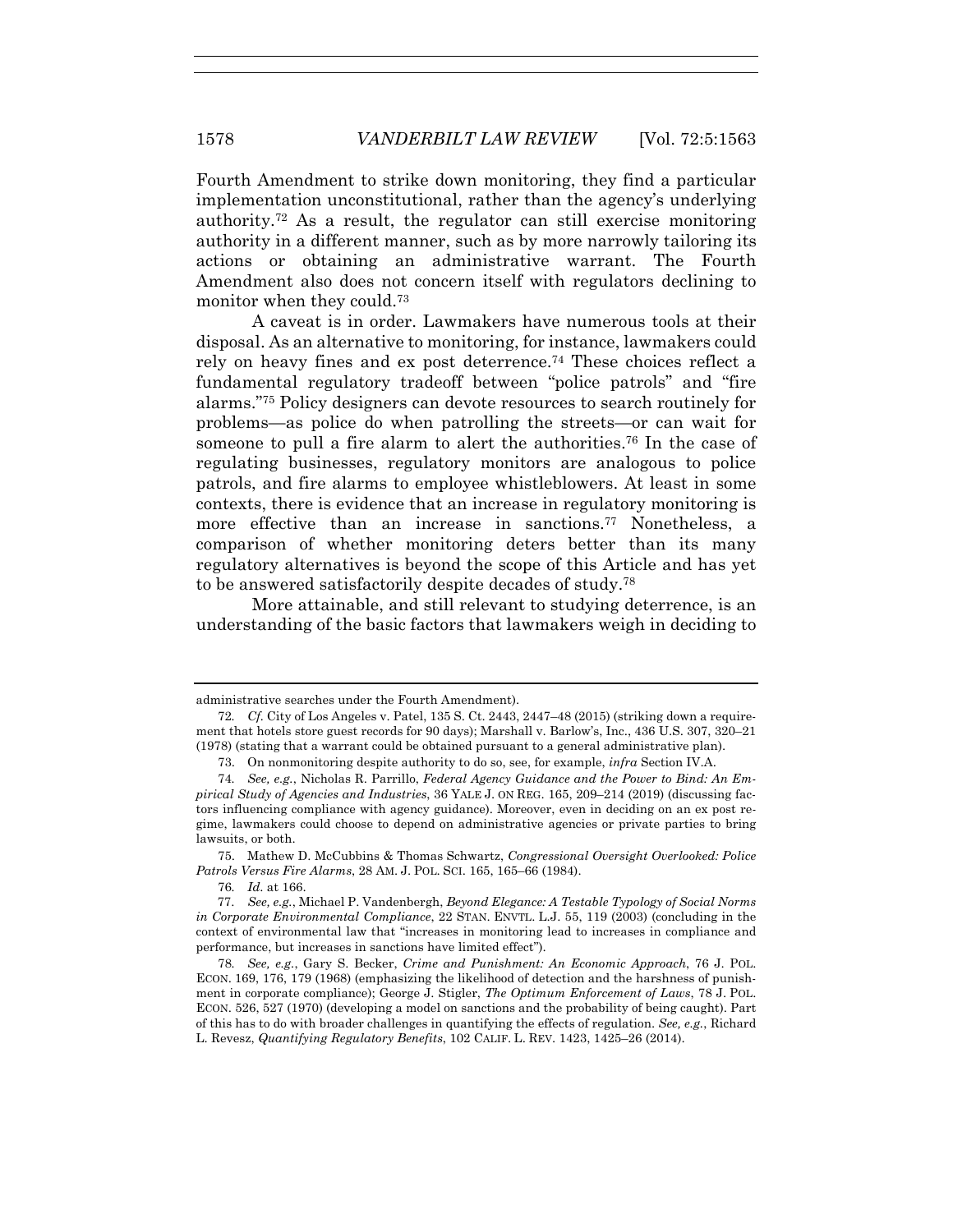extend monitoring authority.79 Three primary indicators of the need for regulatory monitoring are a public interest in preventing harm, information asymmetries, and a lack of faith in self-regulation. The rest of this Part will explore these three factors and then turn to the countervailing considerations of privacy and burden.

# 1. Public Interest in Prevention

Courts have begun their analysis of whether to uphold monitoring legislation by considering the extent of the public interest.<sup>80</sup> For instance, in various cases they have emphasized the need to promote "public health and safety"81 or protect the environment.82 Like the underlying legislation granting monitoring authority, these cases regularly proceed without defining public interest or establishing how one would know whether a public interest exists. Given the breadth of situations in which courts have upheld monitoring authority, and the absence of a prominent example of courts blocking monitoring for failing the public interest requirement, the judicial standard for finding a public interest is low.83

The public interest provides a more meaningful filter in monitoring legislation. Two components are particularly important: the mobilization of public opinion and the inadequacy of ex post compensation. In practice, to mobilize public opinion, it has often taken a grave crisis or media outcry. Abraham Lincoln pushed for the first of today's large monitoring regulators, the Office of the Comptroller of the Currency ("OCC"), because of a crisis during the Civil War. Bank collapses from imprudent management outraged depositors who lost their savings and made it harder for the federal government to pay for military supplies and soldiers' wages.84 In response, Congress passed the National Bank

 <sup>79.</sup> Identifying factors weighed contributes to the question of deterrence by, for instance, highlighting variables to be tested empirically. Stated otherwise, to improve a framework, it helps to understand what it is.

<sup>80</sup>*. See, e.g.*, Camara v. Mun. Court of S.F., 387 U.S. 523, 534–35 (1967) (observing that "it is obviously necessary first to focus upon the governmental interest which allegedly justifies official intrusion upon the constitutionally protected interests of the private citizen").

<sup>81</sup>*. See*, *e.g.*, *id*. at 535 (concluding that in this case "[t]he primary governmental interest at stake is to prevent even the unintentional development of conditions which are hazardous to public health and safety").

<sup>82</sup>*. See, e.g.,* S. Yuba River Citizens League v. Nat'l Marine Fisheries Serv., 804 F. Supp. 2d 1045, 1061 (E.D. Cal. 2011).

<sup>83</sup>*. See, e.g.*, Donovan v. Dewey, 452 U.S. 594, 599 (1981) (explaining the federal interest in mine inspections partly through harms to interstate commerce); *Camara*, 387 U.S. at 535 (mentioning economic harms to property as justifying inspections).

<sup>84</sup>*. See* Eugene N. White, *Lessons from the History of Bank Examination and Supervision in the United States, 1863-2008*, *in* FINANCIAL MARKET REGULATION IN THE WAKE OF FINANCIAL CRISES: THE HISTORICAL EXPERIENCE, 15, 18 (Alfredo Gigliobianco & Gianni Toniolo eds., 2009).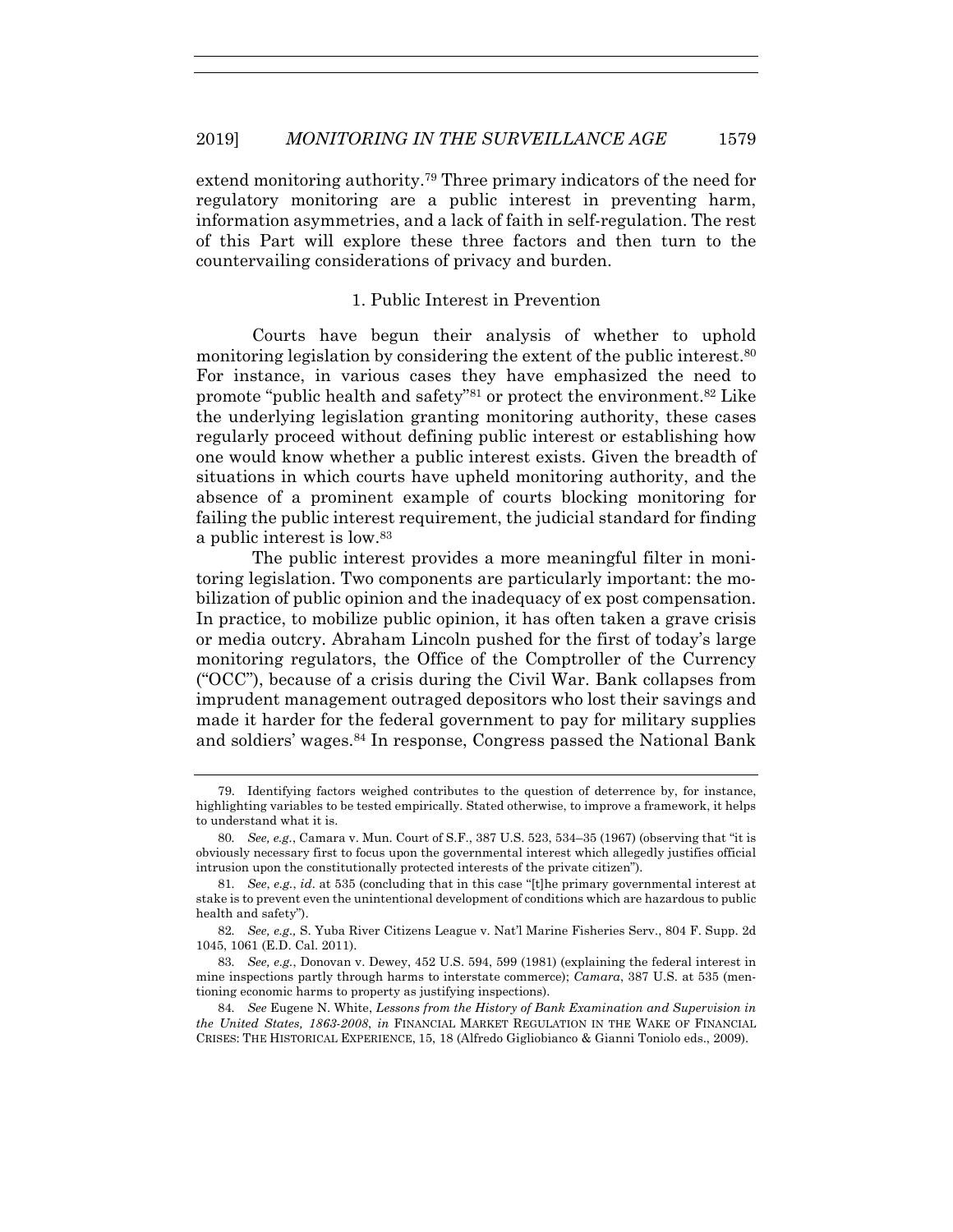Act of 1864, which established the OCC, authorized the on-site examination of bank affairs, and required monthly reports of their accounts to the agency.85 At other times, muckrakers or advocates have raised awareness. For instance, Congress passed the Meat Inspection Act of 1906 after Upton Sinclair's *The Jungle* alarmed the public with graphic descriptions of filthy food production.<sup>86</sup>

The second element of a public interest in monitoring is the belief that waiting to act until after the harm has materialized would be insufficient because of an "irreparable harm."87 Regulatory monitoring becomes more appealing if courts' ex post compensation is seen as inadequate once families have lost their homes due to risky bank behavior or beaches have become polluted by an oil spill.

#### 2. Information Asymmetries

The less regulators know about a firm's activities, the more important it is to compel information production to determine whether intervention is needed. Courts have repeatedly cited the ease with which businesses can conceal violations and falsify information as a rationale for regulatory monitoring.88 However, judges look unfavorably on monitoring when alternative sources of information are available.89 In other words, monitoring is seen as a last resort, only to be used when alternative means of information collection, such as consumer complaints, are insufficient.90

 <sup>85.</sup> National Banking Act of 1864, Pub. L. No. 103-325, 13 Stat. 99 (1864); *see also* Bank Activities and Operations, 69 Fed. Reg. 1895 (Jan. 13, 2004).

 <sup>86.</sup> Meat Inspection Act, Pub. L. No. 59-242, 34 Stat. 1260 (1907) (codified at 21 U.S.C. §§ 601–695 (2012)); Roger Roots, *A Muckraker's Aftermath: The Jungle of Meat-Packing Regulation After a Century*, 27 WM. MITCHELL L. REV. 2413, 2413 (2001).

 <sup>87.</sup> *S. Yuba River Citizens League*, 804 F. Supp. 2d at 1061 ("The court finds that inspections . . . required by the current sediment management plan are necessary to prevent irreparable  $harm \ldots$ .").

<sup>88</sup>*. See*, *e.g.*, Liberty Coins, LLC v. Goodman, 880 F.3d 274, 285–86 (6th Cir. 2018) (summarizing the line of cases discussing the necessity requirement as based on the ease of falsification of the relevant information or ease of concealing violations).

<sup>89</sup>*. See, e.g.*, Appeal of FTC Line of Bus. Report Litig., 595 F.2d 685, 709 (D.C. Cir. 1978) (per curiam) (assessing the validity of the FTC's information collection by noting that "the information sought was not available to the FTC from another federal source"); *see also* New York v. Burger, 482 U.S. 691, 702–03 (1987) (finding that alternatives to warrantless inspections of business premises might not work as well).

<sup>90</sup>*. See* Camara v. Mun. Court of S.F., 387 U.S. 523, 537 (1967) (weighing whether "any other canvassing technique would achieve acceptable results"). The EPA, for instance, complements its factory inspections with remote devices measuring general pollution output in a given geography. *Air Data Basic Information*, EPA, https://www.epa.gov/outdoor-air-quality-data/air-data-basic-information (last visited Sept. 22, 2019) [https://perma.cc/A7JD-8JCZ] (noting that EPA data is collected both through "monitoring stations owned and operated mainly by state environmental agencies" and through emissions readings taken through factory inspections).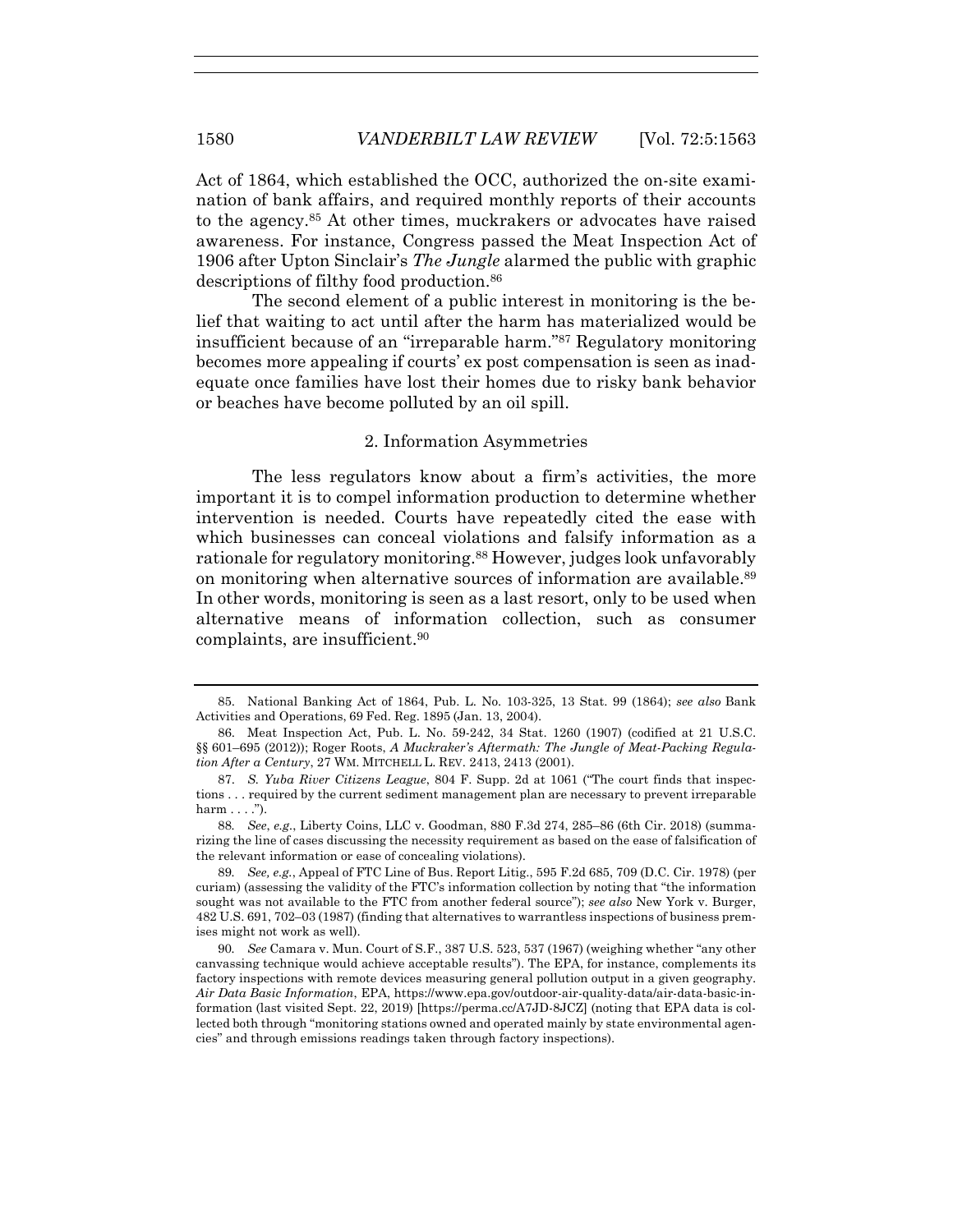The congressional record surrounding the creation of the OCC shows a similar emphasis on information asymmetries. Lawmakers believed that "very full and very stringent" examination authority was necessary so that a bank could not "be conducted fraudulently or dishonestly without exposure."91 Lawmakers consequently mandated a system based on government bureaucrats, called examiners, appearing unannounced at banks across the nation  $92$ 

The relevant information asymmetry is not only that between the business and the regulator, but also between the business and the public. In passing the Meat Inspection Act, lawmakers emphasized the public health interests in preventing sellers from causing "injury to the uninformed" and concern about what the slaughterhouses and meatpackers would do behind closed doors.93 Nobel Prize–winning economics research has provided further theoretical and empirical support for concluding that information asymmetries are pervasive between businesses and that they create problems for regulators.<sup>94</sup>

# 3. Self-Regulatory Shortcomings

Sinclair's muckraking illustrates another factor pushing policymakers toward monitoring: the perception of inadequate selfregulation. The starting point in any industry has typically been that "the enlightened self-interest of an entrepreneur sufficed to guarantee the public safety."95 In other words, once business managers are aware of the consequences—whether reputational or otherwise—of any bad acts, they can be trusted to take appropriate precautions. Events have repeatedly caused lawmakers to question that assumption.

For instance, bank managers regularly acted carelessly in using depositors' funds prior to the Civil War, despite laws punishing banker misconduct, and despite the risk of ruined reputations in the community.96 More recently, food company managers knew that selling tainted products could harm their brands and yet numerous people died from salmonella in peanut butter, ice cream, and other packaged

 <sup>91.</sup> CONG. GLOBE, 37th Cong., 3d Sess. 824 (1863).

 <sup>92.</sup> White, *supra* note 84, at 21.

 <sup>93. 40</sup> CONG. REC. 1133 (1906) (statement of Mr. Heyburn).

<sup>94</sup>*. See, e.g.*, George A. Akerlof, *The Market for "Lemons": Quality Uncertainty and the Market Mechanism*, 84 Q. J. ECON. 488 (1970); Jean Tirole, *Market Failures and Public Policy*, NOBEL PRIZE 513–15 (Dec. 8, 2014), https://www.nobelprize.org/uploads/2018/06/tirole-lecture.pdf [https://perma.cc/3YFU-EZVT].

 <sup>95.</sup> John G. Burke, *Bursting Boilers and the Federal Power*, 7 TECH. & CULTURE 2 (1966).

<sup>96</sup>*. See* White, *supra* note 84, at 20.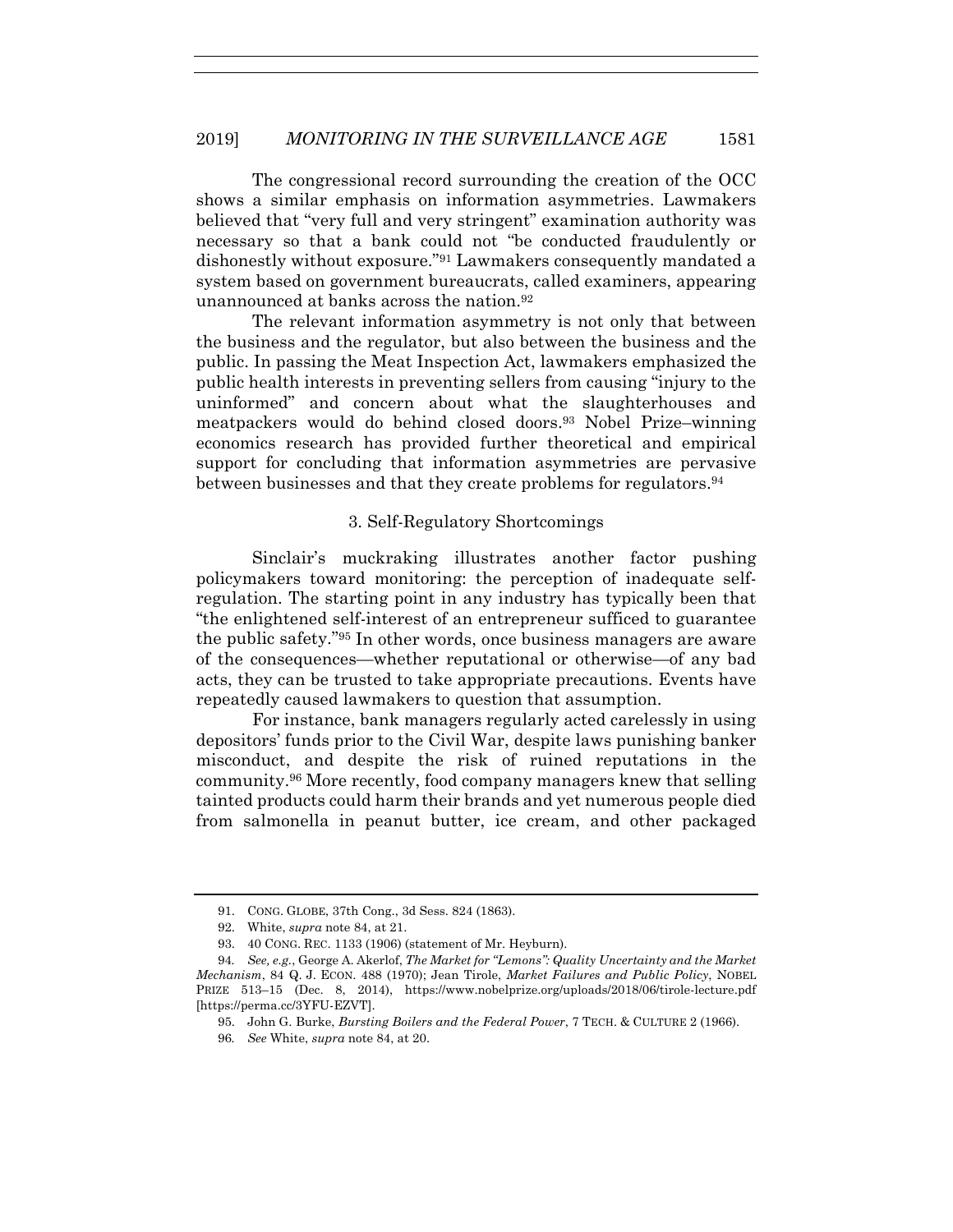foods.97 And oil company executives were aware that environmental disasters could devastate their business prior to the Deepwater Horizon oil spill, which cost BP tens of billions of dollars.98

Of course, as a practical matter, it is unrealistic to expect perfect compliance. And it is a matter of debate whether a crisis prompts Congress to act in ways it should have all along, or to overreact in the wake of disaster.99 Nor is it necessarily clear the extent to which the self-regulatory fault lies solely with the business or with the larger legal environment. But empirical studies have found that regulatory monitoring improves self-regulation, at least in some industries.100 One of the theoretical reasons why monitoring may be necessary beyond strong ex post deterrence is that people operate in a boundedly rational manner that makes them underestimate the likelihood of a bad event happening to them (and to the business they run), such as an oil spill or a bank failure.101 Regardless of the empirical results, throughout history, policymakers have regularly concluded that firms neglected to adopt appropriate risk management practices even when the law already imposed ex post punishment.102

#### *C. Traditional Limits on Monitoring: Privacy and Burden*

This Section provides an overview of the two basic elements weighing against monitoring: privacy and burden. The discussion focuses on how lawmakers and judges have traditionally examined these considerations. As Part III will explain, these two factors are evolving in the face of increasingly digital businesses.

 <sup>97.</sup> Debra M. Strauss, *An Analysis of the FDA Food Safety Modernization Act: Protection for Consumers and Boon for Business*, 66 FOOD & DRUG L.J. 353, 353–54 (2011).

<sup>98</sup>*. Cf.* David M. Uhlmann, *After the Spill Is Gone: The Gulf of Mexico, Environmental Crime, and the Criminal Law*, 109 MICH. L. REV. 1413, 1415 n.6, 1429 (2011) (discussing Deepwater Horizon in the context of prior penalties).

<sup>99</sup>*. See, e.g.*, David Kamin, *Legislating Crisis*, *in* THE TIMING OF LAWMAKING 34 (Frank Fagan & Saul Levmore eds., 2017).

<sup>100</sup>*. See, e.g.*, Jodi L. Short & Michael W. Toffel, *Making Self-Regulation More Than Merely Symbolic: The Critical Role of the Legal Environment*, 55 ADMIN. SCI. Q. 361, 361 (2010) ("We find that organizations are more likely to follow through on their commitments to self-regulate when they (and their competitors) are subject to heavy regulatory surveillance . . . .").

<sup>101</sup>*. See* Christine Jolls, *On Law Enforcement with Boundedly Rational Actors, in* THE LAW AND ECONOMICS OF IRRATIONAL BEHAVIOR 268, 268–286 (Francesco Parisi & Vernon L. Smith, eds., 2005) (discussing the challenges of deterrence with boundedly rational actors); Edward Rubin, *Can the Obama Administration Renew American Regulatory Policy?*, 65 U. MIAMI L. REV. 357, 393 (2011) (discussing the end of President Reagan's rational actor theory of government).

 <sup>102.</sup> For a review of the legislation and regulatory responses following these incidents, see, for example, Van Loo, *supra* note 2.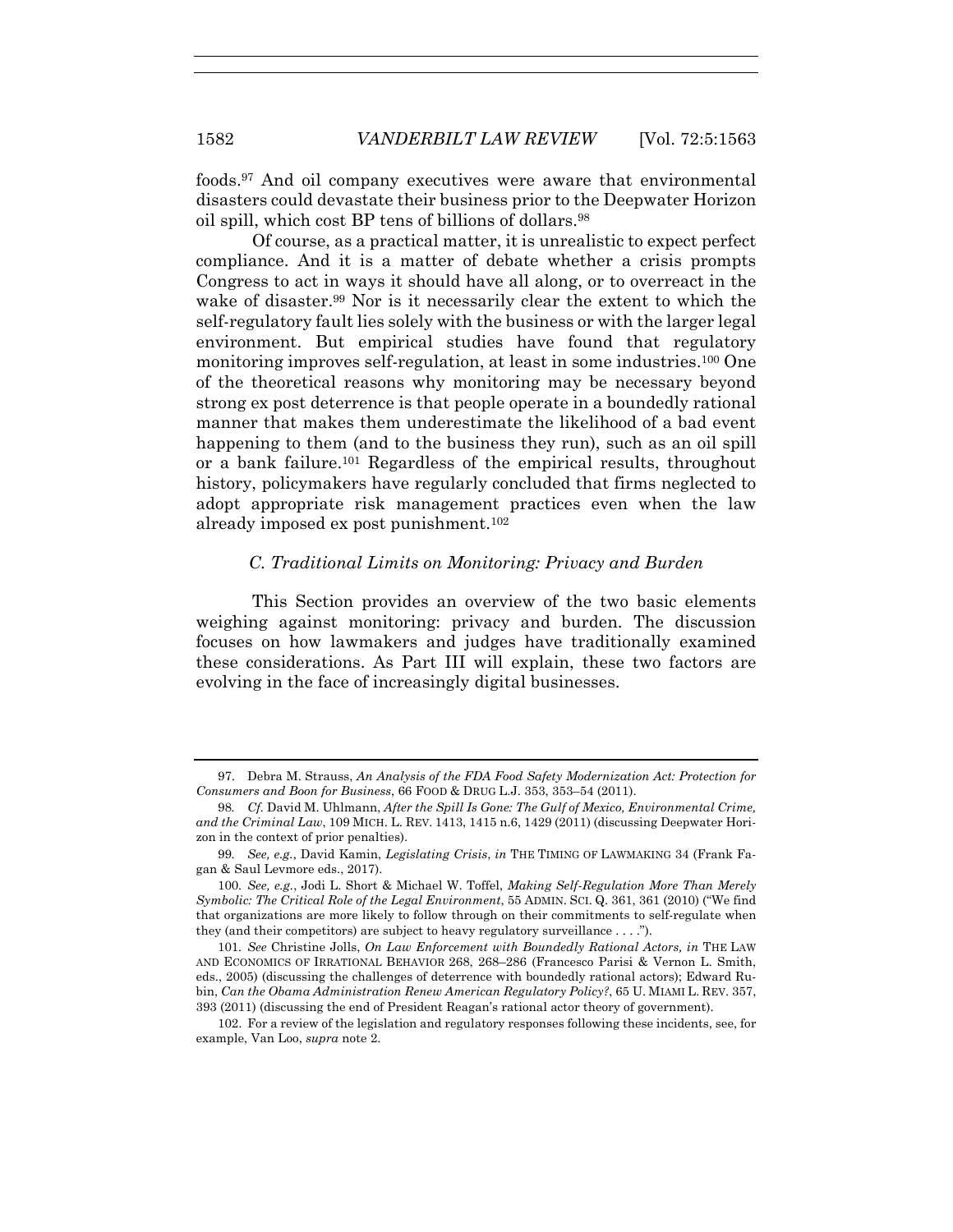#### 1. Privacy

Historically, a primary source of resistance to regulatory monitoring was business owners' privacy interests.103 This resistance can be seen in early legislative discussions. In the early 1800s, for instance, steamboat engineers consistently took their own lives and those of thousands of passengers by operating their boats while "ignorant, careless and usually drunk."104 One congressman framed proposed inspection legislation as being about "[w]hether we shall permit a legalized, unquestioned, and peculiar class in the community to go on committing murder at will," but the bill still met with considerable resistance on the basis of "the sanctity of private property rights."105

The interest in protecting businesses from state searches was not as strong as that for personal matters. In *Oklahoma Press Publishing Co. v. Walling*, the Department of Labor sought to compel a media company to produce a broad array of books and records.106 In rejecting the company's claim of a Fourth Amendment privacy violation, the Supreme Court observed, "[I]t has been settled that corporations are not entitled to all of the constitutional protections which private individuals have in these and related matters."107 Additionally, Fourth Amendment jurisprudence omitted noncriminal searches until the twentieth century.<sup>108</sup>

Despite the lower level of privacy-related protections afforded to businesses, courts eventually added regulatory monitoring of businesses to the sphere of activities protected by the Constitution. In *Marshall v. Barlow's, Inc.*, the Supreme Court held that the Fourth Amendment protected a plumber from a suspicionless, warrantless Occupational Safety and Health Administration inspection of his site of business.109 Business owners' privacy interests remain a factor that weighs against routine administrative monitoring of businesses. For

108*. See* Camara v. Mun. Court of S.F., 387 U.S. 523, 538 (1967) (requiring a warrant for health and safety inspections, and overturning *Frank v. Maryland*, 359 U.S. 360 (1959)).

 <sup>103.</sup> DOCUMENTS OF AMERICAN HISTORY 63, 143–49 (Henry Steele Commager, ed., 8th ed. 1968).

<sup>104</sup>*. See* Burke, *supra* note 95, at 11.

<sup>105</sup>*. Id.* at 21.

 <sup>106. 327</sup> U.S. 186, 189 (1946).

<sup>107</sup>*. Id.* at 205.

<sup>109</sup>*. See* 436 U.S 307, 321 (1978) (observing that the enforcement needs must be weighed against the privacy guarantees of an inspection statute); *see also* See v. City of Seattle, 387 U.S. 541, 543 (1967) ("The businessman, like the occupant of a residence, has a constitutional right to go about his business free from unreasonable official entries upon his private commercial property.").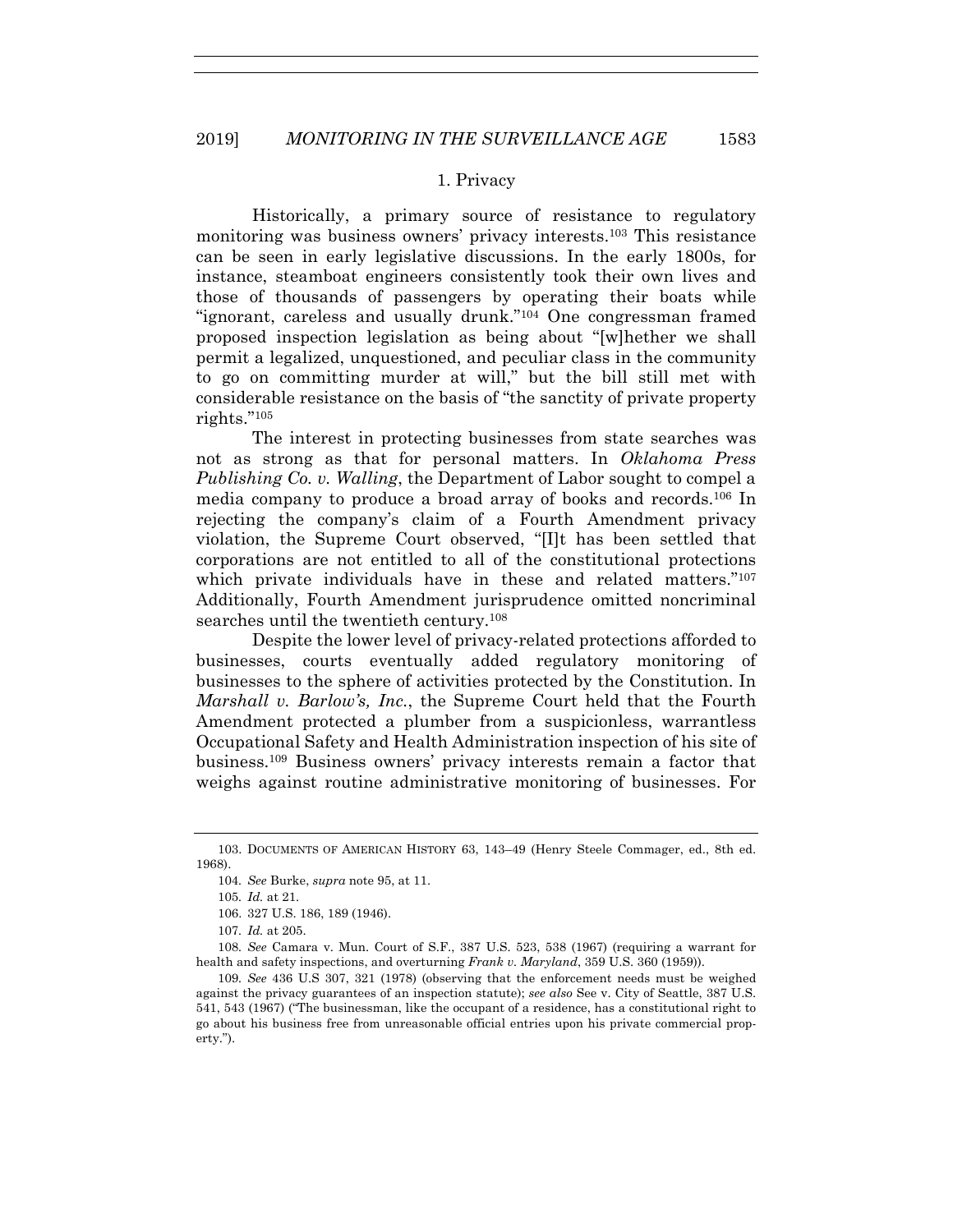some courts, privacy includes maintaining sole possession of valuable data and retaining customers who might become disgruntled if their information were passed on to government officials.110

# 2. Burden

Another long-standing argument against monitoring has perhaps increased in importance in the modern era: burden. The business costs of designing and managing internal compliance systems, as well as taxpayer dollars used to fund a labor-intensive oversight force, can be substantial.<sup>111</sup>

In analyzing burden, the Supreme Court has considered whether the information requested is "limited in scope, relevant in purpose, and specific."112 The state entity collecting the information is expected to minimize the burden in providing the information.113 As a judicial matter, the burden analysis imposes "rather minimal limitations on administrative action."114 A federal court did, however, strike down a city ordinance largely due to excess burden because it required Airbnb to hand over data, each month, about every host in New York 115

The possibility of excess burden weighed heavily against granting authority for early safety inspections.116 Legislatures sometimes have attempted to specify that the scope of authorized monitoring is exceeded if "the information or records requested are unusually voluminous in nature."117 Beyond concerns about preventing a regulatory "fishing expedition," lawmakers weigh arguments about

<sup>110</sup>*. See, e.g.*, Airbnb, Inc. v. City of New York, 373 F. Supp. 3d 467, 484 (S.D.N.Y. 2019) (dividing Airbnb's privacy interests into "competitive" in terms of keeping data from rivals, and "customer relations" in wanting to retain customers).

<sup>111</sup>*. See* Sean J. Griffith, *Corporate Governance in an Era of Compliance*, 57 WM. & MARY L. REV. 2075, 2102–03 (2016) ("Although figures vary widely depending upon company size, average compliance budgets are in the millions of dollars for multinational companies and for companies in regulated industries.").

 <sup>112.</sup> See v. City of Seattle, 387 U.S. at 544; *see also* Donovan v. Lone Steer, Inc., 464 U.S. 408, 411, 415 (1984) (reiterating a similar standard for production of records).

<sup>113</sup>*. See* Appeal of FTC Line of Bus. Report Litig., 595 F.2d 685, 709 (D.C. Cir. 1978) (per curiam) (offering as one of the explanations for upholding the FTC's line of business reporting that "the Commission had sufficiently minimized the respondents' burden of compliance with the reporting requirement").

 <sup>114.</sup> See v. City of Seattle, 387 U.S. at 545.

<sup>115</sup>*. Airbnb*, 373 F. Supp. 3d at 490–92.

<sup>116</sup>*. See* Burke, *supra* note 95, at 11 (discussing concerns about costs to business owners of inspecting steamboats).

<sup>117. 18</sup> U.S.C. § 2703(d) (2012) ("A court  $\dots$  may quash or modify such order, if the information or records requested are unusually voluminous in nature or compliance with such order otherwise would cause an undue burden on such provider.").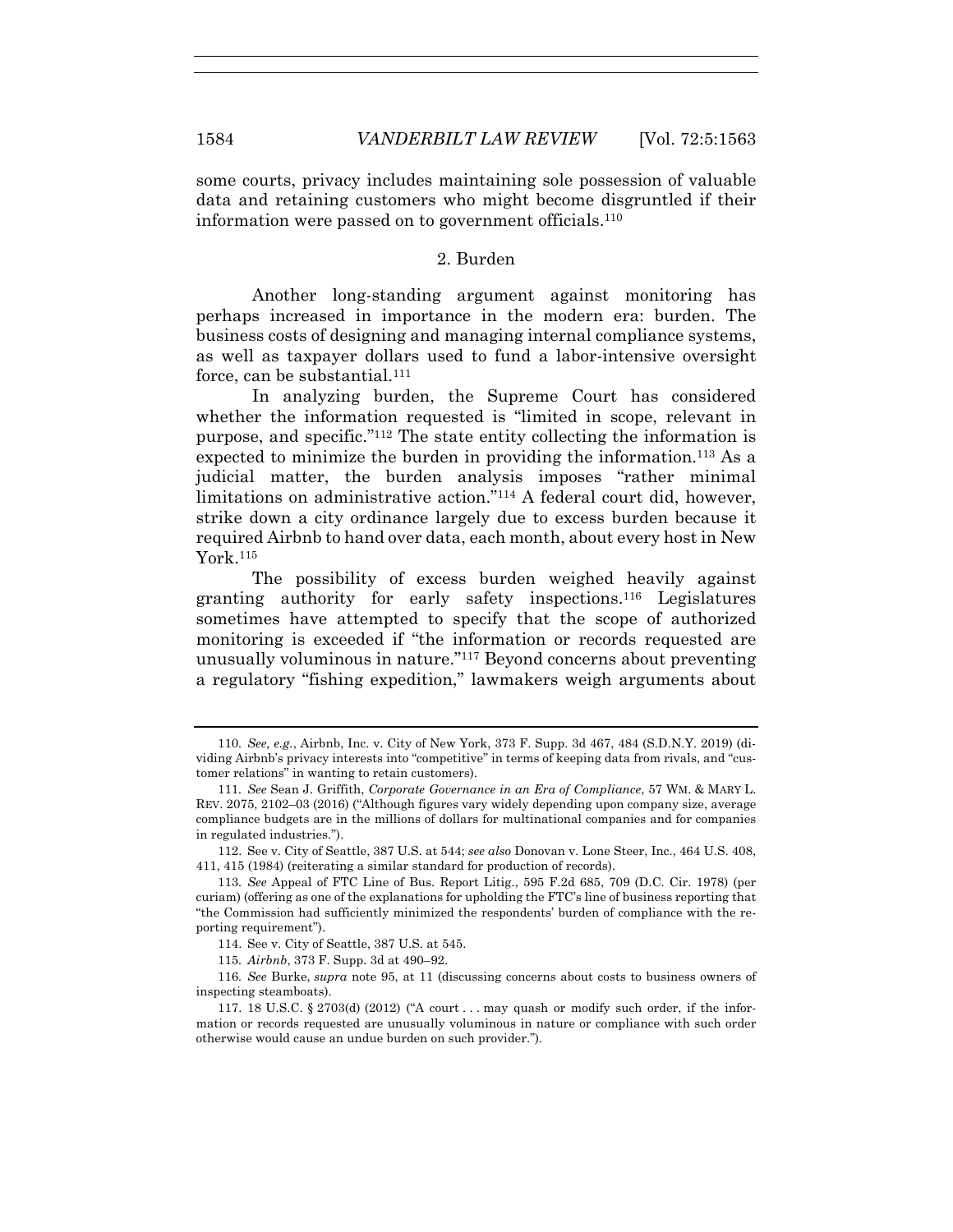efficiency due to the economic benefits that lower business costs can bring to society.118

In summary, core considerations weighing in favor of monitoring are (1) a compelling public interest, (2) information asymmetries, and (3) publicly salient failed self-regulation. These factors are present at least to some extent in some of the most prominent early extensions of monitoring authority. Pushing against those three considerations are (4) privacy and (5) the economic costs of monitoring. A more systematic study would be necessary to assess the relative influence and pervasiveness of each of these five factors across all historical instances of monitoring legislation. In theory, these five factors could also enable the type of cost-benefit analysis used throughout the administrative state for deciding whether to take a given course of regulatory action.119 In the absence of any such systematic analysis, as the Supreme Court has explained, "Time and experience have forcefully taught that the power to inspect . . . is of indispensable importance . . . ."120

# II. FACTORS IN FAVOR OF MONITORING PLATFORMS

The previous Part explained how monitoring of businesses is common among regulators and outlined the factors for and against monitoring. This Part begins to apply those factors to platforms run by large technology companies such as Google, Amazon, and Facebook. Although many scholars have analogized platform risks to those in heavily monitored industries such as pharmaceuticals,<sup>121</sup> oil,<sup>122</sup>

<sup>118</sup>*. Airbnb*, 373 F. Supp. 3d at 491.

 <sup>119.</sup> On the use, importance, and challenges of cost-benefit analysis, see generally Michael A. Livermore & Richard L. Revesz, *Retaking Rationality Two Years Later*, 48 HOUS. L. REV. 1 (2011).

 <sup>120.</sup> Camara v. Mun. Court of S.F., 387 U.S. 523, 537 (1967) (stating that there is "unanimous agreement" for routine periodic inspections of all structures to achieve effective compliance). Courts have consistently upheld agencies' ability to collect regulatory information. *See, e.g.*, Donovan v. Dewey, 452 U.S. 594, 602 (1981) (mines); United States v. Biswell, 406 U.S. 311, 313 (1972) (gun sales); Colonnade Catering Corp. v. United States, 397 U.S. 72, 77 (1970) (liquor sales).

 <sup>121.</sup> Andrew Tutt, *An FDA for Algorithms*, 69 ADMIN. L. REV. 83, 122 (2017) ("Given the close analog between complex pharmaceuticals and sophisticated algorithms, leaving algorithms unregulated could lead to the same pattern of crisis and response.").

<sup>122</sup>*. See* Jack M. Balkin, *Free Speech in the Algorithmic Society: Big Data, Private Governance, and New School Speech Regulation*, 51 U.C. DAVIS L. REV. 1149, 1154 ("Just as oil made machines and factories run in the Industrial Age, Big Data makes the relevant machines run in the Algorithmic Society."); Julie E. Cohen, *The Biopolitical Public Domain: The Legal Construction of the Surveillance Economy*, 31 PHIL. & TECH. 213, 215 (2017) (comparing the surveillance economy to raw material extraction from the public domain and to European sovereigns' financing of explorers, who by "naming and staking claim to hitherto undiscovered lands marked those lands as ownable resources and their contents as available for harvesting or capture"); Dennis D. Hirsch, *The Glass House Effect: Big Data, the New Oil, and the Power of Analogy*, 66 ME. L. REV. 373, 375 (2014) (noting that tankers spill oil, despoiling coastlines and waters, in a manner analogous to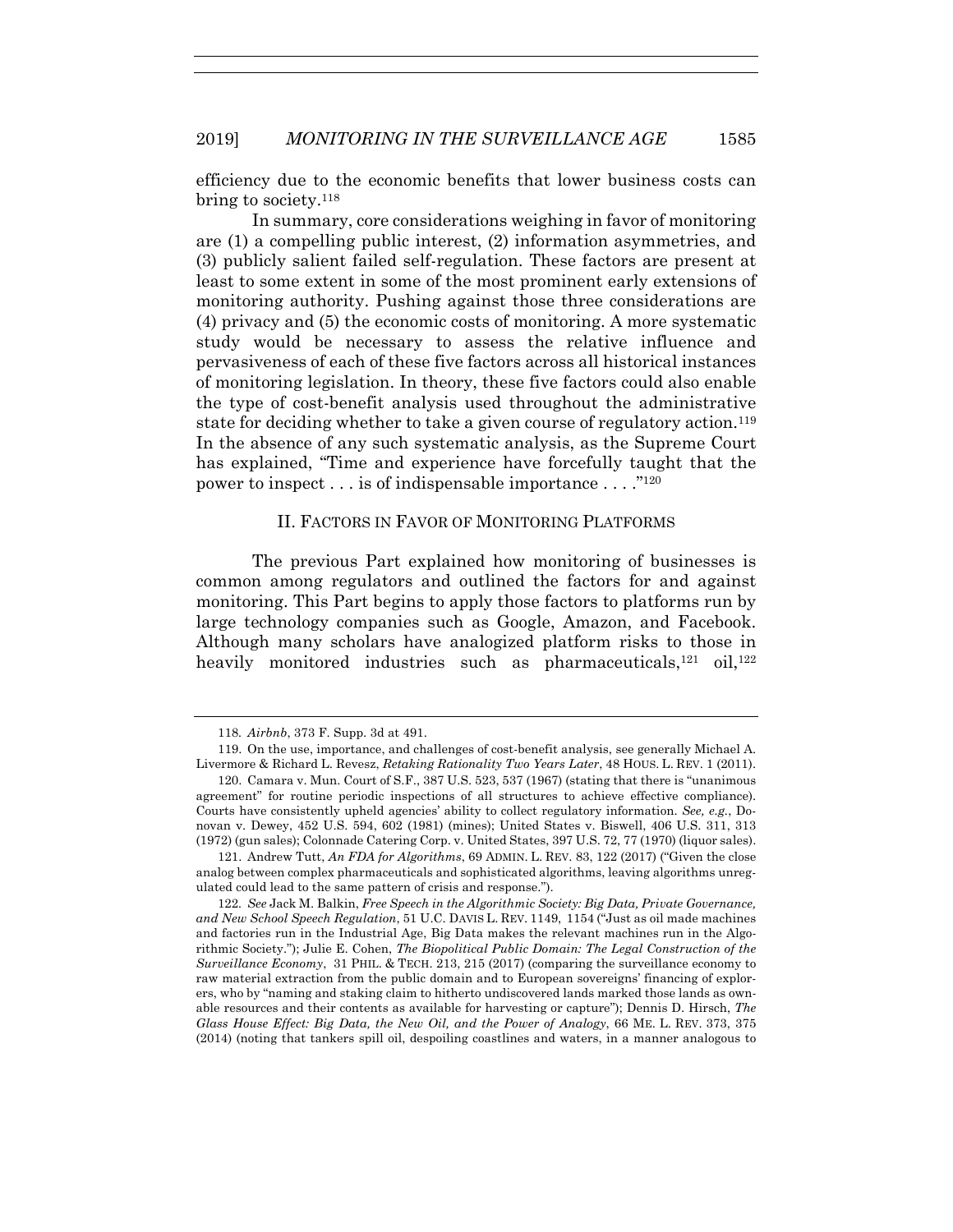transportation,<sup>123</sup> and finance,<sup>124</sup> those discussions are focused on other dimensions of the regulatory analogy and thus pay little if any attention to regulatory information collection.

The analysis of platforms serves several purposes. It provides a case study to flesh out the normative framework for monitoring. Moreover, the study of platforms provides a window into some of the dynamics facing monitoring in an increasingly digital world. Finally, the considerable influence of technology firms adds immediacy and practical importance to this case study as policymakers worldwide move toward regulatory oversight. If implemented, a monitoring program would initially enable learning to develop new regulatory standards and later provide a mechanism for adapting regulations to a fastchanging industry.<sup>125</sup> In terms of enforcement, monitoring would serve to help regulators identify platforms' violations of broad existing laws, such as general consumer protection and antitrust statutes,<sup>126</sup> as well as violations of any future platform-specific regulation.

# *A. Public Interest in Preventing a Harm*

Scholars have identified numerous justifications for regulating portions of the platform economy. This Section looks at four of these: (1) privacy violations, (2) election engineering, (3) consumer harms, and (4) speech moderation. Many of these justifications fall under conventional rationales for monitoring—to correct a market failure or protect other core values.127 Each is examined for whether it demonstrates a public interest in need of prevention—meaning that ex post court remedies, or waiting for the harm and punishing the wrongdoer afterwards, would prove inadequate.

how large companies like Target, Uber, and Equifax have allowed hackers access to hundreds of millions of credit cards, passwords, and social security numbers).

<sup>123</sup>*. See* Ganesh Sitaraman, *Regulating Tech Platforms: A Blueprint for Reform*, GREAT DEMOCRACY INITIATIVE 3, 5 (2018), https://greatdemocracyinitiative.org/wp-content/uploads/2018/03/Regulating-Tech-Platforms-final.pdf [https://perma.cc/NA2T-LQVQ] (analogizing tech platforms' antitrust challenges to railroads, public accommodations, and utilities).

<sup>124</sup>*. See, e.g.*, Nizan Geslevich Packin, *Too-Big-to-Fail 2.0? Digital Service Providers as Cyber-Social Systems*, 93 IND. L.J. 1211 (2018) (comparing digital service providers to major financial institutions); K. Sabeel Rahman, *The New Utilities: Private Power, Social Infrastructure, and the Revival of the Public Utility Concept*, 39 CARDOZO L. REV. 1621 (2018) (analogizing platforms to finance and telecommunications).

 <sup>125.</sup> On how monitoring informs policymaking, see Van Loo *supra* note 2.

 <sup>126.</sup> *See infra* note 337 and accompanying text.

 <sup>127.</sup> *See* OFFICE OF MGMT. & BUDGET, EXEC. OFFICE OF THE PRESIDENT, CIRCULAR A-4, REGULATORY ANALYSIS 4 (2003), https://www.whitehouse.gov/sites/whitehouse.gov/files/omb/circulars/A4/a-4.pdf [https://perma.cc/F5EL-69C5] ("Correcting market failures is a reason for regulation . . . . Other possible justifications include improving the functioning of government, removing distributional unfairness, or promoting privacy and personal freedom.").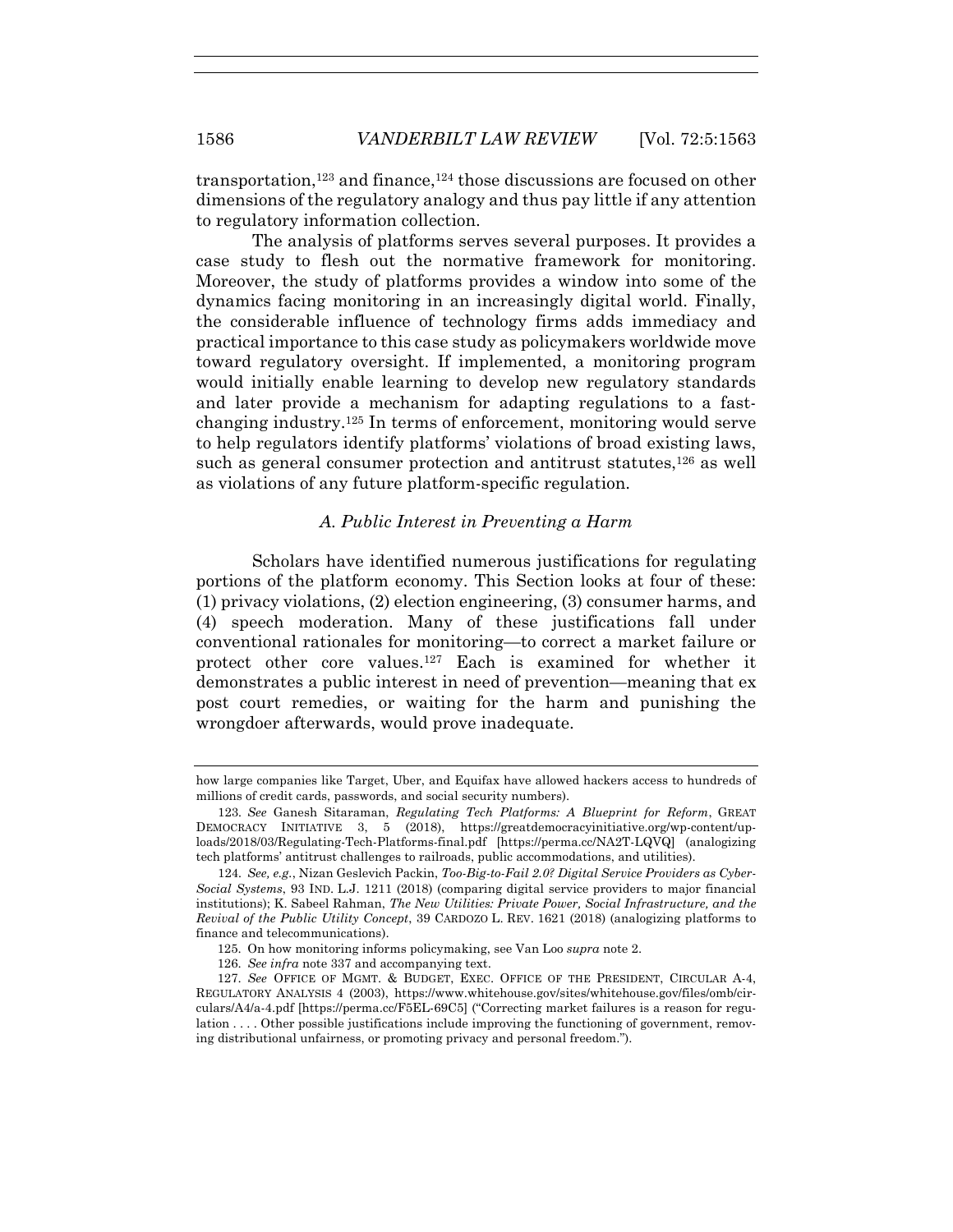#### 1. Privacy Harms to Individuals

Platforms can harm consumers, purposefully or accidentally, by allowing their data to reach third parties. Platforms purposefully sell personal data, or the advertising insights gained from analyzing such data, to third parties.128 Facial recognition technologies can identify customers when they enter an establishment, and algorithms can search a customer's past transactions to determine whether a sales representative should approach.129 Wearable devices, such as FitBit, collect health and behavior data for use by insurance companies setting monthly premiums, lenders establishing credit rates, and even employers deciding whether to hire.<sup>130</sup> While this data may benefit consumers by tailoring products, data sharing can also enable companies to charge consumers more by identifying consumers that are naïve or complacent.131

Firms' privacy practices also implicate nonmonetary values. Facebook recently came under criticism for allowing a data broker, Cambridge Analytica, to obtain millions of users' account information. Cambridge Analytica then used that data to promote election candidates. From a legal perspective, this conduct was problematic because Facebook's privacy disclosures did not make it clear that data would be used for such purposes.<sup>132</sup>

Privacy harms also occur when a firm fails to safeguard data. By infiltrating the systems of Uber, Yahoo, and other platforms, hackers have acquired hundreds of millions of people's names, social security numbers, birth dates, addresses, credit card information, and other personal information.133

Once data is stolen, it can be resold on the dark web, living on indefinitely in the hands of thieves.134 Regardless of future government

<sup>128</sup>*. See, e.g.*, Calo & Rosenblat, *supra* note 12, at 1676.

<sup>129</sup>*. See* Justin Brookman, *Protecting Privacy in an Era of Weakening Regulation*, 9 HARV. L. & POL'Y REV. 355, 355 (2015) ("We live in a world where every action we take can be observed, recorded, analyzed, and stored.").

<sup>130</sup>*. See* Alexandra Troiano, *Wearables and Personal Health Data Putting a Premium on Your Privacy*, 82 BROOK. L. REV. 1715, 1715 (2017).

<sup>131</sup>*. See infra* Section II.A.3 (discussing transactional harms).

 <sup>132.</sup> Congress and the FTC have given firms broad legal leeway to use consumer data as they like—so long as they are candid about it. Morgan Hochheiser, *The Truth Behind Data Collection and Analysis*, 32 J. MARSHALL J. INFO. TECH. & PRIVACY L. 32, 35–37 (2015). The efficacy of this approach is considered in the discussion of self-regulation. *See infra* Section II.C.

<sup>133</sup>*. See, e.g.*, Tara Siegel Bernard et al., *Equifax Attack Exposes Data of 143 Million*, N.Y. TIMES, Sept. 8, 2017, at A1.

<sup>134</sup>*. See* Ahmed Ghappour, *Searching Places Unknown: Law Enforcement Jurisdiction on the Dark Web,* 69 STAN. L. REV. 1075, 1090 (2017) ("Modern criminals use the dark web to carry out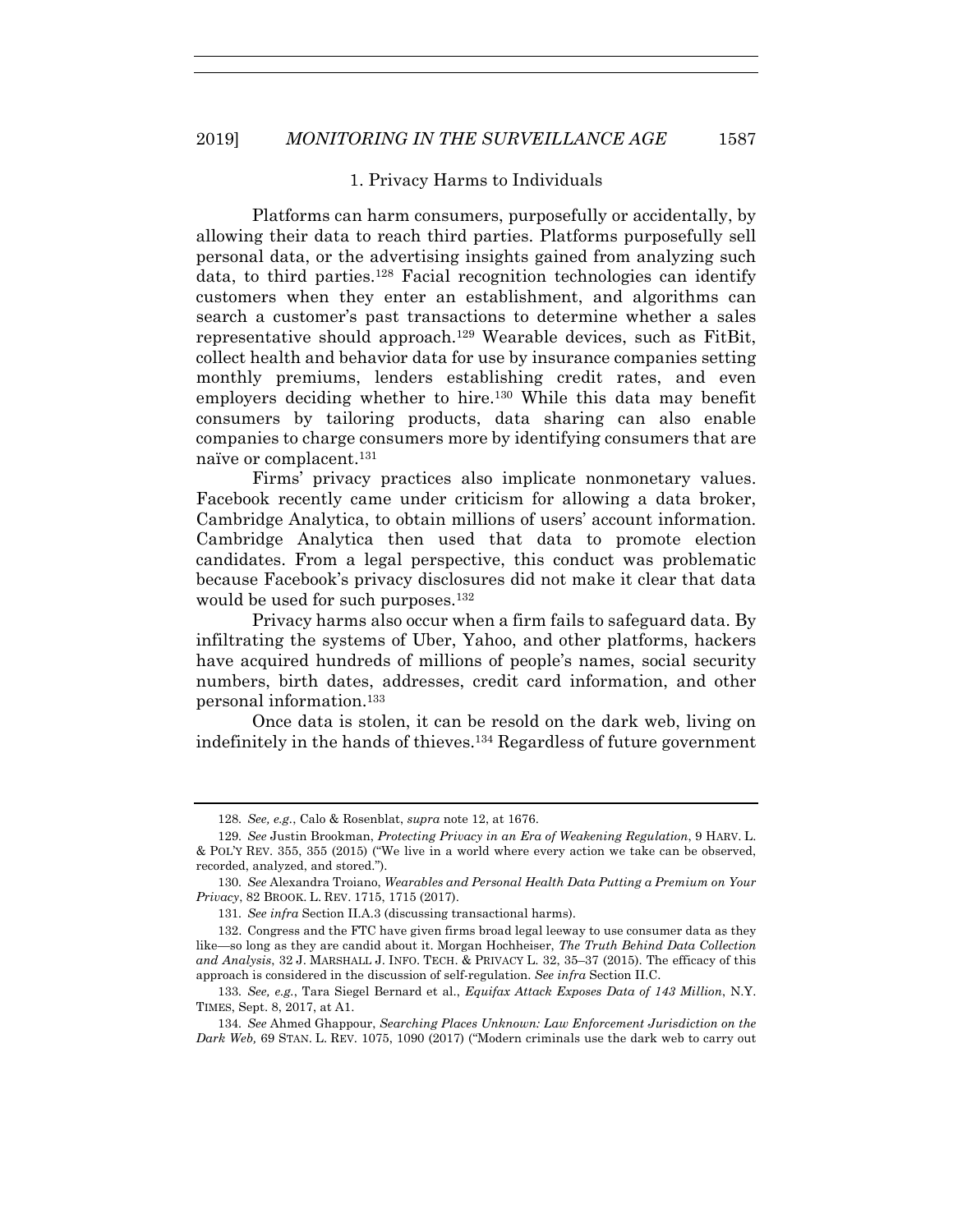intervention, hacking victims may need to take additional precautions. Impersonators have opened various accounts, left bills unpaid, and even committed crimes that later appear on innocent parties' records.135 Some of these issues have taken the victims years, and many court battles, to resolve.136 The stress of a criminal accusation cannot be undone—to the extent that "the process is the punishment,"137 the ultimate arrest of the perpetrator would prove insufficient. Further, the victim is left in fear of it all happening again because the data could remain available to criminals.

Thus, platforms implicate an important public interest in privacy. And ex post remedies appear inadequate. Platforms' privacy implications therefore demonstrate the basic elements of a public interest in prevention.

2. Influencing Civic Behavior: Election Engineering

Several years after Jonathan Zittrain warned that Facebook could alter the outcome of "a hypothetical hotly contested future election,"138 the Russian government attempted just that. From 2015 to 2016, computer scientists sponsored by the Russian government created social media accounts posing as Black Lives Matter supporters or the Tennessee Republican Party, gaining hundreds of thousands of followers.139 They deployed bots, or autonomous programs that interact with computer systems, to create and spread messages.<sup>140</sup> By one count, these bots reached 126 million voters in an effort to spur support for Bernie Sanders and Donald Trump.141

Concerns about online platforms influencing elections find additional support in experimental research. One study examined whether the Facebook news feeds influenced voting behavior in the

technology-driven crimes, such as computer hacking, identity theft, credit card fraud, and intellectual property theft.").

<sup>135</sup>*. See, e.g.*, Randal C. Archibold, *A 17-Year Nightmare of Identity Theft Finally Results in Criminal Charges*, N.Y. TIMES, Apr. 13, 2007, at A10.

<sup>136</sup>*. See* Chris Jay Hoofnagle, *Internalizing Identity Theft*, 13 UCLA J.L. & TECH. 1 (2009); Daniel J. Solove, *Identity Theft, Privacy, and the Architecture of Vulnerability*, 54 HASTINGS L.J. 1227, 1244 (2003).

 <sup>137.</sup> MALCOLM M. FEELEY, THE PROCESS IS THE PUNISHMENT: HANDLING CASES IN A LOWER CRIMINAL COURT (1979).

 <sup>138.</sup> Jonathan Zittrain, *Engineering an Election*, 127 HARV. L. REV. FORUM 335, 336 (2014).

 <sup>139.</sup> Apuzzo & LaFraniere, *supra* note 8.

 <sup>140.</sup> Mike Isaac & Daisuke Wakabayashi, *Broad Reach of Campaign by Russians Is Disclosed*, N.Y. TIMES, Oct. 31, 2017, at B1.

<sup>141</sup>*. Id*.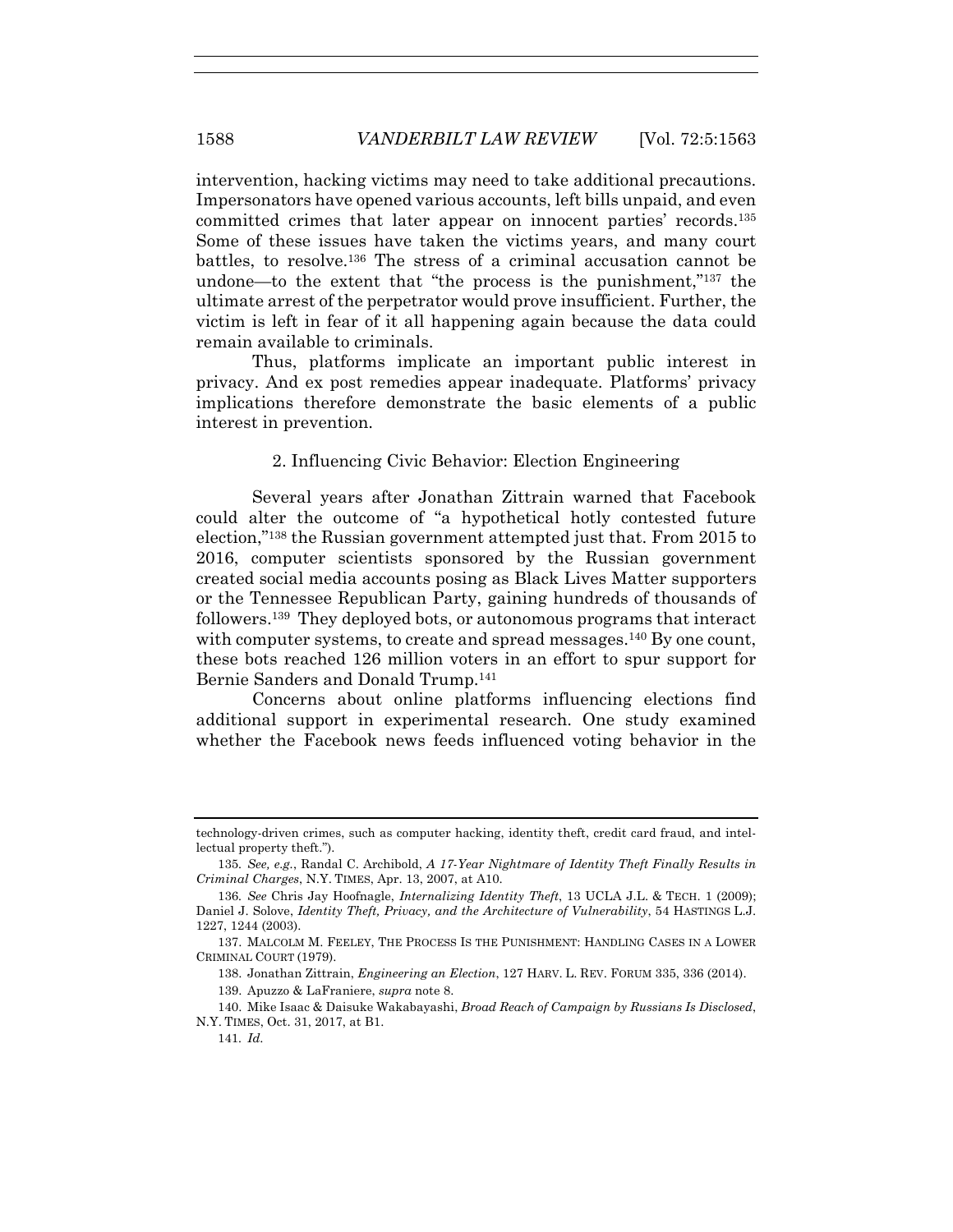2010 congressional elections.142 The researchers inserted graphics with voting booth locations and friends' "I Voted" buttons in some users' feeds, while withholding such graphics from others.143 The results suggest that about 340,000 people voted nationwide as a result of the interventions. Those results seem modest compared to the study's sixty million participants, but recall that ten years earlier, the 2000 presidential election was decided by 537 votes.144 It is further possible that alternative intervention designs could produce a greater impact, particularly if messages are targeted at certain political groups.145 The study thus demonstrates the potential for an election to be "quietly engineered" using platforms.146

There is no clearly sufficient remedy when election tampering becomes observable after the fact. A repeat election would surely prove contentious and would risk undermining stability and public faith in elections.147 Additionally, it might take months or years to reveal the manipulation, as it did with Russian tampering.148 Influences on civic behavior thus likely satisfy the requirement of a public interest worth preventing.

#### 3. Transactional Harms

Platforms drive diverse economic activities. Search engines such as Expedia help people decide what to buy and for how much. Bitcoin exchanges and financial apps like Venmo enable transactions to occur through new payment systems. Consumers are beginning to outsource shopping and finance to digital butlers, or robo-advisers, which find the best deals and purchase products when the consumer simply clicks "approve."149 Although they bring great benefits, these emerging

 <sup>142.</sup> Robert M. Bond et al., *A 61-Million-Person Experiment in Social Influence and Political Mobilization*, 489 NATURE 295, 295 (2012).

<sup>143</sup>*. Id.* 

<sup>144</sup>*. Id.* 

<sup>145</sup>*. See* Zittrain, *supra* note 138, at 336–39.

<sup>146</sup>*. See id.* at 339 (referring back to the hypothetical election).

<sup>147</sup>*. See* Jeffrey A. Karp et al., *Dial 'F' for Fraud: Explaining Citizens' Suspicions About Elections*, 53 ELECTORAL STUD. 11, 17 (2018) (explaining that doubts regarding the "integrity and security" of the election process and management can "erode citizen's trust" in political actors, the government and democracy).

<sup>148</sup>*. See* Scott Shane & Mark Mazzetti, *The Plot to Subvert an Election: Unraveling the Russia Story So Far*, N.Y. TIMES (Sept. 20, 2018), https://www.nytimes.com/interactive/2018/09/20/us/politics/russia-interference-election-trump-clinton.html [https://perma.cc/Y3AT-845A] (providing a timeline which illustrates that the federal investigation into Russian tampering did not begin until months after Trump won the 2016 presidential election).

<sup>149</sup>*. See generally* Michal S. Gal & Niva Elkin-Koren, *Algorithmic Consumers*, 30 HARV. J.L. & TECH. 309 (2017).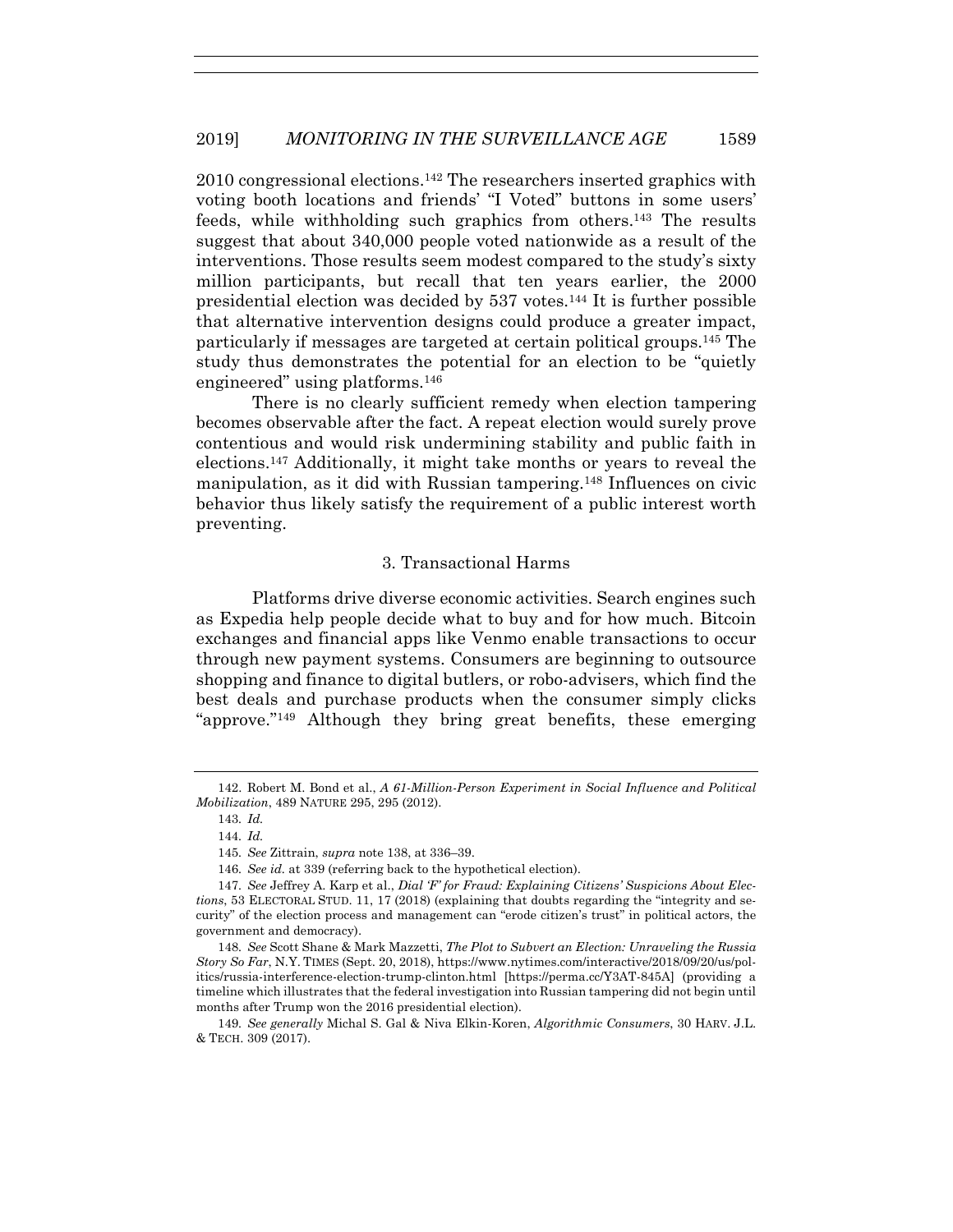intermediaries can skew information in ways that cause costly mistakes.

Consumer harms can, in the extreme, lead to physical injuries. For example, investigative journalists uncovered in 2017 that TripAdvisor had removed posts that talked about crimes committed in hotels.<sup>150</sup> Many guests had, for instance, posted about being assaulted and robbed at a vacation resort in Riviera Maya, Mexico, but had their posts deleted.151 Subsequent travelers chose to go to the same resort after reading TripAdvisor's redacted reviews, only to become victims of those same crimes.152 Because unfavorable reviews would deter hotels from advertising on the site, TripAdvisor may have had incentives to delete reviews alleging assault.153 Regardless of the motives, when business practices jeopardize personal safety, legal design principles generally prefer ongoing monitoring.154

Other platform-facilitated transactions result in discrimination and monetary harms. Repeated studies found that Airbnb hosts are more likely to cancel reservations from guests thought to be racial minorities.155 Investigations faulted Amazon and Facebook for deceiving consumers, including many children, into paying hundreds or thousands of dollars through in-app purchases, which allow a video game player to purchase additional abilities or time with a quick click.156 Facebook employees referred to such practices as "friendly fraud," and called children racking up thousands of dollars in fees "whales," a term used by casinos to refer to heavy gamblers.157

 <sup>150.</sup> Raquel Rutledge & Andrew Mollica, *Misery in Mexico: Tourists Say TripAdvisor Blocked Warnings*, MILWAUKEE J. SENTINEL, Nov. 1, 2017, at A1.

<sup>151</sup>*. Id*.

<sup>152</sup>*. Id*.

<sup>153</sup>*. Id*.

 <sup>154.</sup> This can be seen in safety-related agencies that overwhelmingly rely on monitoring, such as the FAA, FDA, and OHSA. *See generally* Van Loo, *supra* note 2.

<sup>155</sup>*. See* Press Release, Dep't of Fair Emp't & Hous., Department Of Fair Employment And Housing Reaches Agreement With Former Airbnb Host Who Cancelled Reservation Texting "One word says it all. Asian." (July 13, 2017), https://www.dfeh.ca.gov/wp-content/uploads/sites/32/2017/07/2017-07-13-Suh-Airbnb-Press-Release.pdf [https://perma.cc/4Y38-PT9F] [hereinafter Airbnb Agreement]; *infra* notes 197–200 and accompanying text. Platforms may also facilitate other forms of discrimination, such as that based on age. *See* Ifeoma Ajunwa, *Age Discrimination by Platforms*, 40 BERKELEY J. EMP. & LAB. L. 1, 1 (2019).

<sup>156</sup>*. See* F.T.C. v. Amazon.com, Inc., No. C14-1038-JCC, 2016 WL10654030, at \*11 (W.D. Wash. July 22, 2016) (holding Amazon accountable for third-party app developers' charges through its app store and on Kindle products); I.B. *ex rel.* Fife v. Facebook, Inc., 905 F. Supp. 2d 989, 996 (N.D. Cal. 2012) (class action regarding in-app purchases made by minors on Facebook).

<sup>157</sup>*. See* Order Granting in Part and Denying in Part Motion for Leave to Intervene and to Unseal Judicial Documents at Ex. K, Bohannon v. Facebook, Inc., No. 12-cv-01894-BLF (N.D. Cal. Jan. 24, 2019), ECF 193-6 ("Friendly Fraud – what it is, why it's challenging, and why you shouldn't try to block it."); Facebook's Opposition to The Center for Investigative Reporting Inc.'s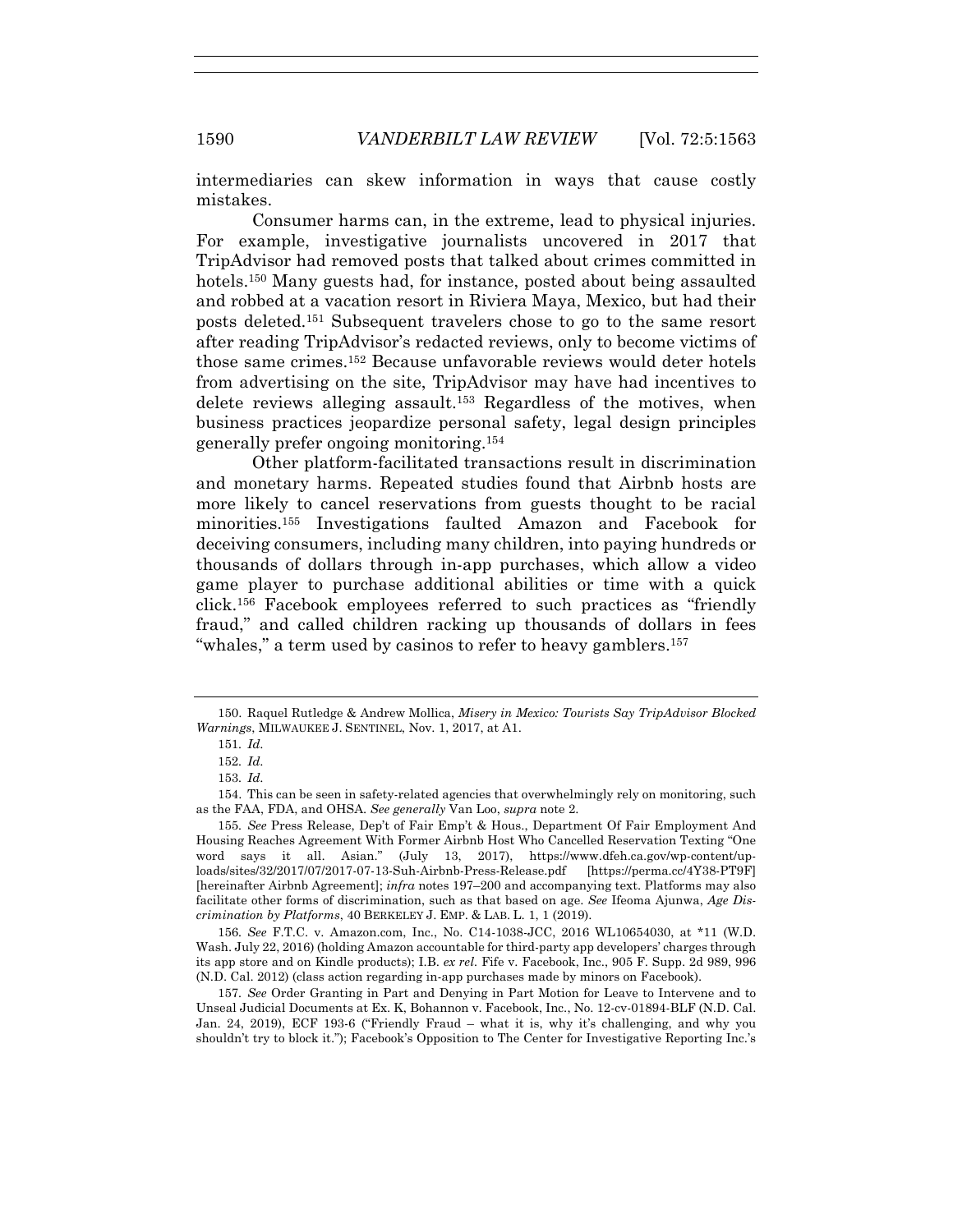At a more subtle level, search results generated for a product on Amazon, eBay, or other sites can subtly cause consumers to pay more simply by making it harder to find the best deal or offering confusing product specifications, through a tweak to the search algorithm.158 Those practices have come to light in part because academics have occasionally obtained unusual access to internal company data.159 From a theoretical perspective, a growing number of antitrust scholars have argued that the monopoly power of online platforms may be used to bankrupt competitors and ultimately lead to higher consumer prices and less innovation.160

Assuming the harm will eventually become known and quantified, consumer protection laws have often viewed ex post remedies as sufficient for monetary harms.161 Unlike with death or physical injury, the breaching party can, in theory, pay money afterwards or perform specific acts to put the other party in the position she would have been in had the harm never occurred. In ex post transactional regimes, regulators tend to rely more on direct-toconsumer disclosures, in which the business is required to provide clarifying information to consumers, such as the price per unit on grocery shelves.162 Similarly, the law handles many antitrust violations, such as price fixing, through ex post remedies.<sup>163</sup> The regulator, mostly the FTC at the federal level, does not routinely collect nonpublic information in these transactional contexts.164

But lawmakers have concluded that ongoing monitoring is best for some types of transactional harms. In consumer protection, banking

161*. See* Omri Ben-Shahar, *Consumer Protection Without Law*, 33 REGULATION 26, 27 (2010). 162*. See, e.g.*, Omri Ben-Shahar & Carl E. Schneider, *The Failure of Mandated Disclosure*, 159

U. PA. L. REV. 647, 653–55 (2011) (discussing examples of such disclosure regimes).

163*. See, e.g.*, Khan, *supra* note 160, at 722–25.

164*. See supra* Section I.A (providing an overview of monitoring across regulators); *infra* Section IV.A (discussing the FTC's regulatory approach).

Motion for Leave to Intervene and to Unseal Judicial Documents at Ex. OO, Bohannon v. Facebook, Inc., No. 12-cv-01894-BLF (N.D. Cal. Oct. 8, 2018), ECF 179-3 ("Would you refund this whale ticket?").

 <sup>158.</sup> Glenn Ellison & Sara Fisher Ellison, *Search, Obfuscation, and Price Elasticities on the Internet*, 77 ECONOMETRICA 427, 428–29 (2009); Michael Dinerstein et al., *Consumer Price Search and Platform Design in Internet Commerce* 2 (Nat'l Bureau of Econ. Research, Working Paper No. 20415, 2014), http://www.nber.org/papers/w20415.pdf [https://perma.cc/WS33-77T4].

<sup>159</sup>*. See* Ellison & Ellison, *supra* note 158, at 433 (relying on a company's decision to share nonpublic cost and sales data); Dinerstein et al., *supra* note 158, at 2 (same).

<sup>160</sup>*. See* ARIEL EZRACHI & MAURICE E. STUCKE, VIRTUAL COMPETITION: THE PROMISE AND PERILS OF THE ALGORITHM-DRIVEN ECONOMY 11–13 (2016); Kenneth A. Bamberger & Orly Lobel, *Platform Market Power*, 32 BERKELEY TECH. L.J. 1051, 1051 (2017); Lina M. Khan, *Amazon's Antitrust Paradox*, 126 YALE L.J. 710, 716–17 (2017); John M. Newman, *Antitrust in Digital Markets*, 72 VAND. L. REV. 1497 (2019); John M. Newman, *Antitrust in Zero-Price Markets: Foundations*, 164 U. PA. L. REV. 149, 151 (2015); John M. Newman, *The Myth of Free*, 86 GEO. WASH. L. REV. 513, 515 (2018).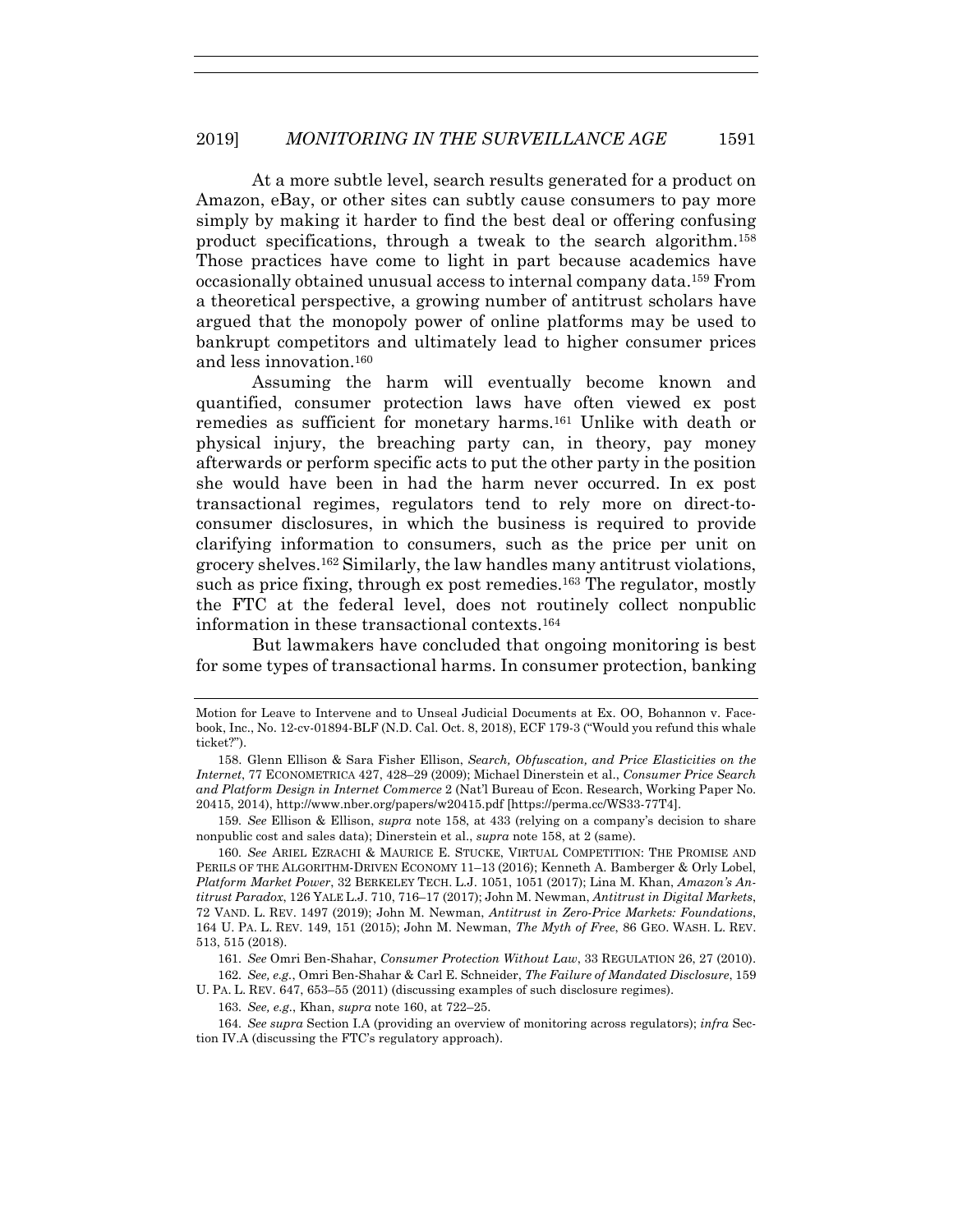regulators such as the CFPB routinely visit and collect reports from banks in search of unfair and deceptive acts or discriminatory lending.165 In antitrust, companies must submit sizeable mergers to authorities for approval, rather than completing the merger and letting authorities or competitors sue afterwards.166 And the New York Stock Exchange ("NYSE"), a private company, must obtain regulatory approval before changing the rules for trading stocks—in part because of its monopolistic nature, which may increase harms such as undetected self-dealing and compromised access to the market.167

Some platforms arguably present comparable shortcomings with respect to ex post remedies. Amazon has gatekeeper and network structures, along with difficult-to-observe consumer harms, that raise regulatory challenges similar to stock exchanges.168 A pure ex post approach poses notable challenges, illustrated by the European Commission's twelve-year process to fine Google \$2 billion—the largest monetary penalty in antitrust history—for crushing once-promising startups.169 Given that digital industries provide first-mover advantages and network effects,170 a startup has a small window of opportunity to compete that may have closed by the time regulators or courts have obtained the information needed to intervene ex post.

Overall, the heterogeneity of harms makes it difficult to classify platforms' transactional conduct broadly as being better regulated by monitoring or ex post litigation. From an institutional perspective, however, at least some large online platform harms—such as removing safety-related information, causing significant financial harms, and stifling startup businesses—reflect those that have driven policymakers to identify a public interest in preventing the harm using monitoring.

# 4. Speech Harms

Online platforms such as Instagram, Facebook, Twitter, and YouTube direct the flow of communications among users and must decide what information to allow on their platforms. Some editing of content implicates state accountability. For example, in 2016, an

<sup>165</sup>*. See infra* note 189 and accompanying text.

 <sup>166. 15</sup> U.S.C. § 18 (2012).

 <sup>167.</sup> Gordon v. N.Y. Stock Exch., Inc., 422 U.S. 659, 665 (1975).

<sup>168</sup>*. See* Rory Van Loo, *Rise of the Digital Regulator*, 66 DUKE L.J. 1267, 1319–20 (2017) (analogizing oversight of online platforms to oversight of the NYSE). On the network effects of platforms, see, for example, EZRACHI & STUCKE, *supra* note 160, at 231.

 <sup>169.</sup> Commission Fines Google, *supra* note 10.

 <sup>170.</sup> EZRACHI & STUCKE, *supra* note 160, at 231.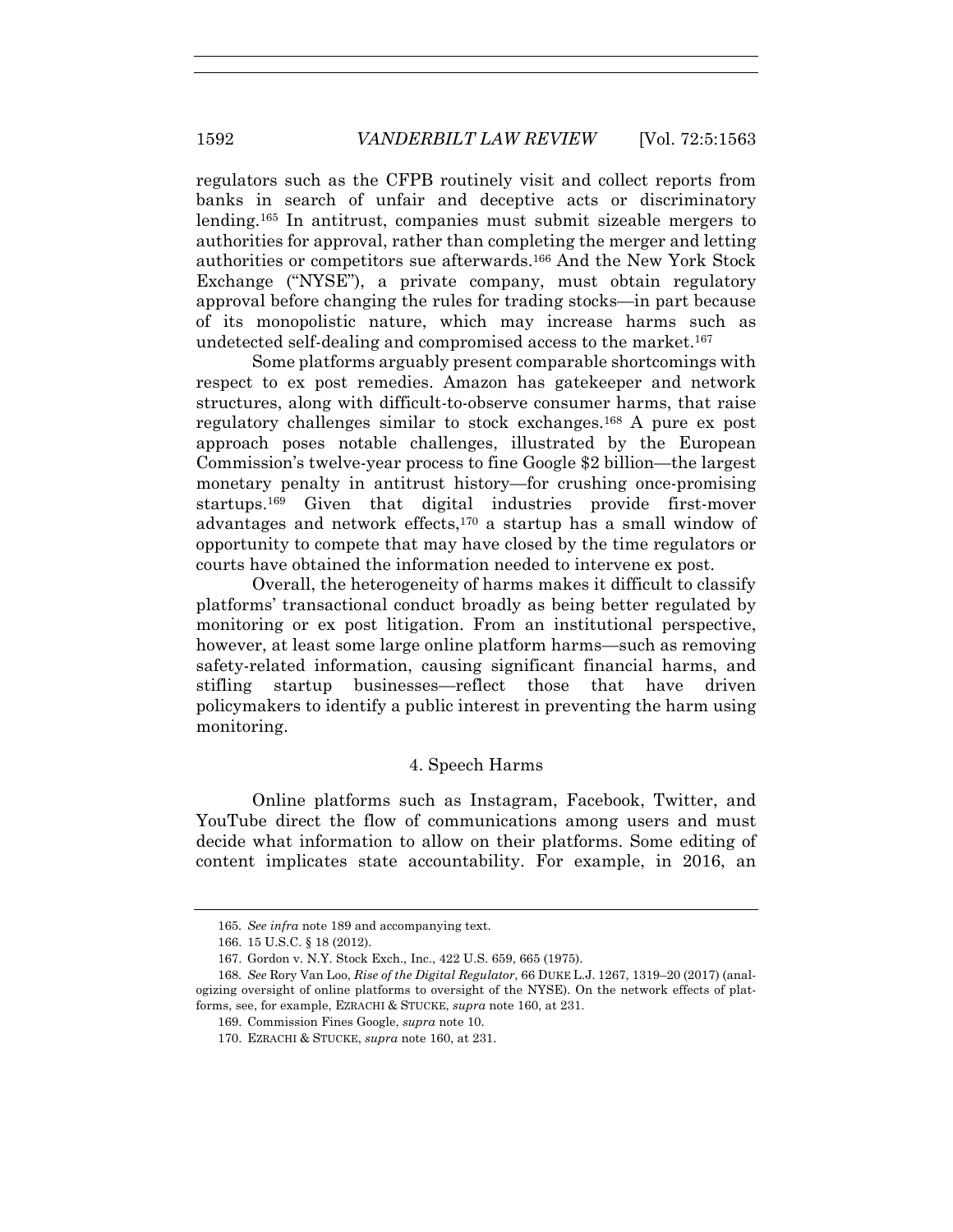onlooker recorded a police officer shooting Alton Sterling, who was being held to the ground by other officers. In another incident, the girlfriend of Philando Castile filmed the aftermath of his fatal shooting during a traffic stop.171 These videos' widespread circulation prompted nationwide protests, Department of Justice investigations, and police department reforms, including more widespread body camera requirements.172 But the movement came close to being technologically blocked. Shortly after the Castile video was posted, Facebook moderators removed it for being too graphic. They reposted it twenty minutes later with a viewer discretion warning,173 but had the platform gone with its initial decision to take the content down, it could have amounted to a significant speech harm.

Platforms also curate content directed at individuals or groups. Since their early years, Facebook and Twitter have sought to remove harmful content including racist comments and other hateful speech.<sup>174</sup> Yet scholars have argued that these measures have not gone far enough to address revenge porn, cyber harassment, and "troll armies" designed to intimidate critics into silence.175

Internet intermediaries have great discretion as moderators because the Communications Decency Act protects them from liability for users' content.176 For instance, in *Zeran v. America Online, Inc.*, the plaintiff sought damages because AOL failed to remove defamatory posts from its message boards.177 The court held AOL immune from such suits under the Act, paving the way for broad website operator discretion as to whether and how to curate content.<sup>178</sup>

Moreover, platforms' filtering role has recently intensified. For many years, Twitter moderators allowed white supremacists to use the site but would remove any post deemed offensive.179 In December of

 <sup>171.</sup> Kate Klonick, *The New Governors: The People, Rules, and Processes Governing Online Speech*, 131 HARV. L. REV. 1598, 1600 (2018).

<sup>172</sup>*. Id.* 

<sup>173</sup>*. Id.* at 1600–01.

<sup>174</sup>*. Id.* at 1625–26.

<sup>175</sup>*. See, e.g.*, Danielle Keats Citron, *Cyber Civil Rights*, 89 B.U. L. REV. 61, 62, 66–67 (2009); Danielle Keats Citron & Mary Anne Franks, *Criminalizing Revenge Porn*, 49 WAKE FOREST L. REV. 345, 349 (2014); Tim Wu, *Is the First Amendment Obsolete?*, 117 MICH. L. REV. 547, 548 (2018).

<sup>176</sup>*. See* 47 U.S.C. § 230(c) (2012).

 <sup>177. 129</sup> F.3d 327, 330 (4th Cir. 1997).

<sup>178</sup>*. Id*. at 330–32. *But see* Spy Phone Labs LLC v. Google, Inc., No. 15-cv-03756-KAW, 2016 WL 6025469, at \*1, \*6–7 (N.D. Cal. Oct. 14, 2016) (denying in part a motion to dismiss based on the Communications Decency Act because of allegations of bad faith).

 <sup>179.</sup> Twitter also withheld official "verification." Thomas Kadri, *Speech vs. Speakers*, SLATE (Jan. 18, 2018, 12:56 PM), https://slate.com/technology/2018/01/twitters-new-rules-blur-the-linebetween-extremists-speakers-and-their-speech.html [https://perma.cc/2HWP-BNZF].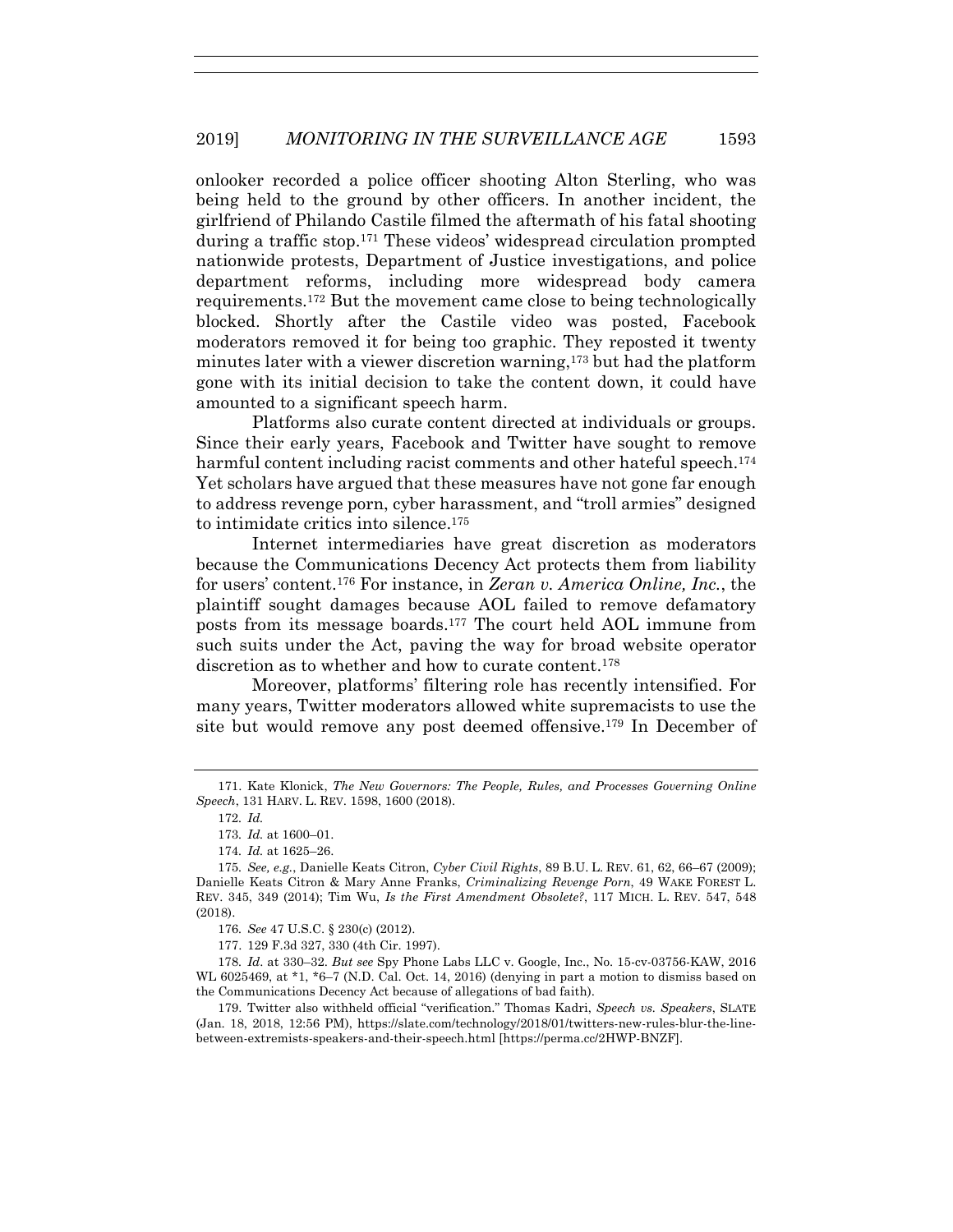2017, however, the company began to suspend many accounts based on the account holder's *offline* persona, a move dubbed "#TwitterPurge."180 In early 2018, Facebook announced that it would play an editorial role in deciding which news was sufficiently high quality to reach users, rather than solely letting the number of clicks decide.<sup>181</sup>

Although online platforms are private domains, the moderation of online content has free speech implications. When private actors perform a public function, such as by operating corporate towns, some courts have deemed them functionally equivalent to public actors.182 But courts are reluctant to find public functions, and in analogous contexts, such as shopping malls and public television channels, the Supreme Court has made clear that a private entity does not necessarily perform a public function merely because it holds a forum open to the public.183

A recent Court ruling underscores the free speech tension in content moderation. In *Packingham v. North Carolina*, the Court struck down a state statute barring sex offenders from participating in social networks.184 The Court observed that to prevent "access to social media altogether is to prevent the user from engaging in the legitimate exercise of First Amendment rights."185 Because the state—not the platform itself—blocked access in this case, it is unclear what remaining ability the state has to regulate platforms' own restrictions on access and content.186

In the pre-digital era, the harm of having one's speech blocked or being subject to harassment could not necessarily be undone. Nonetheless, the law has predominantly relied on ex post judicial remedies, such as fines and injunctions, to regulate harassment.<sup>187</sup>

<sup>180</sup>*. Id.*

<sup>181</sup>*. See* Deepa Seetharaman, *Facebook to Rank News Sources*, WALL ST. J., Jan. 20, 2018, at B1 ("The most 'broadly trusted' publications—those trusted and recognized by a large cross-section of Facebook users—would get a boost in the news feed, while those that users rate low on trust would be penalized.").

<sup>182</sup>*. See* Marsh v. Alabama, 326 U.S. 501, 502–503, 510 (1945) (holding that a Jehovah's Witness had First Amendment rights while distributing literature on the sidewalk of a privately owned town).

 <sup>183.</sup> Manhattan Cmty. Access Corp. v. Halleck, 139 S. Ct. 1921 (2019); Hudgens v. NLRB, 424 U.S. 507, 519 (1976); Amalgamated Food Emps. Union Local 590 v. Logan Valley Plaza, Inc., 391 U.S. 308, 318–19 (1968), *abrogated by Hudgens*, 424 U.S. at 518–19.

 <sup>184. 137</sup> S. Ct. 1730, 1737–38 (2017).

<sup>185</sup>*. Id.* at 1737.

<sup>186</sup>*. Cf.* Danielle Keats Citron, *Extremist Speech, Compelled Conformity, and Censorship Creep,* 93 NOTRE DAME L. REV. 1035, 1062 (2018) ("[T]ech companies should adopt special policies and procedures to protect against governmental overreach.").

 <sup>187.</sup> Jack M. Balkin, *Old-School/New-School Speech Regulation*, 127 HARV. L. REV. 2296, 2340 (2014). Entry restrictions, such as demonstration licenses, have also been used. *See id.* at 2299.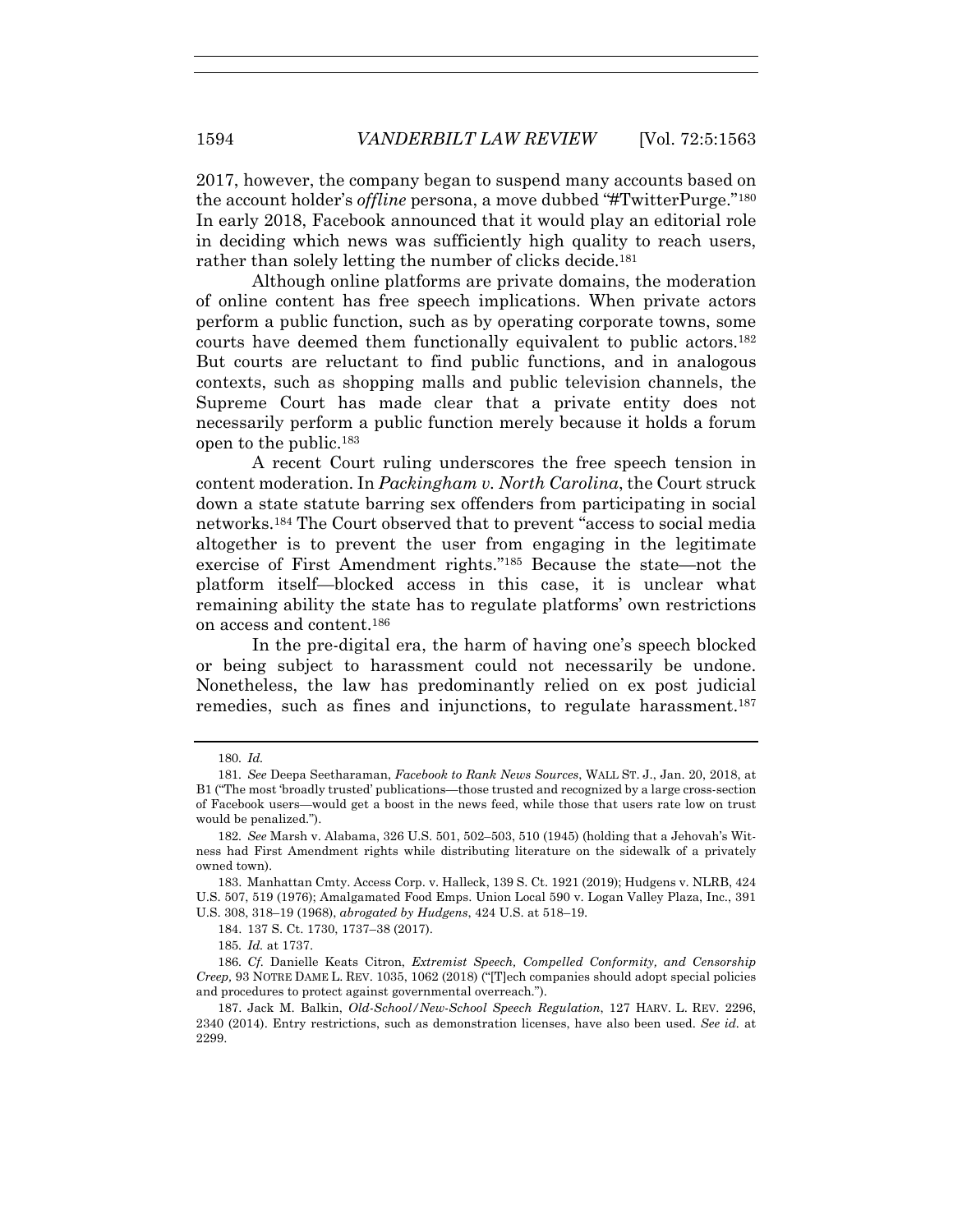Fully evaluating the wisdom of that emphasis is beyond the scope of this Article, but it is possible that the reliance on ex post measures is partly explained by the impracticability of monitoring all potential harassment in real time. Offline harassment can occur during a completely private interaction, whereas harassment that happens on platforms introduces a third party—the information technology. Therefore, monitoring could be more plausible in the digital context. Facebook, for example, has developed tools to identify harassment, including tracking IP addresses to recognize when blocked users open a new account in order to message the same person who blocked them.188

Overall, the strength of the public interest factor varies by the four categories of harm discussed above. Harms such as privacy and election meddling are in need of heightened prevention. Some transactional harms and speech harms have stronger countervailing considerations, such as the possibility of ex post monetary compensation and a preference for not stamping out speech in advance. But many transactional harms merit prevention, and even some speech harms might justify monitoring of the platform's practices. A holistic view of platforms suggests that they meet the basic threshold of implicating public harms worthy of prevention.

#### *B. Information Asymmetries*

The second major reason regulators might monitor an industry—information asymmetries—is potentially heightened for online platforms given their limited observability as compared to other monitored industries. Absent a monitoring regime, the government is dependent on how observable a harm is by either those harmed or some third party, such as journalists. However, the more consumers cannot see what is happening to others, and the more complex the underlying decisionmaking process, the more difficult it is for individuals to monitor a company's behavior. One reason why the CFPB regularly examines bank records for personal financial harms, even small fees, is that consumers will not necessarily know they are harmed and would have difficulty knowing whether someone else with the same credit score got a different deal.<sup>189</sup>

 <sup>188.</sup> Antigone Davis, *New Tools to Prevent Harassment*, FACEBOOK NEWSROOM (Dec. 19, 2017), https://newsroom.fb.com/news/2017/12/new-tools-to-prevent-harassment [https://perma.cc/ 3QJT-VYLS].

<sup>189</sup>*. See* Van Loo, *supra* note 12, at 1372–73.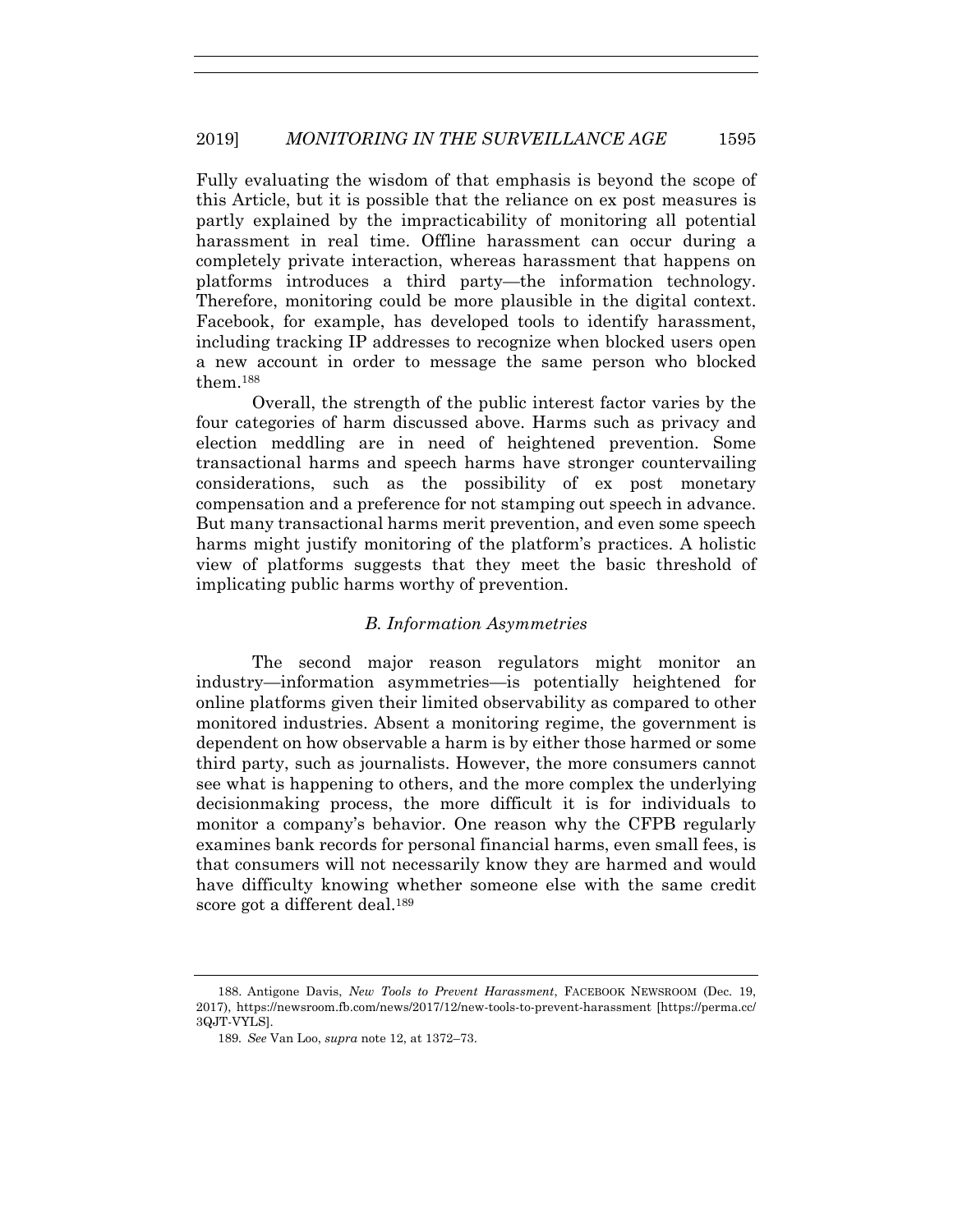Platforms demonstrate incredible complexity through their individualized black-box interfaces.190 Yet the visibility of platform harms varies by category. Consumers cannot easily observe security precautions and privacy because, by its nature, a company does not share such information publicly.191 For many instances of identity theft, victims may learn of the harm once they receive a bill for unauthorized purchases or observe an unexplained depletion in their bank account. But consumers will not necessarily know when their data has been hacked. It took years before the public learned of millions of compromised accounts at Yahoo and Uber.192 Indeed, companies have taken steps to hide such security incidents. Uber paid a ransom to keep the breach quiet.<sup>193</sup>

Nor is the selling or use of personal data easily observable. Consumers may never know that they were routed to a less helpful call center, charged more for a loan, or had their data sold to a third-party data broker such as Cambridge Analytica. Companies are not required to disclose to customers that others paid lower prices.194

While elections, transactional consumer harms, and some categories of speech harms may have observable elements, these harms are predominantly opaque. They are marginally more observable than privacy harms in that voters can report questionable election messages in social media feeds, posters can see the number of retweets or video views to infer silencing, and small businesses can run Google searches to learn if they have been delisted.195 Sometimes platforms even notify users that their post has been removed, or could be required to do so by substantive law.196 Explicit discrimination can be observed by the victim, as when an Airbnb host cancelled a California mountain cabin rental minutes before the guest arrived by texting, "One word says it all. Asian."197

 <sup>190.</sup> Oren Bracha & Frank Pasquale, *Federal Search Commission – Access, Fairness, and Accountability in the Law of Search*, 93 CORNELL L. REV. 1149, 1178 (2008) (discussing the black-box nature of search engines); Van Loo, *supra* note 168, at 1270–72 (describing the nonsalience of digital harms).

 <sup>191.</sup> Chris Jay Hoofnagle, *Assessing the Federal Trade Commission's Privacy Assessments*, IEEE SECURITY & PRIVACY, Mar.-Apr. 2016, at 58, 58.

 <sup>192.</sup> Knutson & McMillan, *supra* note 9.

<sup>193</sup>*. See, e.g.*, Isaac et al., *supra* note 9.

<sup>194</sup>*. See* PASQUALE, *supra* note 33, at 163–64 (analyzing the opacity of companies' decisions).

 <sup>195.</sup> For instance, some of Google's small-business competitors suddenly saw their revenues drop precipitously, prompting them to lodge complaints with antitrust regulators. *See* Commission Fines Google, *supra* note 10.

<sup>196</sup>*. See, e.g.*, Rutledge & Mollica, *supra* note 150 (noting that TripAdvisor issues messages after deleting posts, citing "various reasons for the deletions").

 <sup>197.</sup> Airbnb Agreement, *supra* note 155.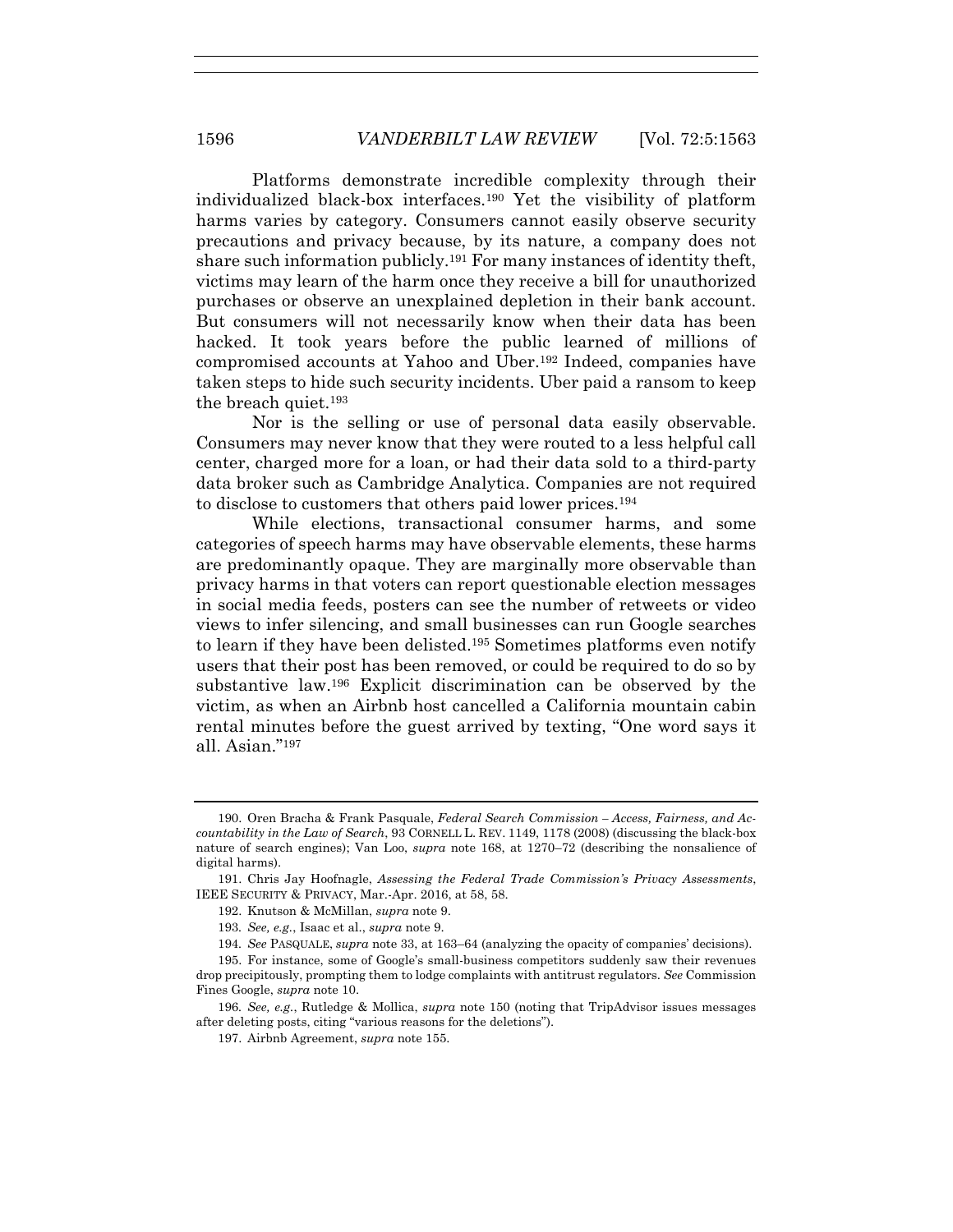The challenge with many means of observation is that "companies fastidiously study consumers and, increasingly, personalize every aspect of the consumer experience."198 If an Airbnb host denies an individual's request for lodging, it is unclear whether other consumers of different races received preferential treatment. However, insight is possible with the right information and access. One field experiment used fake accounts and over six thousand messages to determine that on average, hosts were sixteen percent less likely to accept reservations from distinctly African-American names, even when every other aspect of the guest's profile was identical.199 Airbnb swiftly blocked the academics' accounts, and platforms have even more sophisticated techniques to identify fake accounts.200 Other researchers seeking to understand related problems, such as why Google shows lower-paying job ads to women than to men, have faced similar barriers of access to the relevant nonpublic information.201 As a result, relying on the cooperation of platforms to share necessary information will not necessarily suffice to identify and understand harms.

Any two social media feeds may differ greatly based on the users' digital profiles, including makeup of followers and past clicks.202 The products or election advertisements users see may also vary. Any given person has limited knowledge of other user experiences, since most only have access to their single feed. Consequently, Instagram moderators may deprioritize or bury a post in users' feeds without the poster knowing. Facebook voluntarily announced its platform's ability to influence elections, although it could have withheld that private information.203 Essentially, platforms can effectively silence tweets, tailor election news, or aid sellers in selectively charging higher advertised prices, all while obscuring that conduct from affected individuals.

It would be a complex undertaking for the harmed party to identify and track the many subtle ways that any two feeds differ in

 <sup>198.</sup> Ryan Calo, *Digital Market Manipulation*, 82 GEO. WASH. L. REV. 995, 995 (2014).

 <sup>199.</sup> Benjamin Edelman et al., *Racial Discrimination in the Sharing Economy: Evidence from a Field Experiment*, AM. ECON. J., Apr. 2017, at 1, 1–2.

<sup>200</sup>*. See id.* at 4.

<sup>201</sup>*. See* Amit Datta, Anupam Datta, Jael Makagon, Deirdre K. Mulligan & Michael Carl Tschantz, *Discrimination in Online Advertising: A Multidisciplinary Inquiry*, 81 PROC. MACHINE LEARNING RES. 1, 14 (2018).

 <sup>202.</sup> Roger McNamee, *How to Fix Facebook—Before It Fixes Us*, WASH. MONTHLY (Jan./Feb./Mar. 2018), https://washingtonmonthly.com/magazine/january-february-march-2018/ how-to-fix-facebook-before-it-fixes-us/ [https://perma.cc/CS87-QP4P].

 <sup>203.</sup> Kevin Roose, *What Has Facebook Learned Since the 2016 Election?*, N.Y. TIMES, Oct. 12, 2017, at B3 (interviewing Facebook's Chief Security Officer, who stated that Facebook undertook research into behavioral influence of its own volition).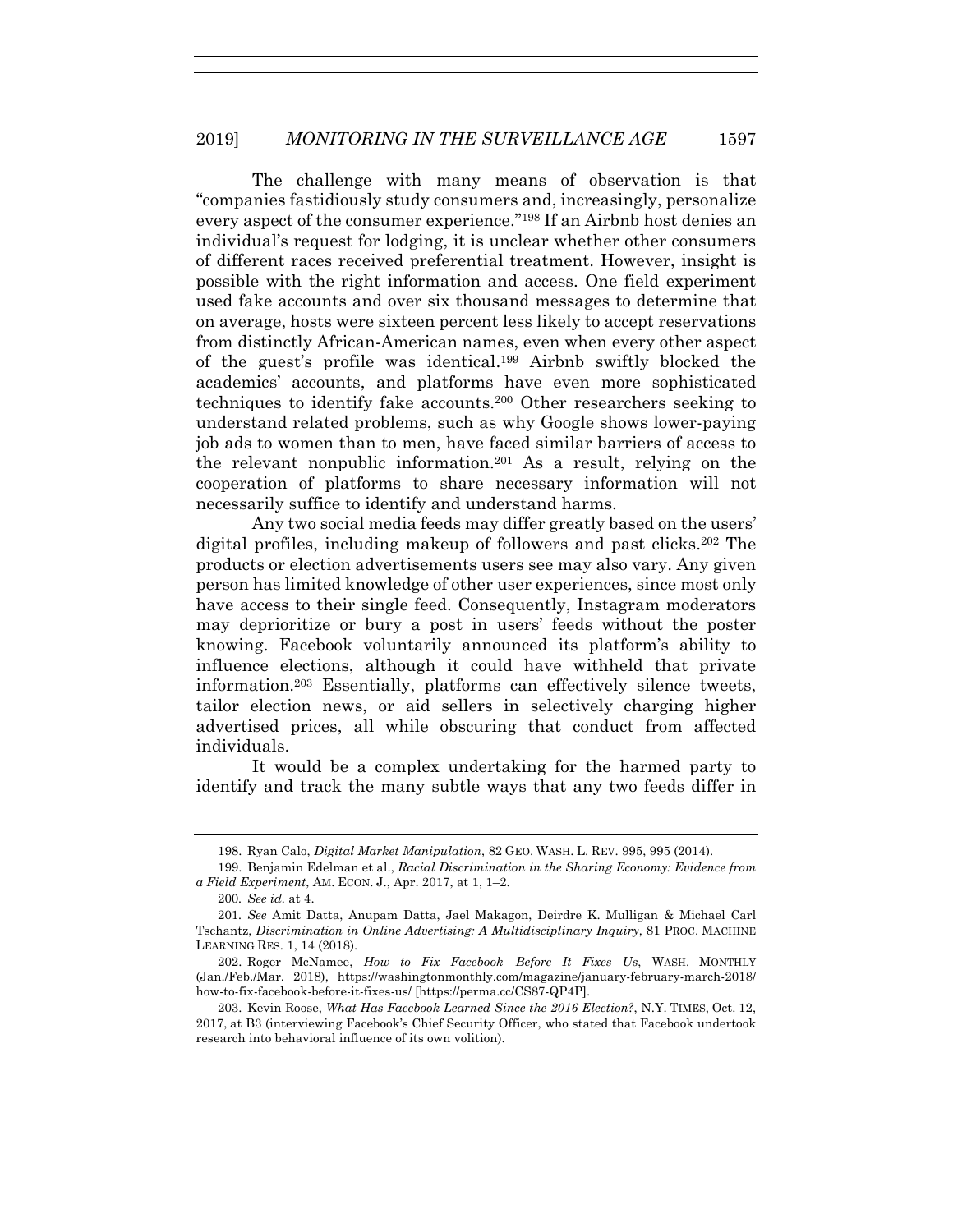terms of the ordering, timing, and composition of items displayed. Analyzing millions of feeds would require a sophisticated analysis with unprecedented access to many individuals' personal accounts.204 Individuals and small businesses, in particular, would likely be unable to monitor effectively.

Even if users observed that their business was deprioritized or that an advertisement was tailored, they would not necessarily know why. Platforms use complex, continually changing algorithms to produce web search results and social feed content.205 Users would likely be unable to determine whether they were losing out in the search results based on the competitive merits or due to the gatekeeper's desire to lessen competition.

These information asymmetries reflect those in other monitored industries. Like social media feeds, consumer financial products are tailored to the individual.206 A borrower generally cannot attribute higher mortgage rates to illegal factors, such as race, or may be unable to understand the fine print terms that impose hidden fees.

Additionally, by some accounts, companies such as Google and Apple have taken corporate secretiveness to new levels in an effort to prevent competitors from copying innovations.207 They use nondisclosure and nondisparagement agreements liberally, and develop tools for hiding information.208 One Uber software program identified transportation regulators; when they opened the app, Uber would create a "ghost screen" displaying fake drivers. After the regulator requested a ride, the cars would disappear from the screen, giving the impression that cars were no longer available.209 Platforms can thus deploy legal and technological tools not only to limit public information access, but also to tailor user experiences such that one external observer's inferences would be irrelevant to another's. Given the intensely secretive culture and inscrutability of digital technologies,

 <sup>204.</sup> Of course, data for some accounts is publicly available, but Facebook would be able to control which accounts are subject to manipulation and whether that data is available publicly.

<sup>205</sup>*. See* Bracha & Pasquale, *supra* note 190, at 1168.

<sup>206</sup>*. See, e.g.*, Rory Van Loo, *Digital Market Perfection*, 117 MICH. L. REV. 815, 835 (2019).

<sup>207</sup>*. See, e.g.*, James Grimmelmann, *The Virtues of Moderation*, 17 YALE J.L. & TECH. 42, 67

<sup>(2015) (</sup>describing Google's secretiveness); Tom C. W. Lin, *Executive Trade Secrets*, 87 NOTRE DAME L. REV. 911, 914 (2012) (describing Apple's secretiveness).

<sup>208</sup>*. See, e.g.*, SHOSHANA ZUBOFF, THE AGE OF SURVEILLANCE CAPITALISM: THE FIGHT FOR A HUMAN FUTURE AT THE NEW FRONTIER OF POWER 56–57 (2019).

 <sup>209.</sup> Mike Isaac, *Uber Uses Tech to Deceive Authorities Worldwide*, N.Y. TIMES, Mar. 3, 2017, at A1.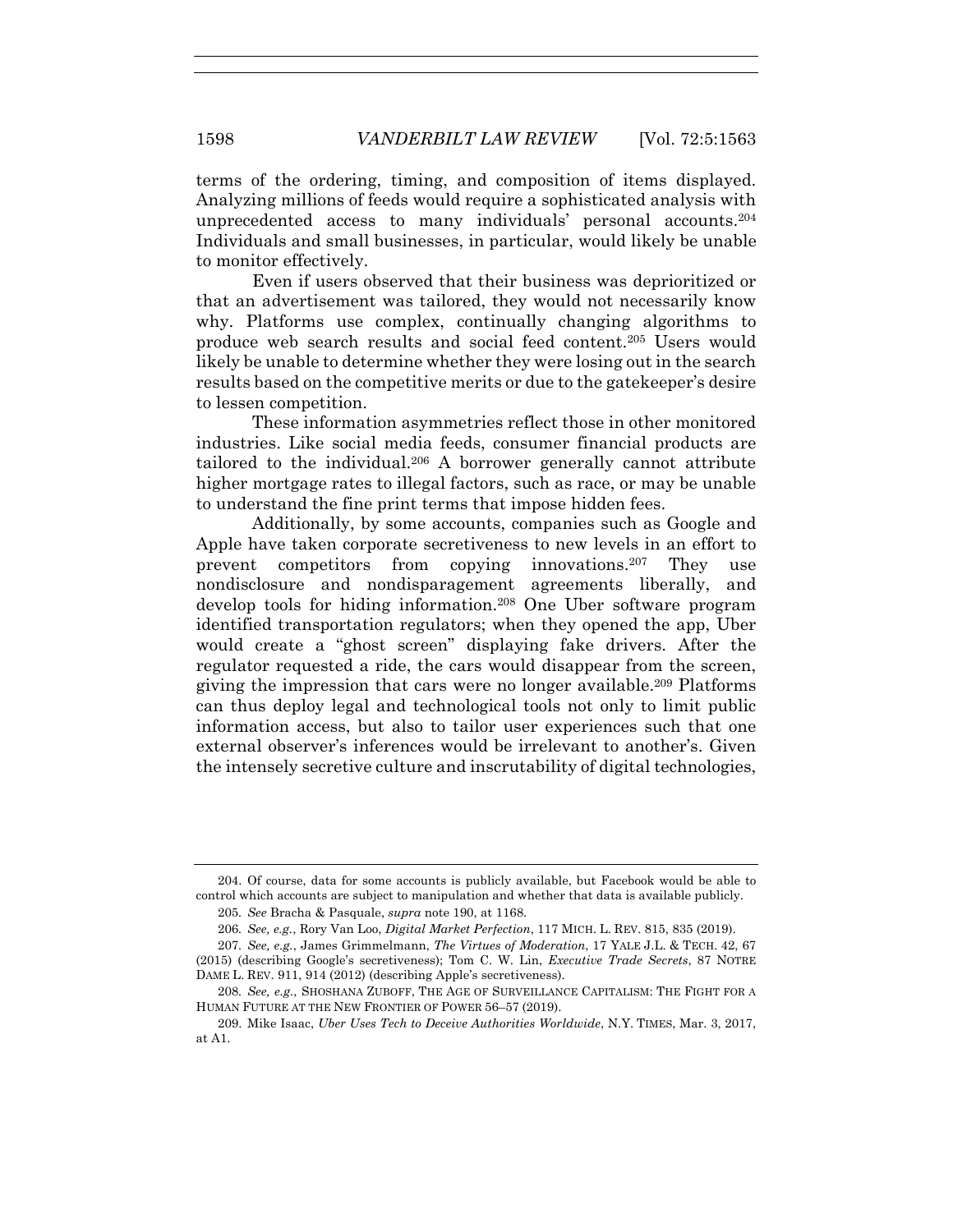there may be no other industry with greater public-private information asymmetries than online platforms.210

# *C. Self-Regulation*

Historically, monitoring legislation has followed prominent legal violations by businesses—presumably based on the conclusion that the prior reliance on self-regulation was faulty or at least politically unacceptable.<sup>211</sup> By that basic measure, the platform economy, like more heavily regulated industries, has failed the test of selfregulation.212 Indeed, an industry built in part by skirting the law and evading regulators, with a prominent motto of "move fast and break things,"213 is an unlikely candidate for self-regulation. But before jumping to the alternative of a full regulatory monitoring regime, it is necessary to consider not only the effectiveness of monitoring, but also the different versions of industry self-regulation as embraced in the literature or utilized by the FTC: public disclosure and private thirdparty monitoring.

## 1. Private Monitoring and Transparency

Observers have proposed private monitoring regimes or making information publicly available, thereby letting markets or private actors hold businesses accountable.214 One version of this is mandated disclosures to the end user. Also, by faulting Facebook for being unclear with users about what would happen to their data, the FTC pushes the platform to disclose risks and harms.215 Well-designed disclosures can help, but they have traditionally performed poorly because hardly anyone reads the fine print of contracts.216 Even if people did, they likely

<sup>210</sup>*. Cf.* Cohen, *supra* note 7, at 190 ("The platform-based environment . . . is characterized by both information abundance and endemic information asymmetry.").

<sup>211</sup>*. See* Van Loo, *supra* note 2, at 384–95.

<sup>212</sup>*. See supra* notes 8–10 and accompanying text.

 <sup>213.</sup> Elizabeth Pollman & Jordan M. Barry, *Regulatory Entrepreneurship*, 90 S. CAL. L. REV. 383, 446 (2017).

<sup>214</sup>*. See, e.g.*, Ryan Bubb & Richard H. Pildes, *How Behavioral Economics Trims Its Sails and Why*, 127 HARV. L. REV. 1593, 1597 n.10 (2014) (summarizing the political appeal of mandated disclosures); Alan Schwartz & Louis L. Wilde, *Intervening in Markets on the Basis of Imperfect Information: A Legal and Economic Analysis*, 127 U. PA. L. REV. 630, 631 (1979) (arguing that in deciding whether market regulations are warranted, the most important criterion is whether "imperfect information has produced noncompetitive prices and terms").

 <sup>215.</sup> *See* Decision and Order, Facebook, Inc., F.T.C. File No. 0923184, No. C-4365 (F.T.C. July 27, 2012), https://www.ftc.gov/sites/default/files/documents/cases/2012/08/120810facebookdo.pdf [https://perma.cc/2JW9-HPY6].

 <sup>216.</sup> Yannis Bakos, Florencia Marotta-Wurgler & David R. Trossen, *Does Anyone Read the Fine Print? Consumer Attention to Standard-Form Contracts*, 43 J. LEGAL STUD. 1, 1 (2014).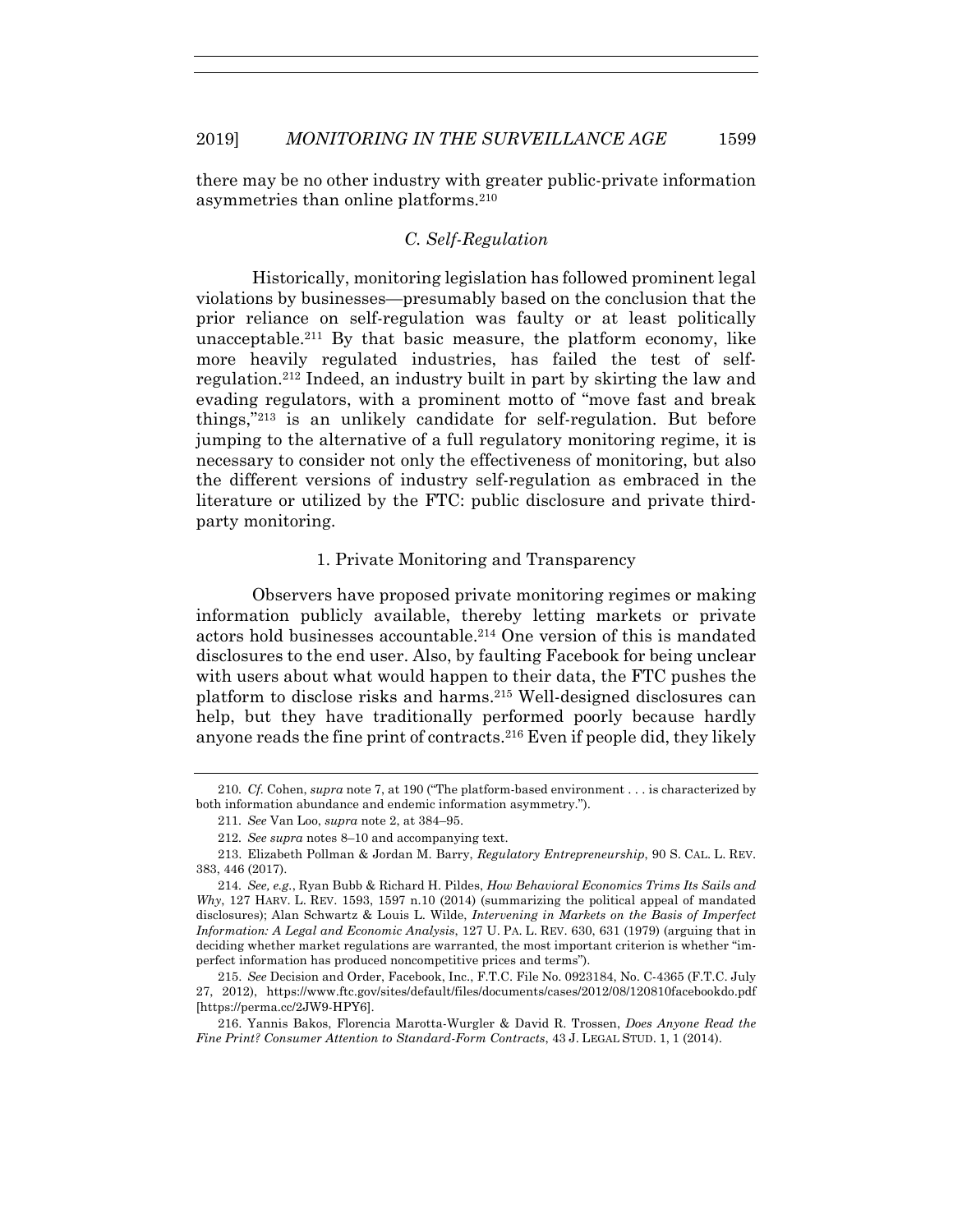would not understand the contents, and even simpler prominent disclosures often fail to realize their intended purpose.<sup>217</sup>

Disclosures might also target public or third-party experts, which would require platforms to make some part of their underlying code publicly available.218 Private parties would then periodically observe platforms in a kind of crowd-sourced monitoring. Disclosurebased regulation is one of the most widely supported interventions, both among policymakers and legal scholars, because it preserves freedom of choice.219 However, without other legal reforms and careful design, such disclosures have limits because voluntary third-party experts including reputation websites—may lack resources or motivation.220 Additionally, under any public disclosure regime, competitors would acquire any information released, meaning that such information would need to be more limited.221 As a result, after a company has transgressed, its settlement agreement with a public entity often requires the hiring of a private third-party monitor to assess compliance.<sup>222</sup>

The FTC applied both mandated disclosures and private monitoring when it learned that Google and Facebook had violated privacy policies in 2011 and 2012. Facebook had allowed its users to keep their information private, but repeatedly made that information public.223 The consent orders required the companies to pay for thirdparty "assessments" of their compliance, with heightened privacy policies outlined in the settlement.224

Facebook's assessor, PricewaterhouseCoopers, upon reviewing Facebook's online policy and direct assertions, submitted annual reports to the FTC verifying that Facebook was in full compliance and

<sup>217</sup>*. Id.*; Ben-Shahar & Schneider, *supra* note 162, at 665.

<sup>218</sup>*. See, e.g.*, PASQUALE, *supra* note 33, at 150–51 (discussing transparency in context of firms that use personal data); Neil M. Richards & Jonathan H. King, *Big Data Ethics*, 49 WAKE FOREST L. REV. 393, 419–22 (2014) (arguing that transparency of private companies is increasingly important in the big data age).

 <sup>219.</sup> Bubb & Pildes, *supra* note 214, at 1597 n.10.

 <sup>220.</sup> Sofia Ranchordás, *Online Reputation and the Regulation of Information Asymmetries in the Platform Economy*, 5 CRITICAL ANALYSIS L. 127, 129–34 (2018)

<sup>221</sup>*. See* PASQUALE, *supra* note 33, at 163–64 (discussing balance between trade secrets and monitoring of internet search engines).

 <sup>222.</sup> Cristie Ford & David Hess, *Can Corporate Monitorships Improve Corporate Compliance?*, 34 J. CORP. L. 679, 680 (2009); Vikramaditya Khanna & Timothy L. Dickinson, *The Corporate Monitor: The New Corporate Czar?*, 105 MICH. L. REV. 1713, 1714 (2007); Veronica Root, *The Monitor-"Client" Relationship*, 100 VA. L. REV. 523, 524 (2014). Companies also voluntarily undertake monitoring in response to public regulation. Michael P. Vandenbergh, *The Private Life of Public Law*, 105 COLUM. L. REV. 2029, 2038 (2005).

<sup>223</sup>*. See* Facebook, Inc., F.T.C. File No. 092-3184, 2011 WL 6092532, at \*3 (F.T.C. Nov. 29, 2011) (Agreement Containing Consent Order).

<sup>224</sup>*. Id.* at \*5.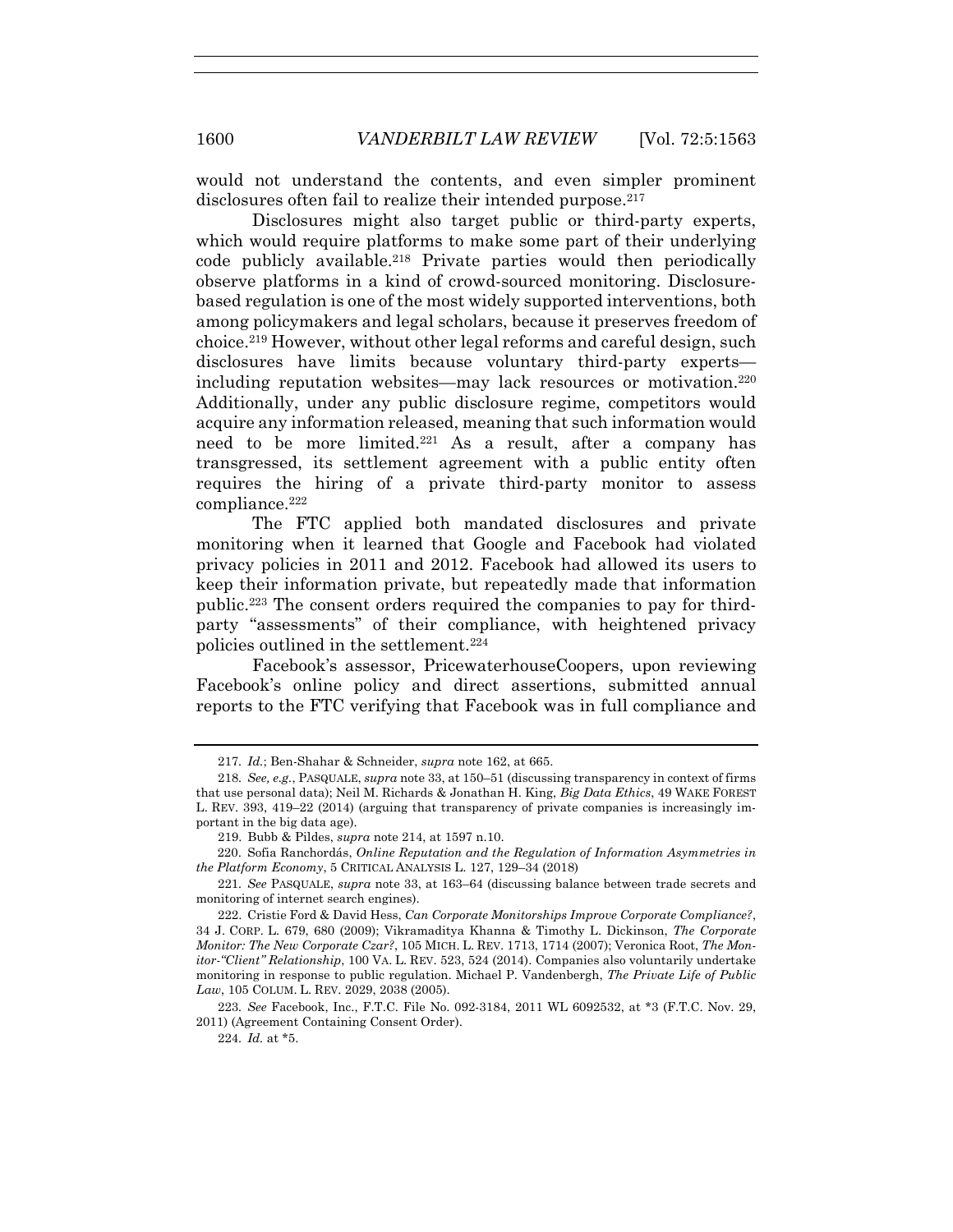taking the necessary precautions to safeguard user data.225 Subsequently, evidence emerged that Facebook failed to protect privacy in accordance with its published policies, most prominently when one of its apps helped transfer millions of users' data to Cambridge Analytica for psychological profiling during the 2016 presidential election.226 It is worth noting that Google and Facebook were able to comply with their third-party assessments by simply making assertions to the third party about their privacy policies, a process that falls short of a full audit.227 Thus, the performance of these regimes does not reflect how a more empowered third-party auditor would have performed.

Perhaps a truly independent private third party could provide that benefit.228 Regulators other than the FTC have deployed more powerful private auditors with "unrestricted access" to the regulated entity's documents.229 In theory, these private monitors could provide many of the benefits of public monitors, and indeed scholars have often proposed private rather than public monitoring of platforms.230 Private monitors have the advantage of using fewer public resources and avoiding governmental acquisition of private information.

Another common reason for preferring a disclosure-oriented or private third-party regime is that either regime would use monitors with more sophistication and resources than bureaucrats.<sup>231</sup> After all, government agencies pay considerably less than Silicon Valley firms.232

<sup>225</sup>*. See* Nicholas Confessore, *Audit Approved of Facebook Policies*, N.Y. TIMES, Apr. 19, 2018, at A18 (discussing the compliance audits and noting that Facebook determined which policies that PricewaterhouseCoopers (now known as PwC) reviewed). *See generally* Hoofnagle, *supra* note 191, at 58 (distinguishing FTC assessments from audits).

<sup>226</sup>*. See, e.g.*, Philip M. Napoli, *What If More Speech Is No Longer the Solution? First Amendment Theory Meets Fake News and the Filter Bubble*, 70 FED. COMM. L.J. 55, 75–76 (2018).

<sup>227</sup>*. See* Megan Gray, Understanding and Improving Privacy Audits under FTC Orders (May 5, 2018) (unpublished manuscript), https://ssrn.com/abstract=3165143 [https://perma.cc/KDZ5- 4ZPW].

 <sup>228.</sup> *See* G.S. Hans, Note, *Privacy Policies, Terms of Service, and FTC Enforcement: Broadening Unfairness Regulation for A New Era*, 19 MICH. TELECOMM. & TECH. L. REV. 163, 191 (2012) ("Much will depend on the vigor and effectiveness of the privacy audits and the FTC's response.").

 <sup>229.</sup> Root, *supra* note 222, at 584; *see* Khanna & Dickinson, *supra* note 222, at 1732.

<sup>230</sup>*. See, e.g.*, Margot E. Kaminski, *Binary Governance: Lessons from the GDPR's Approach to Algorithmic Accountability*, 92 S. CAL. REV. (forthcoming 2019) (manuscript at 4–5), https://papers.ssrn.com/sol3/papers.cfm?abstract\_id=3351404&download=yes [https://perma.cc/354Y-M6DE].

<sup>231</sup>*. Cf.* Vladeck, *supra* note 25, at 514 (2016) (concluding that regulatory auditing of algorithms "would pose an enormous challenge to regulators, who . . . may not have the expertise required to design and carry out a sufficiently robust audit").

 <sup>232.</sup> P'SHIP FOR PUB. SERV. & BOOZ ALLEN HAMILTON, CYBER IN-SECURITY II: CLOSING THE FEDERAL TALENT GAP 25 (2015), https://ourpublicservice.org/wp-content/uploads/2018/09/ Cyber\_In-Security\_II\_\_Closing\_the\_Federal\_Talent\_Gap-2015.04.13.pdf [https://perma.cc/CU46- 58BM] (calculating that senior-level software engineers could make \$33,000 more in the private sector than in the federal government and entry-level engineers could make more than \$14,000 more).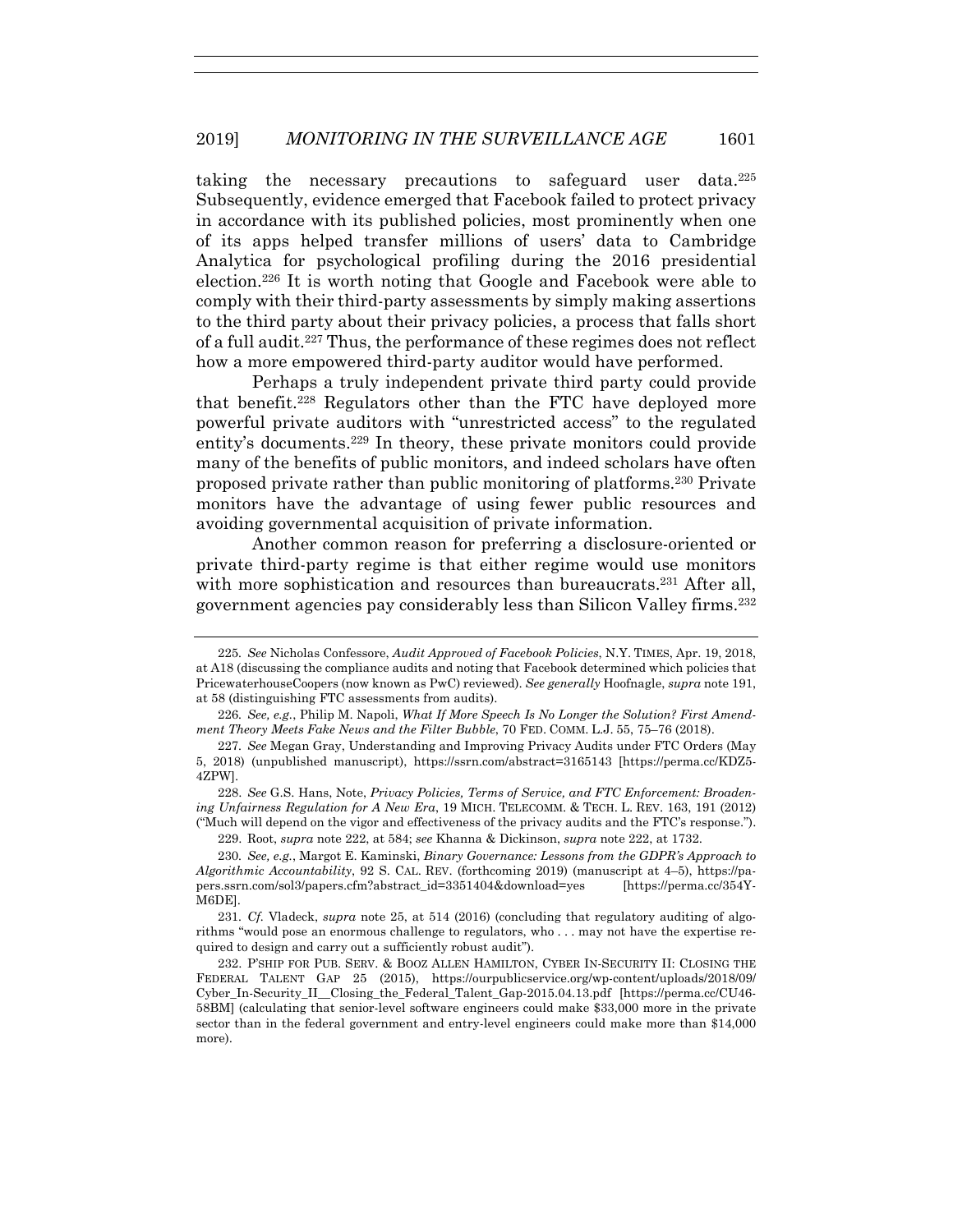Moreover, bureaucrats often have protected employment status, which has led critics to argue that regulators cannot easily update their workforce with training or more technologically savvy employees.<sup>233</sup> Many believe that a third-party regulatory regime would make it less likely that "the government will remain several steps behind."234 In light of these advantages and the political obstacles to government regulation, wholly private monitoring could offer a sensible policy option.

Nonetheless, private monitors also have several shortcomings. A company hired to monitor has incentives to please the customer paying the bills—which is typically the regulated entity.235 A secretive industry is also unmotivated to share its inner workings with another business or the public.236 Considering these factors and the empirically supported successes of government monitoring in other industries, it is likely that regulatory monitoring of platforms—or at least publicly accountable private monitors—would offer the best option as long as the government reflects democratic values.

#### 2. Regulatory Monitoring Design and Effectiveness

One challenge for the typical analysis is that an incident of failed self-regulation does not mean that a direct monitoring regime would have done better. Companies still engage in substantial wrongdoing in heavily monitored industries. Despite having OCC and CFPB examiners on-site year-round, Wells Fargo employees opened millions of unauthorized accounts in customers' names for years until the publication of a *Los Angeles Times* exposé.237 Any platform-monitoring regime, even helped by the most sophisticated of private-sector analysts, would have limits.238 Despite these uncertainties, empirical studies of government inspections across different jurisdictions and

 <sup>233.</sup> Frank Ostroff, *Change Management in Government*, HARV. BUS. REV., May 2006, at 141 (critiquing federal agencies for having inflexible workplaces that inhibit innovation and prioritize the avoidance of failure over promotion of exceptional performance).

 <sup>234.</sup> EZRACHI & STUCKE, *supra* note 160, at 231.

 <sup>235.</sup> The agency usually has at least veto power over the choice. *See* Khanna & Dickinson, *supra* note 222, at 1723. On the related inadequate incentives of stock exchanges to monitor, as well as liability strategies to address such inadequacies, see Yesha Yadav, *Oversight Failures in Securities Markets*, 104 CORNELL L. REV. (forthcoming), https://papers.ssrn.com/sol3/papers.cfm?abstract\_id=2754786 [https://perma.cc/FDX4-LPJY].

<sup>236</sup>*. See supra* Section II.B (discussing platforms' secretive cultures).

 <sup>237.</sup> James Rufus Koren, *Wells Fargo Not the Only Bank to Have Created Unauthorized Accounts—But Regulator Won't Identify Others*, L.A. TIMES (June 8, 2018), http://www.latimes.com/ business/la-fi-unauthorized-accounts-occ-20180608-story.html [https://perma.cc/MGE6-KUMH].

 <sup>238.</sup> Joshua A. Kroll et al., *Accountable Algorithms*, 165 U. PA. L. REV. 633, 638 (2017) (discussing limitations of auditing algorithms).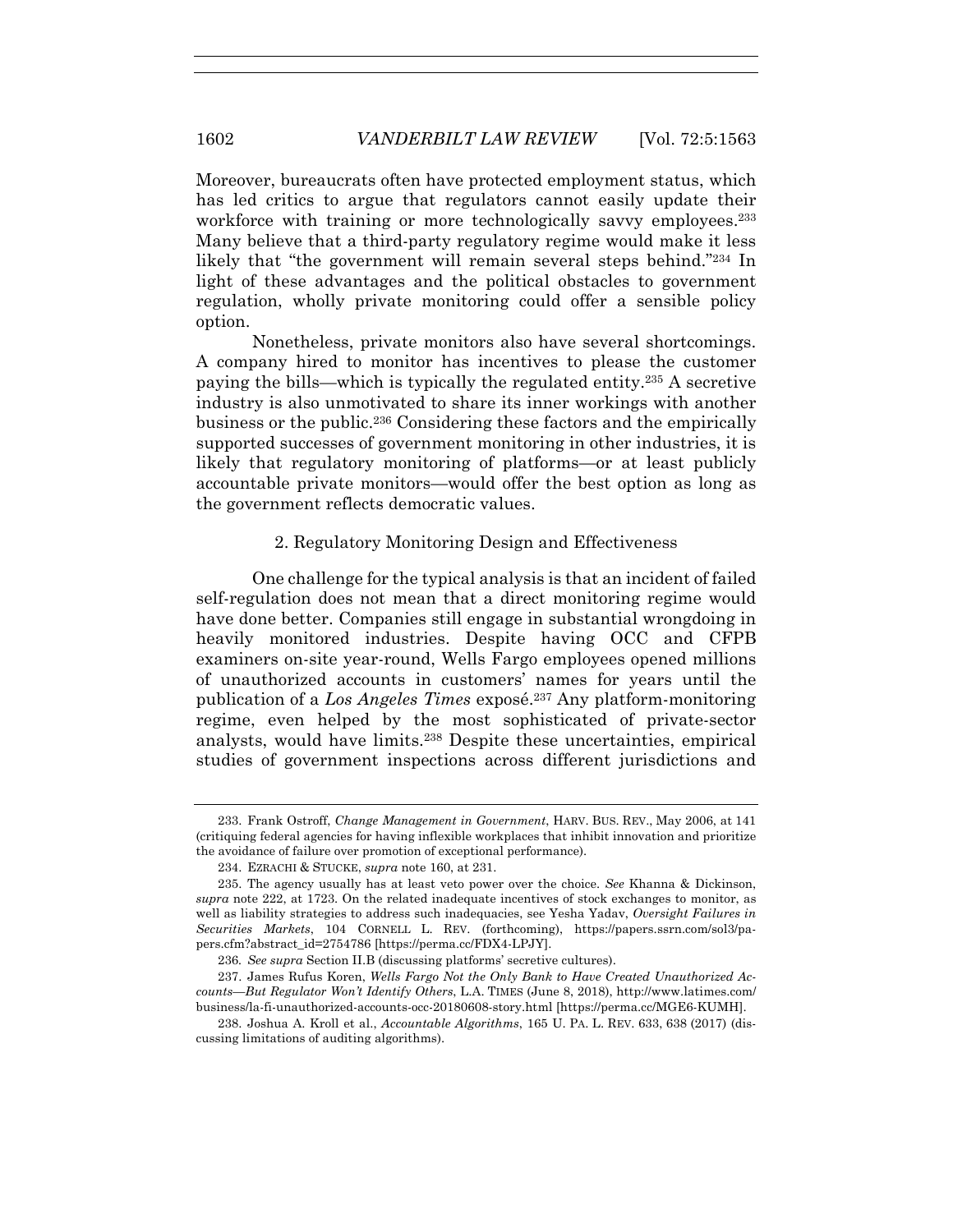timeframes suggest that governmental monitoring increases compliance.239

Critics' points about a sophistication imbalance between government and private monitors have merit, but as a basis for resistance to government monitoring, the argument reflects a misconception about the operation of monitoring regimes. From a functional perspective, regulatory monitors utilize three main categories of information collection: direct observations, explanations, and self-regulatory processes. Direct observations would mean examining the activities, such as looking at how the factory machines operate, or perhaps monitoring various outputs, such as chemical discharge into air and ocean waters.240 The next level would require the business to explain how those specific operations function, perhaps mandating an analysis performed by the business. Instead, many monitors focus on the third category: self-regulatory processes. For example, government inspectors ensure that offshore oil platforms install and use mandatory safety devices that prevent explosion by shutting down drilling if the machinery temperature rises too high.<sup>241</sup> They also look at whether training programs and internal procedures position employees to mitigate and respond to emergencies.242

To apply a similar regime to digital platforms, a regulator would ask the platform to identify which internal organizational processes filter out foreign political ads, protect against hackers, or prevent racially discriminatory behavior. The monitor would ideally be technologically savvy, but even one without a strong technology background would be capable of analyzing organizational processes to determine whether firms were asking the right questions and measuring the right outputs. Some outputs would also be discernible to monitors since most platforms have live feeds or other means of communicating to management what is happening.243

Dialogue would further allow government monitors to better comprehend complex algorithms. Regulatory monitors do not simply examine in silence, but as part of a dialectic process. Bank employees sometimes need to break down a complex new financial instrument so that the Federal Reserve examiner understands whether it violates the law or poses a new risk.244 Environmental inspectors "rely on industry

<sup>239</sup>*. See supra* notes 100–102 and accompanying text.

<sup>240</sup>*. See, e.g.*, Uhlmann, *supra* note 98, 1426–27.

<sup>241</sup>*. See* Hayes, *supra* note 56.

 <sup>242. 40</sup> C.F.R. § 112.21 (2018).

<sup>243</sup>*. See generally* Klonick, *supra* note 171 (discussing internal moderators' roles).

<sup>244</sup>*. See* PETER CONTI-BROWN, THE POWER AND INDEPENDENCE OF THE FEDERAL RESERVE 165 (2015) (describing the complexity facing bank supervision).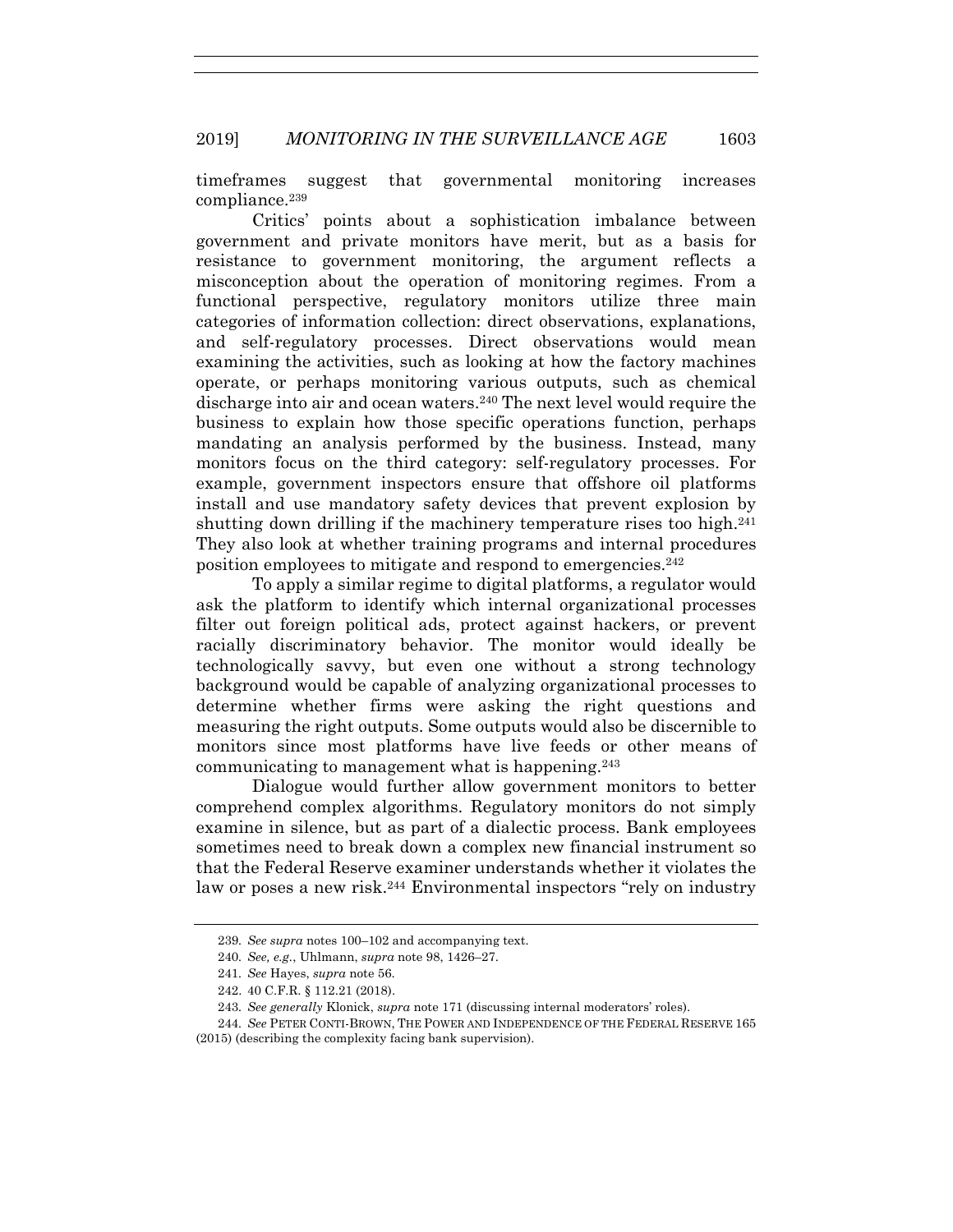representatives to explain the technology at a facility."245 Similarly, regulatory monitors could question platform coders or ask to see the internal reports that those coders produced. In the context of privacy, for instance, regulators could ask platforms to provide privacy impact assessments. They might also routinely ask the regulator to provide any updates to privacy practices within the prior six months, such as any new types of data collected or any new third parties that are receiving user data.

To be clear, even after adopting these approaches, monitors of platforms may still have more blind spots than do monitors in other industries. But perfect regulatory understanding is not the standard. Instead, regulatory comprehension is better seen as existing along a spectrum. Without ex ante monitoring authority, regulators currently operate with minimal algorithmic knowledge. If monitoring increased that comprehension from five to fifty percent, regulators would lack total comprehension, but that increase would be a meaningful advancement. If a disclosure regime would move public oversight from five to ten percent comprehension, but with less burden and more political support, that is an alternative to be weighed—or an additional measure that could create a pluralistic public-private monitoring regime.246

It is impossible to know precisely how far any particular regime would move a regulator along the comprehension spectrum. Nor does space allow for determining which items from the menu of monitoring options would work best for platforms—auditing raw complaints or assessing compliance systems, conducting on-site examinations, requiring remote report submissions, or other tactics. Indeed, the answer will vary by the type of harm and platform. But regulatory monitoring would certainly add a significant degree of knowledge to the current state of substantial real-time ignorance in the face of fastshifting platforms.

# III. FACTORS WEIGHING AGAINST MONITORING PLATFORMS

The previous Part showed how the three criteria in favor of monitoring are met at a basic level, at least regarding some harms and platforms. That brings the analysis to two main considerations

 <sup>245.</sup> NAT'L COMM'N ON THE BP DEEPWATER HORIZON OIL SPILL & OFFSHORE DRILLING, DEEP WATER: THE GULF OIL DISASTER AND THE FUTURE OF OFFSHORE DRILLING 28–30, 77 (2011), https://www.sintef.no/globalassets/project/hfc/documents/gpo-oilcommission.pdf [https://perma.cc/ 8QQ7-Z7SQ].

<sup>246</sup>*. See, e.g.*, Hannah Bloch-Wehba, *Global Platform Governance: Private Power in the Shadow of the State*, 72 SMU L. REV. 27, 30 (2019) (connecting public and private ordering options).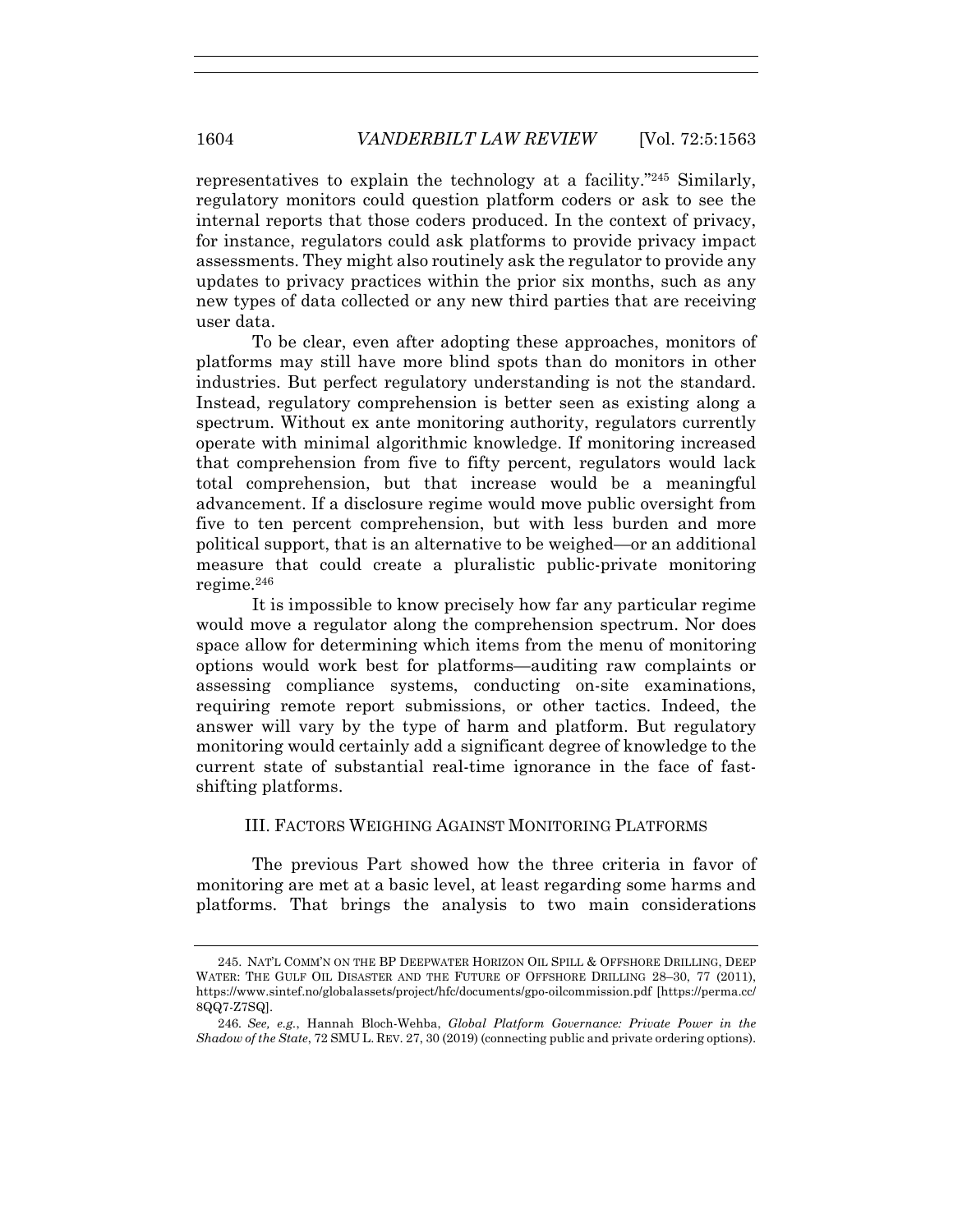historically weighing against monitoring: privacy and burden. Each factor is complicated with respect to online platforms given their role in surveillance and their core product being information itself.

# *A. Business Owners' Privacy*

Historically, privacy weighed against monitoring due to the importance of the business owner's reasonable expectation of privacy.247 However, business owners' privacy expectations have not restricted monitoring in other industries, including the routine collection of sensitive profit data for antitrust scrutiny.248 Is there any reason to think that business owners' privacy interests carry extra weight for platforms? It helps to approach that question by looking at "the privacy interests of the people involved" rather than the privacy interests of the entity.249

Perhaps the best argument is the enhanced role of intellectual property, a key legal tool deployed in platforms' secretive cultures.250 A regulator that leaked valuable trade secrets would, in a sense, violate the business owners' privacy interests.251 Although trade secrets and sensitive competitive information are exempt from the Freedom of Information Act,252 businesses have exploited the Act to access FTC information, demonstrating commercial motivation to exploit monitoring data.253 Heightened secrecy can, however, be seen in other industries, such as finance, where investment strategies and business acquisitions are closely guarded.254 Any platform-monitoring regime would need to mitigate the spread of trade secrets by limiting information collected only to that necessary and limiting the sharing of any information once it is collected.255

It is otherwise difficult to see how the type of information collected for regulatory oversight would meaningfully threaten business owners' privacy. That information would be related to the technologies deployed and the company's interactions with users,

<sup>247</sup>*. Supra* Section I.C.1.

<sup>248</sup>*. See supra* Section I.A.

<sup>249</sup>*. See* Elizabeth Pollman, *A Corporate Right to Privacy*, 99 MINN. L. REV. 27, 33 (2014).

<sup>250</sup>*. See* sources cited *supra* note 207 and accompanying text.

<sup>251</sup>*. See* Airbnb, Inc. v. City of New York, 373 F. Supp. 3d 467, 484 (S.D.N.Y. 2019).

<sup>252. 5</sup> U.S.C. § 552(b)(1)–(9) (2012).

<sup>253.</sup> Margaret B. Kwoka, *FOIA, Inc.*, 65 DUKE L.J. 1361, 1405 (2016) (finding that thirty-four percent of FTC requests were from commercial entities).

<sup>254</sup>*. See, e.g.*, Lin, *supra* note 207, at 911.

<sup>255</sup>*. See, e.g.*, David Zaring, *Administration by Treasury*, 95 MINN. L. REV. 187, 208–10 (2010) (detailing the highly confidential nature of bank examinations).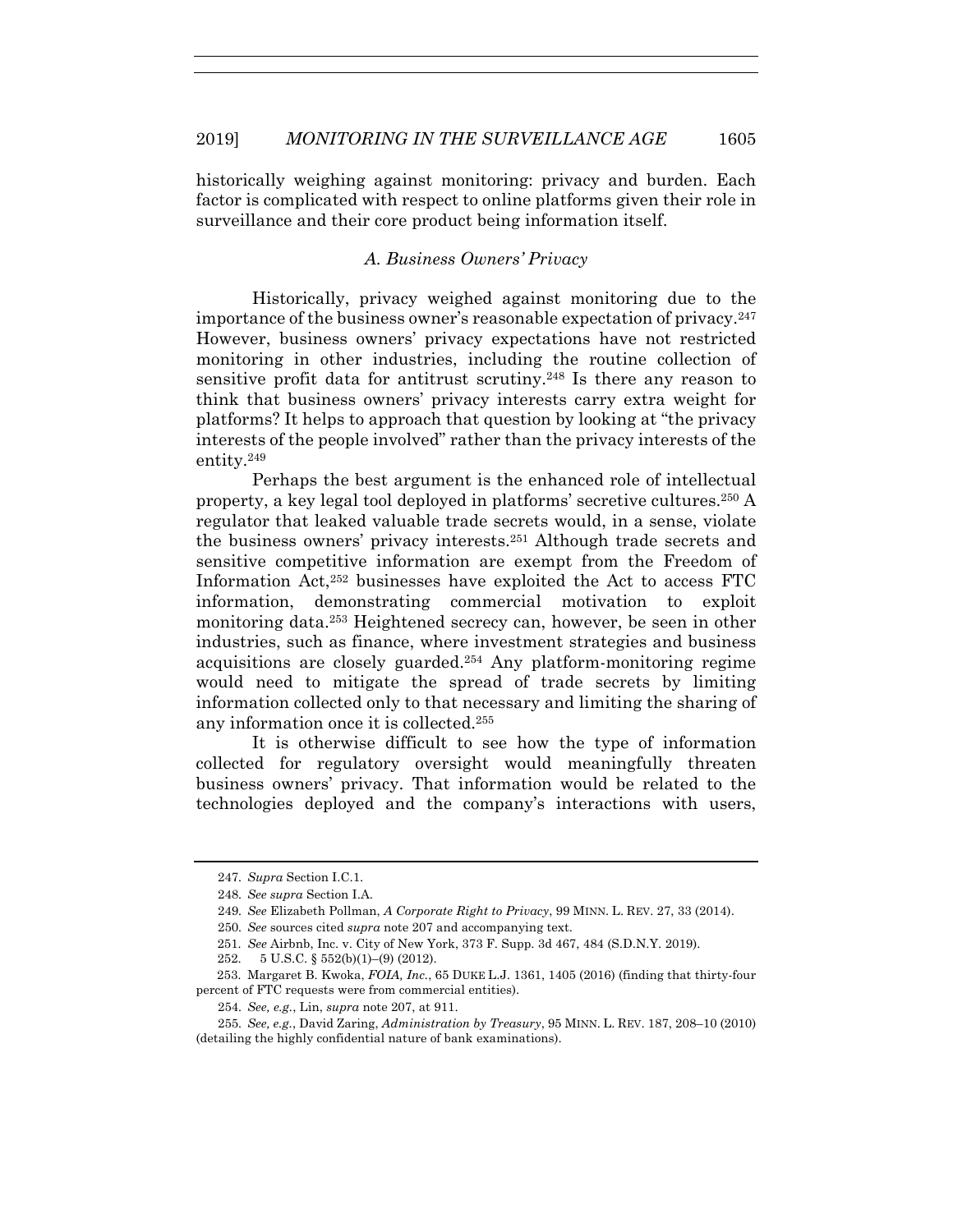rather than about the business owners' personal lives.<sup>256</sup> Early constitutional privacy protections of business records resulted from Fifth Amendment concerns about sole proprietors, and the Court declined to extend those protections to corporations.257 The Court's Fourth Amendment jurisprudence leaves open the question of whether the collective entity should have privacy protections, but arguably "most corporations in most circumstances should not have a constitutional right to privacy."258 Thus, to the extent the business owners are themselves users of the company's technologies, the business owners' personal privacy dovetails with the privacy of the platforms' users.

#### *B. Users' Privacy*

Privacy offers another increasingly important argument against monitoring: in collecting information from businesses, regulators may collect sensitive consumer data. As a starting point for the normative analysis, customers' privacy has not prevented regulatory monitoring of sensitive personal information in other industries. The SEC, CFPB, and FDA, not to mention the Census Bureau and Internal Revenue Service, collect a broad range of sensitive financial, medical, and household data.<sup>259</sup> However, platforms have a far greater quantity of personal data than businesses did when Congress extended monitoring authority in other industries. Commentators and the public now have a heightened concern about surveillance. Should these concerns change the analysis for platforms, or perhaps for regulatory monitoring more generally?

Surveillance is a general term that focuses on the collection of personal information.260 It implicates regulatory monitoring in part because government agencies have often used platforms to surveil individuals—leading one commentator to depict the modern era as one of "liquid surveillance."261 Technology firms have given the state

 <sup>256.</sup> For more on the type of information collected, see *infra* Section IV.C.

 <sup>257.</sup> *See* Christopher Slobogin, *Subpoenas and Privacy*, 54 DEPAUL L. REV. 805, 841–44 (2005) (reviewing Fifth Amendment privacy origins).

 <sup>258.</sup> Pollman, *supra* note 249, at 32.

 <sup>259.</sup> Jane Bambauer, *Other People's Papers*, 94 TEX. L. REV. 205, 219–21 (2015) (surveying sensitive information collected by numerous government entities under force of law).

<sup>260</sup>*. See, e.g.*, LYON, *supra* note 18, at 14; Neil M. Richards, *The Dangers of Surveillance*, 126 HARV. L. REV. 1934, 1937 (2013).

 <sup>261.</sup> *See* Balkin, *supra* note 187, at 2297 (2014) ("The technologies and associated institutions and practices that people rely on to communicate with each other are the same technologies and associated institutions and practices that governments employ for speech regulation and surveil-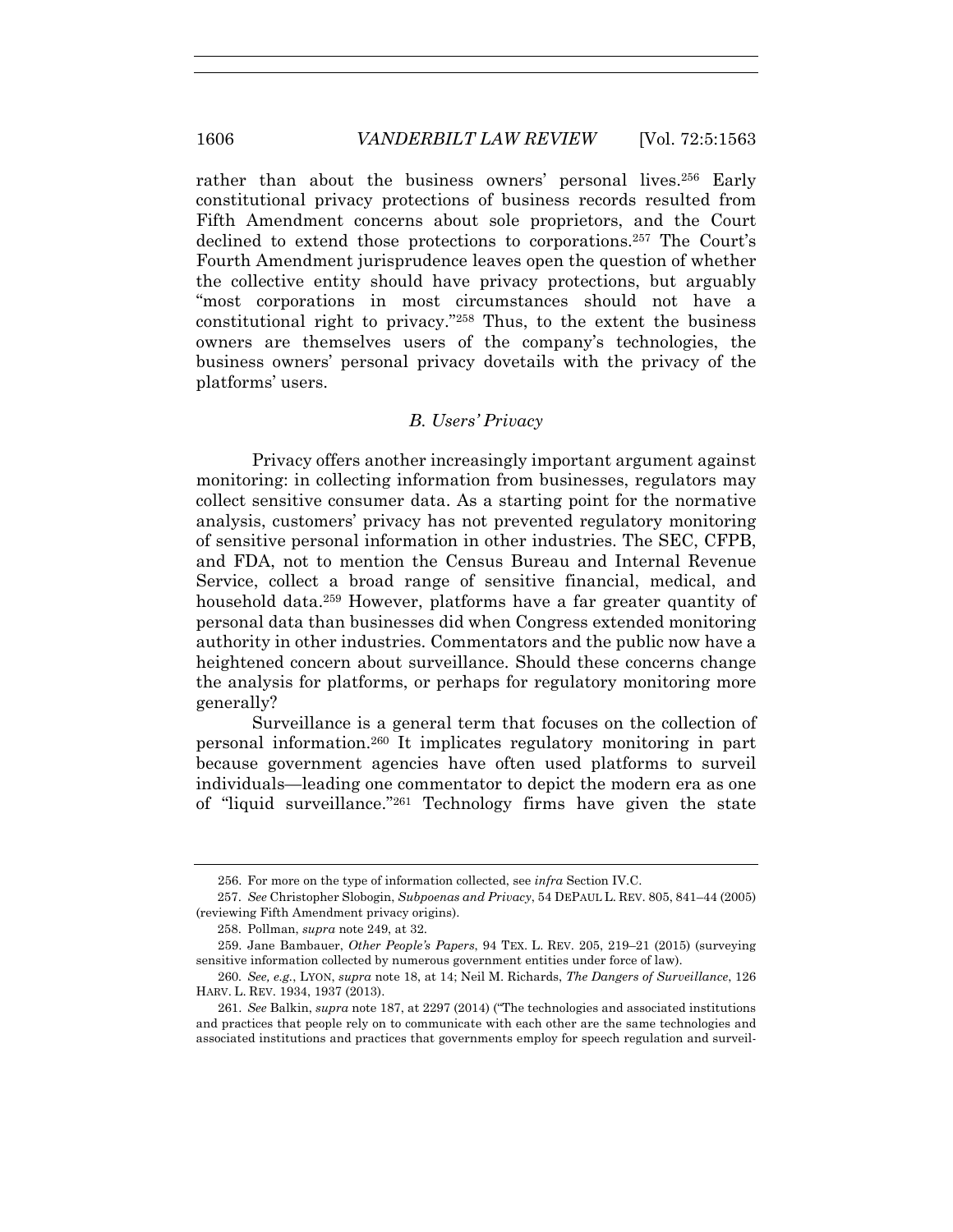# 2019] *MONITORING IN THE SURVEILLANCE AGE* 1607

visibility into people's associates and interests from social media behavior, spending habits from credit card statements, and a growing array of other details from smart-home device data.262 Surveillance could thus pose a problem for regulatory monitoring because the very transfer of information from technology companies to the government is associated with an overbearing bureaucracy violating an important right.263

To weigh the real privacy risks of regulatory monitoring, it is instructive to draw two distinctions between regulatory monitoring and state surveillance. One distinction relates to the type of entity that is collecting the information. The other concerns the nature of the information collected.

# 1. Organizational Distinction: Crime Agencies Versus Regulators

From an entity perspective, business regulators should be analyzed separately from crime agencies. Conflating these two types of entities is problematic because they have different institutional cultures regarding information collection. Crime agencies have regularly exceeded the bounds of public comfort with information collection. To provide a few examples: in 1968, the Supreme Court held in a prominent case, *Katz v. United States*, that federal agents had violated the Fourth Amendment by wiretapping a public pay phone without obtaining a warrant, and the case garnered significant attention;264 later, President Richard Nixon used federal law enforcement agencies to spy on political rivals and activist groups;<sup>265</sup> and more recently, former Central Intelligence Agency ("CIA") analyst Edward Snowden leaked classified documents revealing that the NSA had conducted a warrantless search of electronic communication

264. 389 U.S. 347, 353 (1967).

lance."); Richards, *supra* note 260*,* at 1940 ("It might seem curious to think of information gathering by private entities as 'surveillance' . . . [b]ut in a postmodern age of 'liquid surveillance,' the two phenomena are deeply intertwined.").

 <sup>262.</sup> Emily Berman, *When Database Queries Are Fourth Amendment Searches*, 102 MINN. L. REV. 577, 588 (2017); Kim & Telman, *supra* note 25, at 725–26; Daniel J. Solove, *Digital Dossiers and the Dissipation of Fourth Amendment Privacy*, 75 S. CAL. L. REV. 1083, 1090–91 (2002). Palantir alone has helped the Central Intelligence Agency ("CIA"), FBI, NSA, and ICE detect drug distribution rings, profile people for airport searches, and identify criminal suspects. Sarah Brayne, *Big Data Surveillance: The Case of Policing*, 82 AM. SOC. REV. 977, 985, 993–95 (2017).

<sup>263</sup>*. See infra* Section IV.C.

 <sup>265.</sup> Wylie Stecklow, *The Curious and Questionable History of FISA: From Richard Nixon and George W. Bush to Edward Snowden*, FED. LAW. Jul. 2016, at 59, http://www.fedbar.org/Image-Library/Sections-and-Divisions/Civil-Rights/The-Curious-and-Questionable-History-of-FISA.aspx [https://perma.cc/EBP4-WKXS].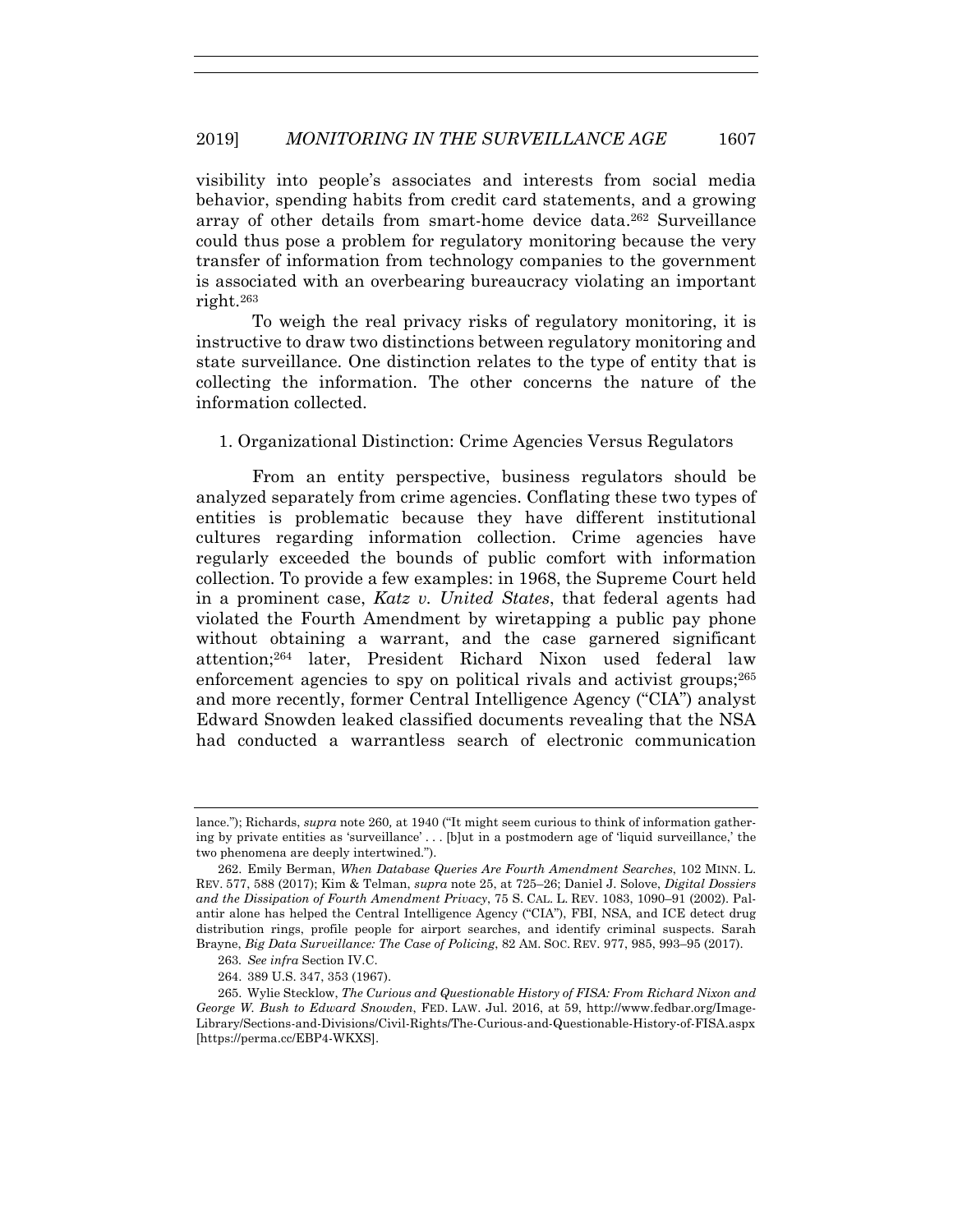databases that included metadata from almost every U.S. citizen.266 Public anger at these and other programs has led to a "patchwork of limits from disparate sources" now regulating access to various personal data sources, such as social media postings and "digital records of an individual's movements."267

Whereas Congress has regularly constrained crime agency surveillance, it has repeatedly done the opposite with regulators, concluding that regulators underutilized the authority they already had.<sup>268</sup> For instance, the FDA already had the ability to inspect food manufacturers when, in 2010, an estimated 1,939 people became seriously ill from salmonella in peanut butter, ice cream, spinach, and other products.269 Congress responded to the outcry with legislation stating that the FDA "shall increase the frequency of inspection of all facilities," and requiring at least one inspection every three years for high-risk manufacturers.<sup>270</sup> Similarly, federal authorities gained the power to inspect underground mines in 1941, but an explosion ten years later in Illinois that killed 119 miners prompted Congress to mandate

 268. One notable exception to this is the Paperwork Reduction Act, but that applies to agencies beyond business regulators, including those engaged in national security, and restricts information collected from individuals as well as businesses. Some categories of business monitoring, such as inspections, are exempt, as are some categories of crime agency information collection, such as those in the midst of an investigation.  $44 \text{ U.S.C.}$  §  $3518(c)(1)(A)$ , (C) (2012) (exempting the collection of information for federal criminal investigations, prosecutions of particular criminal matters, and certain FTC civil processes).

269. Strauss, *supra* note 97.

 270. Food Safety Modernization Act, Pub. L. No. 111-353, § 201, 124 Stat. 3885, 3923–24 (2011) (codified as amended at 21 U.S.C. § 350j(a) (2012)).

<sup>266</sup>*. See, e.g.*, Slobogin, *supra* note 14, at 107. That bulk collection had resulted from agencies' aggressive application of section 215 of the USA Patriot Act, which did not on its face appear to authorize such collection of Americans' telephone records. USA PATRIOT Act of 2001, Pub. L. No. 107-56, § 215, 115 Stat. 272, 287–88 (codified as amended at 50 U.S.C. §§ 1861–62 (2012)). The legislation ended the NSA's bulk collection of Americans' phone call metadata. *See* 50 U.S.C.  $§ 1861(b)–(c) (2012).$ 

<sup>267</sup>*.* Berman, *supra* note 262, at 581–82; *see, e.g.*, 50 U.S.C. § 1861(b)–(c) (limiting bulk collection of data); Barry Friedman & Cynthia Benin Stein, *Redefining What's "Reasonable": The Protections for Policing*, 84 GEO. WASH. L. REV. 281, 285 (2016) (referring to public anger). *Katz*  prompted Congress later that year to pass the Omnibus Crime Control and Safe Streets Act of 1968, Pub. L. No. 90-351, 82 Stat. 197, 211–25 (1968) (codified as amended at 18 U.S.C. §§ 2510– 2522 (2012)). *See* Nicholas J. Whilt, *The Foreign Intelligence Surveillance Act: Protecting the Civil Liberties That Make Defense of Our Nation Worthwhile*, 35 SW. U. L. REV. 361, 371 (2006) (mentioning the influence of *Katz* on legislation). Congress responded to President Nixon, and related concerns, with the Foreign Intelligence Surveillance Act of 1978 ("FISA") as the "exclusive means by which electronic surveillance . . . and the interception of domestic wire, oral, and electronic communications may be conducted." 18 U.S.C. § 2511(f) (2012); *see* Foreign Intelligence Surveillance Act of 1978, Pub. L. No. 95-511, 92 Stat. 1783 (codified in scattered sections of 50 U.S.C.); Stecklow, *supra* note 265, at 59 (describing FISA as a "Nixon Legacy," "born in the aftermath of unlawful behavior of the executive branch of government").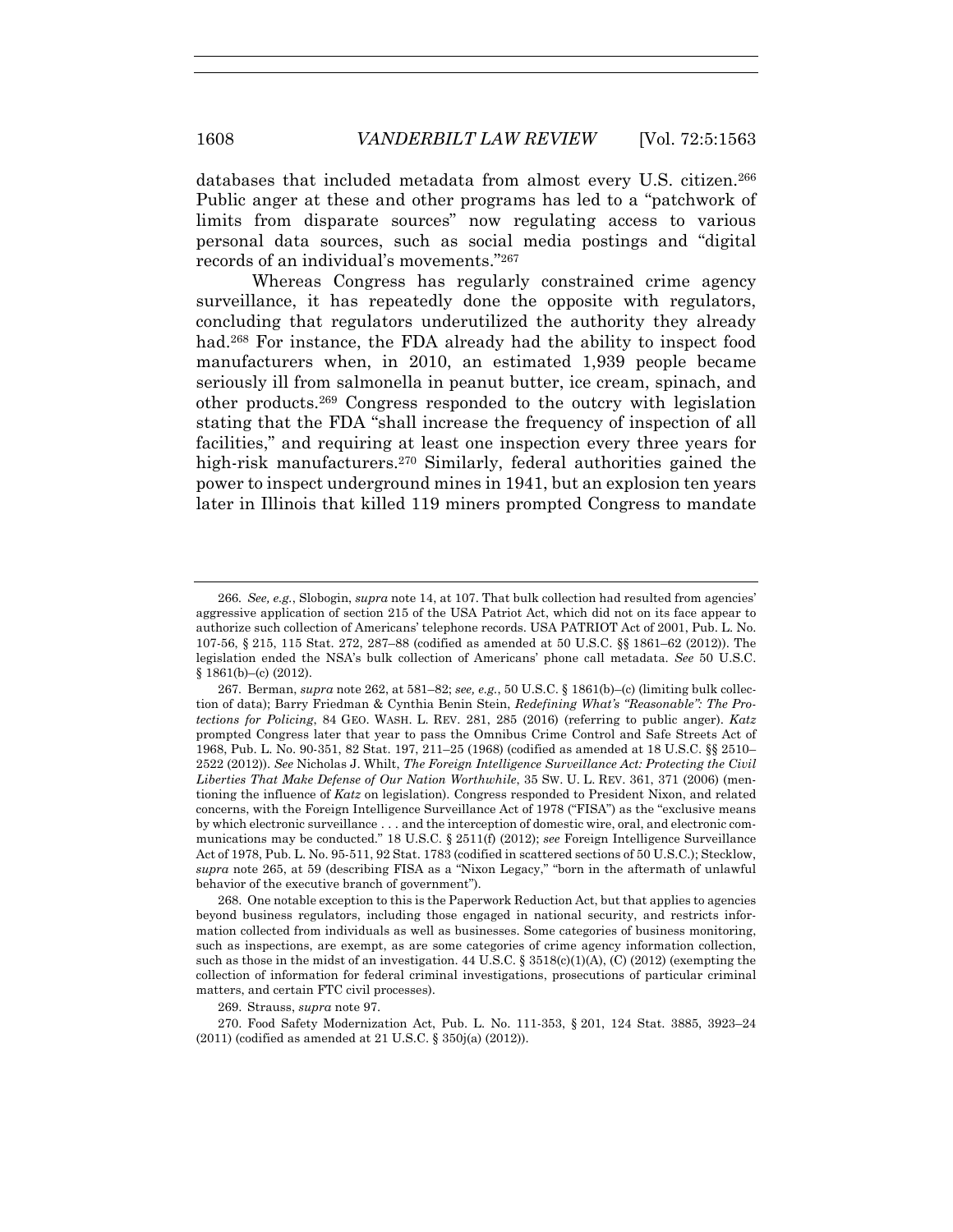an annual inspection of each underground coal mine.271 Congress has imposed similar minimum annual monitoring of oil and gas platforms,<sup>272</sup> underground mines,<sup>273</sup> large banks,<sup>274</sup> credit rating agencies,275 and nuclear plants.276 Notably, crime agency statutes do not contain such minimum surveillance stipulations.277 In short, as public choice theory suggests, regulators tend to undercollect information.278 As a result, policymakers considering regulatory monitoring should have less organizational concern about overzealous government officials violating individuals' privacy—including for any program involving regulatory monitoring of platforms.

What about the possibility that business regulators would hand over personal information to crime agencies? The distinction between crime agencies and business regulators would matter less if business regulators shared all of the personal information collected with crime agencies. Regulators do sometimes share information with other law enforcement agencies for prosecuting criminal matters related to their mission. For instance, the FTC's mission of protecting consumers implicates criminal fraud. When the agency identifies businesses engaging in fraud, it hands the matter over to the agency with the ability to prosecute criminal matters in court.279 Statutes often dictate these links between regulators and crime agencies.

Beyond such mandated interagency sharing, the information transfer is limited by several factors. Most importantly, various statutes curtail how agencies can disclose information. The Privacy Act provides general limitations on an agency's ability to disclose individuals' records to other governmental agencies, except under enumerated exceptions.280 The Act also limits access within the agency,

 <sup>271.</sup> Alexa E. Welzien, *MSHA's Pattern of Violations Authority: Reviving an Untapped Resource of Enforcement Power*, 79 GEO. WASH. L. REV. 1613, 1617 (2011).

 <sup>272. 43</sup> U.S.C. § 1348(c) (2012).

 <sup>273.</sup> Federal Mine Safety and Health Amendments Act of 1977, Pub. L. No. 95-164, 91 Stat. 1290 (requiring four annual inspections for all underground mines).

 <sup>274. 12</sup> U.S.C. § 1820(d)(1) (2012) ("The appropriate Federal banking agency shall, not less than once during each 12-month period, conduct a full-scope, on-site examination of each insured depository institution.").

 <sup>275.</sup> Dodd-Frank Wall Street Reform and Consumer Protection Act, Pub. L. No. 111-203, § 932(a)(8), 124 Stat. 1376–2223 (2011) (codified at 15 U.S.C. § 78o-7(p) (2012)).

 <sup>276.</sup> Atomic Energy Act of 1946, Pub. L. No. 79-585, § 10(6)(c), 60 Stat. 755 (mandating varying inspection frequencies for nuclear plants).

 <sup>277.</sup> For instance, the Stored Communications Act and the Foreign Intelligence Surveillance Act do not impose minimums. *See* 18 U.S.C. §§ 2702–03 (2012); 50 U.S.C. §§ 1801–11 (2012).

 <sup>278.</sup> On public choice theory predicting that regulators would more plausibly have an antiregulation tendency, see Bagley & Revesz, *supra* note 32, at 1262.

 <sup>279.</sup> *See Criminal Liaison Unit*, FED. TRADE COMM'N, https://www.ftc.gov/enforcement/criminal-liaison-unit (last visited Sept. 22, 2019) [https://perma.cc/N8RH-KBFN].

 <sup>280. 5</sup> U.S.C. § 552a(b) (2012).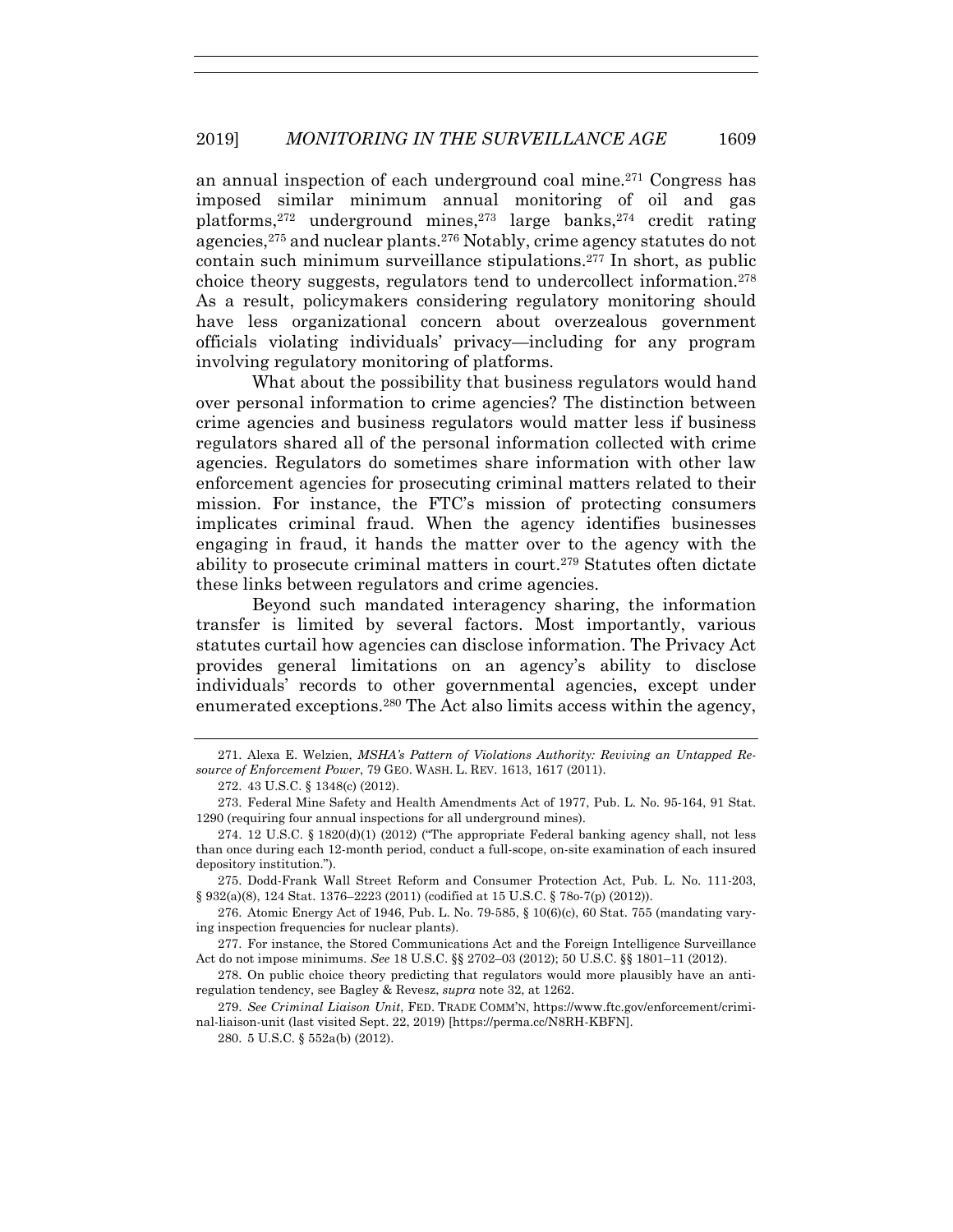allowing access only to those "who have a need for the record in the performance of their duties."281 Many industry-specific statutes go further, such as requiring disclosure to the individual whose medical records were requested or prohibiting any use of those records "for any purpose other than the litigation or proceeding for which such information was requested."282 Some of these statutes make it a criminal offense for government officials to disclose information collected.

Two institutional factors further mitigate the concerns about handing over information. First, when regulators collect sensitive information, the monitoring group would be expected to establish firewalls. From an institutional perspective, agency divisions tend to be selective about what they share even when others in the same agency, such as enforcement attorneys, desire unfettered access.<sup>283</sup> Even when they are supposed to work together and coordinate to prevent disasters, agencies have resisted coordinating functions.284 Since regulators' employees would risk themselves breaking the law by inappropriately sharing personal information, the sharing of personal information should be seen as having significant motivational barriers. These and other sources of "internal administrative law"285 help to deter regulators from routinely passing information to crime agencies.

Finally, crime agencies do not need regulators' help to obtain access to extensive personal data. Through the maligned third-party doctrine, the Court has held that when people voluntarily share information with a third party, they usually have no reasonable

<sup>281</sup>*. Id.* § 552a(b)(1).

 <sup>282. 45</sup> C.F.R. § 164.512(e)(v)(A) (2018) (covering medical records under the Health Insurance Portability and Accountability Act); *see also* 20 U.S.C. § 1232g(b)(1)(J) (2012) (limiting access to education records).

 <sup>283.</sup> *See* Jody Freeman & Jim Rossi, *Agency Coordination in Shared Regulatory Space*, 125 HARV. L. REV. 1131, 1148 (2012) (analyzing the balkanized nature of federal agencies and noting that "information sharing and coordination remain significant challenges to the effective operation of the fragmented regime"); Van Loo, *supra* note 2, at 397–98 (discussing how monitors guard nonpublic information closely, partly to encourage business cooperation).

<sup>284</sup>*. See* FIN. STABILITY BD. & INT'L MONETARY FUND, THE FINANCIAL CRISIS AND INFORMATION GAPS 18–20 (2009), https://www.imf.org/external/np/g20/pdf/102909.pdf [https://perma.cc/TK2Y-6PPP] (explaining how insufficient information sharing contributed to the financial crisis of 2008); David A. Hyman & William E. Kovacic, *Why Who Does What Matters: Governmental Design and Agency Performance*, 82 GEO. WASH. L. REV. 1446, 1455 (2014) (describing the ongoing "turf war" between the FBI and the CIA). Nonetheless, agencies pervasively coordinate functions, and sometimes share information informally. *See* Freeman & Rossi, *supra* note 283, at 1156.

 <sup>285.</sup> Gillian E. Metzger & Kevin M. Stack, *Internal Administrative Law*, 115 MICH. L. REV. 1239 (2017).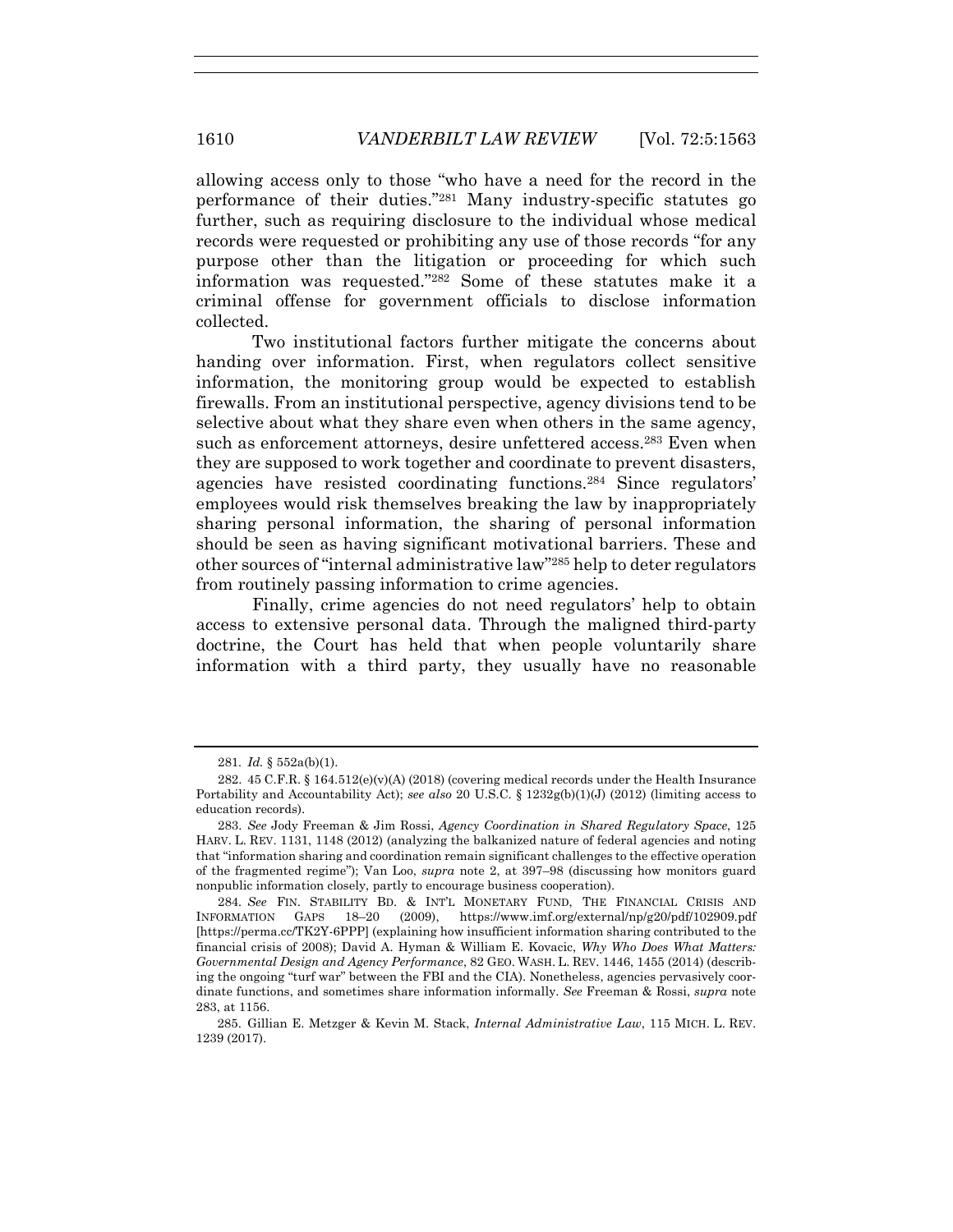expectation of privacy in such information.286 Consequently, the Constitution provides minimal limits on crime agencies' access to user data from platforms even without a warrant.287 The FBI, CIA, and other agencies have hired leading private-sector data brokers, such as Palantir, to amass and analyze large amounts of private data.<sup>288</sup> Therefore, regulatory monitoring implicates users' privacy less than does crime surveillance due to agency cultural differences, crime agencies' independent information access, and existing privacy laws that restrict regulators' ability to hand over information.

# 2. Information Distinction: Personal Versus Organizational

Those concerned about potential monitoring harms to users' privacy must also consider the type of information sought. One categorization is vital for monitoring in the digital era—whether the information collected is personal or organizational.289 That distinction is important because popular alarm about surveillance stems from the collection of personal—not business—data.

There is no doubt that for some platform harms, data from user accounts would be vital. To determine whether an algorithm was discriminating improperly, for instance, the monitor would need some mechanism for at least inferring characteristics about users, such as race.290 Again, it bears emphasis that federal agencies face considerable political and legal pressures to safeguard personal data. Although the

<sup>286</sup>*. See*, *e.g.*, Smith v. Maryland, 442 U.S. 735, 745–46 (1979). The Court recently weakened the doctrine in a case that excluded cell phone location data. Carpenter v. United States, 138 S. Ct. 2206, 2223 (2018) ("In light of the deeply revealing nature of [cell-site location information], its depth, breadth, and comprehensive reach, and the inescapable and automatic nature of its collection, the fact that such information is gathered by a third party does not make it any less deserving of Fourth Amendment protection."). On the widespread criticism and debates surrounding the third-party doctrine, see, for example, Erin Murphy, *The Case Against the Case for Third-Party Doctrine: A Response to Epstein and Kerr*, 24 BERKELEY TECH. L.J. 1239, 1239 (2009).

<sup>287</sup>*. See, e.g.*, United States v. Forrester, 512 F.3d 500, 510 (9th Cir. 2008) (citing voluntary sharing of information with Yahoo as grounds for allowing government use of such data); Slobogin, *supra* note 257, at 809 (discussing widespread government access to personal records using subpoenas).

<sup>288</sup>*. See* discussion *supra* note 262 and accompanying text.

 <sup>289.</sup> Christopher Slobogin has emphasized the importance of this distinction between personal and business records in the context of government investigation of crimes. Slobogin, *supra* note 257, at 808–09.

 <sup>290.</sup> On data being used for discrimination, and legal responses, see, for example, Solon Barocas & Andrew D. Selbst, *Big Data's Disparate Impact*, 104 CALIF. L. REV. 671, 719 (2016); Christopher K. Odinet, *The New Data of Student Debt*, 92 S. CALIF. L. REV. (forthcoming 2019) https://papers.ssrn.com/sol3/papers.cfm?abstract\_id=3349478&download=yes [https://perma.cc/ 4MLG-VRD2]; Anya Prince & Daniel Schwarcz, *Proxy Discrimination in the Age of Artificial Intelligence and Big Data*, IOWA L. REV. (forthcoming 2020), https://papers.ssrn.com/sol3/papers.cfm?abstract\_id=3347959&download=yes [https://perma.cc/Z2UB-ZMLJ]; Rory Van Loo, *The Corporation as Courthouse*, 33 YALE J. REG. 547, 579–80 (2016).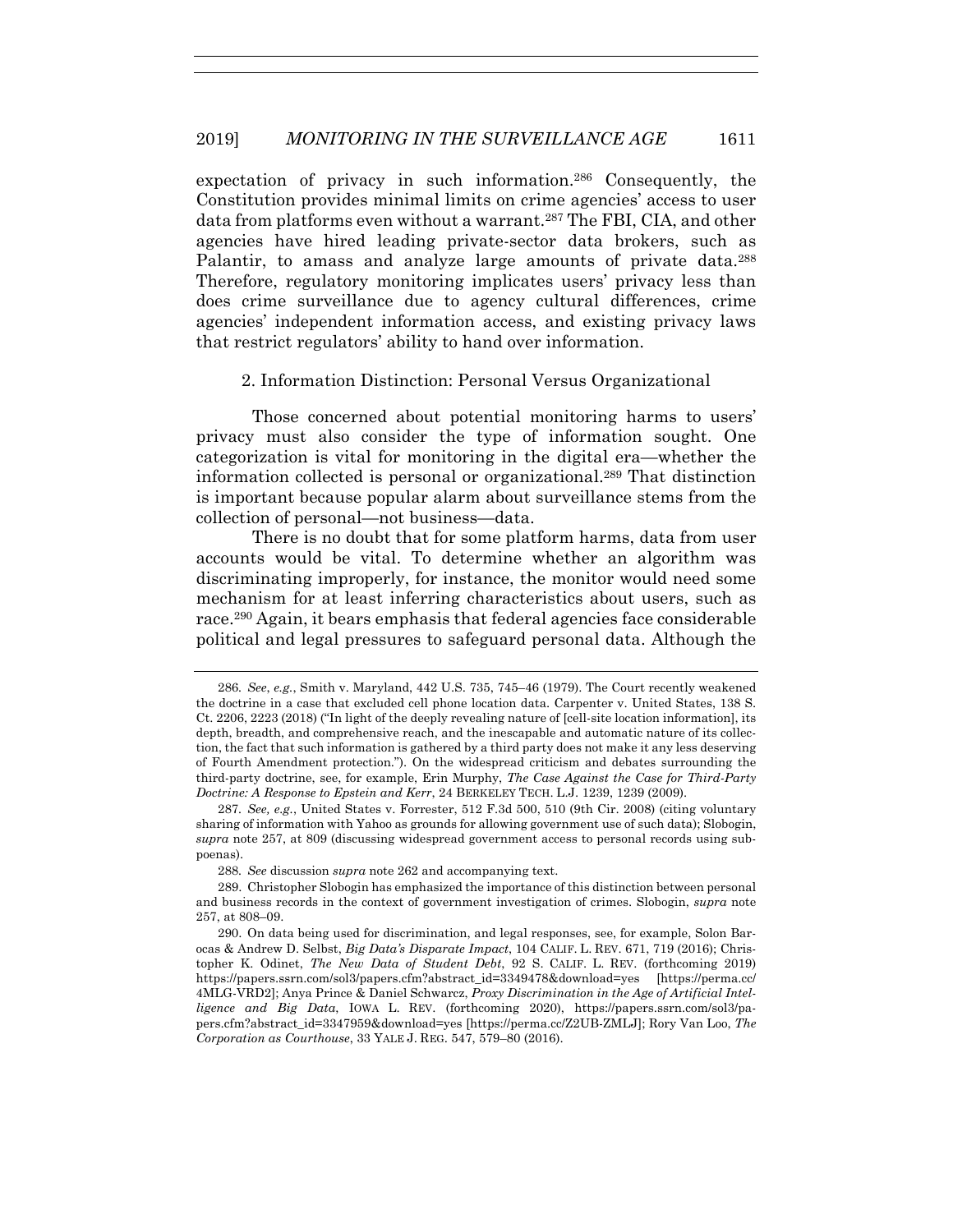Fourth Amendment overall provides minimal restrictions on regulatory information collection, it would be more likely to restrain regulators collecting personal information than business information.291 Various statutes have restricted government agencies above that floor. The Privacy Act, for example, imposes criminal penalties on government employees for improper use of personal data.292 The Stored Communications Act restricts government access to emails.293 And the Federal Information Security Modernization Act of 2014 requires annual independent information security evaluations of agencies, performed by the Inspector General.294

Accordingly, regulators take precautions in handling personal data, such as firewalls and encryption. Furthermore, for some harms requiring access to user accounts, it may be possible to provide the data to the regulator in de-identified form, such as by replacing the name with a randomly generated number. Government agencies, like private businesses, have at times failed in their efforts to protect privacy, and anonymization has limits.295 But it is worth recognizing that deidentification can reduce the risks of regulatory analysis of some personal data when it is collected.296

Of course, government entities, like businesses, are vulnerable to hacks and leaks.297 However, the legal constraints on agencies arguably go further than laws constraining private businesses, as the

295*. See, e.g.*, Hans, *supra* note 15, at 2 ("Too much individual data is being collected, stored, and sometimes disclosed without anyone asking or answering some very important questions."). If implemented poorly, anonymized data can reveal too much. Paul Ohm, *Broken Promises of Privacy: Responding to the Surprising Failure of Anonymization*, 57 UCLA L. REV. 1701, 1719 (2010); Ira S. Rubinstein & Woodrow Hartzog, *Anonymization and Risk*, 91 WASH. L. REV. 703 (2016).

296. The challenges can largely be determined in advance for a given data set, and for difficultto-anonymize categories of data, there are solutions that still allow for robust monitoring. Ohm provides five factors to weigh in deciding whether data can be anonymized. *See* Ohm, *supra* note 295, at 1765–68.

 297. On government data breaches, and related concerns about agency data collection, see, for example, Kimberly A. Houser & Debra Sanders, *The Use of Big Data Analytics by the IRS: Efficient Solutions or the End of Privacy as We Know It?*, 19 VAND. J. ENT. & TECH. L. 817, 866 (2017); Adam B. Thimmesch, *Tax Privacy?*, 90 TEMP. L. REV. 375, 389 (2018).

 <sup>291.</sup> As the Supreme Court explained in *Camara v. Municipal Court of San Francisco*, the "basic purpose of [the Fourth] Amendment, as recognized in countless decisions of this Court, is to safeguard the privacy and security of individuals against arbitrary invasions by governmental officials." 387 U.S. 523, 528 (1967). Exactly what makes a search personal is undefined and "established by general social norms." Robbins v. California, 453 U.S. 420, 428 (1981).

 <sup>292. 5</sup> U.S.C. § 552a (2012).

 <sup>293. 18</sup> U.S.C. § 2702(a) (2012).

 <sup>294.</sup> Federal Information Security Modernization Act of 2014, Pub. L. No. 113-283, § 2(a), 128 Stat. 3082 (2014) (to be codified at 44 U.S.C. § 3555(a)–(b)) (specifying that for agencies with an Inspector General, the Inspector General will lead the annual evaluation). Federal agencies must also conduct privacy impact assessments for information systems that use personally identifiable information. E-Government Act of 2002, 44 U.S.C. § 3501 (2012).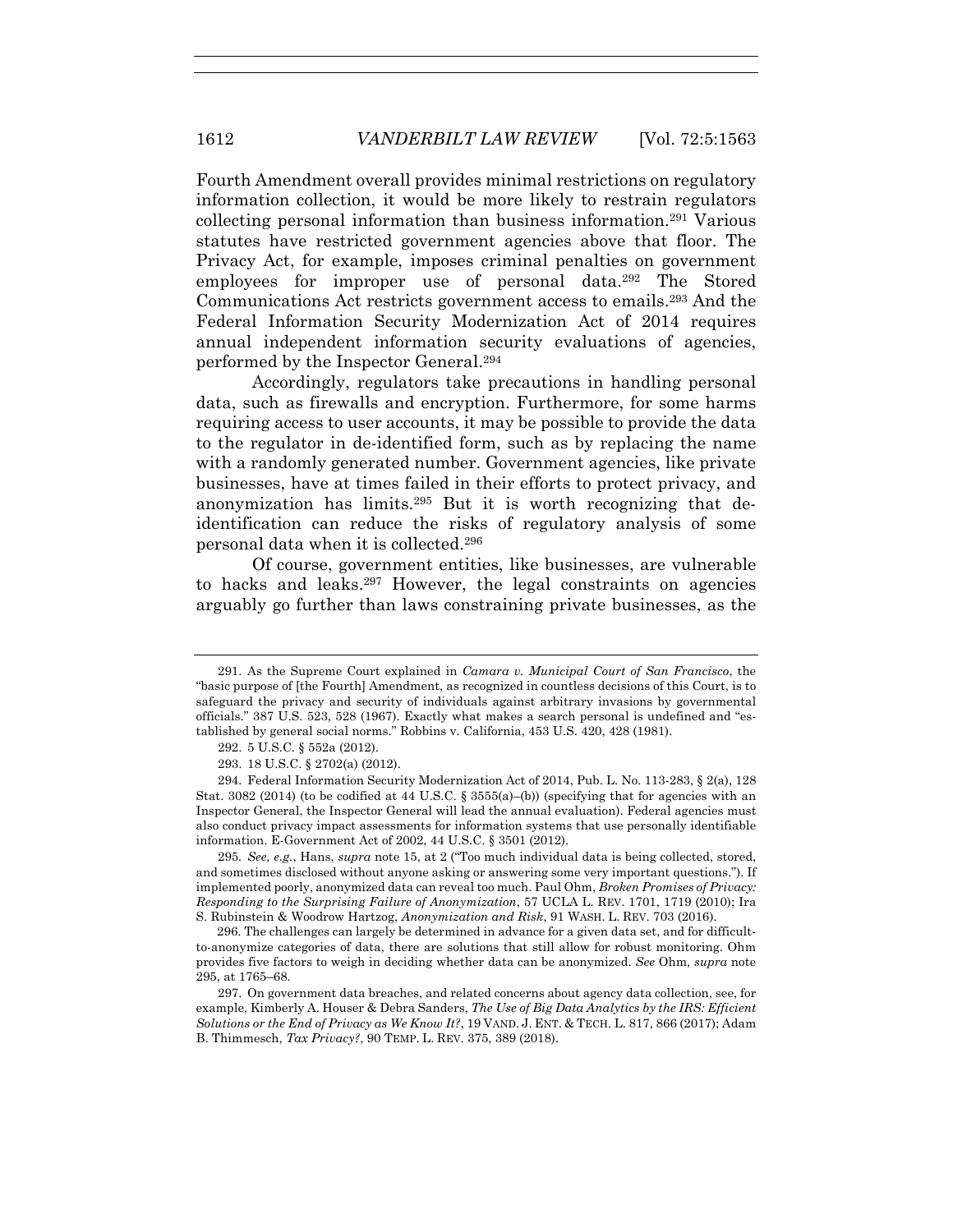Privacy Act only applies to government entities. Thus, while precautions must be taken and the risks involved in collecting personal data obviously must be considered, in weighing those risks it is important to recognize that regulators already have a legal structure in place for handling personal information.

Additionally, unlike crime agencies—which need users' identities to assess their personal targets—regulators are looking for wrongdoing by the business.<sup>298</sup> Above all, regulators need business information, not personal information. They can analyze companies' internal policies and procedures, or even examine the code behind various algorithms, without obtaining any user data. In theory, they could ask the business to conduct a particular quantitative analysis about, say, the number of fee complaints that Facebook received using the word "child," without the regulator ever receiving any information about a particular user. In practice, regulators go to great lengths to minimize the collection of personally identifiable information, given their lesser need for it and the controversies surrounding it.299

Finally, it is worth noting that the normative analysis of privacy in the monitoring framework may be flipped for platforms. In most historical extensions of monitoring, whether in banking, the environment, or health, agencies received extensive monitoring authority despite privacy concerns weighing only against monitoring.300 In contrast, today one of the main goals of any regulatory monitoring regime for platforms would presumably be to ensure those companies are respecting users' privacy.301 Thus, even if the regulator collected personal information for that purpose, the privacy risks created by the regulator would need to be weighed against the privacy benefits of the additional regulatory oversight. However, since regulators could audit a platform's privacy systems without collecting personal data, the

 <sup>298.</sup> Regulators are enforcing mostly civil laws against businesses, meaning that tracing users to conduct is largely irrelevant. This is particularly true for transactional and privacy-related harms. *See supra* Section II.A. Speech harms, as mentioned above, provide a weaker case for monitoring than other categories, but even those harms could be monitored without collecting identifiable data, as the goal would be to categorize blocked speech, which could be determined by examining the platforms' internal rules alone. If the regulator wanted particular examples, it could ask for the user conduct or words that led to ostracizing a given user, without obtaining the user's identity. *See supra* Section II.A.4. Speech harms and election engineering would, however, come closer to implicating criminal wrongs, and thus any program would need to weigh the value of identifying wrongdoers and the threats to privacy in the collection of such information. If the communications were already publicly available on a social media platform, there would be fewer privacy concerns.

<sup>299</sup>*. Infra* Section IV.C (summarizing political pressures on regulators regarding personal information).

<sup>300</sup>*. See supra* Section I.C.1.

<sup>301</sup>*. See supra* Section II.A.1.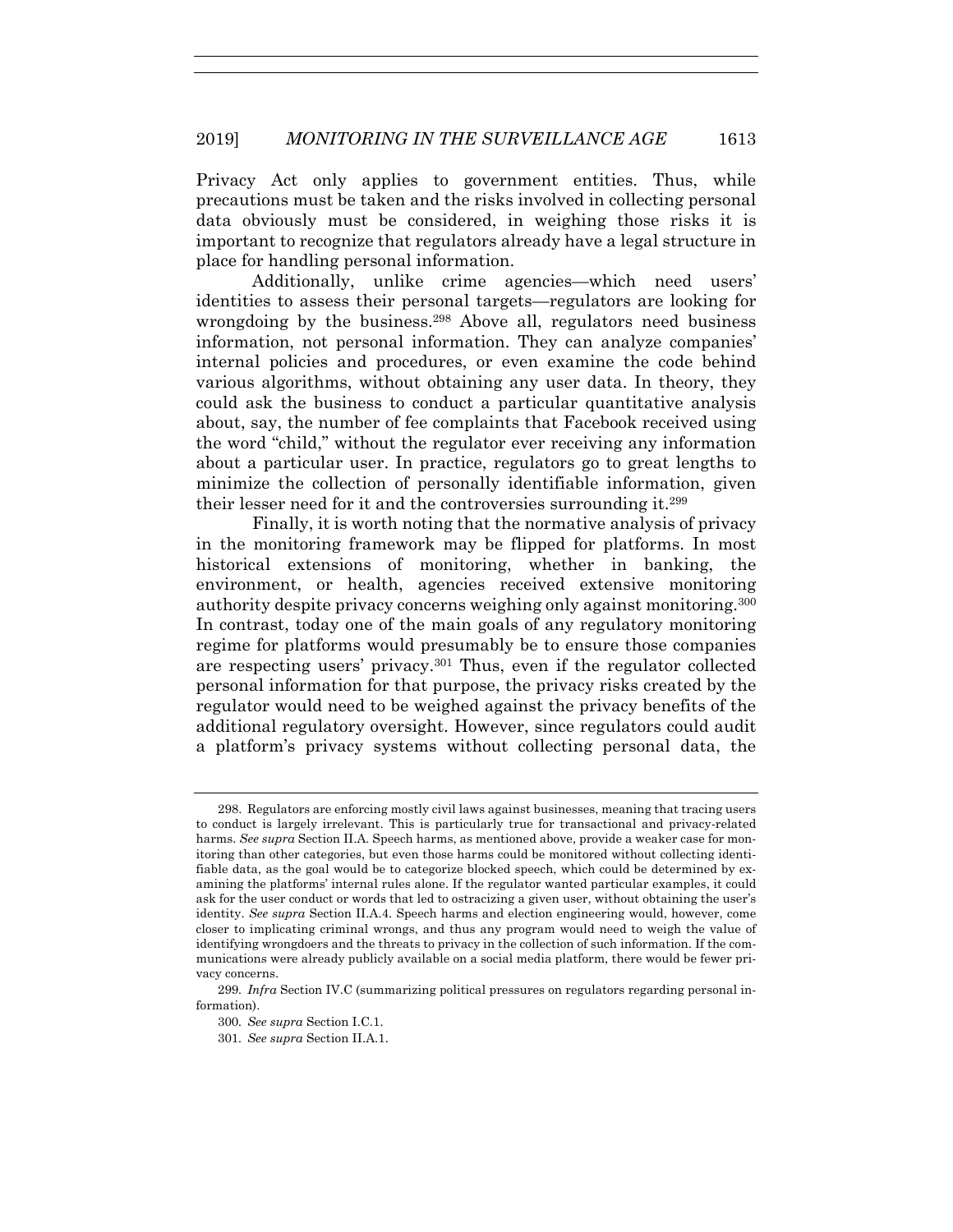privacy analysis should overall weigh *more* in favor of regulatory monitoring in the surveillance age than it did in prior eras.

To be clear, agency officials could potentially misuse regulatory information acquired about businesses and individuals—or an unscrupulous executive could seek to leverage it to persecute political opponents. Those issues are, however, more about design of the regulatory monitoring—and indeed about appropriate constraints on government power—than about whether to extend the authority in the first place.<sup>302</sup> Legal and organizational safeguards are crucial for any regulatory monitoring program. The main point here is that avoiding regulatory monitoring of platforms altogether due to anxiety about individual privacy would be inconsistent with a broader perspective on regulatory monitoring, privacy, and the administrative state.

# *C. Regulatory Burden*

How should the costs of compliance be weighed in the case of platforms? There is little that can be said with certainty about the monetary costs of monitoring platforms because no such program exists. Three potential sources of burden lie in stifling innovation, increasing the costs that the platform incurs in providing information to the regulator, and spending public resources collecting and processing the information.

One possibility is that monitoring could chill innovation by making the innovator nervous about trying something new, out of fear of being punished for the unknown. Or monitoring could deter new entrants because of the costs of complying with heavy oversight, thereby deterring the entrance of new ideas.303 While it may be true that "[w]e couldn't kill the Internet if we tried,"304 the issue is largely theoretical because the interplay between regulation and innovation is poorly understood as an empirical matter.305 Also, the potential for stifling innovation is a broader point about regulating business in general, as a similar concern could be raised about other enforcement

 <sup>302.</sup> Although I return to the question of designing monitoring programs in Section IV.C, *infra*, that topic is sufficiently capacious to require a separate project.

<sup>303</sup>*. See, e.g.*, David McGowan, *Innovation, Uncertainty, and Stability in Antitrust Law*, 16 BERKELEY TECH. L.J. 729, 765–70 (2001).

 <sup>304.</sup> Paul Ohm, *We Couldn't Kill the Internet If We Tried*, 130 HARV. L. REV. FORUM 79, 85 (2016). Another possibility is a chilling effect in which users do not want to provide their data to firms out of fear that the government will attain it. *See* Niva Elkin-Koren & Michal Gal, *The Chilling Effect of Governance-By-Data on Data Markets*, 86 U. CHI. L. REV. 403, 407 (2019).

 <sup>305.</sup> Keith N. Hylton, *A Unified Framework for Competition Policy and Innovation Policy*, 22 TEX. INTELL. PROP. L.J. 163, 164 (2014) (discussing how competition policy often omits innovation considerations).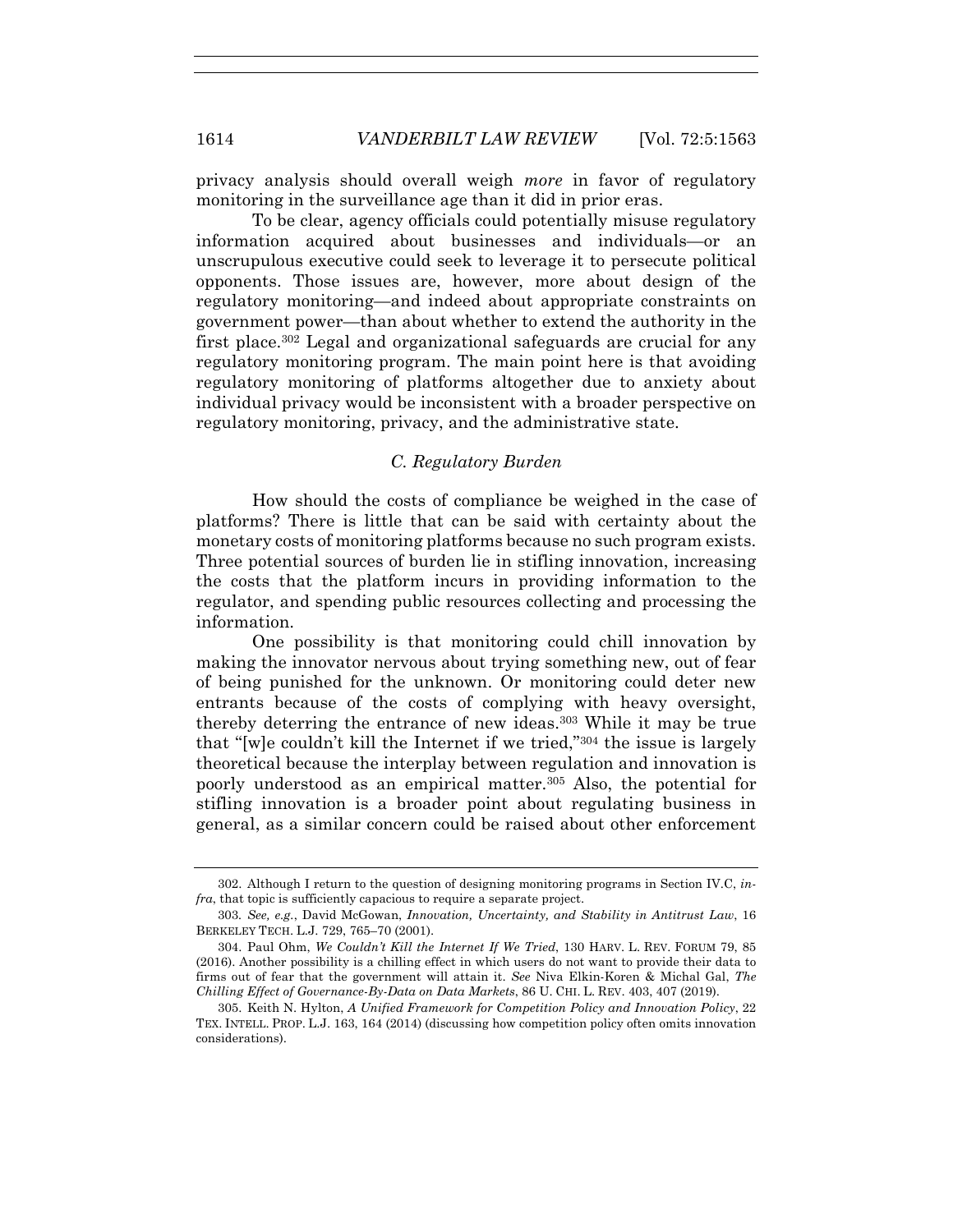mechanisms, such as ex post litigation. Society has so far rejected suppression of innovation as an argument against regulation, given the prevalence of regulation in the economy, but the narrative may hold greater weight for platforms, given the industry's entrepreneurial ethos.306

A more tangible cost is the expenditure of resources to transfer information.307 Those costs could be substantial and should be factored in to any proposed oversight regime. In undertaking such a prospective analysis, it would be valuable to leverage the empirical studies of the costs of monitoring in other industries. The challenge with doing that, however, is that overall compliance costs are driven by the extent of the substantive regulation in addition to the costs of monitoring. Since far fewer substantive laws govern platforms than, say, banks, platforms would presumably have less information to transfer—and thus a lower monitoring burden.308

For the estimates to be comprehensive, they should include the potential savings that studies have found from governmental monitoring. These savings include benefits to shareholders, who may not be able to sufficiently monitor the risks taken by a firm's managers, as well as the avoidance of compliance costs that the firm would have otherwise undertaken.309 Counterintuitively, since platforms already spend a considerable amount of money on data security, it is possible that a centralized regulator providing monitoring services across an entire industry could reduce some platform costs by providing economies of scale—or add shareholder value by providing more reliable monitoring of risks.310

Platforms might even interface with monitors more efficiently than have businesses in other industries. Monitoring is, after all, about transferring information. One of platforms' core specialties is collecting and transferring information in a highly automated manner. Thus, platforms' monitoring burden may be significantly less than for companies whose core operations are far from information technology.

<sup>306.</sup> *See, e.g.*, Cass R. Sunstein, *Interpreting Statutes in the Regulatory State*, 103 HARV. L. REV. 405, 409 (1989) (discussing the expanding role of regulation since the new deal).

 <sup>307.</sup> *See, e.g.*, J.B. Ruhl & James Salzman, *Mozart and the Red Queen: The Problem of Regulatory Accretion in the Administrative State*, 91 GEO. L.J. 757, 799–800 (2003).

 <sup>308.</sup> The amount of information that would need to be transferred per law is also relevant to this equation.

<sup>309</sup>*. See, e.g.*, Emilio Bisetti, The Value of Regulators as Monitors: Evidence from Banking (June 12, 2019) (unpublished manuscript), https://papers.ssrn.com/sol3/papers.cfm?abstract\_id=3081537 [https://perma.cc/67Z9-WQ3J] (finding that reduction of Federal Reserve monitoring of banks increased firms' internal compliance costs and lowered shareholder value).

 <sup>310.</sup> The gains to shareholders would need to be weighed against any value destroyed by monitoring.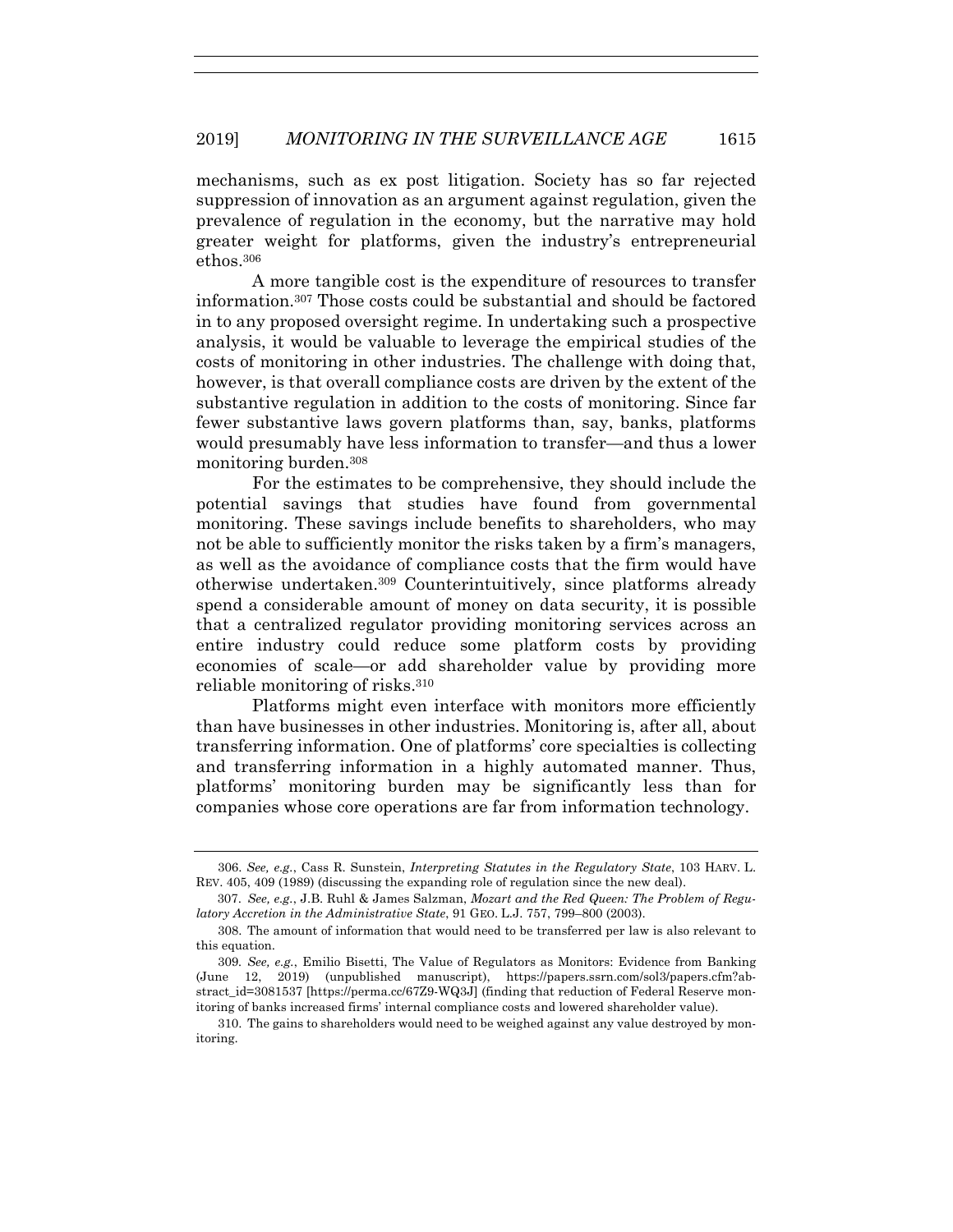# *D. Summary of Factors for Monitoring Online Platforms*

Among the four types of public interest discussed—privacy, civic engagement, transactional integrity, and speech—the strength of the case for monitoring varies. The case for monitoring speech harms, for instance, is weaker than for monitoring election engineering.311 Nonetheless, the main normative historical drivers of monitoring are largely present in online platforms: harms worth preventing, insufficient public information, and a track record of failed selfregulation.

The factors that might weigh against monitoring platforms are, if anything, potentially weaker than in other monitored industries. Platforms can transfer information to regulators at a lower cost, since data is their core product. While the issue of privacy has certainly become more complex in the digital era due to users' privacy interests, at the very least, concerns about users' privacy should not prevent regulators from collecting *only* business information, rather than personal information. For most types of harm, an informative monitoring program is possible without a regulator ever collecting personal data and instead focusing on information about the platform and its processes.

However, where personal data collection is necessary to protect users, there are precedents in other industries for legally and organizationally constraining agencies that collect highly sensitive information. Ultimately, citing personal data as a reason against regulatory monitoring of platforms would be a red herring. Rather, privacy arguably strengthens the case for monitoring platforms since large business owners' privacy interests are minimally affected. Moreover, those minimal interests must be balanced against the privacy interests of millions of platform users in having regulatory oversight of how platforms use their data.

Legitimate privacy concerns, as well as the need to protect trade secrets and minimize regulatory burden, underscore how any monitoring regime should be designed—with appropriate accountability and burden-minimizing processes in place. Those details would need to be worked out in a way that is sensitive to the specific platform and harm. The main point here is that if policymakers were to weigh the principal factors as they have in oil, pharmaceuticals, food

 <sup>311.</sup> Nonetheless, compared to the alternative of leaving it entirely to platforms, there is still a normative and historical case for monitoring content moderation. *See supra* Kyle Langvardt, *Regulating Online Content Moderation*, 106 GEO. L.J. 1353, 1353 (2018); Section II.A.4.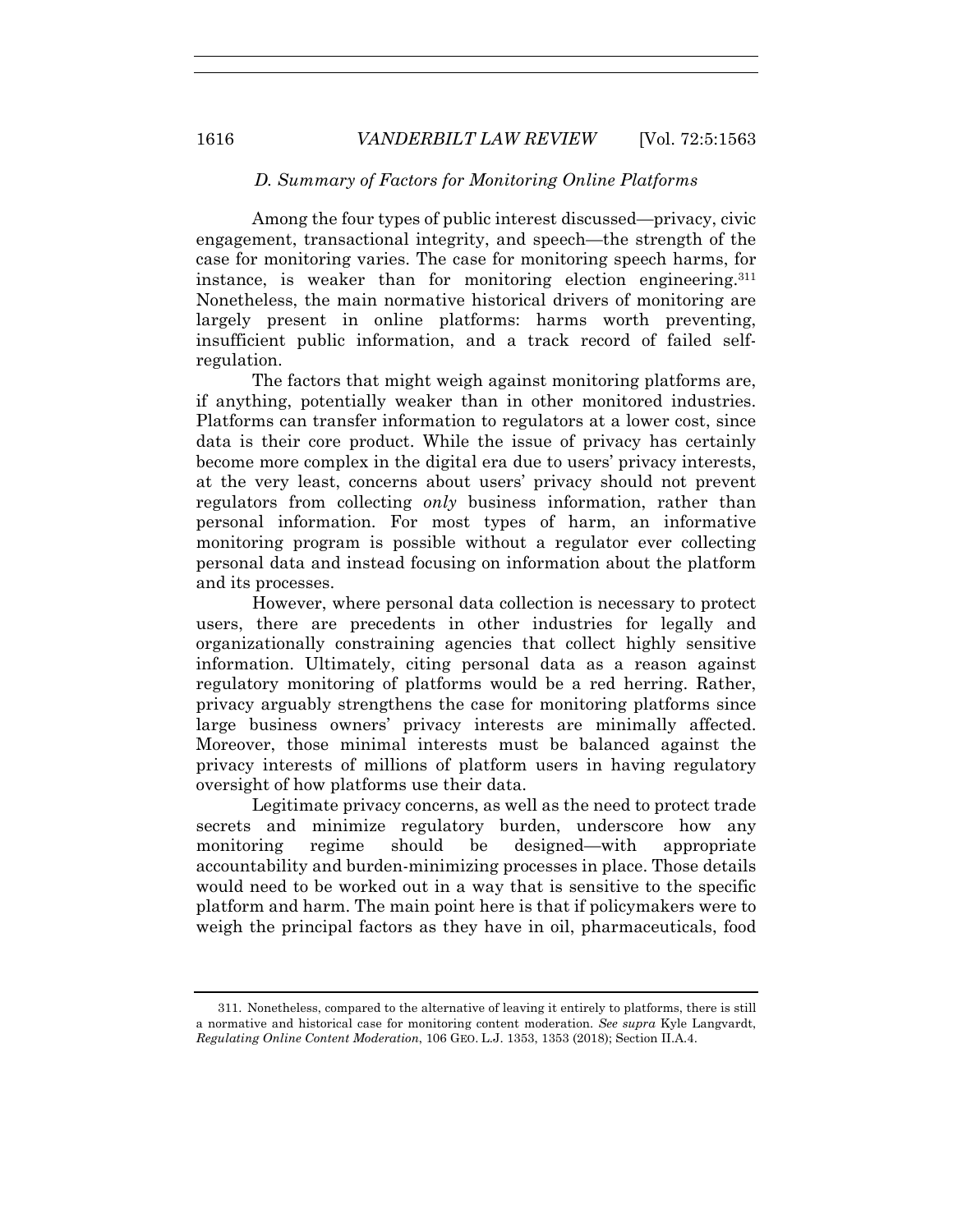safety, and most other major industries, they would find normative foundations for monitoring platforms.

#### IV. IMPLICATIONS FOR REGULATORY MONITORING

The case study of platforms most immediately suggests that policymakers should consider building new monitoring programs for the increasingly digital economy. It also shows how the information collection framework developed in a pre-digital era is in need of refinement. Most importantly, in the surveillance age, policymakers must balance a more complex set of privacy interests.

# *A. FTC Monitoring of Platforms*

What steps would be necessary for regulatory monitoring of platforms? No single agency would have jurisdiction over all of the categories of public interest discussed above, but the FTC has authority to enforce two of them: privacy and transactional harms.312 Yet the agency currently operates on a largely ex post model that has failed in the past to assess whether online platforms are taking necessary steps to safeguard user data.313 Their antitrust enforcement processes also allow platforms to establish themselves during critical periods of competition, after which it would likely be impractical to undo the harm.<sup>314</sup> While legislation and other agencies may be necessary for monitoring other types of platform harm such as election engineering and speech moderation, this Section examines the FTC's relatively straightforward path to monitoring the surveillance economy.

Because the FTC has generally not engaged in monitoring except in narrow contexts where explicitly required by statute, its legal authority to develop a monitoring regime of platforms is in many regards unsettled. But under section 6(a) of its originating statute, the agency has the power "[t]o gather and compile information concerning, and to investigate from time to time the organization, business,

<sup>312</sup>*. See* Federal Trade Commission Act of 1914, 15 U.S.C. § 45 (2012); Gramm-Leach-Bliley Act, 15 U.S.C. §§ 6801, 6805 (2012). On the FTC's privacy enforcement, see, for example, Chris Jay Hoofnagle, *FTC Regulation of Cybersecurity and Surveillance*, *in* THE CAMBRIDGE HANDBOOK OF SURVEILLANCE LAW 708, 708, 722–23 (David Gray & Stephen Henderson eds., 2017) (observing also that "regulation of the private-sector has effects on the government as surveillant"); Daniel J. Solove & Woodrow Hartzog, *The FTC and the New Common Law of Privacy*, 114 COLUM. L. REV. 583, 585 (2014).

<sup>313</sup>*. See supra* notes 223–225 and accompanying text.

<sup>314</sup>*. Cf.* Chris Jay Hoofnagle, *The Federal Trade Commission's Inner Privacy Struggle*, *in* THE CAMBRIDGE HANDBOOK OF CONSUMER PRIVACY 179 (Evan Selinger et al.) (2018) ("The delay involved in FTC processes gives respondents time to establish their platform and shut out competitors.").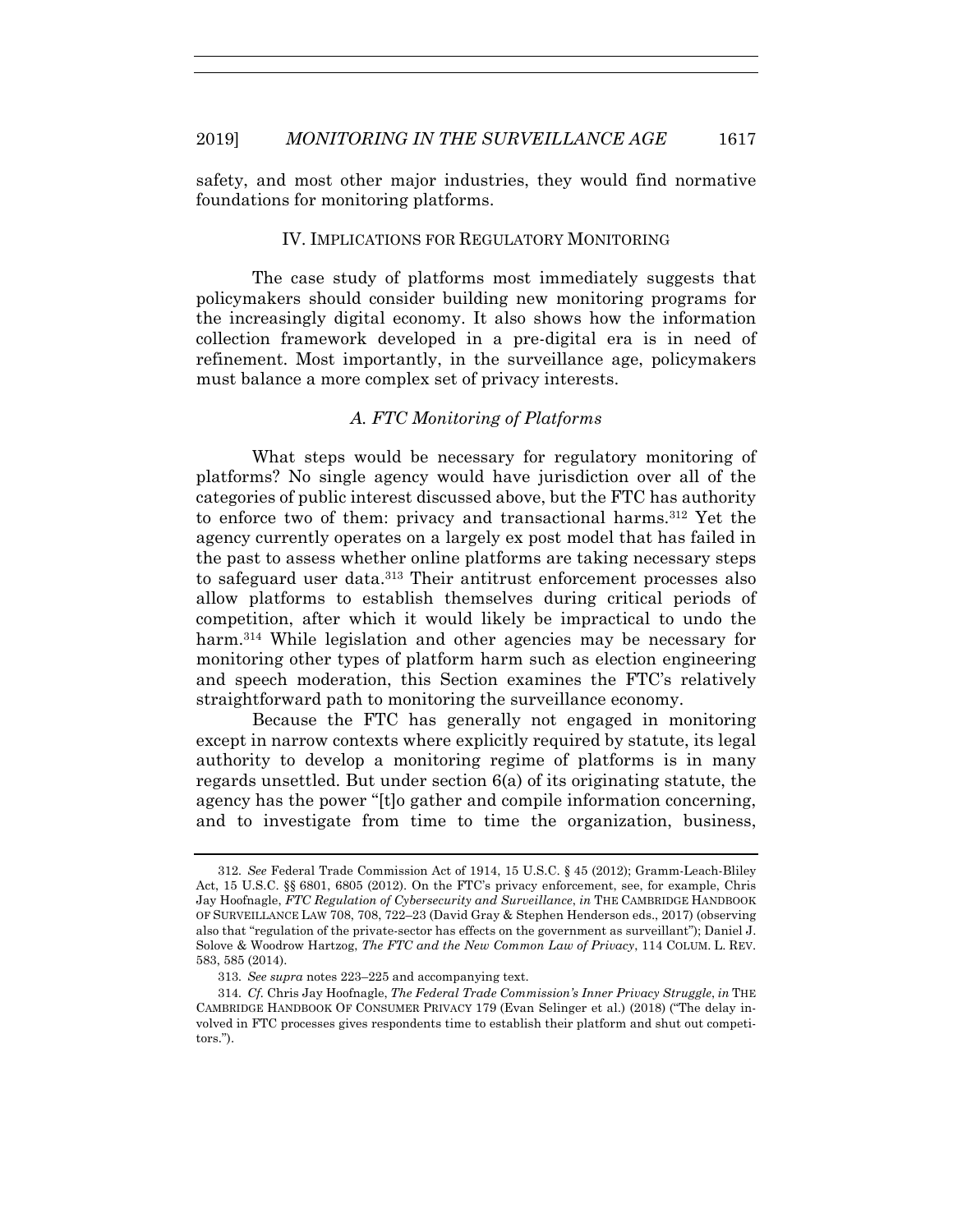conduct, practices, and management of any person, partnership, or corporation engaged in or whose business affects commerce."315 It also has the authority to require regular submission of reports, which it used in 1975 to request cost and sales data from 450 of the largest U.S. manufacturing firms.316 Cost and sales data is particularly sensitive and closely guarded information, which explains why about 180 of the companies filed motions to quash.317 In upholding the program, the U.S. Court of Appeals for the D.C. Circuit noted that the FTC's statute "provides a clear basis of authority for the Commission to issue orders requiring corporations to submit informational reports to the FTC."318 Subsequent legislative reforms to the FTC's authority have preserved its main monitoring tools.319

In 1980, Congress passed the Paperwork Reduction Act ("PRA"), which requires Office of Management and Budget ("OMB") approval for certain information collection activities.320 But OMB approval is only required for information collection from ten or more entities, meaning that the FTC could at least collect information from the most important nine platforms or through one-off requests.321 Moreover, as an independent agency, the FTC has the statutory option of overruling any OMB rejection.322 For these and other reasons, the Act is more of a legal barrier to the type of industry-wide information collection used in rulemaking—but has not generally prevented regulatory monitoring.<sup>323</sup> Indeed, the FTC even recently used 6(b) authority to collect sensitive

318*. Id.* at 693. This observation arose even though no parties questioned the FTC's authority. *Id.* The court also noted that the FTC's order was "clearly investigatory in nature." *Id.* at 696.

 319. The FTC Improvements Act of 1980 directed the agency to use civil investigative demands ("CID"s) instead of subpoenas for investigating unfair and deceptive acts, though not for competition. Federal Trade Commission Improvements Act of 1980, Pub. L. No. 96-252, 94 Stat. 374 (1980) (codified at 15 U.S.C. § 57b-1 (2012)). The CID is broader in scope, but the tools are functionally the same and separate from the regular report collection function. *See A Brief Overview of the Federal Trade Commission's Investigative and Law Enforcement Authority*, FED. TRADE COMM'N (Apr. 2019), https://www.ftc.gov/about-ftc/what-we-do/enforcement-authority [https://perma.cc/ WK5A-87J6].

320. Pub L. No. 96-511, 94 Stat. 2812 (1980) (codified at 44 U.S.C. §§ 3501–3521 (2012)).

321. 5 C.F.R. § 1320.3(c)(4) (2018).

 322. 44 U.S.C. §§ 3502(5), 3507(f) (2012). Of course, that move by the FTC may be politically untenable. The full extent of independence from review by the Office of Information and Regulatory Affairs ("OIRA") is debated and evolving. *See* Nina A. Mendelson & Jonathan B. Wiener, *Responding to Agency Avoidance of OIRA*, 37 HARV. J.L. & PUB. POL'Y 447, 506–07 (2014).

323*. See* 44 U.S.C. § 3502(5) (2012) (listing independent agencies covered by the Act, such as banking regulators, the Federal Communications Commission, and the Occupational Safety and Health Review Commission); Van Loo, *supra* note 2, at 408–12 (describing monitoring by same agencies).

 <sup>315.</sup> FTC Act, Pub. L. No. 63-203, § 6(a), 38 Stat. 717 (1914) (codified at 15 U.S.C. § 46(a) (2012)).

 <sup>316.</sup> Appeal of FTC Line of Bus. Report Litig., 595 F.2d 685, 690 (D.C. Cir. 1978) (per curium). 317*. Id.* at 692.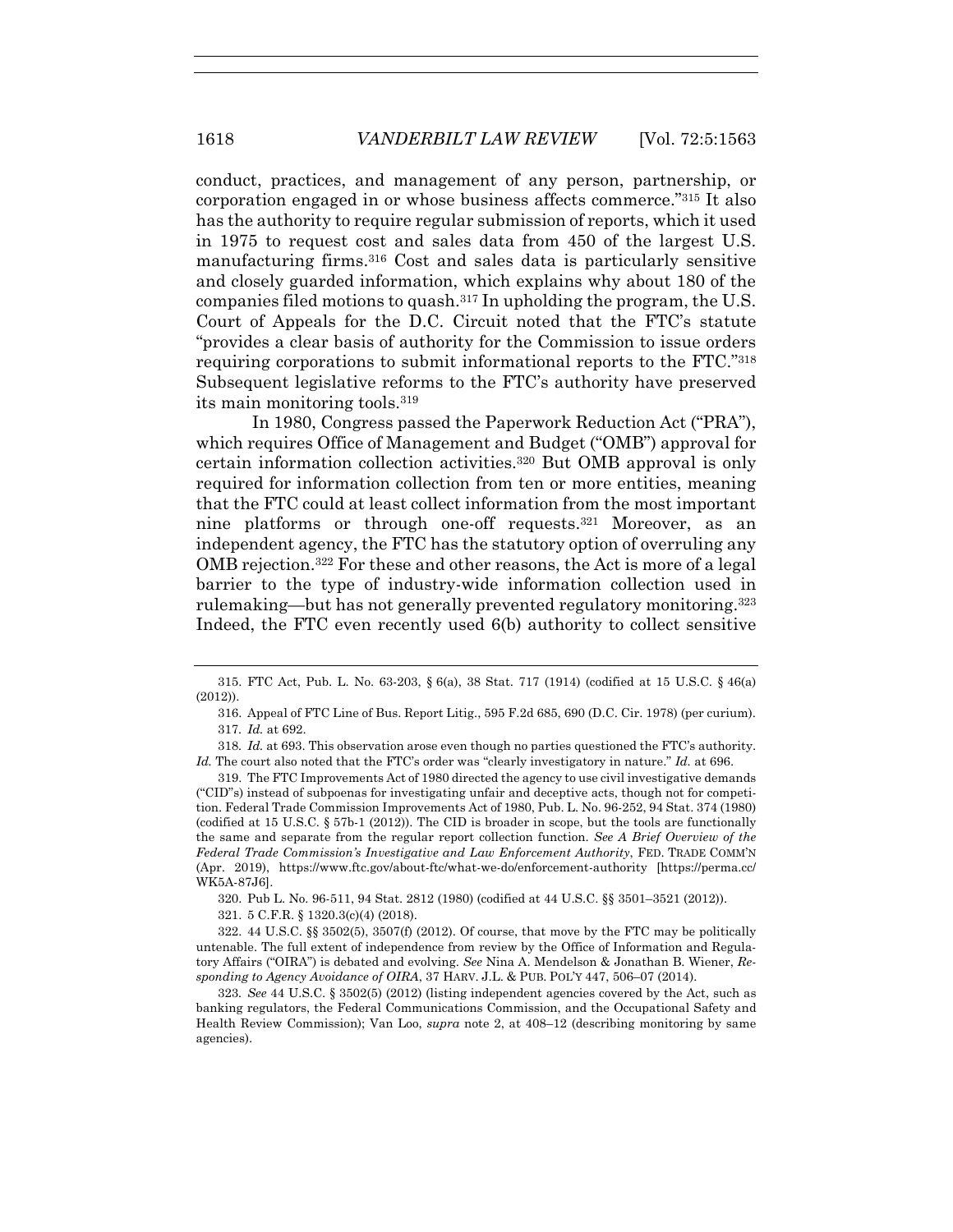information from large companies for a one-off study, after satisfying the PRA requirements.324

Consider, also, how FTC monitoring might be viewed in the context of the surveillance state. The Drug Enforcement Administration ("DEA") has surveilled individuals extensively despite an originating statute granting only the ability to "investigate" suspects.325 The FBI has conducted far-reaching personal surveillance with an enabling statute that mentions only the authority to "detect" crimes.326 The FTC's explicit authorizations to "gather and compile" and "investigate from time to time" more clearly indicate monitoring authority than do the originating statutes of the DEA and FBI. Viewed against the backdrop of expansive DEA and FBI surveillance under vaguer originating authorities, the FTC's ability to build a monitoring program is even stronger—particularly since it would be collecting information from businesses, rather than individuals.327

Supreme Court decisions provide further support for FTC monitoring authority. The Court has concluded that the FTC's organic statute provides "ample power" to require reports, as well as to send investigators to examine a company's books.328 More broadly, regulatory requests for business records do not require a warrant, or even allegations of a particular violation, as long as the requests are not unreasonable and relate to "general or statistical investigations."329 Thus, the FTC's enabling statute and direct case history, along with courts' treatment of other regulators and crime agencies, indicate that the commissioners can construct a vigorous platform-monitoring program if they so choose.

Monitoring requires personnel, so the FTC would need to either obtain new allocations or reassign existing employees. Limited

 <sup>324.</sup> FED. TRADE COMM'N, PATENT ASSERTION ENTITY ACTIVITY 37–38 (2016), https://www.ftc.gov/system/files/documents/reports/patent-assertion-entity-activity-ftc-

study/p131203\_patent\_assertion\_entity\_activity\_an\_ftc\_study\_0.pdf [https://perma.cc/F7S3- 8LZT] (compelling companies, after meeting PRA requirements and using 6(b) authority, to provide nonpublic information to study patent competition).

<sup>325</sup>*. See* Reorganization Plan No. 2 of 1973, Pub. L. No. 93-253, 88 Stat. 50 (1974) (codified at 5 U.S.C. app. § 1 (2012)).

<sup>326</sup>*. See* 28 U.S.C. §§ 531, 533 (2012). The FBI has not sought to justify its surveillance under this detection clause and has instead looked to the unconvincing residual authority of the All Writs Act—which is also available to the FTC. *See* Judiciary Act of 1789, ch. 20, § 14, 1 Stat. 73, 81–82 (codified as amended at 28 U.S.C. § 1651 (2012)); Alan Z. Rozenshtein, *Surveillance Intermediaries*, 70 STAN. L. REV. 99, 126 (2018) (noting frequent use by FBI).

<sup>327</sup>*. See supra* Section III.B.2.

 <sup>328.</sup> United States v. Morton Salt Co., 338 U.S. 632, 649 (1950).

 <sup>329.</sup> Okla. Press Publ'g Co. v. Walling, 327 U.S. 186, 208–09 (1946); *see also* McLane Co. v. EEOC, 137 S. Ct. 1159 (2017) (noting that the EEOC should be given access to any material that *might* be relevant to the investigation).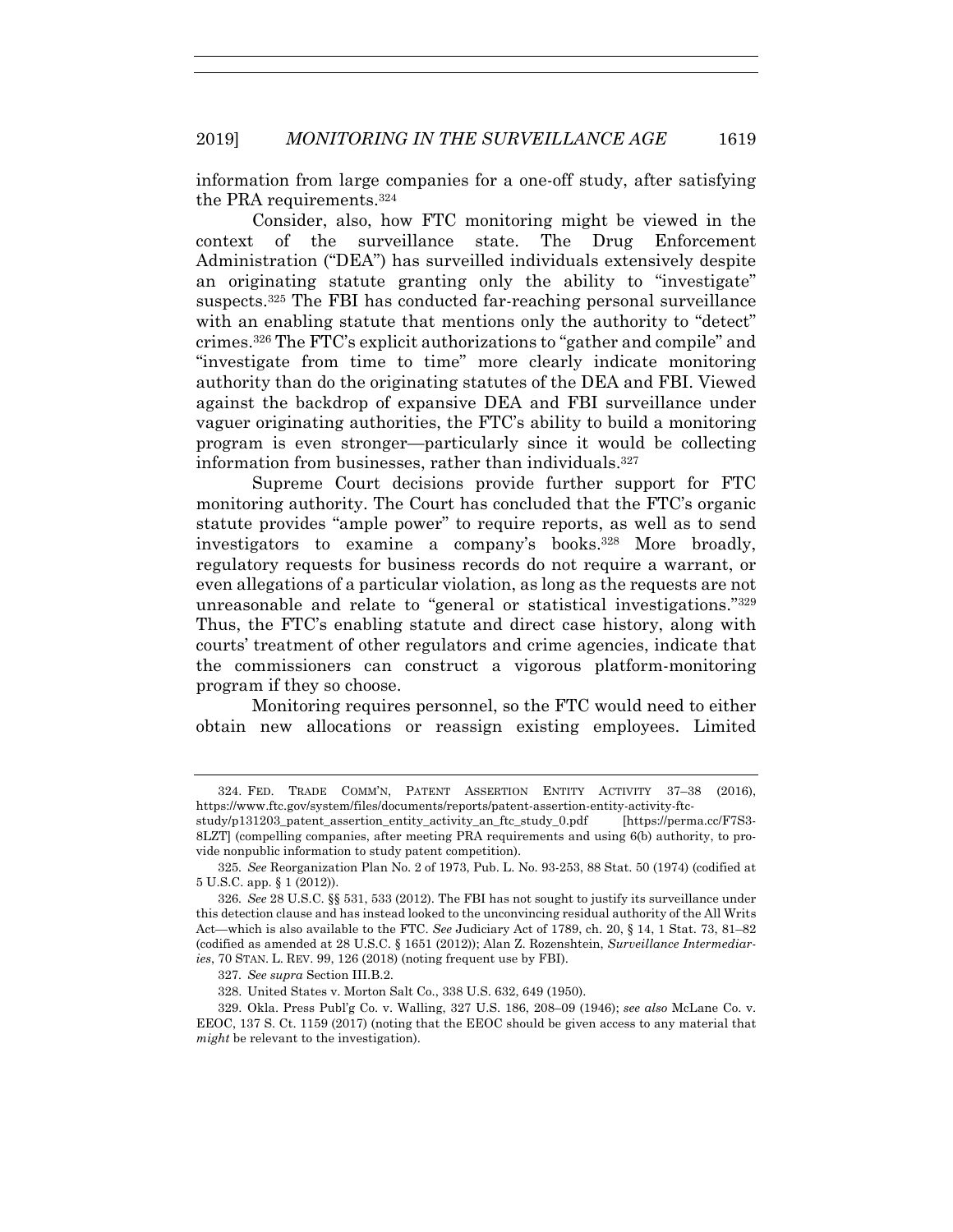resources undermine detection.330 Nonetheless, the agency's current workforce could support a meaningful level of monitoring. The CFPB runs a substantial monitoring apparatus with over 400 examiners, compared to about 350 attorneys.331 The FTC has an insignificant number of monitors and over 700 attorneys.332 Platforms would require fewer monitors than financial institutions, because the latter are some of the most heavily regulated businesses, requiring the CFPB to monitor over one hundred large banks, thousands of payday lenders, and many other categories of financial institutions for compliance with dense laws.333 Devoting even one hundred FTC employees to monitoring would allow meaningful examinations, especially if focused on the ten largest platforms.334 At the very least, the FTC's leaders should actively decide whether it is worth diverting resources from their other activities to monitoring platforms, rather than assume no other option exists. The FTC's recent move to create a twenty-person task force to "monitor" platforms for antitrust violations demonstrates the plausibility of such resource reallocations.335 However, for the FTC to develop a monitoring program more in line with that of most other large regulators, the agency would need to devote more resources; expand its monitoring to cover other areas of its mission, such as privacy and consumer protection more broadly; and make it a routine practice to compel businesses to produce information rather than doing so only in a more ex post manner once a particular issue has clearly become a problem.

What the FTC would do with such information is not the subject of this Article. Still, despite more limited civil penalty and rulemaking authority than some other agencies,336 the FTC has wide-ranging consumer protection and antitrust authority designed to evolve with markets.337 It would be able to take significant action to address some of the privacy and transactional harms discussed above.

<sup>330</sup>*. See, e.g.*, Hoofnagle, *supra* note 314, at 170.

 <sup>331.</sup> Van Loo, *supra* note 2, at App. A.

<sup>332</sup>*. Id.*

<sup>333</sup>*. See, e.g.*, Rory Van Loo, *Making Innovation More Competitive: The Case of Fintech*, 65 UCLA L. REV. 232, 237, 271–75 (2018) (summarizing the CFPB's authority).

 <sup>334.</sup> Moving employees to monitoring would require a cost-benefit analysis of the relative importance of those employees' other tasks. Given the prominence of platforms in the modern economy, the harms presented by platforms should compare well.

<sup>335.</sup> *See* sources cited *supra* note 37 and accompanying text.

 <sup>336.</sup> During a deregulatory period of the 1980s, Congress curtailed the agency's ability to impose civil penalties and write rules, making the FTC in this regard weaker than, say, the CFPB. Federal Trade Commission Improvements Act of 1980, Pub. L. No. 96-252, 94 Stat. 374 (codified at 15 U.S.C. § 57b-1 (2012)).

 <sup>337.</sup> Its mandate to regulate unfair and deceptive acts is purposefully broad, designed to change on an "evolutionary basis" alongside markets. Am. Fin. Servs. Ass'n v. FTC, 767 F.2d 957, 982 (D.C. Cir. 1985). Additionally, the prospect of a federal regulator bringing public lawsuits,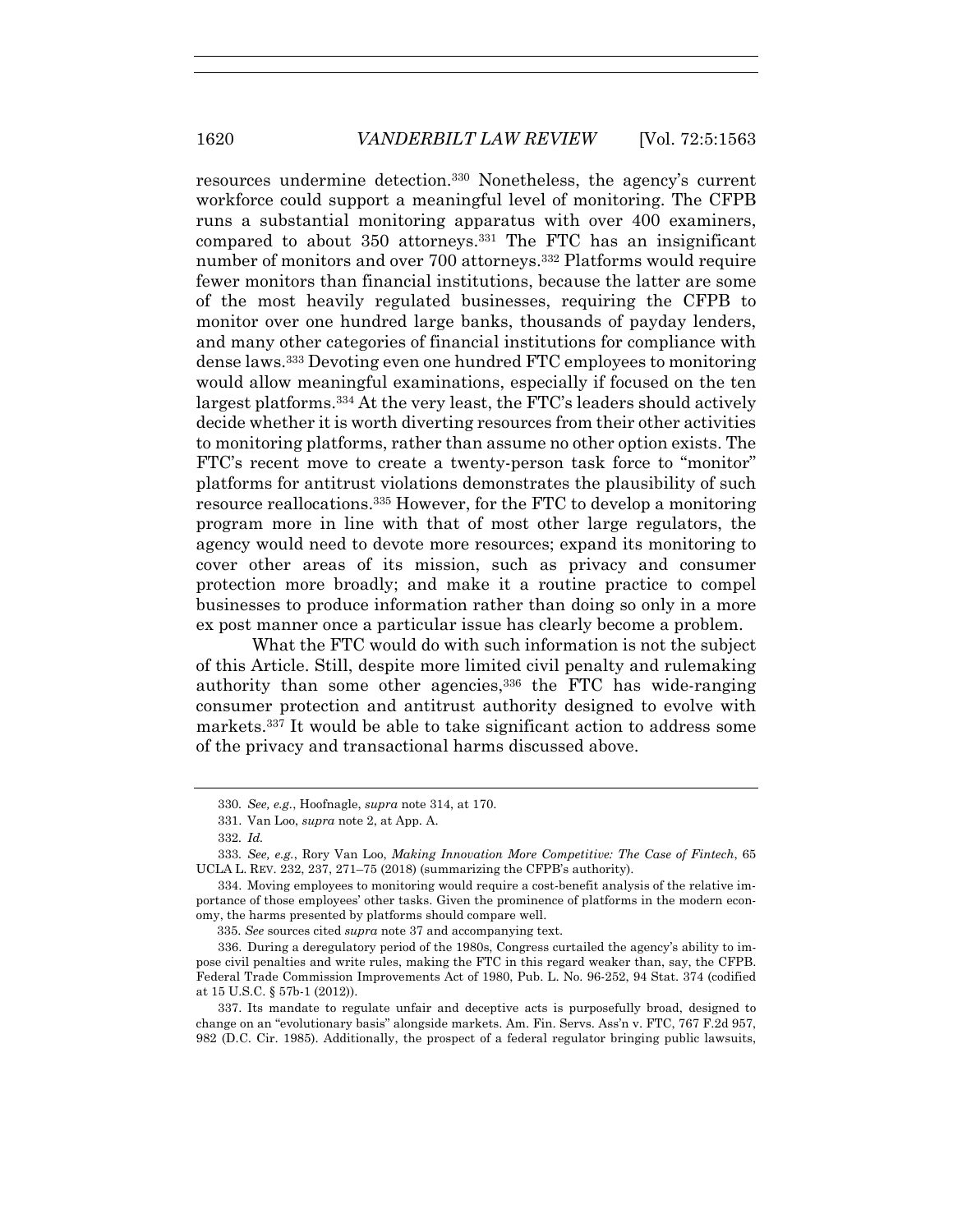However, a monitoring program need not involve aggressive prosecutions. Ex post legal investigations typically result in a formal enforcement action after major wrongdoing has occurred. In contrast, monitoring fits well with the modern emphasis on collaborative governance—that is, working with firms to solve problems rather than adopting a punitive approach at the first signs of wrongdoing.338 By identifying issues early on before they have become systemic, the FTC would be better situated to steer firms away from problematic practices before major liabilities materialize.

Nor does a monitoring regime need to involve extensive information collection. As explained above, the FTC could still learn a great deal without analyzing source code or collecting large troves of detailed information. The FTC could, for example, examine whether companies have appropriate privacy practices by requesting existing internal summary reports and explanations from employees.339 After the FTC initially learned more about how a given platform operated, and as substantive platform regulations developed, it would have a better sense of what types of questions to ask to identify ways that the platform could avoid causing harm.

In some instances, existing internal reports and insights would not exist, in which case the FTC or Congress would need to take additional steps, such as imposing "audit trails" on platforms to ensure they record the reasoning and facts related to their decisions.340 Other tools, such as ordering companies to conduct technical systems tests, may be needed.341 Private third-party monitors could also complement FTC monitoring—although the FTC has less ability to impose private monitoring industry wide than it does to exercise its own authority to collect information.342 Finally, it would be valuable to determine what types of information are necessary to achieve particular goals and the

341*. See* Hoofnagle, *supra* note 191, at 7.

even if those actions would have limited monetary impact, would hold some sway in motivating a large platform to comply with requests.

<sup>338</sup>*. See* Van Loo, *supra* note 2, at 397–98.

<sup>339</sup>*. See supra* Section II.C.

<sup>340</sup>*. See* Danielle Keats Citron, *Technological Due Process*, 85 WASH. U. L. REV. 1249, 1305 (2008) (discussing audit trails for government entities' automated decisions); Crawford & Schultz, *supra* note 12, at 121–24 (applying Citron's proposal to the private sector).

 <sup>342.</sup> The FTC currently deploys third-party private monitoring through settlement agreements and for limited periods of time, which is different from the kind of ongoing monitoring discussed here. *See supra* Section II.C. There may be efficiency advantages to some forms of private monitoring. *Cf.* Emily S. Bremer, *Private Complements to Public Governance*, 81 MO. L. REV. 1115, 1117 (2016) (discussing the institutional tradeoffs between private and public governance). Another issue is whether the FTC's ability to collect information from time to time covers on-site examinations of platforms. Assuming that it does not, a remote monitoring program would also help the agency determine whether to request such authority.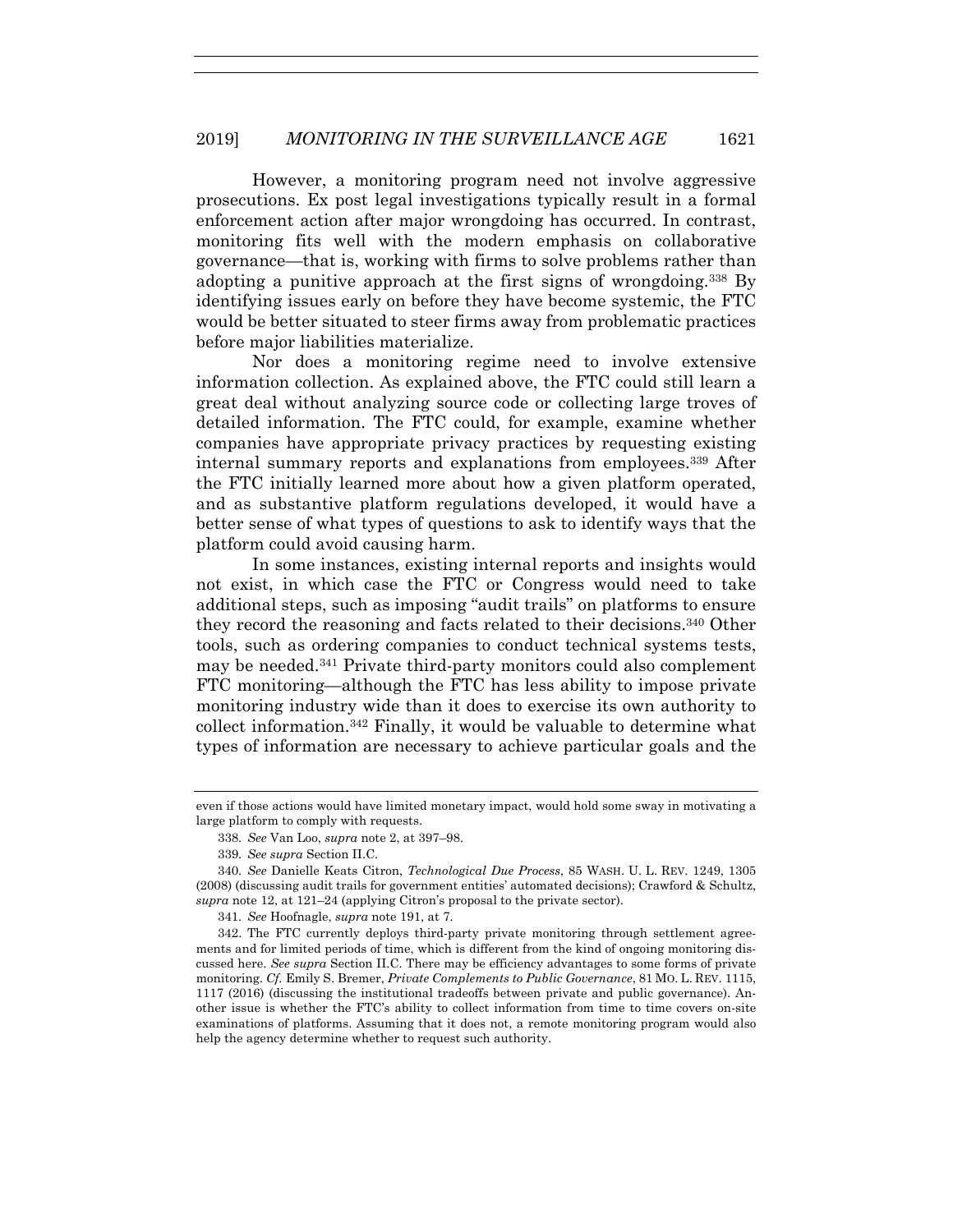extent to which personal, rather than purely business, information is needed to determine compliance with a given law.343 These and many other platform governance features have been explored elsewhere.344

The necessity of working out further details about the shape and scope of FTC monitoring, and political pressures weighing against FTC assertiveness,345 should not obscure a more fundamental point. There is a strong basis for concluding that the FTC already has the mandate, without new legislation, to build a substantial monitoring program. Used as a complement to other tools, such as ex post litigation and consumer complaints, monitoring could contribute to a more robust oversight architecture for the most surprisingly unregulated entities in the information age.

#### *B. The FCC, EEOC, and State Regulators*

Most of this Article has focused on online platforms, a regulatory sphere most relevant to the FTC. But a variety of other companies can leverage technologies to engage in "digital market manipulation."346 The monitoring framework, and its emerging tension with surveillance, thus implicates other regulators.

First, the FCC has extensive unused monitoring authority over cable and telecommunications firms.347 Comcast, Verizon, AT&T, and similar companies arguably have greater ability to surveil than does Facebook, because they can access all transferred data.348 Cable and telecommunication companies can also sell that data to third parties, thus cashing in on the incredible revenues from "big data, the new oil."349 A policy norm that prioritizes individuals' privacy over that of

<sup>343</sup>*. See* discussion *supra* note 289 and accompanying text.

<sup>344</sup>*. See* sources cited *supra* note 12; *see also* Lilian Edwards & Michael Veale, *Slave to the Algorithm? Why a 'Right to an Explanation' Is Probably Not the Remedy You Are Looking For*, 16 DUKE L. & TECH. REV. 18 (2017); Tutt, *supra* note 121.

 <sup>345.</sup> Congress has previously reduced the agency's powers and funding in response to a period of vigorous FTC enforcement. *See, e.g.*, Hans, *supra* note 228, at 168. Those dynamics may make its leaders hesitant to use their full remaining authority.

 <sup>346.</sup> Calo, *supra* note 198, at 999; *see also* Shaun B. Spencer, *The Problem of Online Manipulation*, U. ILL. L. REV. (forthcoming 2020), https://papers.ssrn.com/sol3/papers.cfm?abstract\_id=3341653&download=yes [https://perma.cc/N438-YAJU].

<sup>347</sup>*. See* Van Loo, *supra* note 2, at 387 n.111 (explaining the FCC's originating authority).

 <sup>348.</sup> Salome Viljoen, *Facebook's Surveillance is Nothing Compared with Comcast, AT&T and Verizon*, GUARDIAN (Apr. 6, 2018), https://www.theguardian.com/commentisfree/2018/apr/06/delete-facebook-live-us-still-share-data [https://perma.cc/R8PY-DSQS]. Thanks to recent legislative reforms, internet providers have great freedom to collect, analyze, and share essentially all of the browsing data that flows through them. S.J. Res. 34, 115th Cong. (2017) (enacted).

<sup>349</sup>*. See, e.g.*, Hirsch, *supra* note 122, at 374.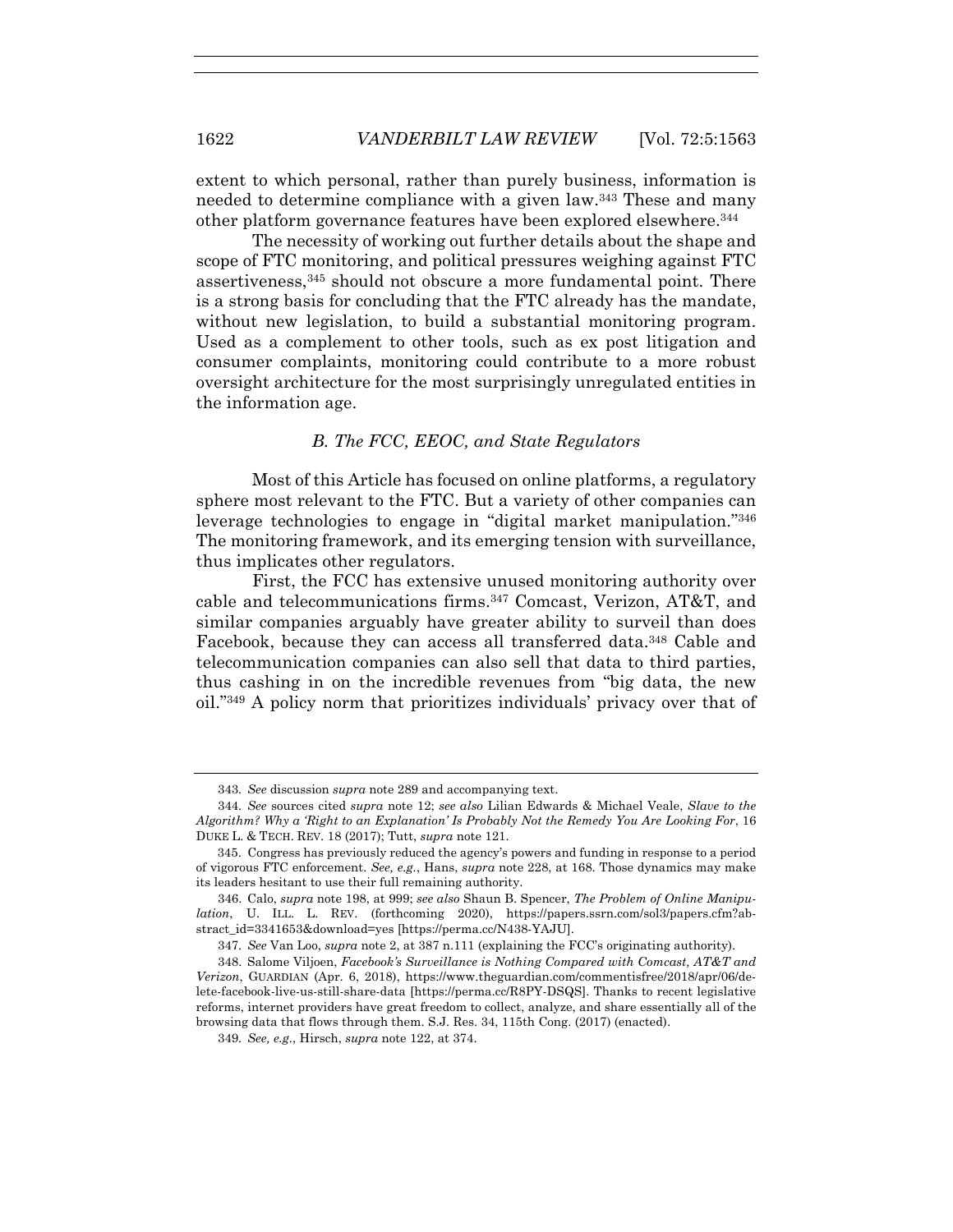businesses would lend support to the FCC monitoring how these firms handle such massive data access.

Additionally, the EEOC provides an example of an agency operating beyond the technology sector. Its originating statute, the 1964 Civil Rights Act, granted the authority to systematically collect salary data from employers about pay to identify racial, gender, or other discriminatory pay practices.350 But the EEOC did not write rules to collect such data systematically until 2012.351 Moreover, although the agency now collects considerable data in a routine manner from large companies nationwide, it devotes only a handful of employees to analyzing such data, relying primarily on employee complaints to open over ninety-nine percent of investigations.352 Granted, analyzing systematic employment data raises difficult questions about causality and poses the risk of false accusations.353 But given that the agency now collects large amounts of data, many of the costs to privacy and compliance have already been overcome. In light of the difficulty one employee may have in ascertaining pay differences, discriminatory pay seems to be an area in need of rigorous cost-benefit analysis to determine whether it merits greater use of regulatory monitoring.

Finally, state and local regulators also undertake considerable monitoring. City inspectors grade restaurants, and county authorities oversee cable companies.354 State and local regulatory monitors have limits because multinational companies' wrongdoing, particularly when data is involved, typically transcends local government borders. Also, courts consistently allow federal crime agencies to access state regulatory information.355 Still, in some instances it may make sense for local regulatory authorities to monitor business activities, especially in the absence of action by federal regulators. Indeed, it was a local agency that initiated action in some of the biggest corporate prosecutions in recent years, such as the Los Angeles city lawsuit against Wells Fargo for creating fake accounts in customers' names.356

 <sup>350.</sup> Civil Rights Act of 1964, Pub. L. No. 88-352, § 709, 78 Stat. 241, 262–64.

 <sup>351. 29</sup> C.F.R. § 1602.7 (2018).

 <sup>352.</sup> U.S. EQUAL EMP'T. OPPORTUNITY COMM'N, FISCAL YEAR 2016 PERFORMANCE AND ACCOUNTABILITY REPORT 93 (2016), https://www.cbp.gov/sites/default/files/assets/documents/2017-Mar/FY-2016-CBP-PAR-508C.pdf [https://perma.cc/7NUM-SRP7].

 <sup>353.</sup> For a discussion of the problem of big-data-driven disparate impact, and different ways to address the problem, see Barocas & Selbst, *supra* note 290, at 719; see also Pauline T. Kim, *Auditing Algorithms for Discrimination*, 166 U. PA. L. REV. ONLINE 189, 194 (2017).

<sup>354</sup>*. See, e.g.*, Ho, *supra* note 13, at 607–08.

<sup>355.</sup> *See* Mikos, *supra* note 18, at 105, 152 (showing that courts allow federal agencies to access state regulatory information, albeit with Fifth Amendment and other limitations).

<sup>356</sup>*. See, e.g.*, James Rufus Koren. *Why L.A. City Atty. Mike Feuer Knew the Wells Fargo Scandal Was Going to Blow Up*, L.A. TIMES, Sept. 28, 2016, at B1.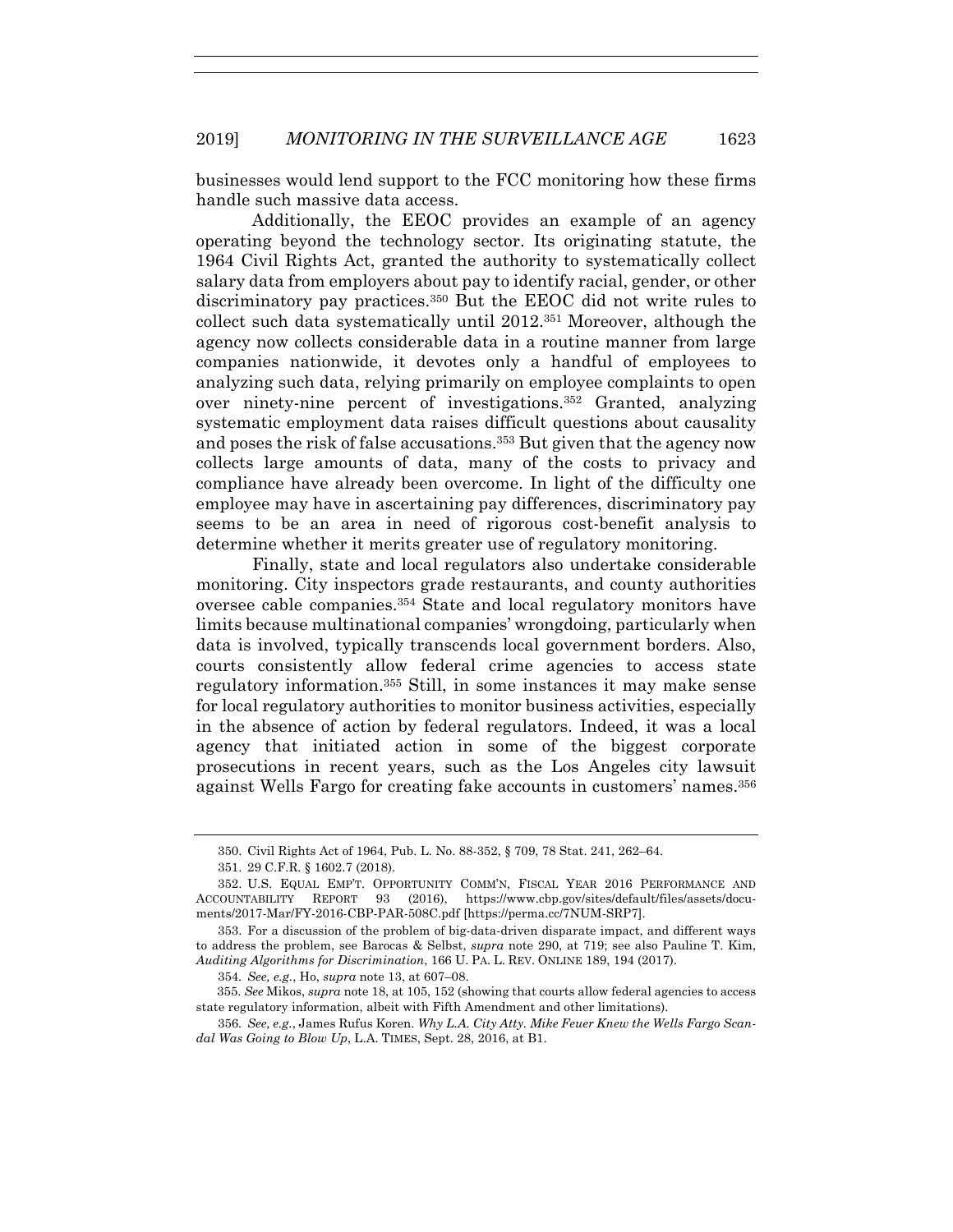And though the FTC has not audited Airbnb for racial discrimination by hosts, the state of California Department of Fair Employment and Housing has used its legal authority to conduct tests.357

It is difficult to know, from the outside, why any particular agency leader may have opted not to monitor—or whether that possibility was even considered. But regulators' historical track record gives little confidence that repeated decisions to refrain from monitoring were made on the merits, and instead indicates that those decisions may be explained by industry capture or institutional inertia.358 Ideally, legislators and agency leaders would take a fresh look at whether they should exercise regulatory monitoring—their primary means for understanding businesses—wherever that tool currently lies dormant.

# *C. Moving Monitoring Out of the Shadow of Surveillance*

Whether the goal is to build a new technology meta-agency that monitors platforms, to require Facebook and Twitter to submit realtime election advertising reports to the Federal Election Commission, or for the FTC commissioners to use the authority they already have, policymakers must undertake a normative and legal analysis about the appropriate exercise of administrative information collection. That inquiry is more difficult because regulatory monitoring is, as a matter of law and popular imagination, part of the surveillance state.

In a world in which "everything has software,"359 large portions of the regulatory state that collect information from businesses could now be incorrectly seen as engaging in personal surveillance. Part of the problem is the pervasive monolithic portrayal of government information collection. Scholars and judges often describe both business regulators and crime agencies as being engaged in surveillance.360 The challenge with a close association between the two is that observers, including Supreme Court Justices, frequently reference an Orwellian 1984 dystopia in their discussions of crime data surveillance.<sup>361</sup> Indeed,

 <sup>357.</sup> Voluntary Agreement at 16–17, Dep't of Fair Emp. and Hous. of Calif. v. Airbnb, Inc., Nos. 574743-231889, 574743-231624, (Apr. 19, 2017), https://www.dfeh.ca.gov/wp-content/uploads/sites/32/2017/06/04-19-17-Airbnb-DFEH-Agreement-Signed-DFEH-1-1.pdf [https://perma.cc/46UY-F4VP] (outlining terms of testing).

<sup>358</sup>*. See supra* Section III.B.1.

 <sup>359.</sup> Paul Ohm & Blake Reid, *Regulating Software When Everything Has Software*, 84 GEO. WASH. L. REV. 1672, 1688–89 (2016).

<sup>360</sup>*. See* sources cited *supra* note 21 and accompanying text.

<sup>361</sup>*. See, e.g.*, Margaret Hu, *Orwell's* 1984 *and a Fourth Amendment Cybersurveillance Nonintrusion Test*, 92 WASH.L. REV. 1819, 1832–33, 1870 (2017) (surveying frequent judicial and scholarly references to Orwell's *1984*); *see also* Richards, *supra* note 260, at 1934 ("From the Fourth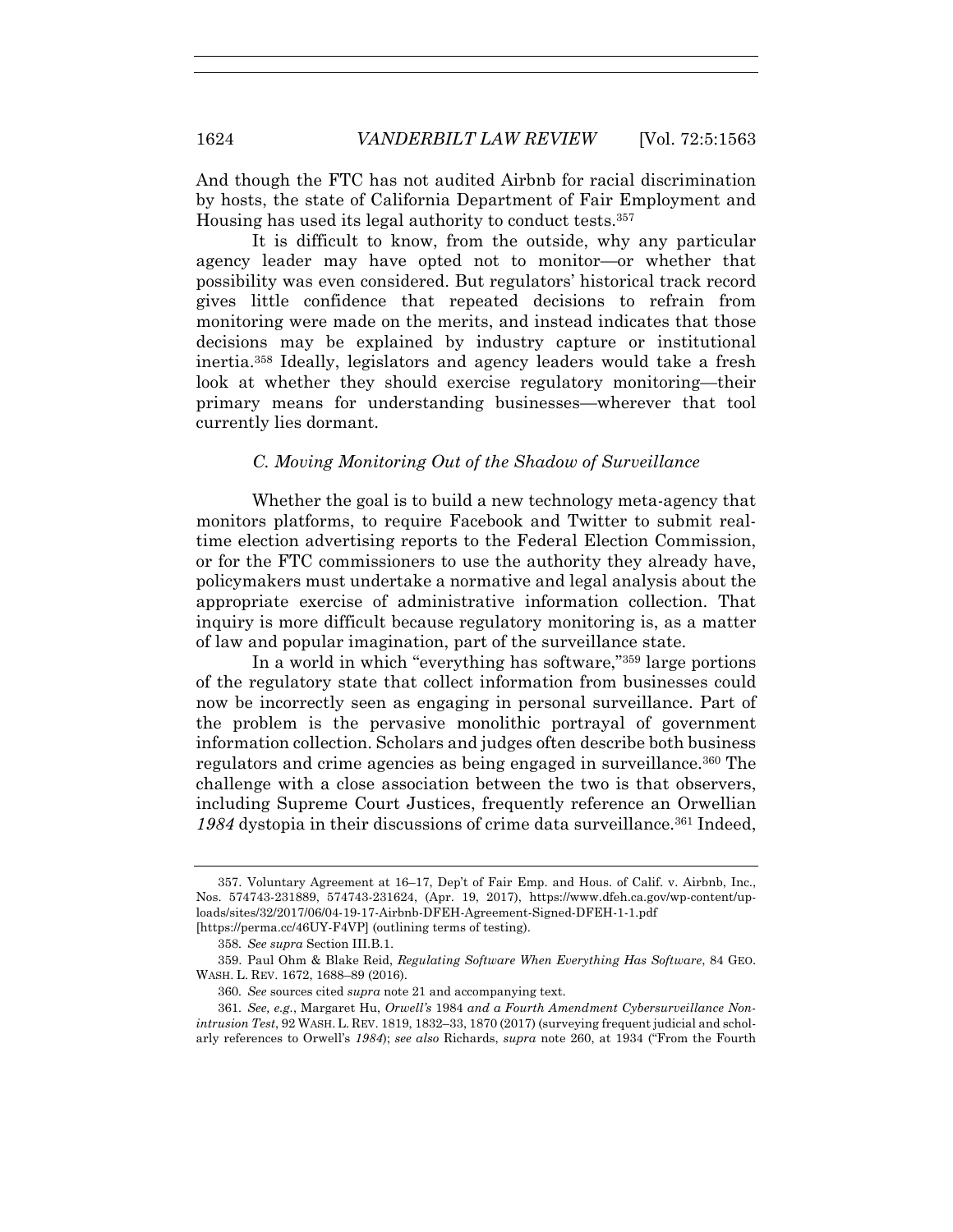concerns about a totalitarian state pervade broader advocacy for privacy.362 Nor is the association with totalitarianism limited to crime agencies—television commercials, op-eds, and social media depict regulators such as the FTC, CFPB, and EEOC as "Big Brother."363

These pervasive references to a single state scrutinizing our lives likely carry weight with the public. Apple CEO Tim Cook even appealed to such suspicions when the FBI attempted to gain access to terrorism suspects' phones following the shooting deaths of fourteen people at a San Bernardino, California work party in 2016.364 In an open letter, Cook warned that the FBI's demands would "undermine the very freedoms and liberty our government is meant to protect."365 Cook went on to state the implications of granting the FBI's request:

The government could extend this breach of privacy and demand that Apple build surveillance software to intercept your messages, access your health records or financial data, track your location, or even access your phone's microphone or camera without your knowledge.366

Note that Cook's message uses the singular term, "the government," but mentions health records and financial data—information collected by business regulators—alongside video and sound recordings of personal space, which are more relevant to crime agencies.<sup>367</sup>

It is also noteworthy that terrorist attacks are one of the strongest justifications for surveillance.<sup>368</sup> The CEO of a major consumer company would appeal to consumers' anxiety about privacy to ward off a government agency obtaining information about terrorist activities only if he—based, presumably, on the considerable research

364*. See* Rozenshtein, *supra* note 326, at 102–03.

 365. Tim Cook, *A Message to Our Customers*, APPLE (Feb. 16, 2016), https://www.apple.com/customer-letter [https://perma.cc/239E-XF2N].

366*. Id.* 

367*. See supra* notes 189–206 and accompanying text.

Amendment to George Orwell's *Nineteen Eighty-Four* . . . our law and culture are full of warnings about state scrutiny of our lives.").

 <sup>362.</sup> Whitman, *supra* note 15, at 1153 ("It is the rare privacy advocate who resists citing Orwell when describing these dangers.").

<sup>363</sup>*. See, e.g.*, Camille Olson, *Big Brother Is Still Watching—and It Doesn't Know Why*, HILL (Sept. 28, 2016, 11:30 AM), http://thehill.com/blogs/congress-blog/labor/298203-big-brother-is-stillwatching-and-it-doesnt-know-why [https://perma.cc/PAE5-HS47] (critiquing the EEOC's salarydata collection while making the observation that "Big Brother is still watching"); Rachel Witkowski & Rob Blackwell, *Why that Orwellian Anti-CFPB Ad Could Backfire*, AM. BANKER (Nov. 10, 2015, 8:45 PM), https://www.americanbanker.com/news/why-that-orwellian-anti-cfpb-ad-couldbackfire [https://perma.cc/84EQ-DC3N]; discussion *infra* notes 374–375 and accompanying text (comparing the FTC to Big Brother). Private entities are sometimes included in these metaphors, which have expanded to portray myriad Little Brothers. Daniel J. Solove, *Privacy and Power: Computer Databases and Metaphors for Information Privacy*, 53 STAN. L. REV. 1393, 1397 (2001).

<sup>368</sup>*. Cf.* Am. Civil Liberties Union v. Clapper, 959 F. Supp. 2d 724, 729–30, 732 (S.D.N.Y. 2013) ("After the September 11th attacks, Congress expanded the Government's authority to obtain additional records.").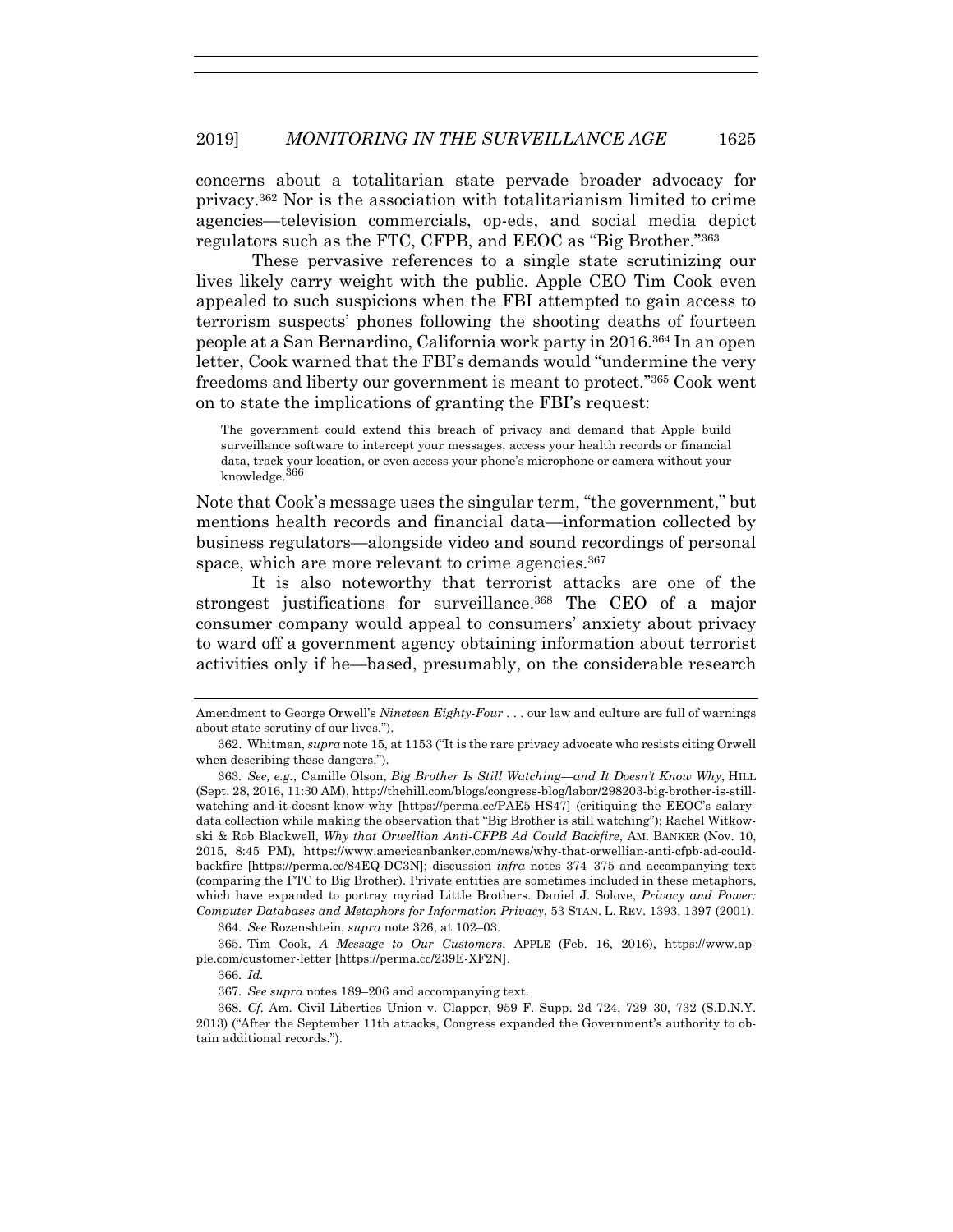insights available to him about customers—believed that such rhetoric persuades a substantial portion of the public. Indeed, despite those salient government interests in obtaining access to suspected terrorists' phones, about forty-five percent of people supported Apple's refusal to help the FBI.<sup>369</sup>

It is difficult to know the impact of these blurred lines on regulatory monitoring policy. But the muddling of the concept of state surveillance may enable political actors with a deregulatory agenda to leverage privacy concerns on a broader basis. For instance, when Mick Mulvaney became the interim director of the CFPB in 2017, one of his first moves was to freeze a significant amount of information collection out of concerns that the CFPB could endanger consumers' privacy.370 The effect of the data collection freeze was to significantly hinder the agency's core regulatory activities.371

To be clear, Mulvaney may have been responding to the legitimate privacy concerns that exist whenever an agency collects personal information, and did reinstate some information collection processes after the Inspector General found that the CFPB had not endangered consumers' privacy.372 But Mulvaney was a strong opponent of the CFPB. He had previously called the agency a "sick, sad" joke, had introduced legislation to terminate the CFPB in his previous role as a congressman, and, even after being appointed interim director, continued to reiterate that the agency should not exist.373 Regardless of Mulvaney's motives in freezing data collection, the incident highlights the potential tension between regulation and privacy.

Additional signs suggest regulators are wary that monitoring will make them vulnerable to being publicly associated with surveillance. For instance, in 2009 the FTC called for online endorsers

<sup>369</sup>*. CBS News Poll: Americans Split on Unlocking San Bernardino Shooter's iPhone*, CBS NEWS (Mar. 18, 2016, 8:24 PM), https://www.cbsnews.com/news/cbs-news-poll-americans-split-onunlocking-san-bernardino-shooters-iphone [https://perma.cc/77VS-3ZLJ].

 <sup>370.</sup> John Heltman, *Warren Grills CFPB Head Over Data Collection Freeze*, AM. BANKER, (Jan. 8, 2018, 3:09 PM), https://www.americanbanker.com/news/warren-grills-cfpb-head-over-data-collection-freeze [https://perma.cc/D8EP-TQZ2].

<sup>371</sup>*. Id*.

 <sup>372.</sup> OFFICE OF INSPECTOR GEN., 2018 AUDIT OF THE BUREAU'S INFORMATION SECURITY PROGRAM 1 (2018), https://oig.federalreserve.gov/reports/bureau-information-security-programoct2018.pdf [https://perma.cc/E57W-24GU].

<sup>373</sup>*. See* David A. Hyman & William E. Kovacic, *Implementing Privacy Policy: Who Should Do What?*, 29 FORDHAM INTELL. PROP. MEDIA & ENT. L.J. 1117, 1140 (2019); Kelsey Ramirez, *CFPB Acting Director Mulvaney Says He Still Believes Bureau Shouldn't Exist*, HOUSINGWIRE (Apr. 11, 2018), https://www.housingwire.com/articles/43077-cfpb-acting-director-mulvaney-says-he-stillbelieves-bureau-shouldnt-exist [https://perma.cc/V7RS-EJ9J].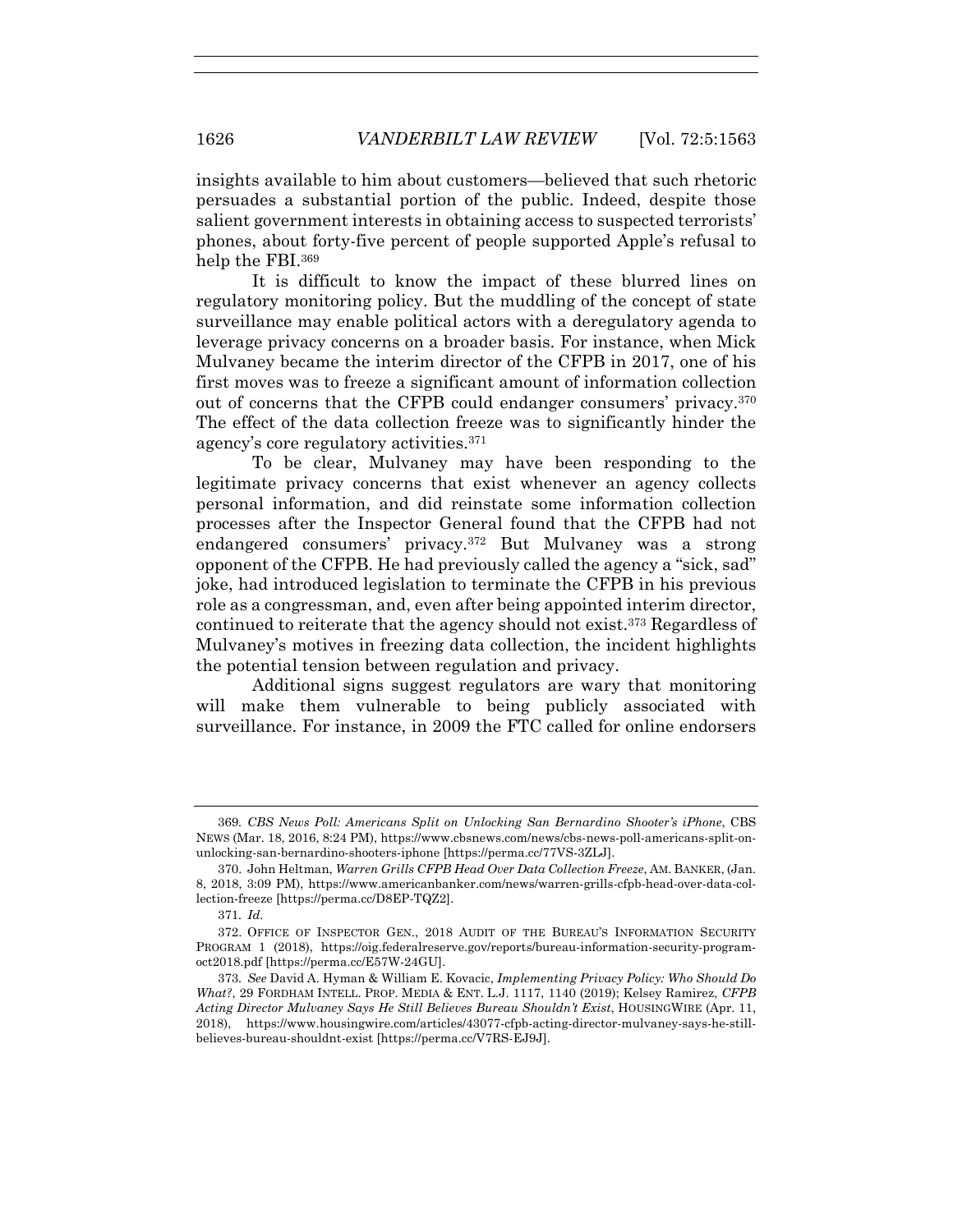of products to disclose any gifts or payments they received.374 Following online commentaries comparing the agency to Big Brother, an FTC official issued a statement saying, "We are not going to be patrolling the blogosphere."375 Given that public perception has historically played an important role in driving Congress to authorize monitoring,<sup>376</sup> a core enforcement activity could face additional obstacles in the surveillance era.

Greater clarity in discussing and analyzing regulatory monitoring is thus important for regulating businesses in the surveillance era. This Article has highlighted, at a top level, two main sources of confusion. The first is the question about which agency is acting, with the most important challenge being the conflation of crime and regulatory agencies. The second is the type of information sought, especially whether it is business or personal.377 These distinctions complement existing efforts to move toward more accountable and transparent algorithms.378

A few further preliminary observations on this basic taxonomy and its application are in order. One of its main functions is to facilitate a more refined normative analysis. Each type of information collection would still be weighed in terms of the traditional normative factors, such as information asymmetries.379 Within that analysis, however, the regular collection of business information, without any personal data, would face a lower privacy barrier than would the other categories.

It bears emphasis that neither a taxonomy nor a normative framework for exercising information collection should hew too closely to Fourth Amendment jurisprudence. To be sure, a real-world state privacy hierarchy would ideally reflect the constitutional prioritization of personal over business privacy.380 But the Fourth Amendment allows agencies to subpoena even sensitive personal records, such as bank

<sup>374</sup>*. FTC Reassures Bloggers—Big Brother Isn't Watching*, BLOG LEGALTIMES (Oct. 14, 2009), http://legaltimes.typepad.com/blt/2009/10/ftc-.html [https://perma.cc/7F9P-2WMS].

<sup>375</sup>*. Id.*

<sup>376</sup>*. See supra* Section I.B.

 <sup>377.</sup> *Cf.* Slobogin, *supra* note 257, at 841 (drawing on Fifth Amendment cases to conclude that in subpoena law "the distinction between personal and impersonal records is a crucial one").

<sup>378</sup>*. See,* e.g*.*, Citron & Pasquale, *supra* note 12, at 18; Desai & Kroll, *supra* note 12, at 6–23; David Lehr & Paul Ohm, *Playing with the Data: What Legal Scholars Should Learn About Machine Learning*, 51 U.C. DAVIS L. REV. 653, 655 (2017); Andrew D. Selbst & Solon Barocas, *The Intuitive Appeal of Explainable Machines*, 87 FORDHAM L. REV. 1085, 1087 (2018). The project of ensuring governmental algorithms are transparent and accountable is a separate but related project. *See, e.g.*, Cary Coglianese & David Lehr, *Transparency and Algorithmic Governance*, 71 ADMIN. L. REV. 1, 4 (2019); Tal Z. Zarsky, *Transparent Predictions*, 2013 U. ILL. L. REV. 1503, 1563–64.

<sup>379</sup>*. See supra* Part I.

<sup>380</sup>*. See supra* note 290 and accompanying text.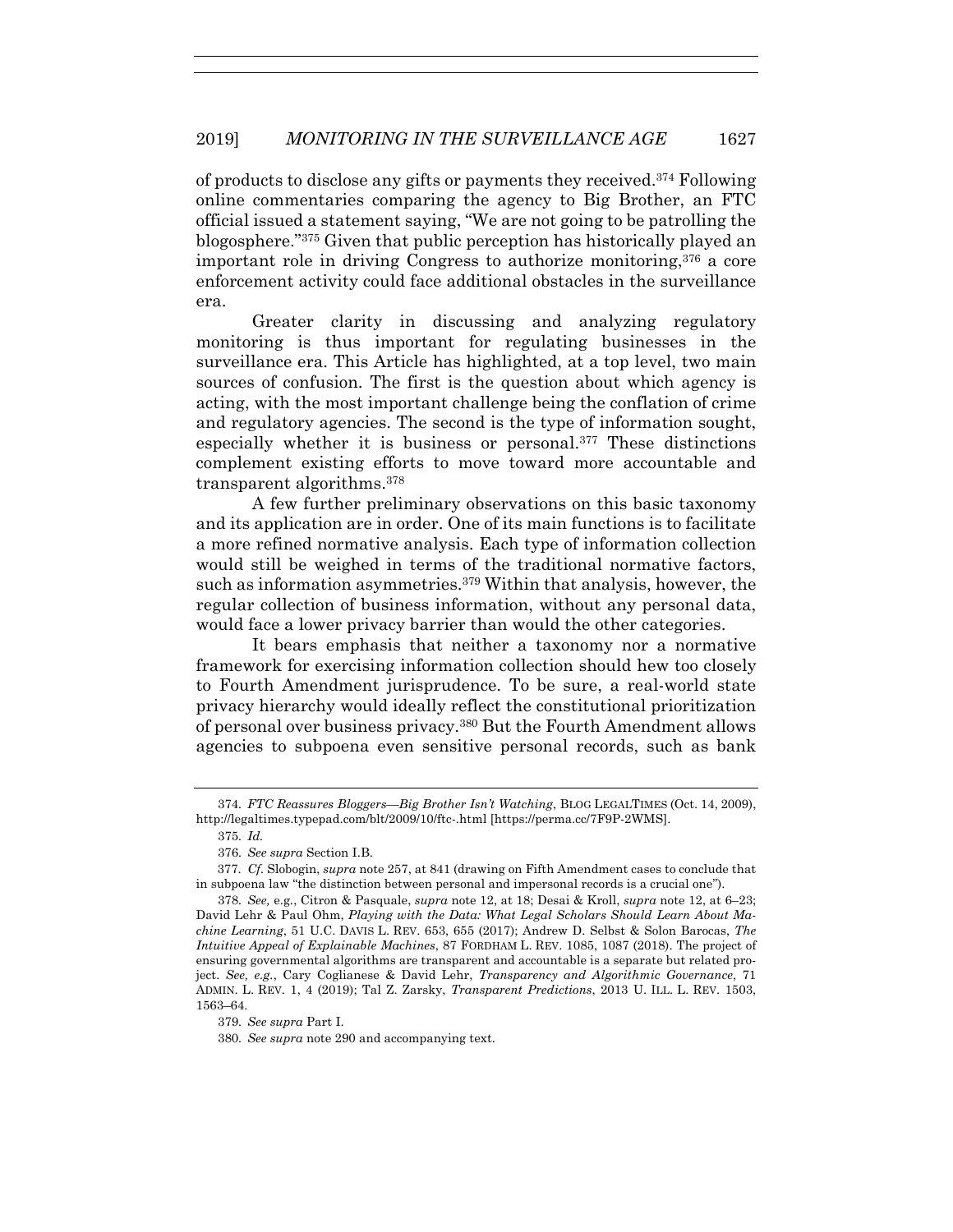account statements, held by businesses—and confusingly calls them "business records."381 Fourth Amendment jurisprudence thus has little to offer from a prescriptive standpoint or in terms of linguistic precision.

What would it mean to write laws with this privacy hierarchy in mind? A prominent legislative example of a failure to differentiate regulatory monitoring from crime surveillance comes from what has been called the constitution of the administrative state: the APA. Section 555(c) of the APA specifies that any "requirement of a report, inspection, or other investigative act or demand may not be issued, made, or enforced except as authorized by law."382 Drafters intended the APA to govern both crime agencies and regulators,<sup>383</sup> and the official legislative notes on section 555 show that they wanted to address personal privacy.384 Given that personal privacy is violated mostly by crime agencies associated with the Fourth Amendment and government overreach,385 lawmakers drafting a statute covering all agencies would understandably err on the side of constraints.

Despite being drafted with a goal of constraining crime agencies' information collection, the APA is rarely applied to crime agencies.386 Thus, through the APA lawmakers imposed an additional hurdle for regulatory monitoring that did not exist for crime agencies. Although in court the APA has not posed a significant obstacle to the FTC and other regulators' exercise of monitoring,<sup>387</sup> agencies decide on courses of action to minimize the chance of being judicially overturned.388 By

 384. H.R. REP. NO. 79-1980, pt. 4, at 264 (1946) ("Investigations may not disturb or disrupt personal privacy . . . .").

385*. See supra* Section III.B.1.

 386. *See, e.g.*, Rachel E. Barkow, *Separation of Powers and the Criminal Law*, 58 STAN. L. REV. 989, 989 (2006) ("[U]nlike the administrative law context, where agencies must adhere to the structural and procedural protections of the Administrative Procedure Act and their decisions are subject to judicial review and political oversight, the government faces almost no institutional checks when it proceeds in criminal matters."); Slobogin, *supra* note 14, at 122 ("The fact that police are exempt [from administrative law] appears to be an inadvertent byproduct of judicial constitutional activism and our federalist structure rather than a considered policy development.").

387. *See supra* Section IV.A (reviewing judicial authorization of FTC monitoring).

 <sup>381.</sup> United States v. Miller, 425 U.S. 435, 446 (1976) (finding no privacy exception for financial records).

 <sup>382.</sup> Administrative Procedure Act, 5 U.S.C. § 555(c) (2012).

 <sup>383.</sup> Puerto Rico v. United States, 490 F.3d 50, 60 (1st Cir. 2007) (noting "the existence of the APA as a means for reviewing the FBI's actions"); Kenneth Culp Davis, *An Approach to Legal Control of the Police*, 52 TEX. L. REV. 703, 708 (1974) (explaining drafters' intent for the APA to apply to crime agencies).

 <sup>388.</sup> Although agency avoidance of potential review is difficult to document, it often inferred in the literature. *See, e.g.*, Mendelson & Wiener, *supra* note 322, at 472 (discussing common assumptions that agencies avoid OIRA review and describing the difficulty in knowing diverse agency responses); Jennifer Nou, *Agency Self-Insulation Under Presidential Review*, 126 HARV. L. REV. 1755, 1756–57 (2013) (describing agencies' reluctance to have their decisions overturned by courts).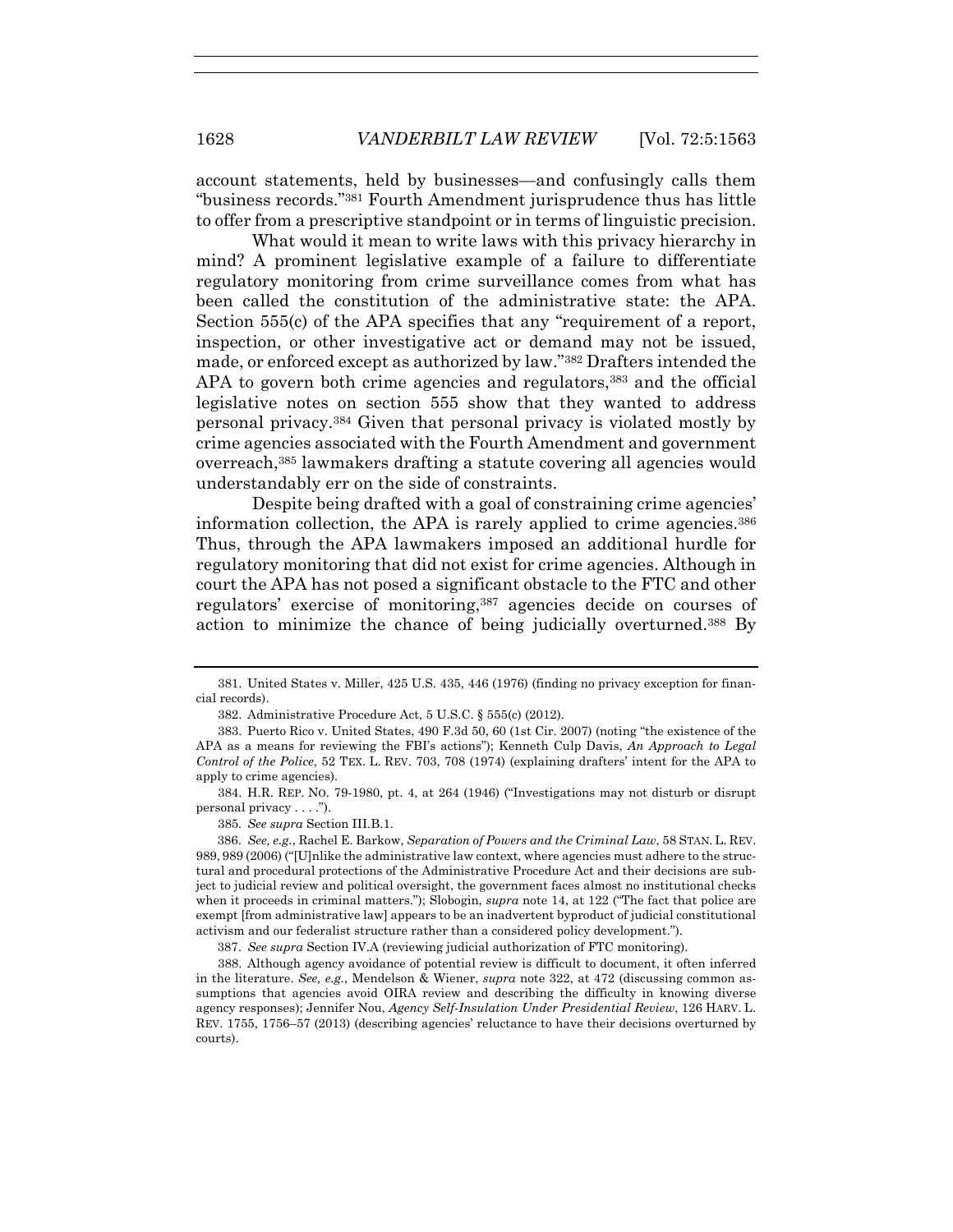failing to differentiate the information collection nuances of the administrative state, lawmakers may have, through the APA, inadvertently had a chilling effect on business regulators regarding information collection.

The information default in administrative statutes such as the APA would ideally reflect the different privacy implications and historical tendencies of the specific type of agency. The APA might, for instance, be amended to change its default rule to allow a regulator to collect information from businesses necessary to carry out its mission. Congress could then limit that default for any given agency or in particular contexts, such as through the Paperwork Reduction Act.389 Indeed, the APA may be best interpreted as allowing broad regulatory monitoring as long as an agency's organic statute mentions basic information collection authority—since that is how crime agencies' authority has been interpreted.390

In designing monitoring statutes, there would be further value in adjusting for the type of information collected. Lawmakers and judges might, for instance, give less weight to the business owners' interests in withholding anonymized personal data from regulators if that business is already routinely sharing similar nonanonymized data with crime agencies. Crime agencies would, in a sense, provide a floor for what business regulators could collect. More important than any particular reform, a reoriented normative framework for monitoring should more explicitly fit each type of information collection, rather than subsuming regulatory monitoring into the constraint-oriented crime surveillance framework.

None of this speaks to valid concerns about business regulators taking adequate precautions with any data collected, including passing information on to crime agencies<sup>391</sup> Information-sharing concerns are relevant to the question of deciding whether to support a monitoring proposal because policymakers, scholars, and the public must have confidence in advance that appropriate safeguards are possible. In addition to the existing constraints discussed above, one layer of additional protection would be statutorily prohibiting the regulator from collecting personal data, such as accessing the contents of Gmail

<sup>389</sup>*. See supra* note 320 and accompanying text (discussing the Paperwork Reduction Act).

 <sup>390.</sup> *See supra* notes 325–327 and accompanying text.

 <sup>391.</sup> A tradeoff exists between performance and engineering standards. Performance standards are broader guidelines and best practices that are harder to monitor but provide more flexibility in identifying wrongdoing. Engineering standards are more precise, facilitating both compliance by the business and monitoring by the regulator, but allow less flexibility to police new harms. *See, e.g.*, Cary Coglianese & Jennifer Nash, *The Law of the Test: Performance-Based Regulation and Diesel Emissions Control*, 34 YALE J. ON REG. 33, 39 (2017).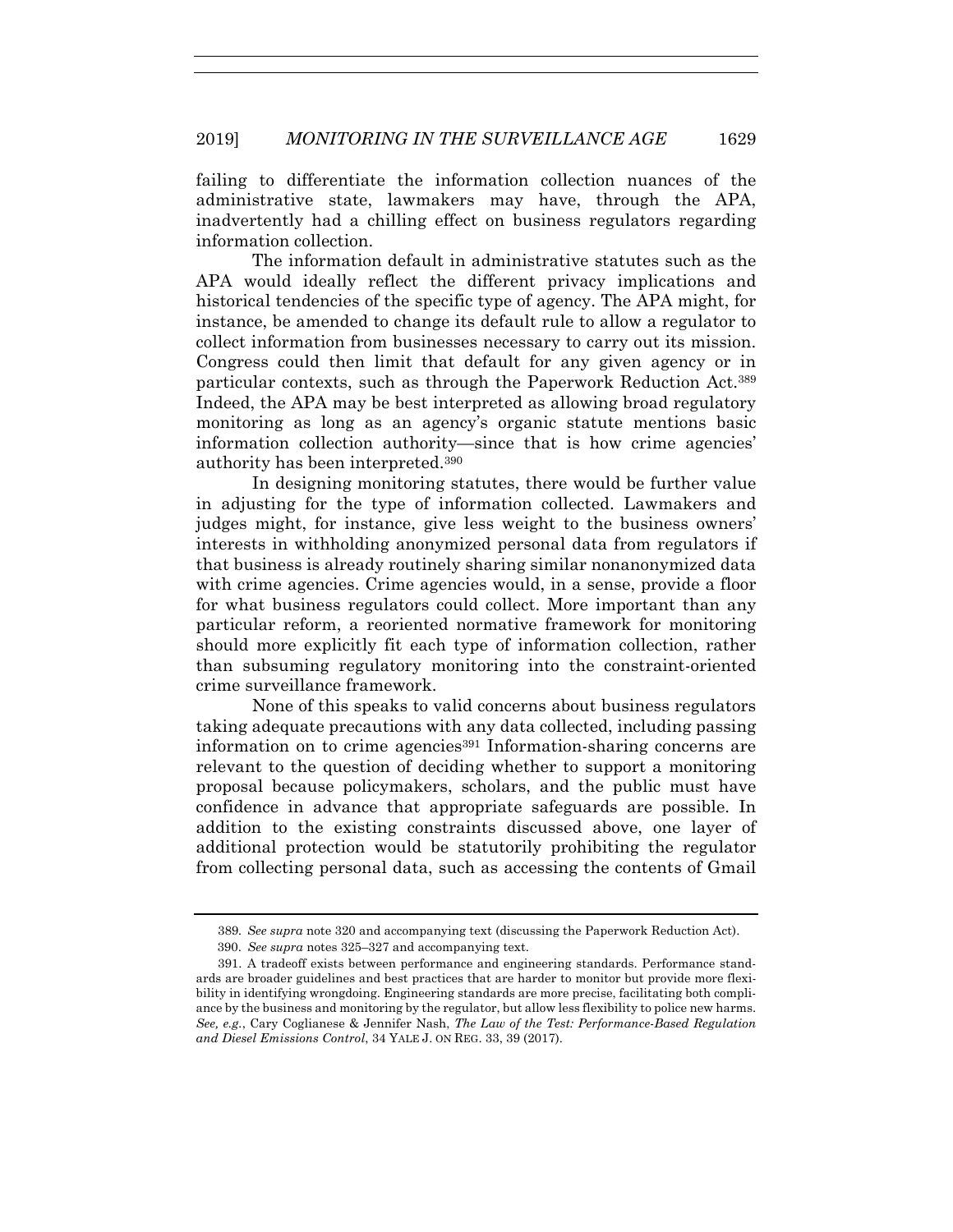messages, except where necessary for the nature of the law.392 Instead, the regulator may be allowed to collect information about Google's policies, such as how its algorithms analyze, store, and share those emails, and perhaps the anonymized consumer complaints that Google has received.393

Another layer of protection for individuals' privacy would come from mandating firewalls for sharing information both within the agency and externally. Banking regulators provide one such model, in which examiners closely safeguard the raw data they collect.<sup>394</sup> The Office of the Inspector General could then ensure that regulators are following mandated data security precautions, as it did with the CFPB.395 Although business regulators are already hesitant to collect sensitive information and reluctant to share it, these limits built into legislation would limit risks further.<sup>396</sup>

Once it is recognized that regulators can collect valuable information from businesses without undermining privacy, the issue of monitoring platforms can be analyzed more rigorously. Empirical work on the cost-benefit analysis of monitoring, including a comparison to ex post fines, would advance that project considerably. A crucial initial step is to weigh the tradeoffs on their merits, rather than dismiss monitoring out of a fear that collecting data from Amazon, Google, Facebook, or other businesses is a step on the path to totalitarianism.

#### **CONCLUSION**

Although the linkage between regulatory monitoring and personal surveillance is inevitable, these two administrative mechanisms need greater distinction and coherence. If information is the lifeblood of good governance, an increasingly muddled monitoring

 <sup>392.</sup> *See supra* Section II.C.2 (discussing monitoring design and effectiveness). Some privacy statutes already make this distinction, albeit imperfectly. *See, e.g.*, 18 U.S.C. § 2702(a) (2012) (restricting access to the contents of personal emails). Some protections, such as for discrimination based on names identified with race, may require personally identifiable information to be collected. In those cases, the purpose and nature of the information would be spelled out by statute, and the need to protect the victims should be balanced against those victims' privacy interests.

 <sup>393.</sup> All that data either implicates no individual user or could be anonymized before being handed over to the government.

<sup>394</sup>*. See* Gramm-Leach-Bliley Act, 15 U.S.C. § 6801(a) (2012) ("It is the policy of the Congress that each financial institution has an affirmative and continuing obligation to respect the privacy of its customers and to protect the security and confidentiality of those customers' nonpublic personal information."); Drake Mann, Christopher L. Travis & Don Lloyd Cook, *Data Security and Privacy: More Than I.T.*, 50 ARK. LAW. 14, 15 (2015) ("[T]he banking sector may have the most mature regulation of all information security regulatory regimes.").

 <sup>395.</sup> OFFICE OF INSPECTOR GEN., *supra* note 372, at 1 (2018).

<sup>396</sup>*. See supra* notes 283 to 285 and accompanying text.